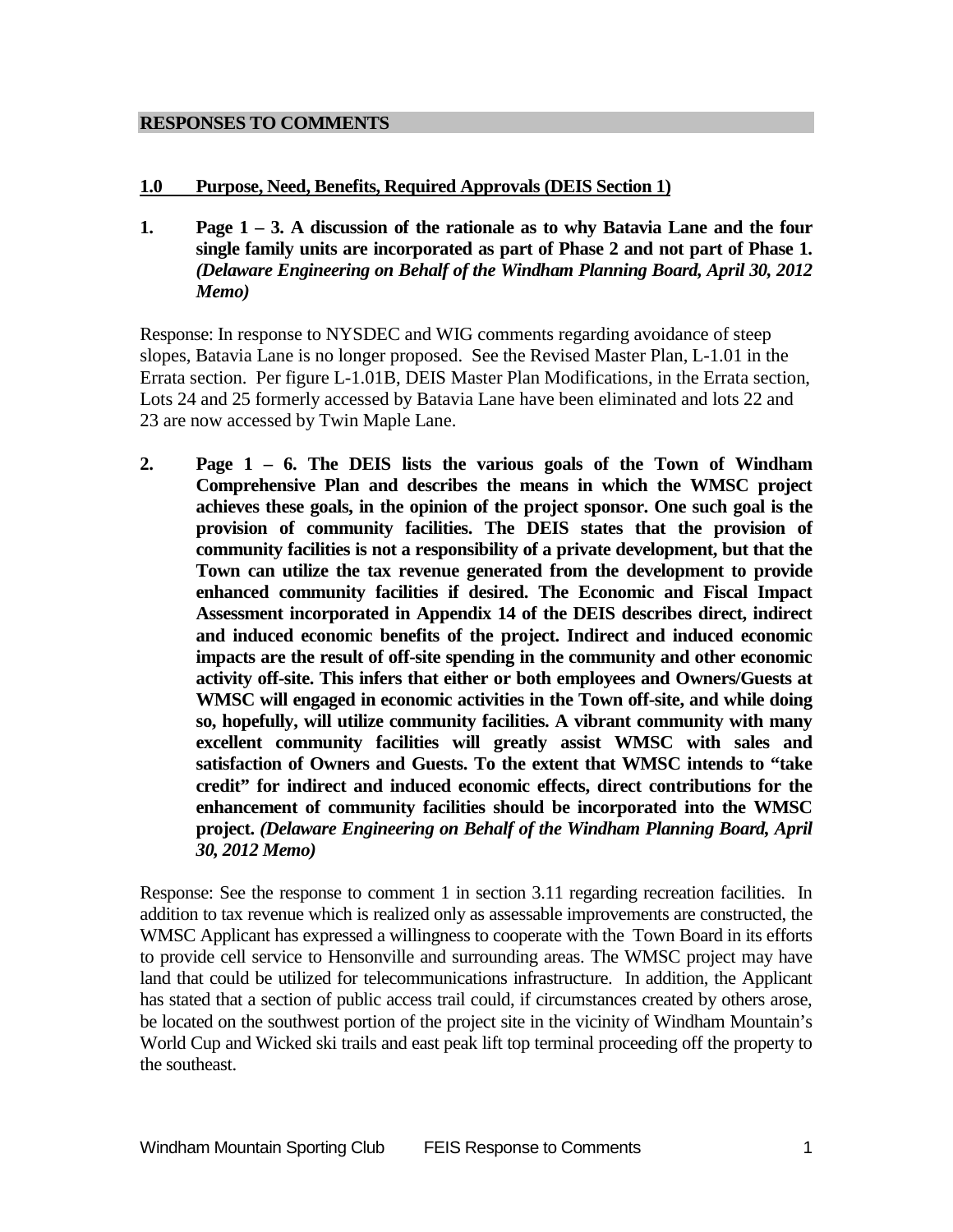**3. Page 1 – 9. A statement is made that market studies show a significant need for single family homes in Windham. Data to support this statement should be provided.** *(Delaware Engineering on Behalf of the Windham Planning Board, April 30, 2012 Memo)*

Response: A full market study has not been completed at this time. The statement from the DEIS is based on interviews and discussions with local realtors and other professionals in the residential real estate community from 2007-2011.

**4. Page 1 – 10. The benefits of the project are described in terms of tax generation, employment, open space preservation, and contribution to the consolidation of the water system in the town. All of these affects are recognized and appreciated; however, the DEIS does not present a Cost of Services Analysis, so the tax generation is not tempered by the resulting cost of services. A recent study in the neighboring Town of Hunter indicated that assessed values of residential properties would have to be increased between two and five times in order to fund the actual cost of services associated with residential land uses. While a Cost of Services analysis is not requested, the WMSC project will demand community services in terms of emergency services and costs associated with use and maintenance of public facilities in the town including roads, parks, etc. Consideration for these impacts should be included in the FEIS. Furthermore, the contribution to the water system consolidation is greatly appreciated by the community; nevertheless, the investment is self-serving as well as beneficial to the community. Lastly, it is appears that the WMSC is targeted at ski-season use alone. The FEIS should state elements of the project that are aimed at fourseason use and the benefits to the community thereof.** *(Delaware Engineering on Behalf of the Windham Planning Board, April 30, 2012 Memo)*

Response: Appendix D (page 11) of the recent study in the Town of Hunter (*Hunter Corridor Regional Planning Study*, October 20, 2010, Revised February 2011) referenced in the comment states that the assessed value of year-round houses would have to increase in order to fund their costs of municipal services. Chart 1 in Appendix D (page 9) of the same study clearly shows that seasonal residences produce revenues in excess of their costs in municipal expenditures. These findings are consistent with those presented in section 3.10 of the DEIS, including the references to two other studies of the net positive economic effects of second homes on municipal finances.

As stated on page 1-9 of the DEIS, "The Applicant's goal for the project is to develop a high quality, four-season resort and spa that will provide a collection of recreational opportunities that are unavailable in one resort in the Windham area, while at the same time protecting and complementing that natural beauty that attracts people to the Catskills." A number of the project amenities have been included to improve the attractiveness of the resort to members/owners which may indirectly increase economic activity during non-ski season periods. These amenities include year-round spa services at the Member's Lodge and an outdoor pool at the East Lodge. The availability of the project site open space lands for activities such as hiking, mountain biking and other activities is another aspect of the project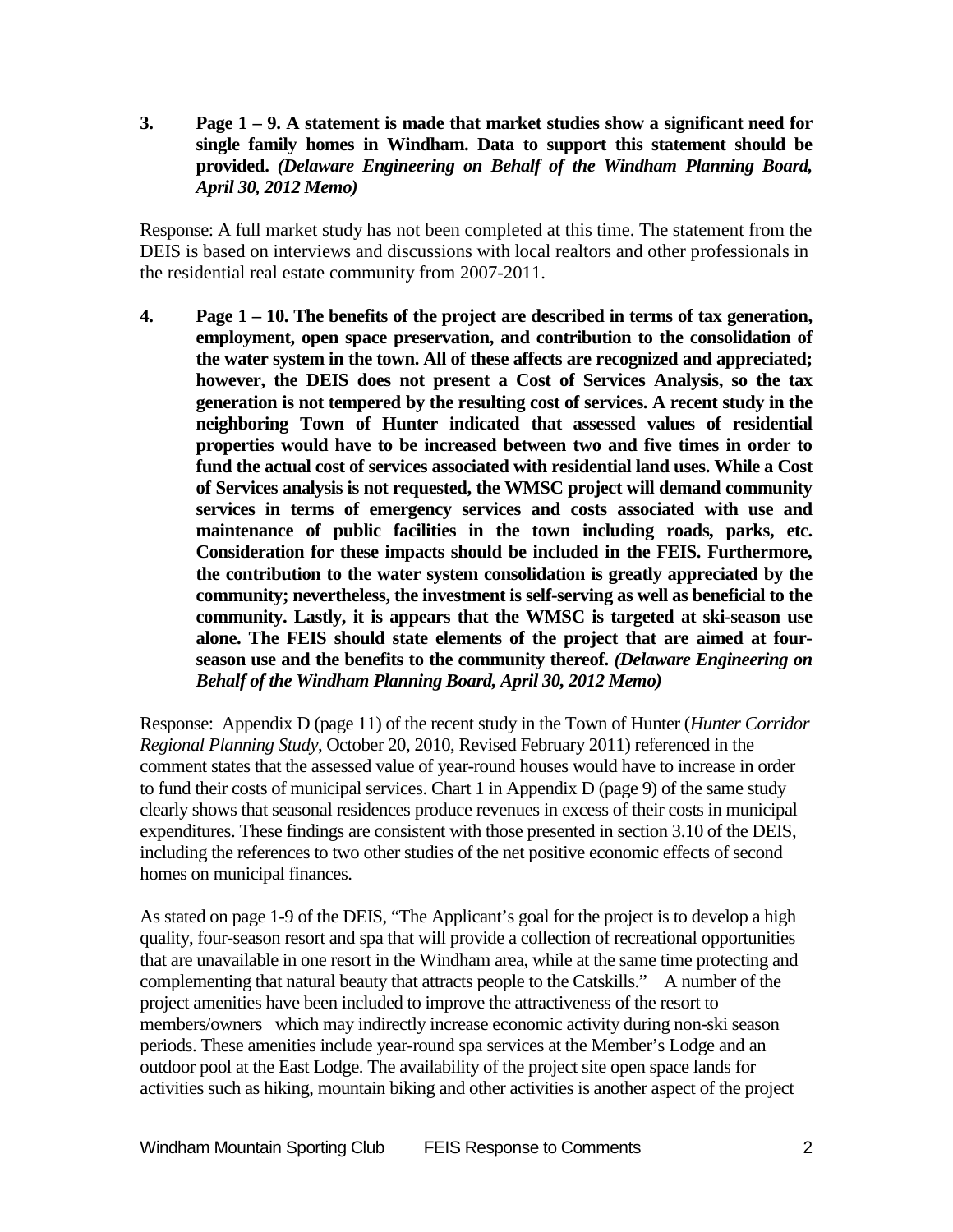that is aimed at having members use their homes during non-ski-season periods. These amenities will not provide any direct benefit to the community since they will be for the private use of Club members and their guests only. Indirectly, these amenities will contribute to the provision of the fiscal and economic benefits to the community during "off-peak" times of the year when visitation and economic activity associated with it are noticeably lower. . Page 3-89 of the DEIS states, "It is expected that the economic activity and the demand for goods and services, particularly recreational opportunities, will further encourage existing recreation providers to expand the seasonality of their offerings thereby strengthening Windham as a year-round leisure destination. The effect of this will be to help existing and new businesses achieve similar year-round business activities, resulting in a general lifting and stabilization of the year-round Mountaintop area economy." This is an indirect and unpredictable benefit to the community.

**5. Page 1 – 14. In addition to reviewing stormwater plans, DEP will review and approve the wastewater collection system; DEC will likely defer review of the collection system plans to DEP even still, DEC will issue a State Pollutant Discharge System (SPDES) permit to the WMSC Sewer Transportation Corporation for the operation of the collection system.** *(Delaware Engineering on Behalf of the Windham Planning Board, April 30, 2012 Memo)*

Response: These additional permitting purviews are acknowledged and have been included in the Errata section of this FEIS.

**6. In response to your request for public comment, I strongly encourage the Windham Planning Board to work with the applicant of the Windham Mountain Sporting Club project to develop specific activities/benefits that will enhance the Hensonville/Windham business districts and/or community-at-large.**

**As I read through the DEIS submitted by the applicant, I see that little consideration has been given to this topic other than mention of potential property tax revenue and the installation of a water line required by the development. It should be noted that tax revenue will only occur to the extent that the property is improved.**

**This is by far the largest development ever proposed for our community and it will no doubt have a significant impact for many years to come. This project has been proposed to be constructed within our community because the Town of Windham has succeeded in encouraging a vibrant "Main Street" business environment and has succeeded in developing an attractive recreational, cultural and community environment. To the best of my knowledge, the GEIS provided by the applicant fails to describe any specific direct activity/contribution to our recreational, cultural and community environment which would sustain this historical success.**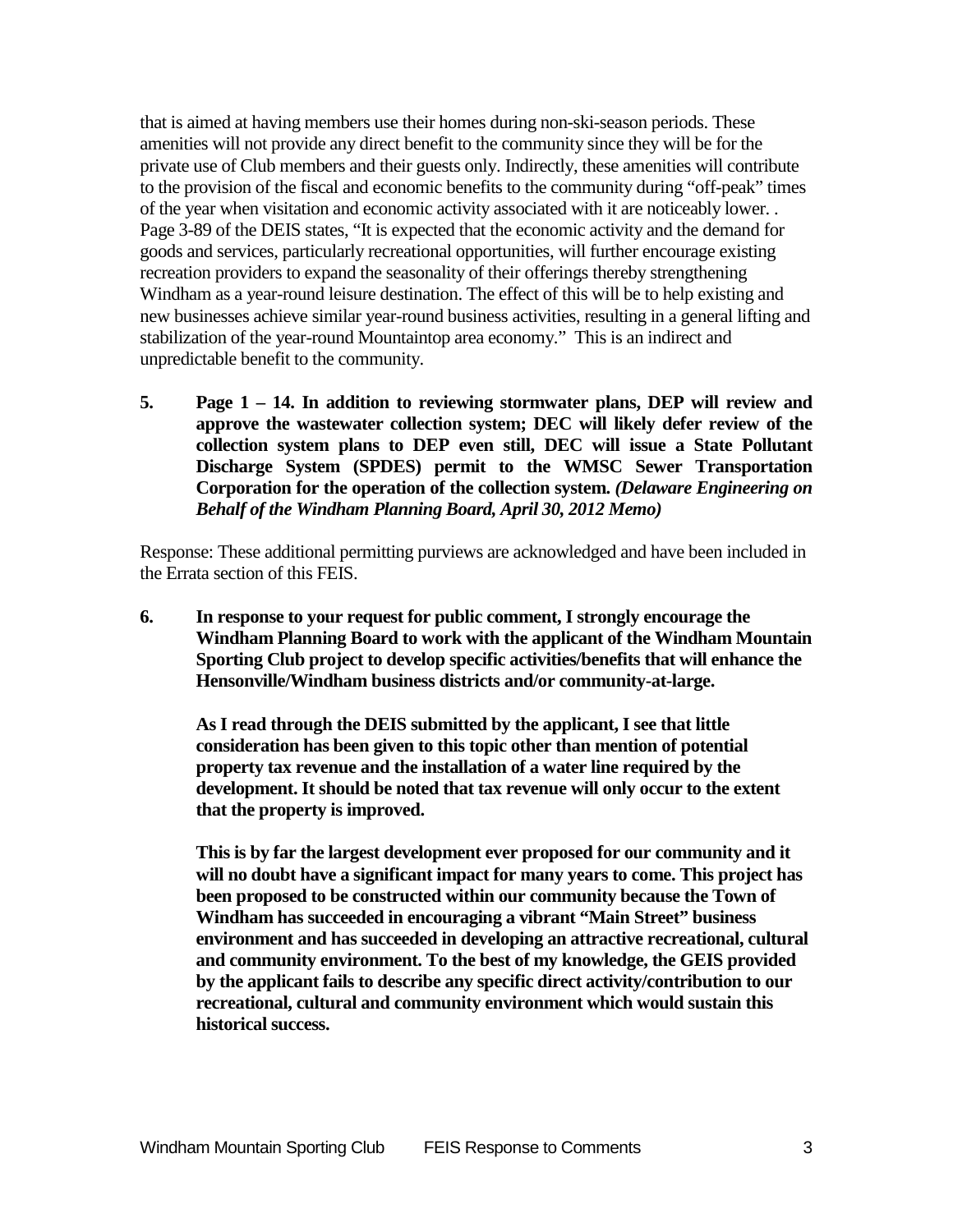# **I commend the Planning board for your efforts to date and look forward to working with you as this project advances.** *(Windham Supervisor Stephen J. Walker, April 30 2012 letter)*

Response: See the response to substantively similar comment 2 above that describes the Applicant's willingness to work with the Town to improve cell service in the Hensonville area and the Applicant has stated that a section of public access trail could, if circumstances created by others arose, be located on the southwest portion of the project site in the vicinity of Windham Mountain's World Cup and Wicked ski trails and east peak lift top terminal proceeding off the property to the southeast.

The water system connection that will be provided by the WMSC project is necessary for service to the project. The Town will benefit from this connection by moving a step closer to consolidation of the Windham and Hensonville water systems which is one among many steps in the Town's overall water master plan.

**7. Councilman Gonzalez stated that the community is challenged by the sour economy and impact from last year's flooding, so the project is welcome. However, aside from taxes, he questioned what other benefits will the community realize?** *(Carl Gonzalez, Councilman Town of Windham, April 5, 2012 public hearing comment)*

Response: In addition to a willingness to work with the Town regarding the potential locating telecommunications infrastructure on lands owned by WMSC and potential indirect economic activity, the Applicant has stated that a section of public access trail could, if circumstances created by others arose, be located on the southwest portion of the project site in the vicinity of Windham Mountain's World Cup and Wicked ski trails and east peak lift top terminal proceeding off the property to the southeast.

**8. Mr. Olsen requested that the Town Attorney review Article 2 of the NYS Constitution which provides that agencies may not interfere with any other local government. He stated that DEP is acting in conflict with the State Constitution. He further questioned on what authority the DEP can issue its comments.** *(Rey Olsen, April 5, 2012 public hearing comment)*

Response: The SEQRA process provides for robust public engagement in the preparation and review of an Environmental Impact Statement. The public including agencies, corporations, non-profits and individuals may comment on any topics covered in the SEQRA review.

**9. The DEIS should not be accepted as final and a revised or supplemental DEIS should be prepared. The revised or supplemental document should contain the analyses contained herein and propose proper mitigation for the identified issues.** *(NYCDEP, April 30, 2012 letter)*

Response: Comment noted. This FEIS provides revised and supplemental documentation including additional analysis and mitigation measures in response to all substantive comments received by the Lead Agency.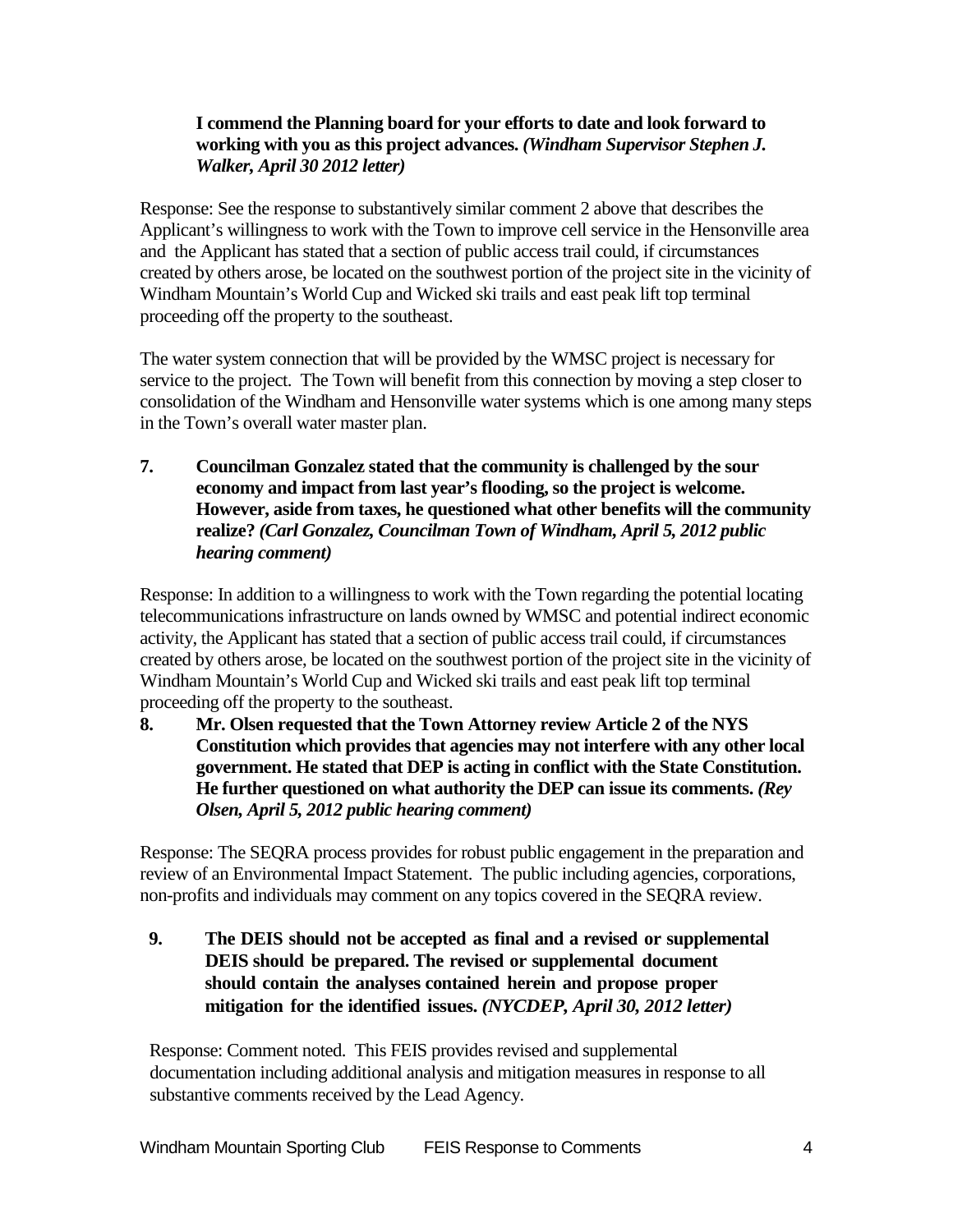**10. The DEIS addresses stormwater and contains the Stormwater Pollution Prevention Plan. It has been determined that the project, due to amount of disturbance of steep slopes, is not eligible for coverage under the General Permit and therefore an individual Stormwater SPDES permit will be required. As discussed, an individual Stormwater SPDES permit will be applied for by the owner/developer of the project. This permittee will be responsible for compliance with the permit for all soils disturbance activities including those associated with the individual lots. An acceptable SWPPP will need to be submitted to NYSDEC prior to public notice of the draft permit. Since the project lies within the City watershed, NYCDEP also has approval authority on the SWPPP.** *(NYSDEC, February 3, 2014 Letter)*

Response: Comment noted. An application for an individual Stormwater SPDES permit will be made after the completion of the SEQRA process.

**11. The Department finds the disturbance of steep slopes to be of significant concern to the extent that projects with greater than 1 acre of disturbance on steep slopes are not eligible for coverage under the SPDES General Permit for Stormwater Associated with Construction Activity, GP-0-10-001 (CGP). This project triggered the steep slope ineligibility provision of the CGP (Part I.D.6), therefore, an individual SPDES permit will be required. The SWPPP will need to be revised to remove reference to the CGP.** *(NYSDEC, February 3, 2014 Letter)*

Response: See the previous response. Also, the SWPPP that is submitted as part of the individual permit application following the SEQRA process will remove reference to the CGP.

**12. Due to concerns over the shallow depth to bedrock, steep slopes, soil type and project location (i.e. NYC watershed); it will be imperative that strict controls are employed that will limit the disturbed area and employ aggressive erosion and sediment controls. In order to ensure this level of control is maintained, the permit will be issued to a single entity that will be responsible for all construction associated with this project, including the construction on the single-family residential lots. Sections 1.0 and 2.3.2 of the SWPPP (see pages 1, 2, and 5) should be updated to reflect this requirement.** *(NYSDEC, February 3, 2014 Letter)*

Response: Comment noted. The SWPPP will be modified to identify a single entity, likely the project HOA, prior to submission for the individual permit that will occur after the completion of the SEQRA process. It is understood that the HOA must be formed prior to issuance of the permit if that entity is to be the permit holder.

**13. As part of the heightened permit requirements for projects that disturb steep slopes which are tributary to waters of the state classified as AA or AAS, the Department require permit coverage under the Individual SPDES permit for one year from the date that the Regional Office confirms that the project is complete.**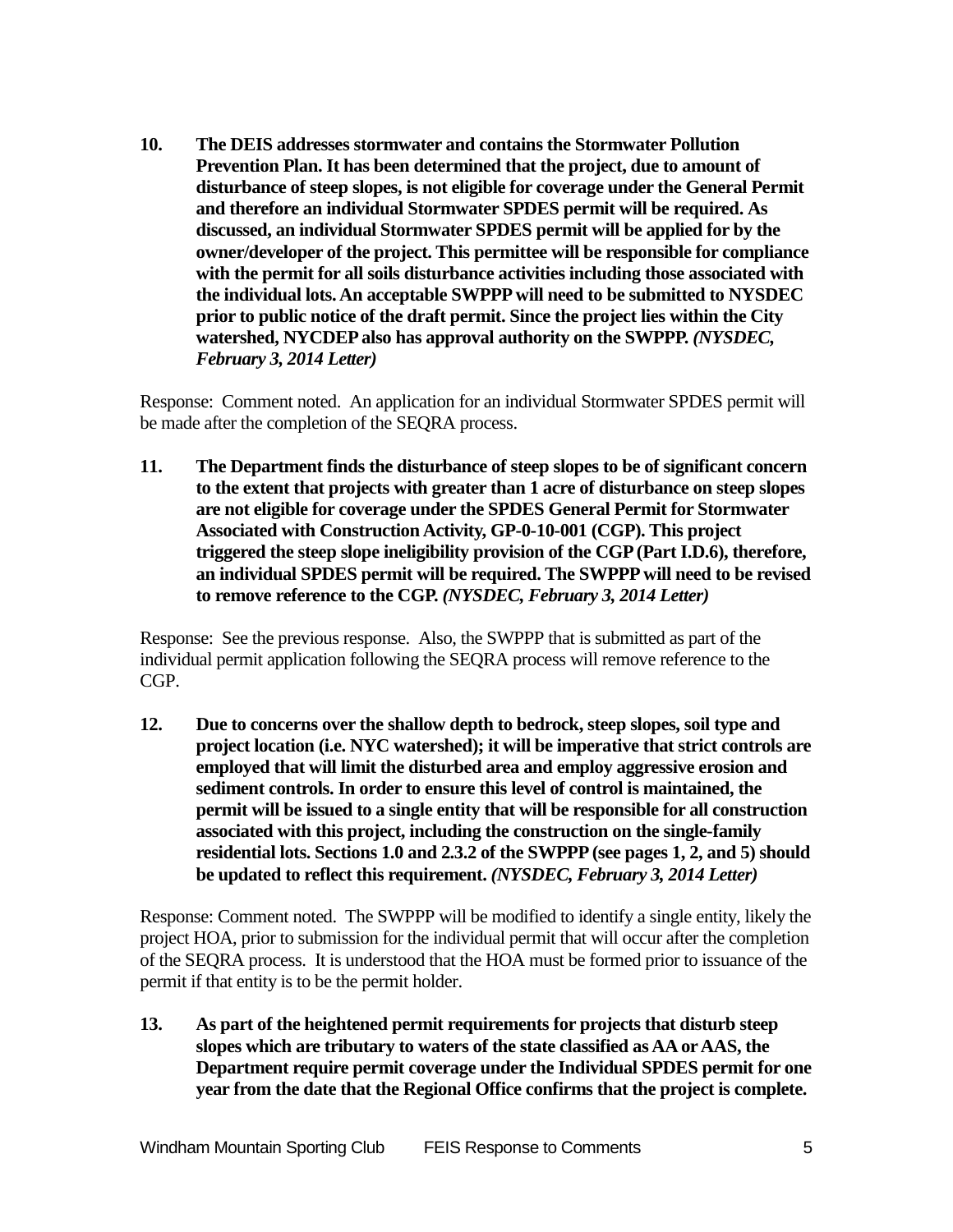# **The SWPPP and construction drawings must be revised to reflect this requirement. (***NYSDEC, February 3, 2014 Letter***)**

Response: Comment noted, see the responses to the previous three comments.

**14. On December 1, 2009, the US Environmental Protection Agency (EPA) published effluent limitation guidelines (ELGs) and new source performance standards to control the discharge of pollutants from construction sites. The new regulation, Part 450.21 of Title 40 CFR, became effective on February 1, 2010. As a result of the issuance of this new regulation, the Department must ensure that the criteria are adequately addressed in all individual SPDES permits issued for construction activity. Therefore, the SWPPP for this project must be updated to address the new criteria. Specifically, the SWPPP must document how the project meets the criteria in 40 CFR 450.21(A)(1-7) and (D)(1-3) below. Please include a section in the SWPPP that identifies where each of the criteria has been addressed. (***NYSDEC, February 3, 2014 Letter***)**

Response: A section will be added to the SWPPP identifying where each of the 40 CFR 450.21(A)(1-7) and (D)(1-3) criteria are addressed. The revised SWPPP will be submitted with the final permit applications to NYSDEC and NYCDEP after completion of the SEQRA process. Comment noted, see the responses to the previous four comments.

**15. The Town of Windham Planning Board, as Lead Agency, must complete the SEQR review process. Following acceptance of a Final EIS, each involved agency, including NYSDEC, will need to prepare a Findings Statement prior to issuance of permits or approvals. (***NYSDEC, February 3, 2014 Letter***)**

Response: Comment noted.,.

### **2.0 Description of the Proposed Action (DEIS Section 2 and Appendices 17 and 18)**

**1. Page 2 – 7. This section of the DEIS discusses a plan to have 'lock off' units as part of the offering of the larger condominiums. The DEIS states that the lock off units will allow owners of the condos to rent the smaller locked off sections of the condo as hotel-like rental units for owners and guests. The FEIS should identify how the rental of these units will be controlled. Will units be pooled and managed as a group or will rental be at the discretion of each owner. While it is recognized that the investment and price point that is planned for these units should assist in preventing issues associated with 'time share' type offerings, controls should be established to prevent problems of inappropriate use of these lock off units.** *(Delaware Engineering on Behalf of the Windham Planning Board, April 30, 2012 Memo)*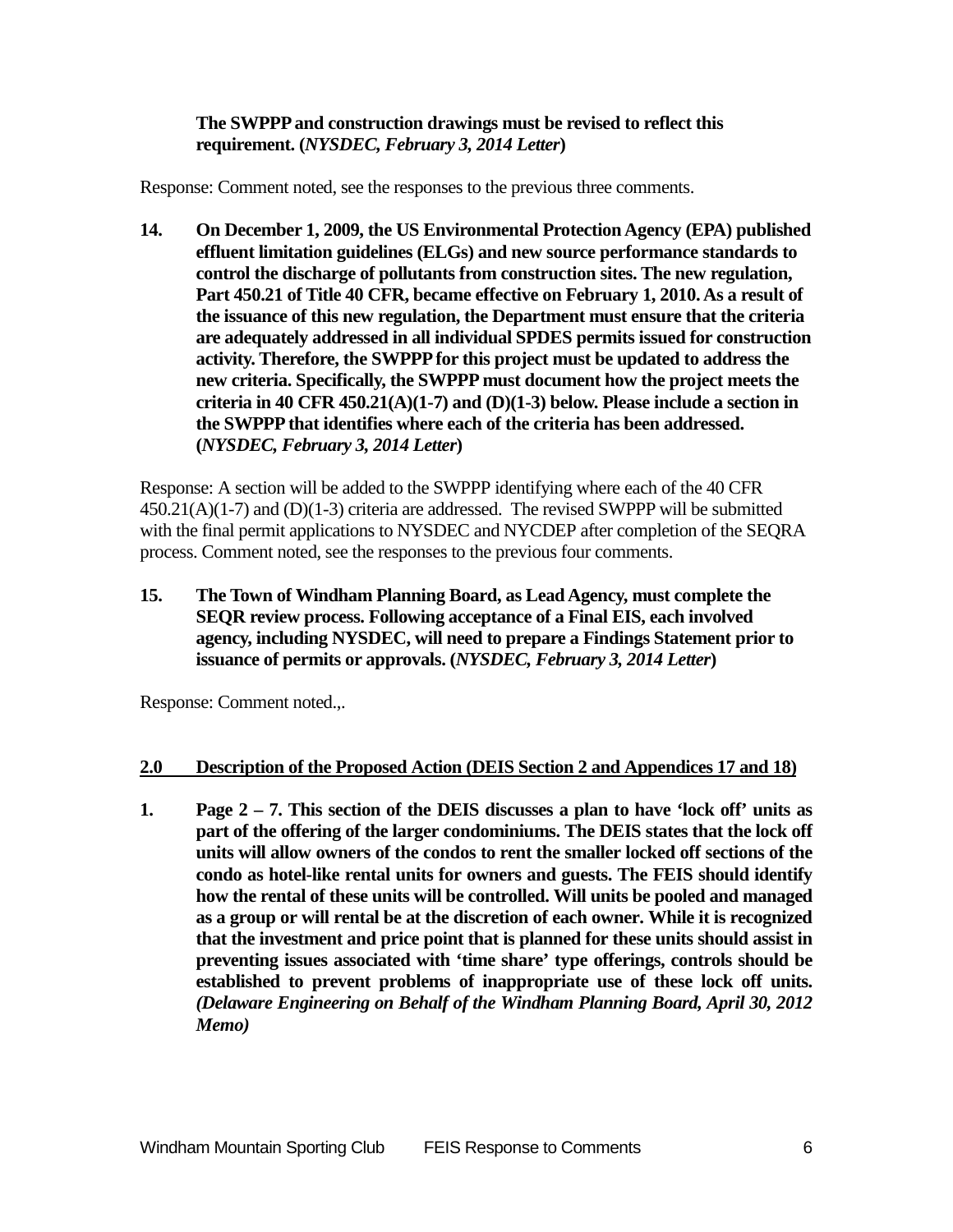Response: Club and membership documents will control use of units. All units will be managed and maintained by the club. Rentals are limited to short-term use by members and member-guests only.

**2. Page 2 – 7. The descriptions of the housing units offered at WMSC include a discussion of who will construct the various types of housing offered, with the exception of the condo units. The FEIS should clearly state that the condos are integrated into the lodge facilities and will be constructed by the project sponsor. Further, it is assumed that construction of single family homes, duplexes and townhouses will be based on market demand, but this should be confirmed. While it is easy to envision the sale of lots for single family home lots on a market demand basis, it is less clear under what conditions duplexes, townhomes and condos will be sold and constructed. This should be clarified.** *(Delaware Engineering on Behalf of the Windham Planning Board, April 30, 2012 Memo)*

Response: The Project Sponsor only represents that it will construct Phase 1 of the condo units that are integral to the Members Lodge. Future phases may, or may not, be built by the original sponsor. The assumption that construction of detached units, including duplexes and townhouses, will be market driven is confirmed. The same is true for the condo units not in Phase 1 and integral to the Members Lodge.

**3. Page 2 – 8 and 2 - 25. Section 1 of the DEIS describes limited benefits to the community other than tax generation, open space preservation, jobs and water infrastructure contribution. Page 2 – 8 and 2 – 25 describe other minor community benefits including having the on-site restaurant open to the public and a shuttle bus service that will circulate to the hamlet of Windham. These should be expanded upon and better described in Section 1 to enhance the benefits to the community. While these are minor benefits, it is noted on Page 2 – 9 that the lands of the WMSC will not be open to the public. The FEIS should further define benefits to the community as discussed in Section 1 comments herein.** *(Delaware Engineering on Behalf of the Windham Planning Board, April 30, 2012 Memo)*

Response: See the response to substantively similar comment 2 in Section 1.0. Specific direct community benefit other than tax revenue offered by the Applicant includes an offer to work with the Town regarding the provision of cellular service for the Hamlet of Hensonville and nearby area, and the Applicant has stated that a section of public access trail could, if circumstances created by others arose, be located on the southwest portion of the project site in the vicinity of Windham Mountain's World Cup and Wicked ski trails and east peak lift top terminal proceeding off the property to the southeast. The WMSC project may offer a vantage point for telecommunications infrastructure that may assist with the provision of enhanced cellular service in specific areas of the Town with poor or no cellular service.

**4. Page 2 – 49. This page of the DEIS discusses the need for extensive blasting to accommodate construction of roads, utilities and potentially structures. Reference to the blasting plan/procedures should be included. Additional**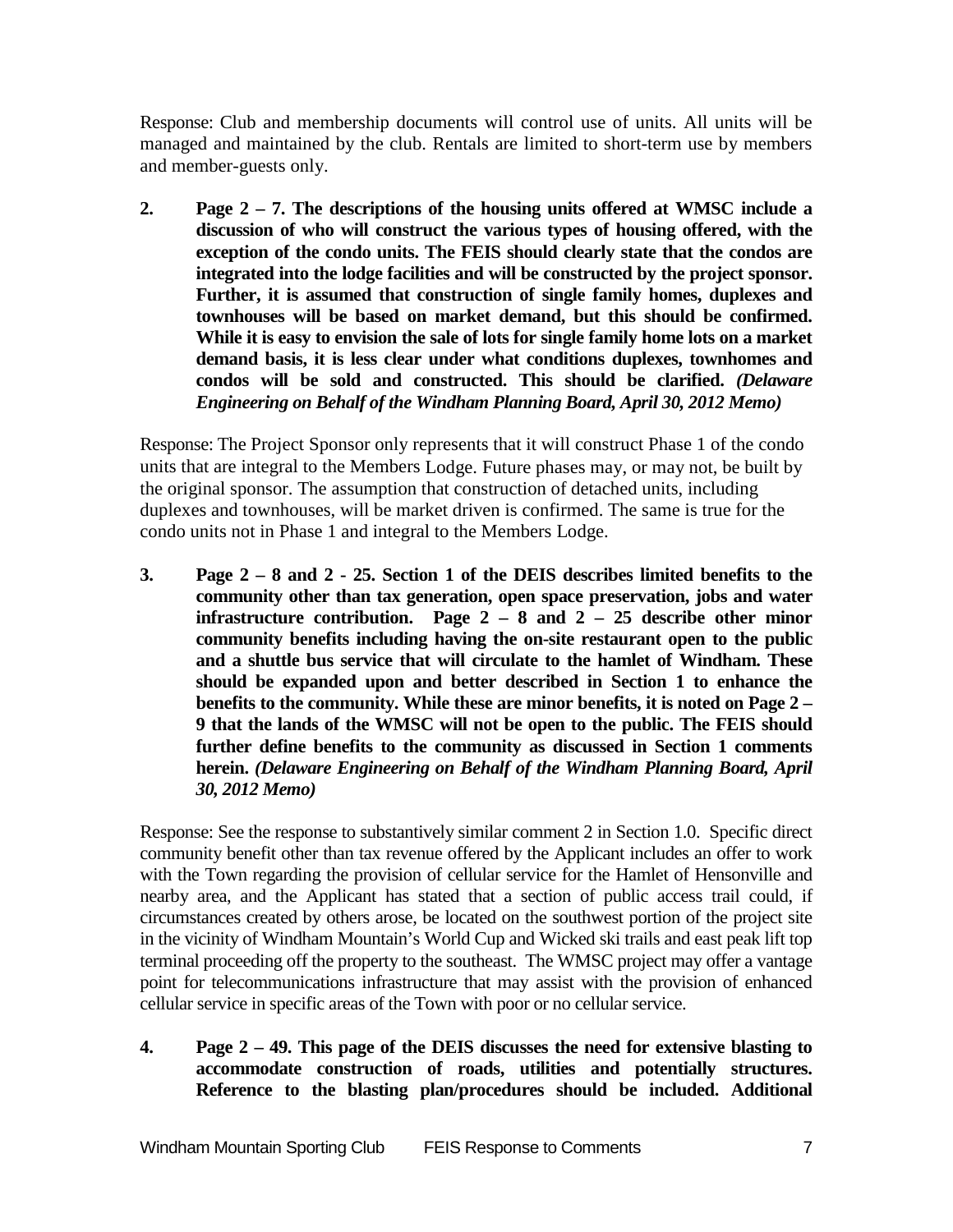**comments are provided in Section 3.** *(Delaware Engineering on Behalf of the Windham Planning Board, April 30, 2012 Memo)*

Response: See responses to comment 9 in section 3.1 and comment 1 in section 3.9.

**5. Appendix 17 Section 3 SITE PLANNING, Bullet number 14 – Where it is stated that consulting a Landscape Architect is required, a New York State Licensed Landscape Architect or a Landscape Architect licensed in a state with reciprocity with New York is recommended.** *(Delaware Engineering on Behalf of the Windham Planning Board, April 30, 2012 Memo)*

Response: The ARB Design Guidelines have been modified to include the suggested language regarding the license requirements of the landscape architect. See the revised ARB Design Guidelines in the Errata section.

**6. Appendix 17 Section 4.10 IRRIGATION – An Irrigation Layout/Plan should be defined within the Site Plan Submittal.** *(Delaware Engineering on Behalf of the Windham Planning Board, April 30, 2012 Memo)*

Response: While irrigation systems are not required, appropriate language will be added and submitted during Site Plan review.

**7. Appendix 17 Section 5 ARCHITECTURAL DESIGN, Paragraph 6 - An** *ARB Image Bank* **is first mentioned as visual aid supplement to the ARB Guidelines. While it is understood that there is no** *ARB Image Bank* **available at this time; the bank should be prepared and submitted to the Planning Board as part of the Site Plan and Subdivision Review processes.** *(Delaware Engineering on Behalf of the Windham Planning Board, April 30, 2012 Memo)*

Response: The requested image bank will be provided as part of the Site Plan review application.

**8. Appendix 17 Section 5.6 PRESERVATION OF SIGNIFICANT VIEWS – The order of importance should be switched;** *#1 View of any proposed residence and significant natural features beyond* **is paramount.** *(Delaware Engineering on Behalf of the Windham Planning Board, April 30, 2012 Memo)*

Response: The Applicant views these as being of equal importance and that the current order in the ARB Design Guidelines is appropriate.

**9. Appendix 17 Section 5.8 ROOFS, Paragraph 3 – Required roofing materials seems very restrictive. It would be more practical to allow for more kinds of roofing materials to promote a more "Green" and diverse "Roofscape" in the WMSC.** *(Delaware Engineering on Behalf of the Windham Planning Board, April 30, 2012 Memo)*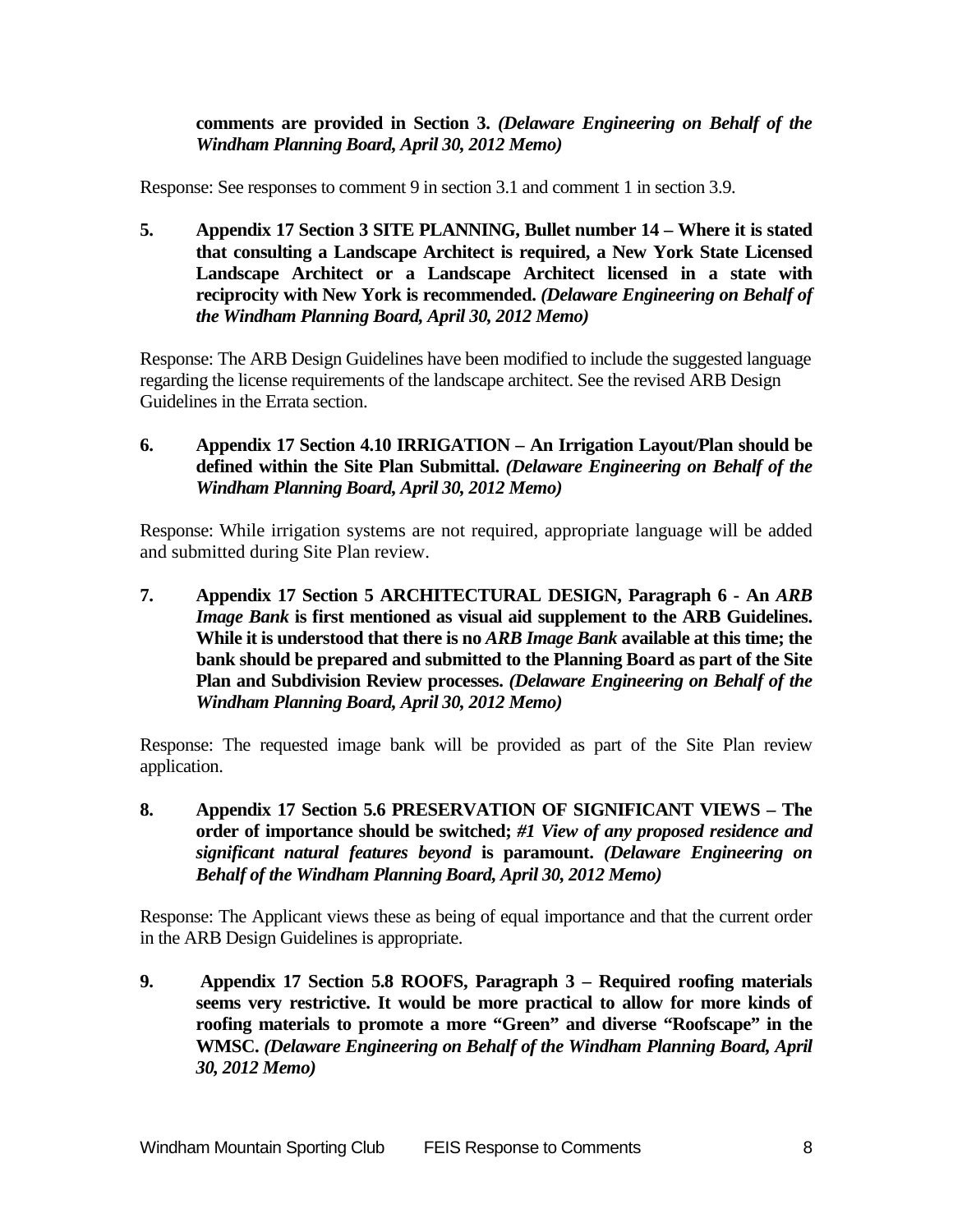Response: The Applicant does not agree that the ARB Design Guidelines are too restrictive on the issue of roof materials. The Applicant believes that the guidelines are flexible enough to allow for variety, and that green roofs are allowable under the general types of roofs described.

**10. Appendix 17 Section 5.9 SUSTAINABILITY GUIDELINES AND ENERGY EFFICIENCY – The 2004 IRC reference should be substituted with the 2010 or**  *current* **Residential Code of New York State (RCNYS), Chapter 11 with strict adherence to the RCNYS adopted REScheck version 4.4.2.3 (or current) compliance program.** *(Delaware Engineering on Behalf of the Windham Planning Board, April 30, 2012 Memo)*

Response: This modification has been made in the ARB Design Guidelines in the Errata section.

**11. Appendix 17 Section 5.10 MATERIALS AND FINISHES, Paragraph 4 – The reference to the NAHB Model Green Home Building Guidelines Section 2 should be substituted with reference given to the U.S. Green Building Council, LEED for Homes Guidelines as additional information.** *(Delaware Engineering on Behalf of the Windham Planning Board, April 30, 2012 Memo)*

Response: The Applicant disagrees with this comment. The LEED guidelines are still in a pilot program and have not been fully vetted or adopted, whereas the NAHB guidelines have been in use for the last 5 years are equally comprehensive as LEED for home guidelines, are generally accepted amongst home builders across the United States and are less conducive to higher construction costs and restricting local contractors from possibly working at WMSC.

**12. Appendix 17 Section 5.12 EXTERIOR WALL COLORS, Paragraph 1 – Confirm that the exterior wall colors will be provided in the ARB Image Bank to be submitted during the site plan and subdivision review process.** *(Delaware Engineering on Behalf of the Windham Planning Board, April 30, 2012 Memo)*

Response: Exterior wall colors will be provided in the ARB Image Bank to be submitted during the Site Plan and Subdivision review process.

**13. Appendix 17 Section 5.14 ANTENNAE, SATELLITE DISHES, FLAGPOLES AND WINDMILLS – Need to be more specific on "WINDMILLS" in title of section. How does this apply to energy producing "windmill" devices?** *(Delaware Engineering on Behalf of the Windham Planning Board, April 30, 2012 Memo)*

Response: The ARB Design Guidelines have been modified and windmills have been deleted. See the Errata section.

**14. Appendix 17 Section 5.19 GUESTHOUSES, GAZEBOS AND GARAGES – The guidelines should states a limit of** *one* **accessory structure to be built upon approval of the ARB. Also, the guidelines should state that the "massing" of**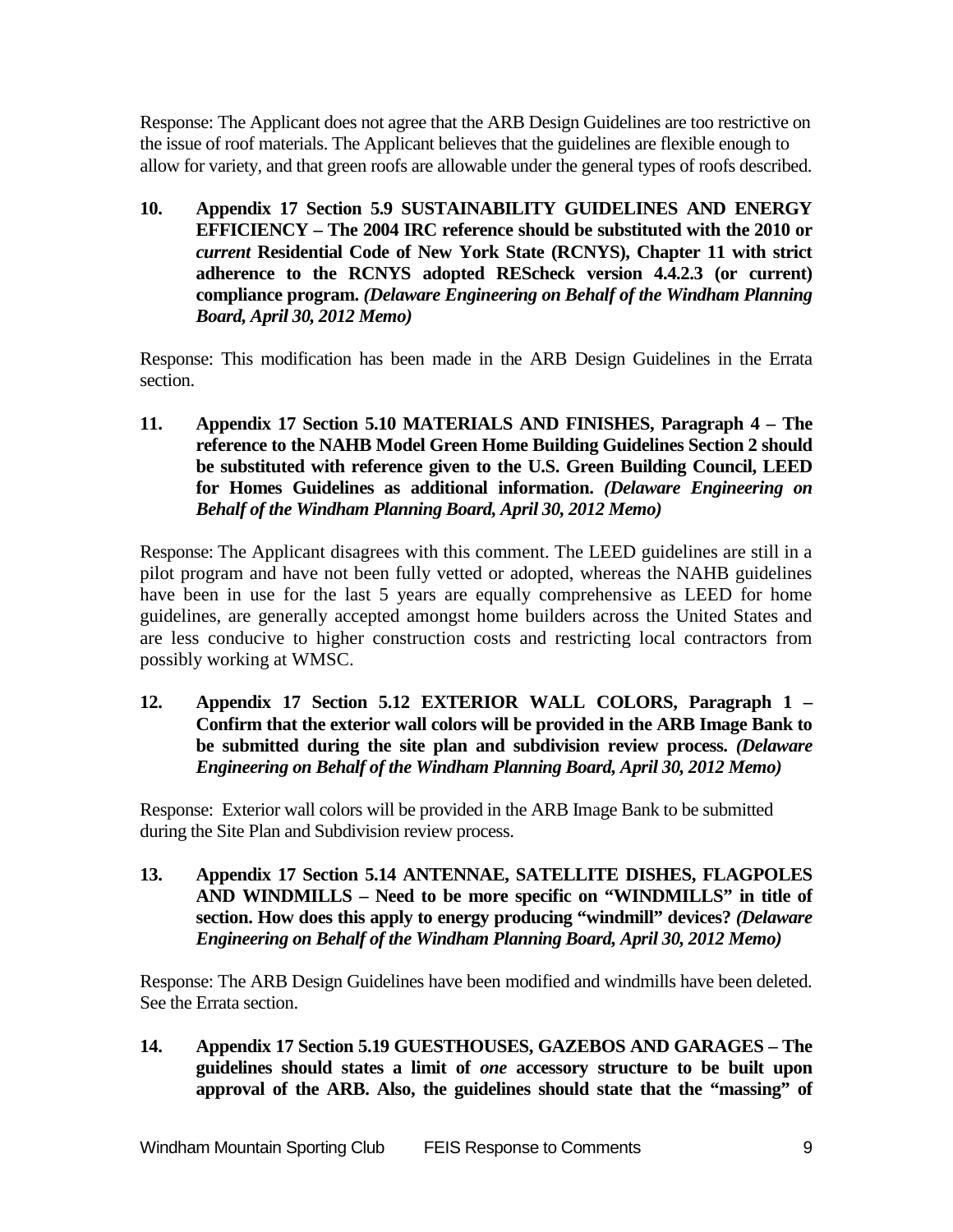### **accessory structures shall be less than half of the primary structure massing.** *(Delaware Engineering on Behalf of the Windham Planning Board, April 30, 2012 Memo)*

Response: This will be clarified, although there are very few lots that will allow for accessory structures. The Applicant disagrees with the second part of this comment and believes it to be arbitrary and not regulatory. By leaving it to the ARB, they can work with architects to blend multiple structures more effectively than just defining a limitation without justification.

**15. Appendix 17 Section 5.30 FIRE SPRINKLERS – Add to this paragraph:** *...and as required by the (current) RCNYS, Section R313". (Delaware Engineering on Behalf of the Windham Planning Board, April 30, 2012 Memo)*

Response: The suggested has been added to the ARB Design Guidelines in the Errata section.

**16. Appendix 17 Section 6.2 LANDSCAPE ARCHITECT – As mentioned earlier in Section 3, each owner should employ a** *licensed* **Landscape Architect qualified to conduct business in NYS.** *(Delaware Engineering on Behalf of the Windham Planning Board, April 30, 2012 Memo)*

Response: See response to comment number 5 above.

**17. Appendix 17 Section 10 DEFINITIONS – The Definitions Section of the appendix should be located towards the front of this document after the table of contents for ease of reference.** *(Delaware Engineering on Behalf of the Windham Planning Board, April 30, 2012 Memo)*

Response: The definitions section can be moved as suggested or a reference to the location later in the document can be added towards the front of the document.

**18. Appendix 17, Appendix 1 Submittal Requirements and Procedures, PHASE 2- SCHEMATIC DESIGN SUBMITTAL, #5. – The 24"x 36" (a.k.a. ARCH D) size paper will provide quality materials for review; however, it is recommended that the other paper size be 22"x 34" (a.k.a. ANSI D), and the one smaller set be 11"x 17" (a.k.a. ANSI B); which is the exact ½ scale of the ANSI D size paper.** *(Delaware Engineering on Behalf of the Windham Planning Board, April 30, 2012 Memo)*

Response: Modifications will be made in order to eliminate the 30x42 sheet sizes and revise the  $8 \frac{1}{2}x11$  requirement to be  $11x17$ .

**19. The PROJECT DESIGN GUIDELINES are well thought out, thorough and well defined. Utilization of the project design guidelines will result in a project that is in keeping with the visual, physical, and architectural environmental setting in**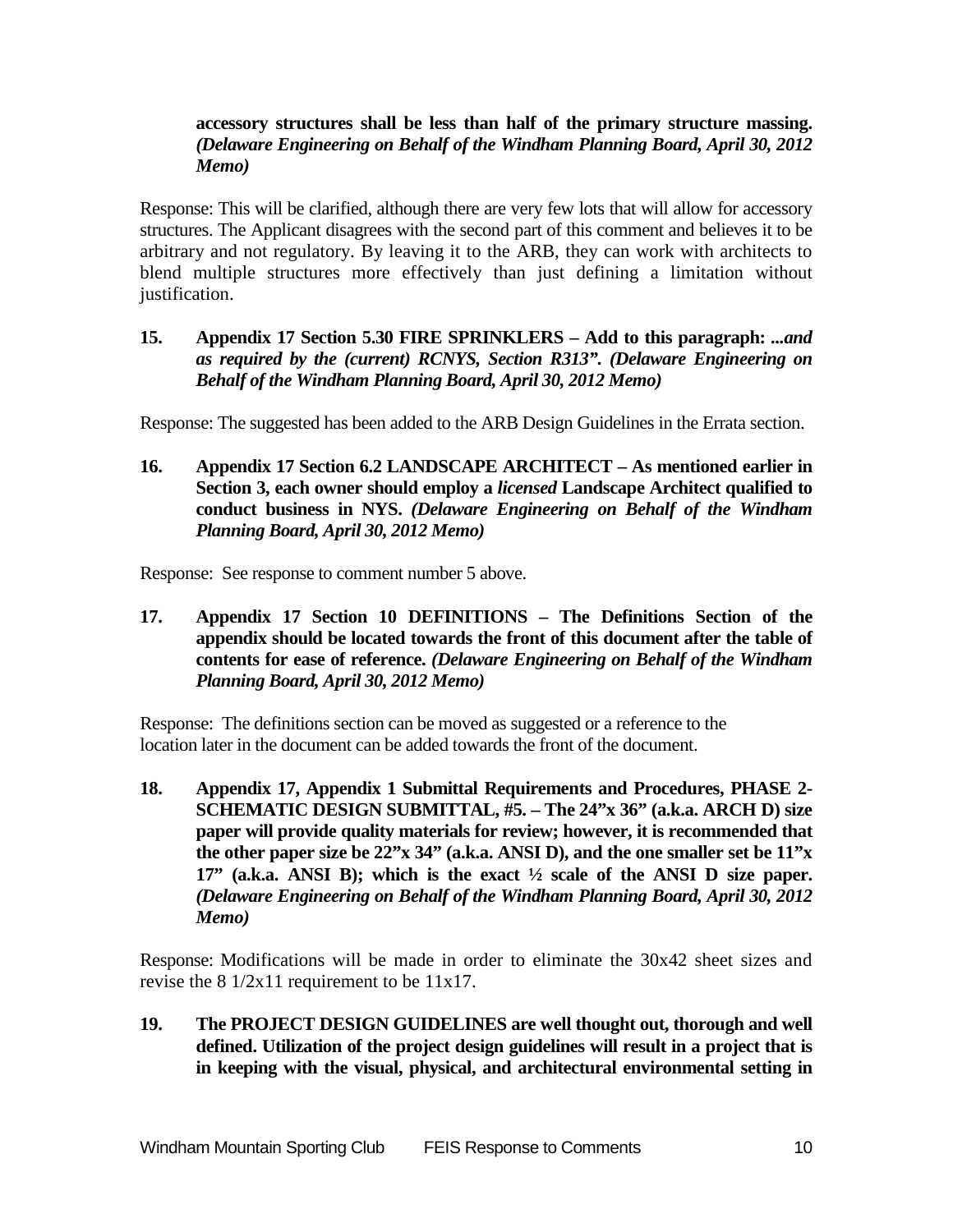**the Town of Windham.** *(Delaware Engineering on Behalf of the Windham Planning Board, April 30, 2012 Memo)*

Response: Comment noted - no response necessary.

**20. As outlined in our September 28, 2010, letter we asked that consideration be given to creating an access point for the Cave Mountain State Forest Preserve to provide public access that would otherwise be precluded by the project. However, the DEIS did not address this issue. Please advise on the options considered including trailhead access and parking.** 

**The project provides a sufficient buffer area between the project and the State Forest Preserve. The size of the buffer area is approximately 1,600' between the State Forest Preserve and the proposed buildings and approximately 3,200' in length.** *(NYSDEC, April 30, 2012 letter)*

Response: See the response to the following subsequent comment made by NYSDEC.

**20.A As discussed, the issue of providing access to the Cave Mountain State Forest Preserve to provide public access that would otherwise be precluded by the project is now a non-issue. Since our April 2012 DEIS comment letter, the New York City Department or Environmental Protection has purchased land adjacent to the Forest Preserve that will provide public access. (***NYSDEC, February 3, 2014 Letter***)**

Response: Comment noted, no response required.

**21. Mr. Woods stated that Windham Mountain is pro-growth and pro-development and while Windham Mountain is not collaborating for the development of the WMSC project, he wished Mr. Wilcock luck. Mr. Woods also stated that Windham Mountain has reviewed the DEIS and wishes to reserve the ability to comment on the project in the future.** *(Tim Woods, Windham Mountain Partners, April 5, 2012 Public Hearing Comment)*

Response: Comment noted – no response required.

**22. [Town of Windham Police] Chief Post inquired as to whether the project will increase need for police officers, would the community be gated and will private security be provided?** *(Stacy Post, Town of Windham Police Dept., April 5, 2012 public hearing comment)*

Response: Private security will be provided on site to handle routine matters of public safety and security on the site. Auto-dialers used on the site in residences and structures for security shall be programmed to call the Club security office. Club security will be the first responder in these instances and contact the appropriate authority as warranted. Auto-dialers for fire alarms will be programmed to call the fire department or 911 as appropriate. Increased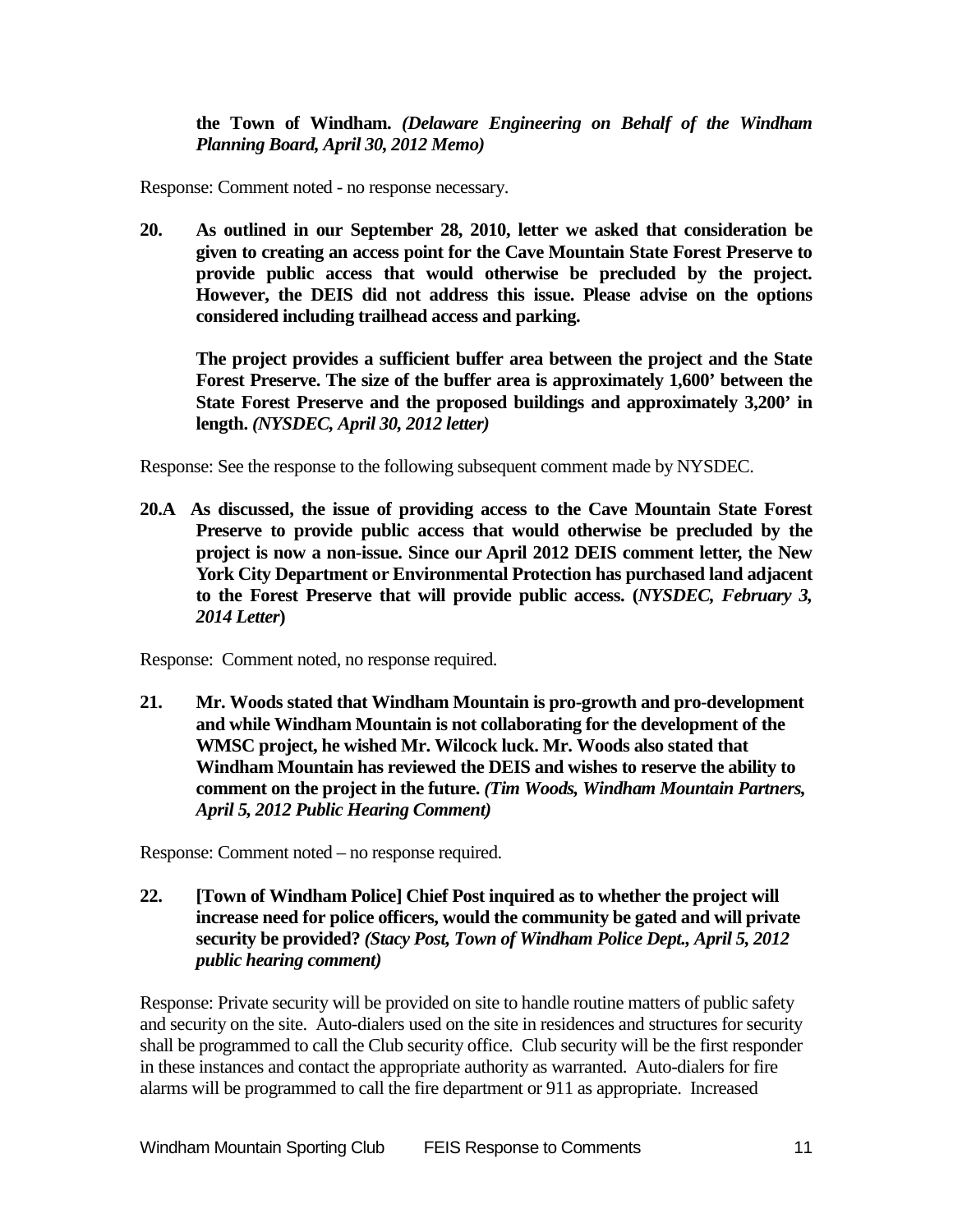population in the Town is expected to increase the services required from the Town Police Department and other emergency response services; however, no specific demands have been identified and service providers have consented to serve the project.

**23. The DEIS does not adequately provide for open space and buffer zone preservation. Section 5.1.1 of the Design Manual states that natural conservation areas should be protected during construction and managed after occupancy by a responsible party able to maintain the areas in a natural state in perpetuity. The DEIS notes that these areas may provide open space and recreational benefits, but does not specify any deed restrictions or conservation easements to protect them. Since the stormwater management plan for this development will depend on the preservation of open space and sensitive water resources for reduction of runoff volumes, it is recommended that some form of deed restriction, conservation easement, or restrictive covenant be provided.**  *(NYCDEP, April 30, 2012 letter)*

Response: The project proposes to have 70% of the project site remain as open space.

Section 5.4 of the Master Declaration of Covenants, Conditions and Restrictions that is Appendix 17B of the DEIS will be revised to state that open space areas, including individual lots outside the designated building envelopes, will be protected through conservation easements or deed restrictions.

**23.A There should be some mechanism, as suggested in DEP's earlier comment letter which would guarantee the restrictions of development of the open space in perpetuity, other than limitations placed on development solely by the Town. As the open areas function both a as a land use element and an important component of the stormwater management for the site, the Planning Board should require the restrictions to be memorialized in perpetually binding documents such as conservation easements.**  *(NYCDEP, August 14, 2014 letter)*

Response: See response to Comment 23.

**24. It is not clear if the individual grading plans for each lot will be included in the overall construction sequencing and phasing as described earlier in the document. Furthermore, the limits of disturbance must be accurately shown on the drawings.** *(NYCDEP, April 30, 2012 letter)*

Response: The overall construction phasing and sequencing detailed on the DEIS plans relates to the proposed road construction, utility installation and common area construction. See the response to comment 14.E in section 3.1 of this FEIS that discusses lot grading plans and limits of lot disturbance in detail.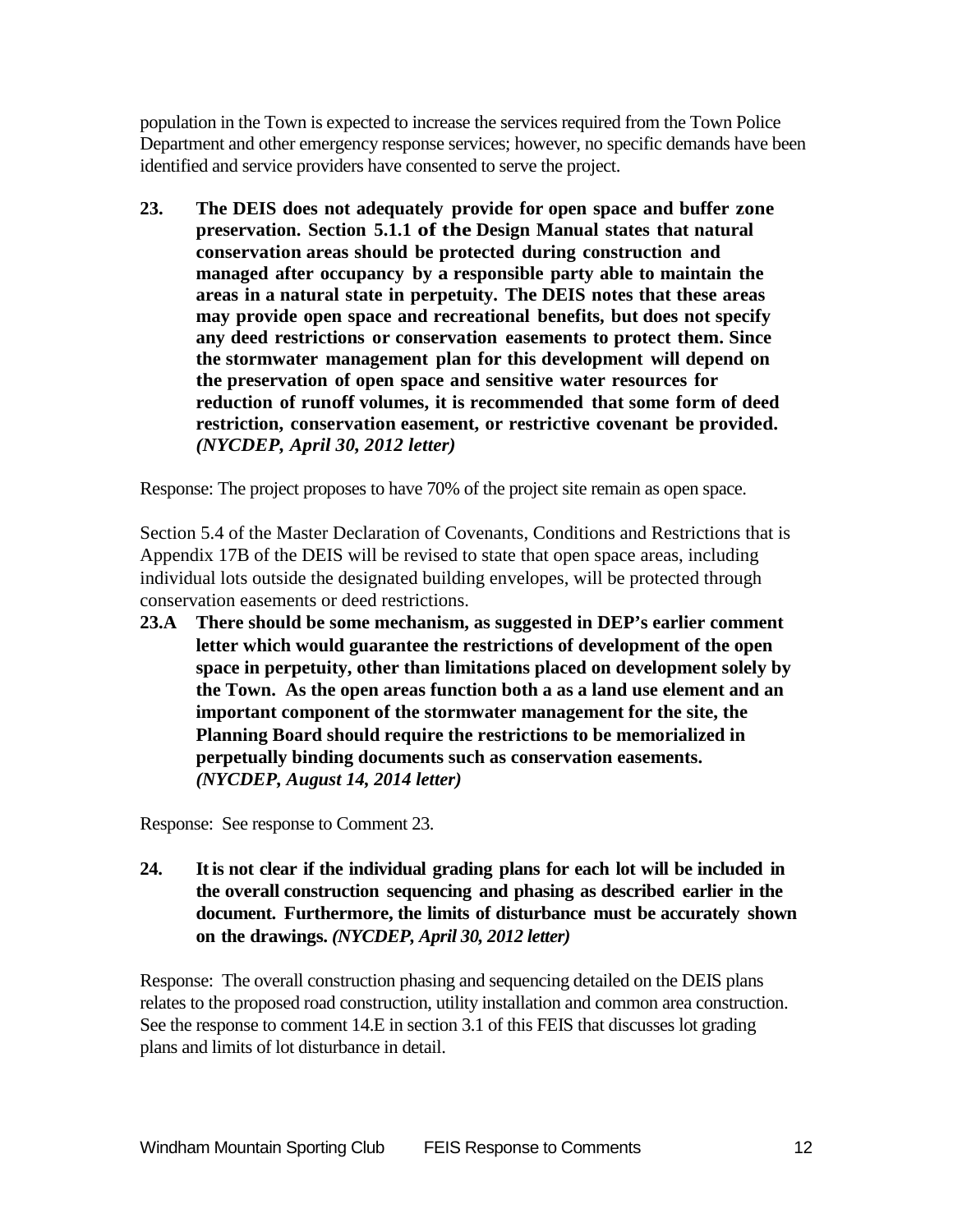**25. The Lighting Landscaping and Signage section indicates an intention to use existing vegetation and native landscaping plants as much as possible with the exception of non-native plants in small enclosed gardens. It should be noted that invasive species can escape to adjacent natural areas from developments placed within natural settings. It is recommended that only native, non- invasive plant species be used in landscaping designs. It is also recommended that language to this effect be included in the Use Restrictions segment of the Project Design Guidelines.** *(NYCDEP, April 30, 2012 letter)*

Response: The Master Declaration of Covenants, Conditions and Restrictions will be amended to include a list of invasive plants that are prohibited within the development. This list can be derived using NYSDEC's Interim List of Invasive Plant Species in NYS [\(http://www.dec.ny.gov/animals/65408.html\)](http://www.dec.ny.gov/animals/65408.html) and information from The New York Invasive Clearinghouse and its participating partners, including the Catskill Regional Invasive Species Partnership [\(http://www.nyis.info/?action=prism&prism\\_id=4\)](http://www.nyis.info/?action=prism&prism_id=4).

**26. Section 4 of Appendix 17 Project Design Guidelines should provide required steps to prevent the spread of invasive plants from gardens such as use of sterile varieties, careful disposal of clippings at appropriate off-site facilities, etc.** *(NYCDEP, April 30, 2012 letter)*

Response: A prohibition against planting invasive species in project site gardens will be incorporated in the Master Declaration of Covenants, Conditions and Restrictions.

**27. Section 4 of Appendix 17 Project Design Guidelines should also include information about and drawings of typical measures used to protect existing vegetation during construction, such as tree guards and wells, construction mats over wet areas and tree roots, etc.** *(NYCDEP, April 30, 2012 letter)*

Response: Section 4.5 of the ARB Design Guidelines specifically states that owners shall retain the services of a professional arborist to make recommendations for tree removal and tree preservation. "The Arborist shall be responsible for recommending which trees are to be preserved given building locations and construction activities and in what manner trees are to be protected during construction." (DEIS Appendix 17A, page 18, emphasis added)

**28. Section 4.2 of Appendix 17 Project Design Guidelines refers to a restriction on the use of fruit-bearing plants within Zones 1 and 2. Technically speaking, this restriction would be very difficult to achieve because so many shrubs, trees and herbaceous plants produce a fruit. It is recommended to specifically restrict plants that bear fruits that would be especially attractive to bears (such as berries and stone fruits) and to provide a list of those. Likewise, deer-resistant plants should be listed.**  *(NYCDEP, April 30, 2012 letter)*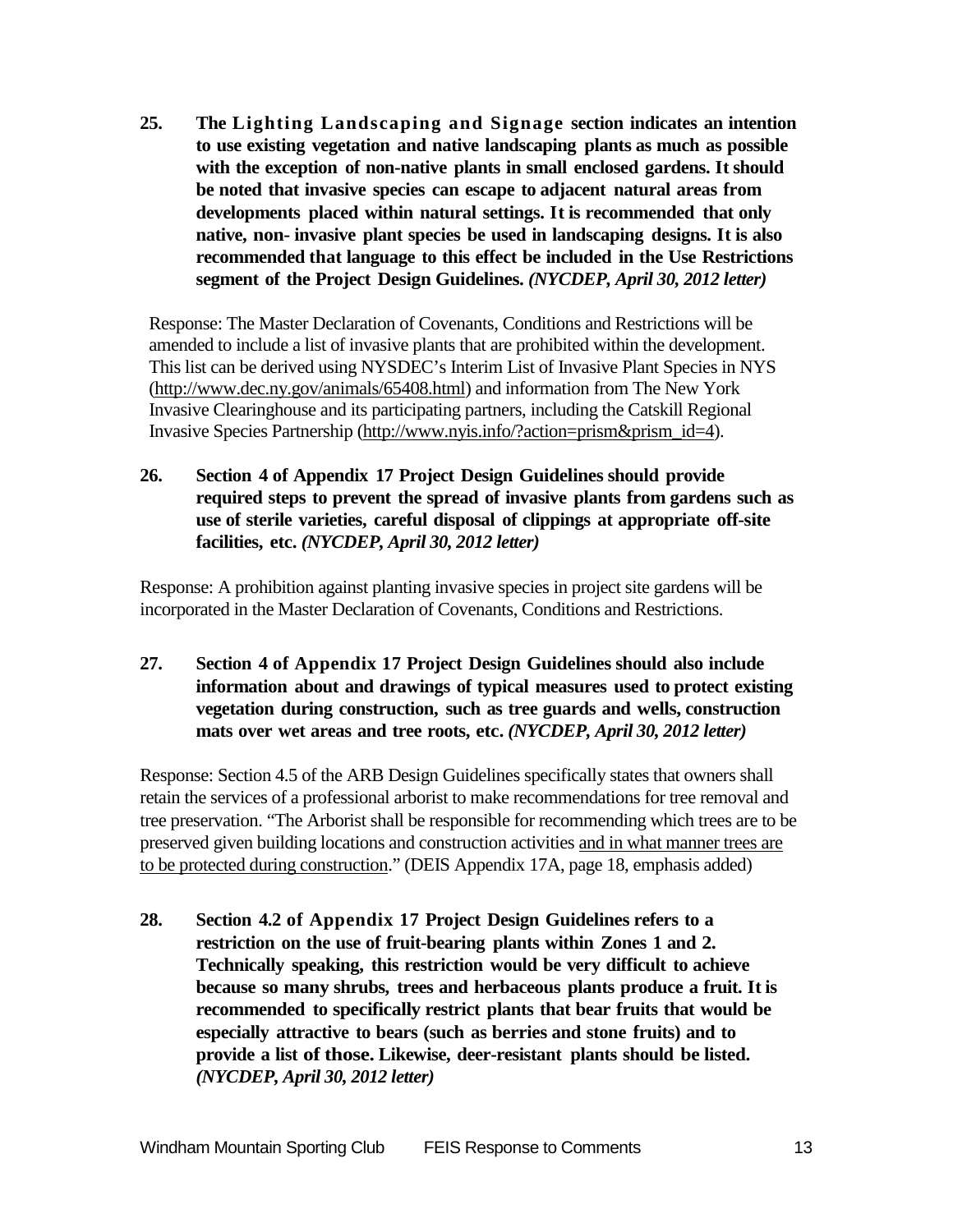Response: The clarification regarding berry and stone fruit plant materials will be included in the design guidelines submitted for Site Plan and Subdivision review. The Project Design Guidelines will encourage the use of species of plants that are demonstrated to be the most successful locally.

**28.A The response assumes that DEP's intent in recommending deer-resistant plantings was to limit deer/human interaction. DEP's interest, however is to help ensure the success of the plantings. Accordingly, DEP reiterates the recommendation.** *(NYCDEP, August 14, 2014 letter)*

Response: See response to Comment 28.

**29. Section 7.14 of Appendix 17 Project Design Guidelines, regarding Protection of Trees,should include drawings depicting what is meant by the "drip line of... tree" and "the outermost 20% of the radius distance from the drip line to the tree trunk."The practice of strapping lumber to a tree trunk should be more fully discussed, since it is just as important that this material is removed in a timely manner. Allowing impervious paving under the dripline of trees when soil is not disturbed is not advised if 1/3 or more of a tree's roots will be covered with impervious material. This will cause tree mortality and a hazardous condition over time. Pervious materials can have the same impact if more than 3 inches deep, including gravel, mulch, etc. Please clarify these items in the text.** *(NYCDEP, April 30, 2012 letter)*

Response: See response to substantively similar comment 27 above.

**30. Appendix 3 of Appendix 17 Project Design Guidelines, Approved Landscape Plant Palette, does not provide guidance regarding which plants are suitable for natural areas (Zones 2 and 3) and which are only acceptable for use in contained plantings immediately around a home. While a knowledgeable landscape designer may be able to distinguish between native and nonnative plants and those that escape cultivation it would be preferable to divide the list further to avoid errors in judgment (DEP's suggestion for dividing the list is follows the comments).** *(NYCDEP, April 30, 2012 letter)*

Response: Planting plans for the project will be required to be prepared by a New York State licensed landscape architect.

**31. Appendix 17 Part B, Master Declaration of Covenants, Conditions and Restrictions Article 6.14 Landscaping mentions fertilizer and grass seed. Itis not recommended to apply fertilizer in the absence of a soil test within the New York City watershed. Failure of vegetation to grow may be attributable to numerous factors (soil type, moisture, shade, contaminants, etc.). Itis**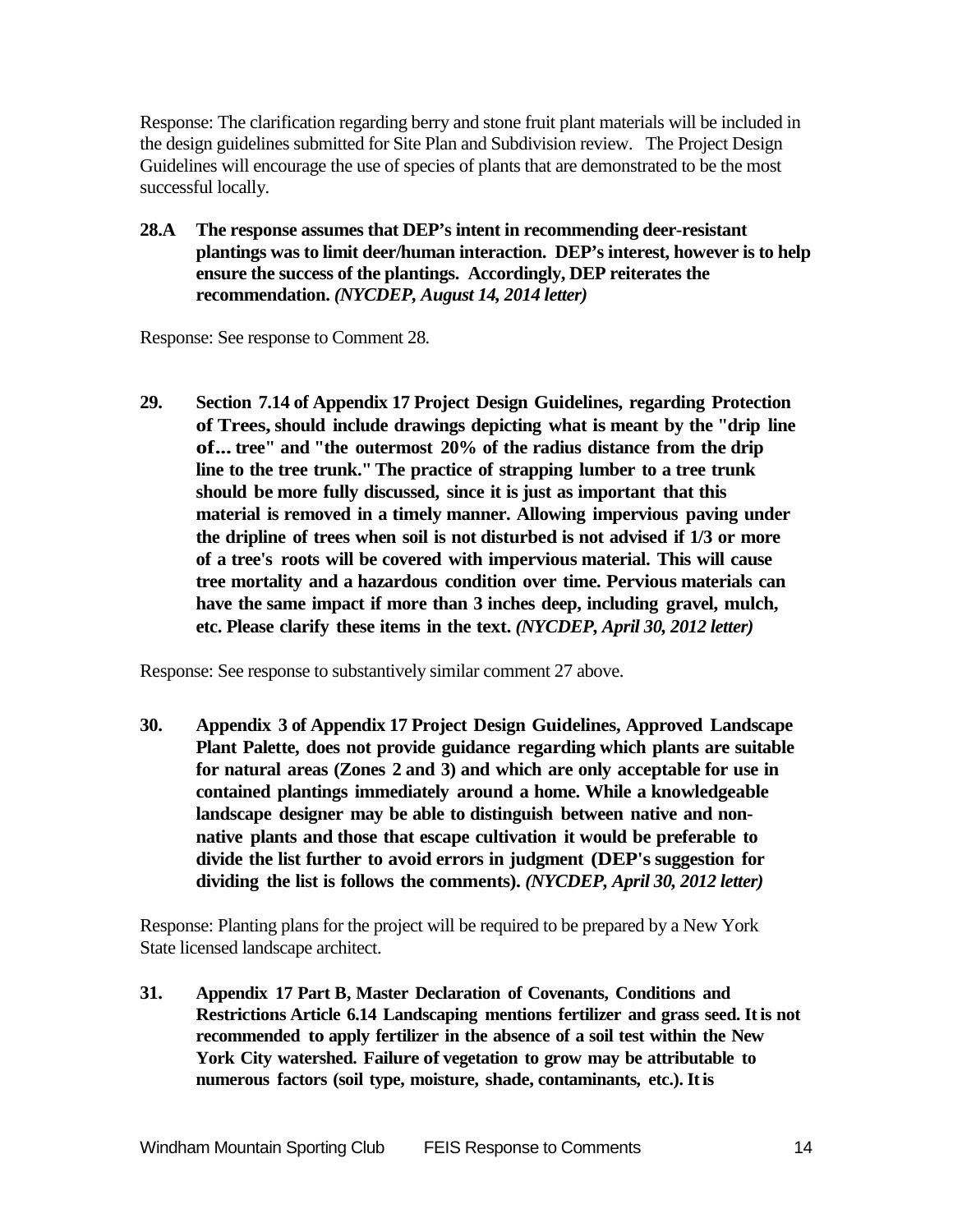### **recommended that fertilizers not be applied unless soil tests indicate a need for them.** *(NYCDEP, April 30, 2012 letter)*

Response: Use of fertilizers will follow all applicable New York State regulations and restrictions, including restrictions on phosphorus in fertilizers that went into effect in 2012.

**32. Furthermore, the plans do not include grading limits or detailed information on the amount of cut and fill that will be needed to construct the building pads and driveways The limits of disturbance and filling/grading shown on this plan and Limits of Disturbance and Open Space (Figure 2-8) plans should be revised to include all contiguous disturbances, including on and offsite fill and spoil disposal areas and utility cuts that will be accessed from the project site. In addition, disturbance associated with heavy equipment access to blasted, ripped, cut, filled or grubbed areas and their associated spoil/debris stockpile areas should be shown on the plans. This should include realistic equipment access routes (corridors) necessary to stabilize steep side slopes and to install erosion and sediment control practices and runoff controls, and to provide access for installation and maintenance of stormwater management practices.** *(NYCDEP, April 30, 2012 letter)*

Response: The earthwork associated with all shared driveways is included on the grading plans and accounted for within the project cut/fill calculations. Anticipated grading limits/clearing limits for typical lot development scenarios are shown on sheet 8.05, details 3- 7., and lot development standards that specify restrictions and requirements relating to lot grading/clearing limits are listed in the project design guidelines DEIS Appendix 17. Refer to responses to comment 24 above and comments 14.E and 21 in Section 3.1 for additional information.

**33. General Note 3 on drawing L-6.01 indicates that areas that are not to be mowed regularly but, rather, allowed to re-vegetate naturally will be seeded with Agway Conservation Seed Mix. Agway Green Grass Conservation Mix contains perennial ryegrasses, red fescue, Kentucky bluegrass, and white clover. None of these are native to New York and are not recommended for use in areas where the intention is to return an area to native grassland, shrubland or forest as these grasses tend to persist and prevent establishment of native species. A native seed mix combined with Annual Ryegrass (which does not persist) would be preferred in these areas. Consider using roughly 10 lbs. /acre of Annual Ryegrass and 20 lbs. /acre of Ernst Conservation Seeds native mixes such as one or more of the following: Native Habitat for Strip Mines Mix, Warm Season Grass Mix, Showy Northeast Native Wildflower and Grass Mix, Eastern Ecotype Native Grass Mix. Other vendors, such as New England Wetland Plants and Pinelands Nursery, also carry acceptable native seed mixes.** *(NYCDEP, April 30, 2012 letter)*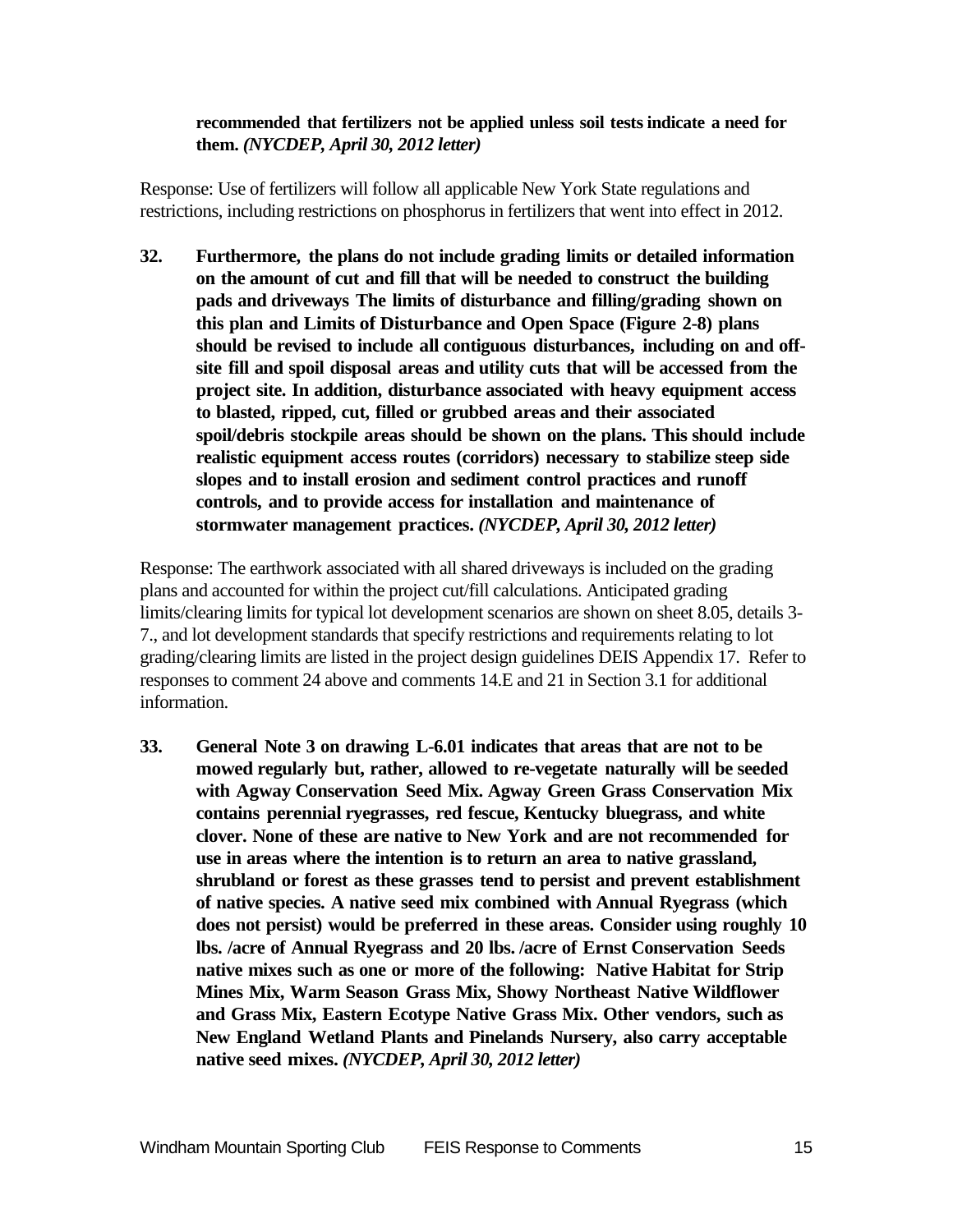Response: Seed mixes for the areas mentioned have not yet been specified for construction. However it is anticipated that the seed mix used for all stabilization throughout the project could be an annual ryegrass for temporary stabilization, or a combination of annual and perennial ryegrass, such as the 'Quick Erosion Control Mix' manufactured by Ernst Conservation Seeds, or a similar mix such as 'Native/Naturalized Ernst Solar Farm Seed Mix', 'Commercial Conservation Mix', "Native Right of Way Woods Mix with Annual Rye', all by Ernst Conservation Seeds, or a similar mix for final stabilization. Final seed mix specifications will be included in the final permit applications to NYSDEC and NYCDEP, and Site Plan/Subdivision review drawings. The purpose of the seeding is to provide an effective ground cover to stabilize soils in disturbed areas with a readily available, economical and effective product. Left unmaintained these areas will eventually revert to later successional stages comprised of nearby species that contribute seed stock over time.

**34. Planting Note 1, also on drawing L-6.01, states that plant material will conform to the guidelines in the American Standard for Nursery Stock published by the American Association of Nurserymen. The organization changed its name and is now the American Nursery and Landscape Association. The guidelines, which the organization still develops, are ANSI Z60.1 American Standard for Nursery Stock and should be referred to as such.** *(NYCDEP, April 30, 2012 letter)*

Response: The updated name of the association is noted. Any references will be updated in the plans that are submitted for Site Plan and Subdivision review

**35. Planting Note 4 should state that plant beds shall receive no more than 3" of bark mulch. Excessive mulching causes plants, especially longer-lived woody plants, to establish roots shallowly in the soil or even within the mulch, which makes them very susceptible to extremes in soil moisture conditions.**  *(NYCDEP, April 30, 2012 letter)*

Response: Comment noted. Note 4 will be revised to state that plant beds shall receive no more than 3" of bark mulch.

**36. Drawing L-8.02 Detail Drawing 5 Micropool Extended Detention Pond (P-1) requires seeding of duckweed and pondweed (Sago) in the permanently inundated area, Ernst Waterfowl Buffet Mix nearer the edge of the permanent pool, and Agway Conservation Seed Mix above pool level. Itis recommended that Duckweed** *(Lemna spp.)* **and Sago Pondweed** *(Stuckenia pectinata)* **be provided with scientific taxonomy on the drawing.The Ernst Waterfowl Buffet Mix is appropriate for this location but must be established during a period when conditions are moist but not inundated with several inches of water. A note should be added to the drawing to reflect this. As noted above, Agway Conservation Seed Mix does not contain native seed**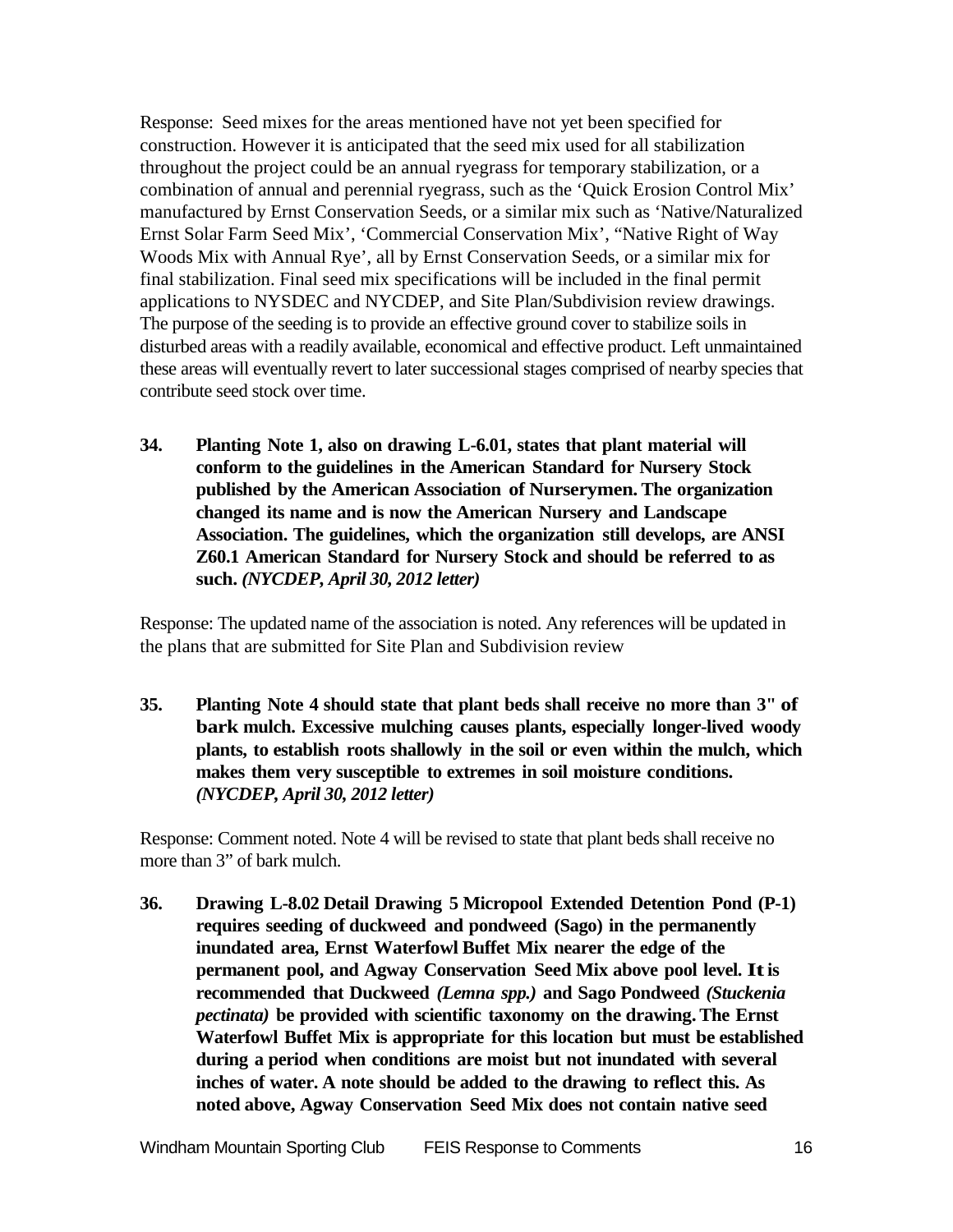# **material and would not be appropriate in close proximity to wetlands, watercourses or other natural areas where the goal is to avoid introduction of non-native species.** *(NYCDEP, April 30, 2012 letter)*

Response: Comment noted. Scientific taxonomy of all plant materials will be provided on final plans submitted for Site Plan approval. Regarding successful establishment of planting and seeding, all seed mixes will be installed as per manufacturer's recommendations. This will be included in project specifications issued with construction plans. Successful establishment will also fall under the purview of the SWPPP with regards to final stabilization. The proposed seed mix contains naturalized species that currently exist in most locations adjacent to the site, and is readily available at a reasonable cost. The project is committed to using non-invasive plant materials as defined by NYSDEC and listed on their Interim List of Invasive Plant Species in New York State.

**37. Drawing L-8.02 Detail Drawing 8 Bioretention Area states that each area will have one tree, sixteen shrubs, and twenty-four herbaceous perennials per 1000 square feet of surface area. This quantity appears to be adequate to provide complete cover at maturity; however, some guidance about appropriate placement of plants relative to expected soil moisture conditions would be helpful. Sandy soils may not retain sufficient soil moisture to support plants that require wet conditions. Please provide additional information about plant placement either here or in the list of acceptable plants in Appendix 17.** *(NYCDEP, April 30, 2012 letter)*

Response: The soil mix specified for the bioretention areas is a well-drained sandy loam. In addition to its suitability for bioretention areas, this is an industry standard soil specification for a good quality topsoil suitable for supporting plant growth. Its porosity allows high moisture retention and air circulation while maintaining excellent drainage capabilities. All plant materials listed in the Bioretention Area Plant Palette were selected based on their ability to survive fluctuating hydrologic conditions typical within bioretention areas, and are expected to perform well in this type of soil. At this time there is no need for additional information regarding placement. Final planting plans for each area will be provided prior to construction and will include plant placement requirements.

**38. Drawing L-8.04 Detail Drawings 1 (Deciduous Tree Planting) and 2 (Evergreen Tree Planting) both depict use of guying and staking materials. Current industry standards (International Society of Arboriculture) limit use of guying and staking to severe conditions where trees are exposed to high winds, flowing water, steep slopes and the like. Even in these conditions, trees develop better root systems and wind firmness when guying materials are removed within a year after planting. This avoids bark damage and mortality if guying materials are not removed at the appropriate time. In addition, tree wrap has been found to harbor insects and diseases and should only be used on thin- barked trees in areas where they will be susceptible to sunscald. Please review standard detail drawings found at:**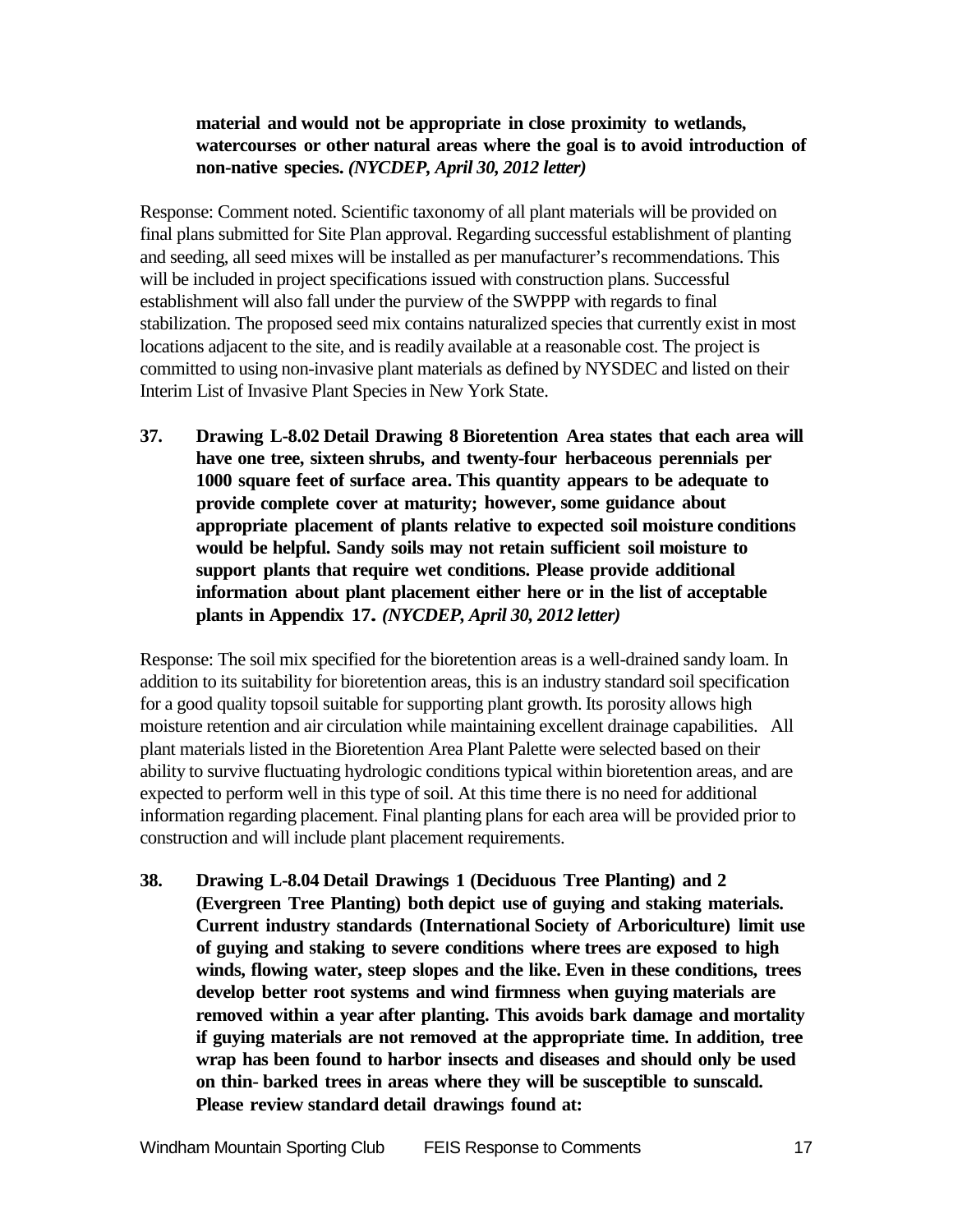**http://www.isa-rbor.com/education/onlineResources/cadPlanningSpecificatio ns.aspx. . At minimum, a note should be added to these details requiring the landscaping contractor to remove guy wires and tree wrap, where used, within one year following planting.** *(NYCDEP, April 30, 2012 letter)*

Response: Comment noted. The drawings that are included with the final SWPPP permit package will include language requiring the removal of tree guys and wrapping as part of a contractor's maintenance responsibilities. This language will be included as part of this project's construction specifications. Ultimately it is the contractor's responsibility to ensure the tree remains plumb, and the use of tree anchors is at their discretion. The information is shown on the detail in the event this method is used.

# **3.0 Environmental Setting, Potential Impacts and Mitigation Measures (DEIS Section 3)**

- **3.1 Geologic and Topographic Resources, Surface Water Resources, Groundwater Resources, Soils (DEIS Sections 3.1, 3.2, 3.3 and 3.5 and Appendices 3, 4, 9 and 15**
- **1.A Provide Figures 3-8A through 3-8C, Watercourse Maps at a scale not too exceed 1" = 100' (referenced in section 3.2 of the DEIS - 'Surface Water Resources' third paragraph under section B 'On-site Surface Waters'). (***NYSDEC, March 3, 2014 Email***)**

Response: Surveyor-stamped and signed survey maps for delineated watercourses are included in the Errata section. The master sheet is at 400-scale and the match line sheets are at 200 scale and all drawings were last revised 7/19/11 per the drawings. Also in the Errata Section is a November 23 letter from Joe Damrath of NYCDEP accepting the delineation of these watercourses as shown on the same drawings last revised 7/19/11.

**1. Review of the sections of the DEIS regarding site geology, topography, water resources (surface and ground) and stormwater management has revealed that in general, the stormwater pollution prevention plan presented in the DEIS is thorough and well designed. The following comments are directed to sections of the SWPPP where additional information is needed or where additional information would help with the implementation of the SWPPP.** *(Delaware Engineering on Behalf of the Windham Planning Board, April 30, 2012 Memo)*

Response: Comment noted – no response required.

**2. Page 14: The SWPPP proposes to manually dose stormwater in the sediment traps with a flocculent until turbidity is less than 50 NTU and then batch discharge stormwater from the sediment trap via a pump equipped with an in-line turbidity meter and an automatic shutoff valve system that will**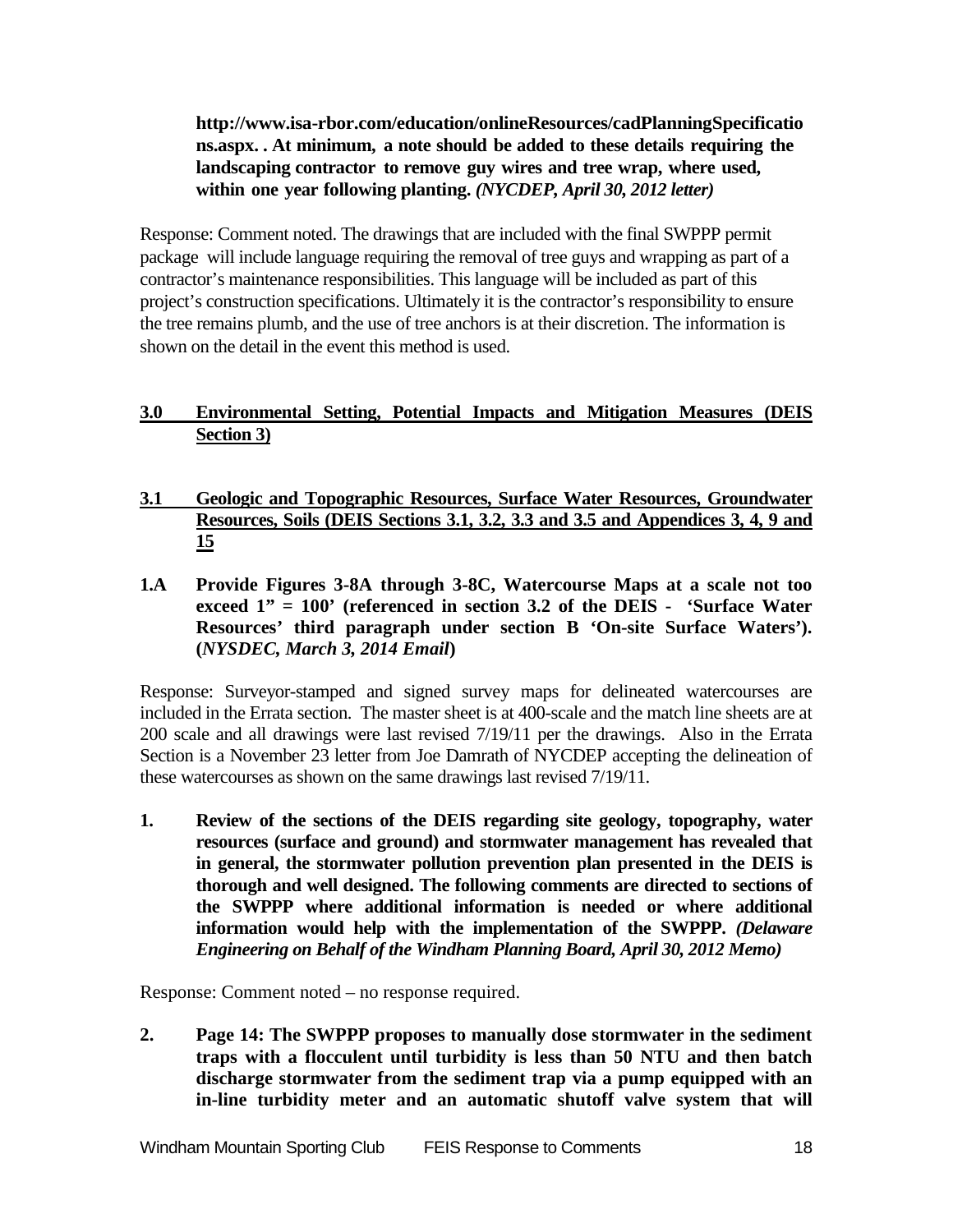**discontinue dewatering the sediment basin if the turbidity rises above 50 NTU.**

**Use of a flocculent will require a Water Treatment Chemical (WTC) permit from the New York State Department of Environmental Conservation, at a minimum pursuant to the Blue Book (This procedure assumes the sediment basin has the capacity to store all stormwater runoff to the basin prior to discharge and that the basin will be dewatered prior to any subsequent storm. Therefore, sediment basins should have sufficient storage capacity to store at least all runoff from a 10-year storm. Runoff calculations documenting sediment basin capacity to store all runoff from a 10-year storm should be provided.** 

**Consideration should be given to installation of a principle spillway designed pursuant to the New York State Standards and Specifications For Erosion and Sediment Control (Blue Book) Standard and Specification For Sediment Basins, with the capacity to discharge runoff from a 10-year storm. The spillway would provide a controlled outlet from the sediment basin if proposed pumping system is incapable of dewatering the pond during or between storm events. This would minimize the potential for uncontrolled over topping of the sediment basin by stormwater runoff.** *(Delaware Engineering on Behalf of the Windham Planning Board, April 30, 2012 Memo)*

Response: The comment is correct that a WTC permit will be required from NYSDEC. The proposed flocculent is one that NYSDEC is very familiar with based on their review of the product as part of the recent review of another project in the Catskills.

The storage requirements of the sediment basins that have been designed to exceed the storage volume required by the Blue Book  $(3,600 \text{ ft}^3/\text{acre of}$  drainage area, DEIS Appendix 9, page 13). The size of the sediment basins was maximized based on the amount of available area in which they were situated so that they will detain as much water as possible.

A principle spillway will be added to detail 1 on Drawing 8.01 and the revised drawing will be included in the plans that are submitted for Site Plan and Subdivision review and for NYSDEC and NYCDEP stormwater permitting.

**2.A Section 4.0 of the SWPPP (see pages 14 and 15) indicates that a flocculent will be used in the sediment basins to reduce turbidity Please be advised that the use of flocculants must be reviewed and authorized by the Department prior to use. At a minimum, the Department will need a completed Water Treatment Chemical form and the necessary support information. The form is located on the following webpage: http:[//www.dec.ny.g](http://www.dec.nv/)ov/permits/9325.html. . (***NYSDEC, February 3, 2014 Letter***)**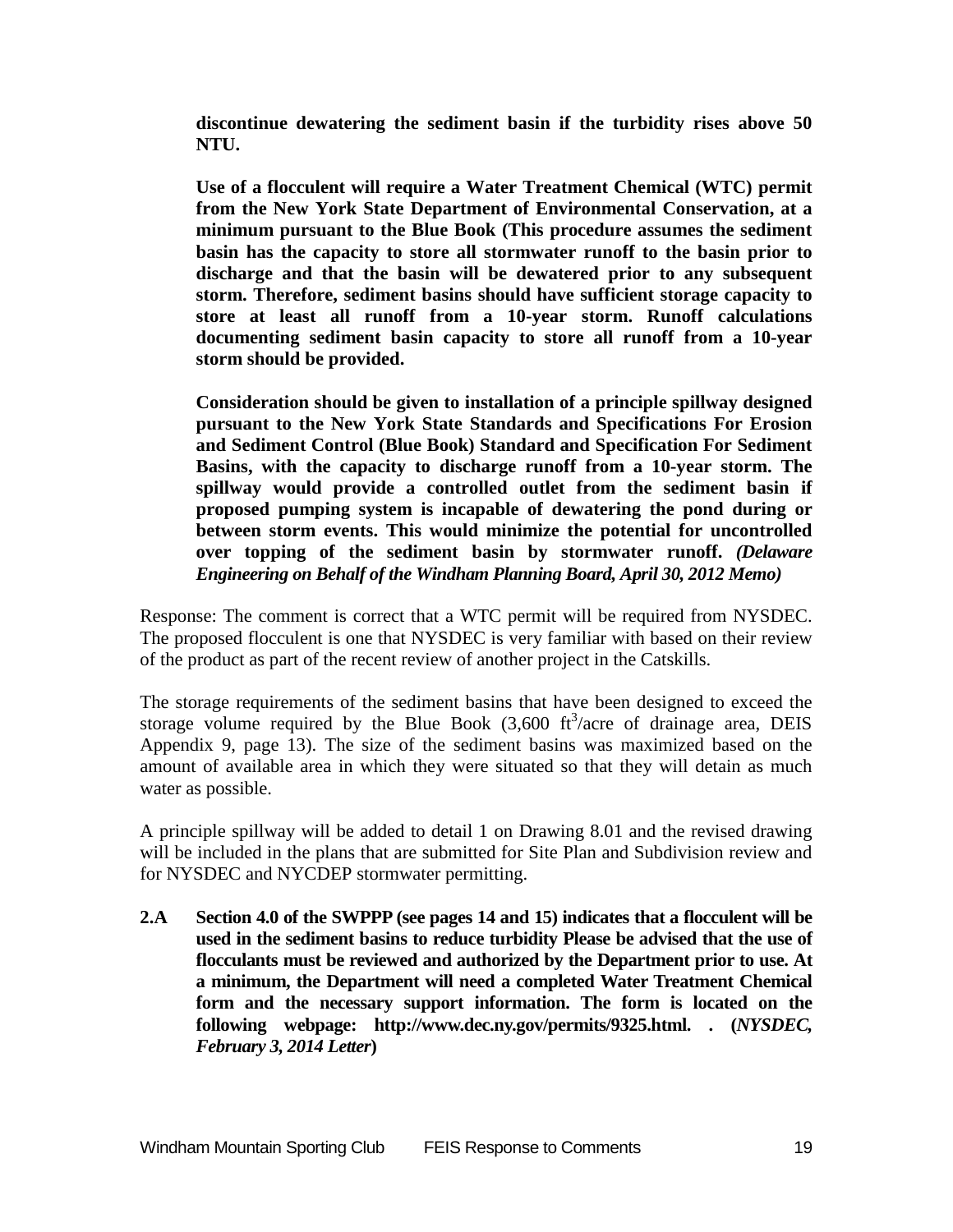Response: Comment Noted. A completed WTC form will be submitted as part of the individual stormwater permitting process with NYSDEC.

- **2.B In addition, the SWPPP must be updated to address the following;**
	- **The SWPPP must indicate where the treated stormwater from the sediment basins will be discharged. Include the separation distance to the closest downstream surface waterbody.**

Response: As per detail 1 on sheet 8.02 of the plans that accompanied the DEIS, as well as page 15 of the draft SWPPP that accompanied the DEIS, basins will be discharged to their stabilized outlets at non-erosive velocities. For proposed basins A through G the distance from the stabilized outlets to the closest downstream waterbody as shown on DEIS sheets L-3.01 through L-3.05 is as follows,  $A = 200$  feet to roadside swale Trailside Road; B=200 feet to drainage ditch; C=95 feet to watercourse, D=85 feet to watercourse, E=85 feet to watercourse, F=200 feet to watercourse; and G>500 feet to watercourse.

• **Given the potential for increased sediment load, identify the heightened maintenance requirements that will be used to ensure the required storage is maintained in the sediment basins. Also, indicate how and where the sediment will be disposed of. (***NYSDEC, February 3, 2014 Letter***)**

Response: As stated in the draft SWPPP that accompanied the DEIS, a staff gauge will be installed in each basin to assist in properly dosing the basin with flocculent. The same staff gauge can be used to track sediment accumulation. As per the DEIS draft SWPPP, if and when sediment levels reach the elevation equivalent of  $\frac{1}{2}$  of the storage volume of the basin, the basin will be cleaned out, and the removed material will be placed either nearby in an active work area protected by sediment and erosion control practices or in an active soil stockpile area protected by sediment and erosion control practices.

**3. Sheet L-8.02 Detail 2 Fiber Roll: The detail for the fiber roll states that flocculent may be added at the discretion of the qualified inspector. As noted above, any use of flocculent will require prior written approval from the NYSDEC.** *(Delaware Engineering on Behalf of the Windham Planning Board, April 30, 2012 Memo)*

Response: It was intended that detail 2 on L-8.02 would be amended prior to inclusion in the plan set. The amendment would have removed the use of flocculent in conjunction with fiber rolls. Flocculent is only proposed to be used at the sediment basins. Note 3 will be removed from this detail when plans are submitted for Site Plan and Subdivision review and for NYSDEC and NYCDEP stormwater permitting.

- **4. No seed specification appears to be provided for the following:**
	- **Temporary diversion swales (Typical Detail Sheet L-8.01#7)**
	- **The seeding for temporary stockpiles (Page 13 of SWPPP)**

.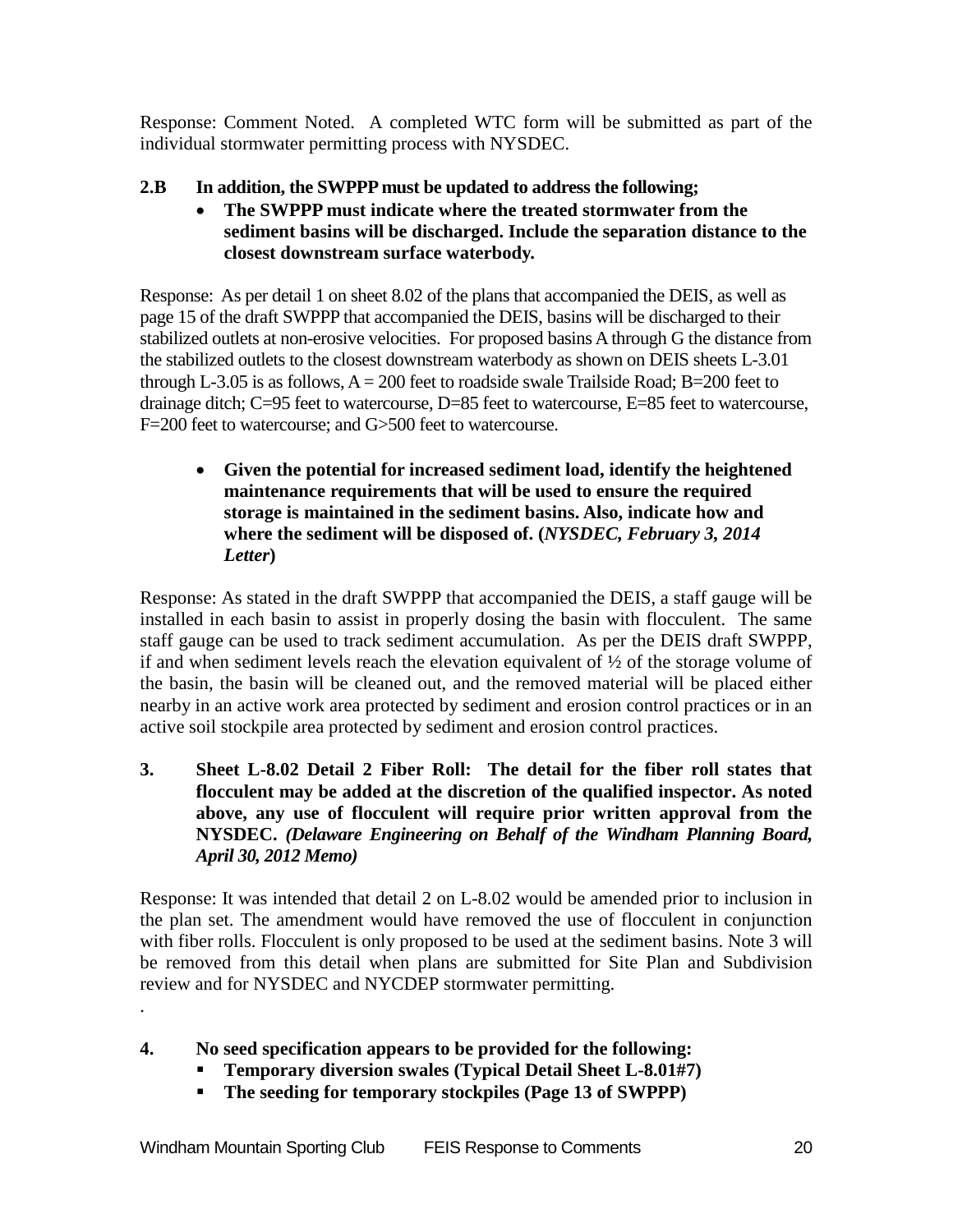- **The dry swales (Typical detail Sheet L-8.02 #9)**
- **Stormwater conveyance swales (Typical Detail Sheet L-8.02 #4)**

 **Grassed Broad Crested Weirs (Typical Detail Sheet L-8.02 #7)** *(Delaware Engineering on Behalf of the Windham Planning Board, April 30, 2012 Memo)*

Response: The final seed mixes for the areas mentioned have not yet been specified. However it is anticipated that the seed mix used for all temporary stabilization throughout the project will be an annual ryegrass, or a combination of annual and perennial ryegrass, such as the 'Quick Erosion Control Mix' manufactured by Ernst Conservation Seeds, or a similar mix. . The seed mix for all stormwater conveyance swales including Dry Swales, and broad crested weirs will be the 'Native/Naturalized Ernst Solar Farm Seed Mix', 'Commercial Conservation Mix', Native Right of Way Woods Mix with Annual Rye', all by Ernst Conservation Seeds, or a similar mix. Final seed mix specifications will be included in the final SWPPP for NYSDEC and NYCDEP stormwater permitting, and Site Plan/Subdivision review drawings.

**5. Micropool Extended Detention Ponds Broad Crested Weir Outlets: Typical detail (Sheet L-8.02 # 7) states that the final surfacing and the stabilization of the weir outlet will be determined prior to construction based on anticipated flow rates. The SWPPP should provide specifics for each pond broad crested weir outlet. The anticipated flow rates should be available from the post development hydrological modeling.** *(Delaware Engineering on Behalf of the Windham Planning Board, April 30, 2012 Memo)*

Response: The final SWPPP submitted for review by NYSDEC and NYCDEP and the Site Plans submitted for Planning Board review will include specific surfacing for the weir on each pond outlet. It is anticipated that the surfacing will either be rip rap, or a turf reinforcement mat capable of supporting flow velocities as high as 15 fps.

- **6. Micropool Extended Detention Ponds: Summary tables should be provided documenting the following for the micropool extended detention ponds:**
	- **Required sizes for each outlet/orifice for each pond outlet structure.**
	- **Required size of the broad crested weir for each outlet structure.**
	- **Treatment capacity of the pretreatment forebay for each pond. The NYS Stormwater Design Manual requires that forebays be designed to contain 10 percent of the water quality volume.**
	- **Permanent pool storage capacity. The NYS stormwater Design Manual requires that for micropool extended detention ponds that a minimum of 20 percent of the WQv be provided in the permanent pool and a maximum of eighty percent be provided as extended detention.**
	- **Storage above permanent pool of the required WQv (less the volume in the permanent pool area) and the storage for the CPv.**
	- **Calculations for the required volume for the CPv**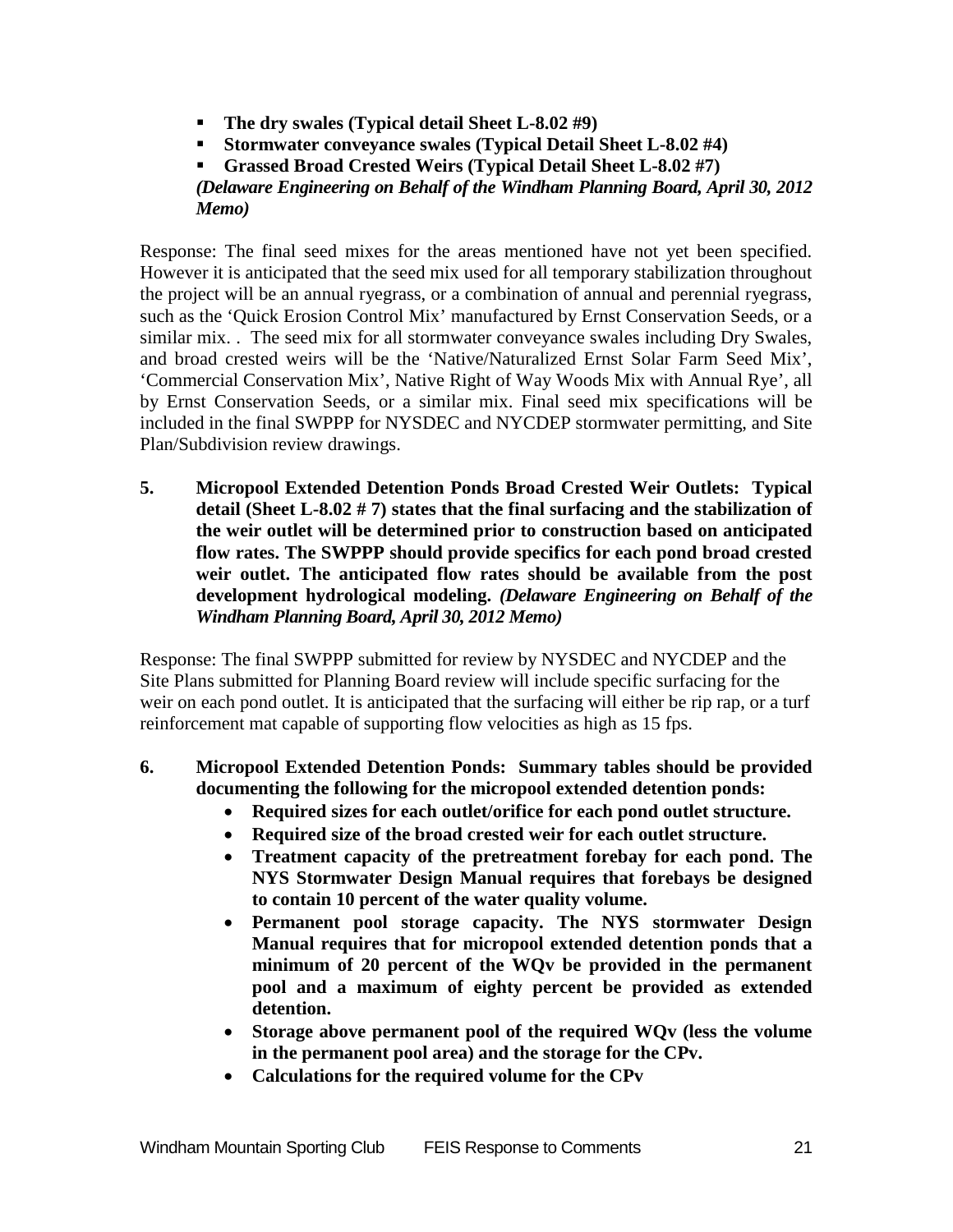# *(Delaware Engineering on Behalf of the Windham Planning Board, April 30, 2012 Memo)*

Response: The requested summary table is provided on Sheet L-8.02, Site Details, provided in the Errata section. This information will also be provided in future plan sets submitted to the Town of Windham for Site Plan Review, and to NYSDEC and NYCDEP as part of future stormwater permit applications.

**6.A The Design Report indicates that Wet Ponds will now be used at this site instead of Micropool Extended Detention Ponds. Therefore, Sheet L-8.02 must be updated to include the required design/construction specifications for the Wet Pond. At a minimum, this must include a sectional and plan view that addresses all the required design criteria in Section 6.1 of the Design Manual (i.e. aquatic and safety benches, inlet and outlet structures, pond geometry, buffers setbacks, etc.). In addition, the "Site Layout, Materials and Planting Plan" drawings (Sheets L-6.01-L-6.09) must be updated to reflect the use of Wet Ponds instead of the Micropool Extended Detention Ponds. (***NYSDEC, February 3, 2014 Letter***)**

Response: The requested detail illustrating a 'Wet Pond' is provided on Sheet L-8.02, Site Details, provided in the Errata section. Benching is noted on the detail, and the requirement for construction in accordance with NYSDEC requirements is provided as note #1. Also included on sheet L-8.02 is detailed information relating to the outlet control structure and weir outlet, along with a table summarizing pond data and sizing information relating to the outlet control structure for each pond. Additional detailed information, along with updated "Site Layout, Materials and Planting Plans" will be provided during Site Plan Review and to NYSDEC and NYCDEP as part of future stormwater permit applications.

# **6.B Detail 5, Sheet L-8.02: This Detail should be deleted since there are no longer any micro-pool extended detention ponds on the project site. (***Watershed Inspector General, November 21, 2012 Letter)*

Response: Detail 5 on Sheet L-8.02 will be deleted in the drawings that are updated for submission for Site Plan and Subdivision review and for NYSDEC and NYCDEP permitting.

**7. Stone Outlet Protection Typical Detail Sheet L-8.01 #5: The detail specifies stone outlet width and length requirements based on pipe sizes. Each stone outlet apron for each outlet should be designed pursuant to the Blue Book Standard and Specifications For Rock Outlet Protection. Calculations for each outlet should be provided in the SWPPP.** *(Delaware Engineering on Behalf of the Windham Planning Board, April 30, 2012 Memo)*

Response: Comment noted. The detail will be revised to state that aprons shall be sized in accordance with the Blue Book specifications, and calculations will be provided within the Final SWPPP submitted for NYSDEC and NYCDEP review and on plans submitted to the Planning Board for site plan and subdivision approval.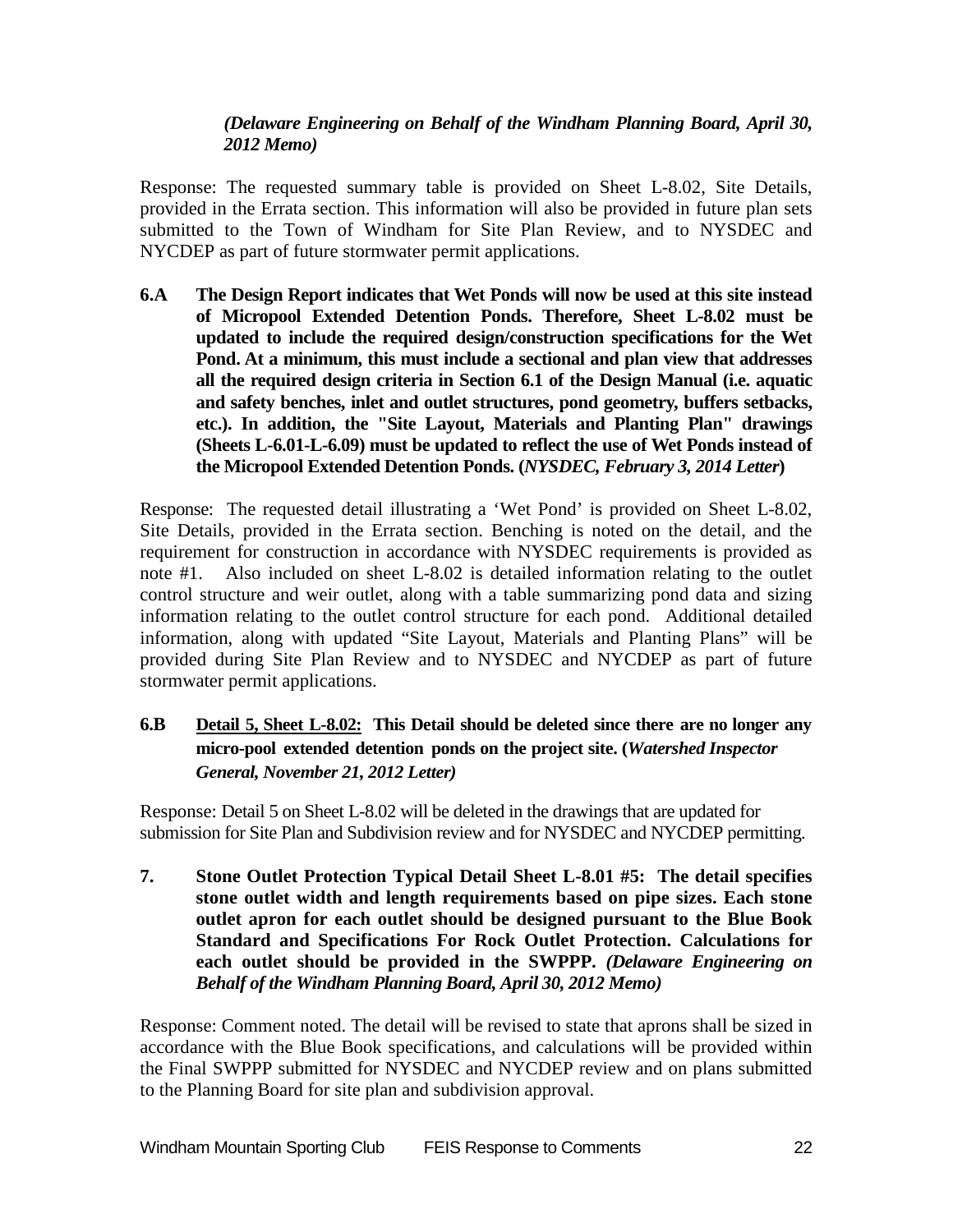**8. Bioretention Area Typical Detail Sheet L-8.02 # 8: The detail depicts a 30 mil Poly or PVC liner around the soil media and underdrain system. The liner will restrict infiltration which is one of the goals of using green infrastructure practices for stormwater management. The intent of this liner is unclear and should be removed from the detail.** 

Response: The liner will be removed from the detail, and a note will be added to clarify when a liner may be applicable. The revised detail will be included in the plans submitted for Site Plan and Subdivision review and for NYSDEC and NYCDEP permitting. One of the goals of using bioretention areas is in fact to maximize the potential for infiltration. Based on soil investigations to date, there may be some instances where the bottom of the bioretention areas cannot achieve adequate separation from shallow depth to bedrock and/or seasonal high groundwater. In these cases, as a last resort, a liner can be added to protect the filter bed from groundwater contamination.

**9. In addition to stormwater comments relative to Section 3.5, page 3-41 of this section provides a description of a proposed blasting notification plan. In order to be effective, all property owners within ¼ mile of the blast location must be notified. The proposed solicitation for notification and assumed opt out is unacceptable. Further, all property owners and the Town of Windham Police Department shall be notified at least 24 hours prior to blasting activities. A written record of such notification shall be maintained and available for inspection by the Town of Windham Police Chief on demand. All explosives shall be stored in an approved tamper-proof explosive storage unit. If vehicle storage is utilized, the vehicle storing the explosives shall not be left unattended at any time while on site nor shall the vehicle remain on site overnight. Any explosive storage unit to be utilized that is not contained within a vehicle shall be secured to the satisfaction of the Town of Windham Police Chief.** 

**Furthermore, the blasting procedure to be utilized shall incorporate the following required actions:**

**Before each blast the blaster shall follow this procedure:**

- **5 minutes before the blast the area will be cleared and secured**
- **2 minutes before the blast the blaster will blow 3 short blows from a horn to warn of the blast**
- **1 minute after the blast the blaster will blow 1 long blow from a horn to signal the all clear**

*(Delaware Engineering on Behalf of the Windham Planning Board, April 30, 2012 Memo)*

Response: Revised blasting mitigation measures are included in the Errata section of this FEIS.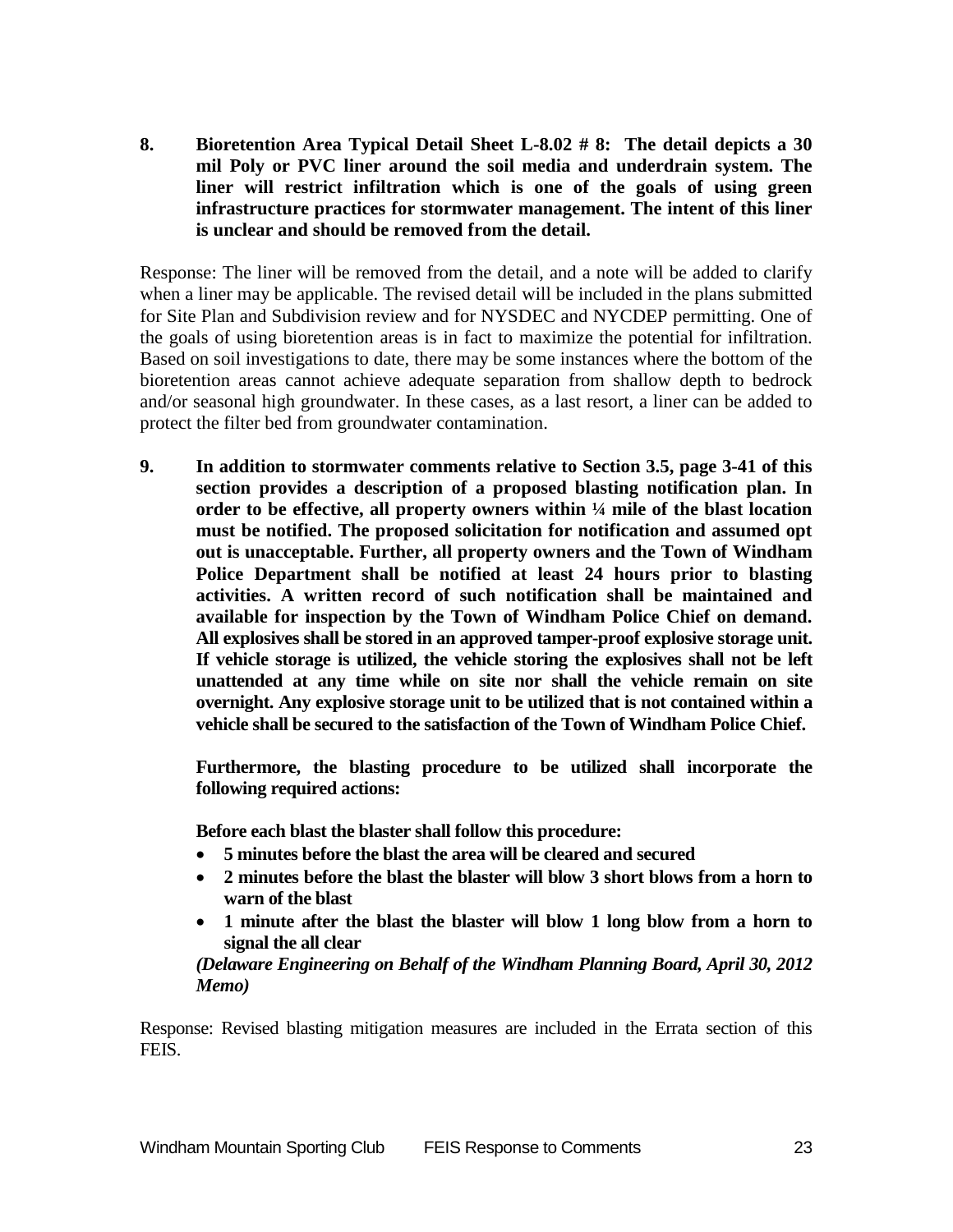**10. The DEIS addresses and contains the Stormwater Pollution Prevention Plan. The SWPPP has to be approved by DEC prior to construction. Since the project lies within the City watershed, NYCDEP also has approval authority on the SWPPP. (NYSDEC, April 30, 2012 letter)**

Response: A version of the SWPPP contained in the DEIS that has been modified in accordance with this FEIS will be prepared prior to construction. The roles of NYSDEC and NYCDEP as they relate to the SWPPP are acknowledged.

- **11. The DEIS addresses the preferred use of span structures over waterways. These span structures provide for natural stream bottoms and accommodate stormwater flows. (NYSDEC, April 30, 2012 letter)**
- **11.A The DEIS addresses the preferred use of span structures over waterways. These span structures provide for natural stream bottoms and accommodate stormwater flows. Based on the U.S. Army Corps of Engineers determination of nationwide permit requirements, a Water Quality Certificate may be required from NYSDEC. (***NYSDEC, February 3, 2014 Letter***)**

Response: Comments noted. If a water quality certificate is required from NYSDEC, an application will be made following the completion of the SEQRA process.

**12. The DEIS does not adequately apply the required 5 step process outlined in the Design Manual. Section 3.6 of The Design Manual states that designers are required to adhere to a five step process for stormwater site planning and practice selection when preparing a Stormwater Pollution Prevention Plan (SWPPP). It is apparent that the five step process has not been applied to the proposed site layout. The first step requires that natural resources and sensitive areas that are susceptible to constructionrelated impacts be identified and preserved in order to minimize runoff and maintain the pre-construction hydrology of the site. These sensitive areas include but are not limited to wetlands and their buffer areas, watercourses and their buffer areas, steep slopes, highly erodible soils, and exposed/shallow bedrock areas. The layout and design of the project must then be configured using the process of "site fingerprinting" to avoid these areas wherever possible and to minimize environmental impacts when disturbance is unavoidable. Only after Section 5.1.1 through 5.1.5 of Chapter 5 of the Design Manual (Green Infrastructure Practices) are fully implemented should the designer consider construction or post-construction treatment practices to mitigate the impacts of development.** *(NYCDEP, April 30, 2012 letter)*

Response: Exhibit B of DEIS Appendix 9 (pages 14 to 20) addresses the 5 step process under the headings "Design Process" and "Green Infrastructure Practices". Additional information regarding the 5-step process and sensitive areas such as steep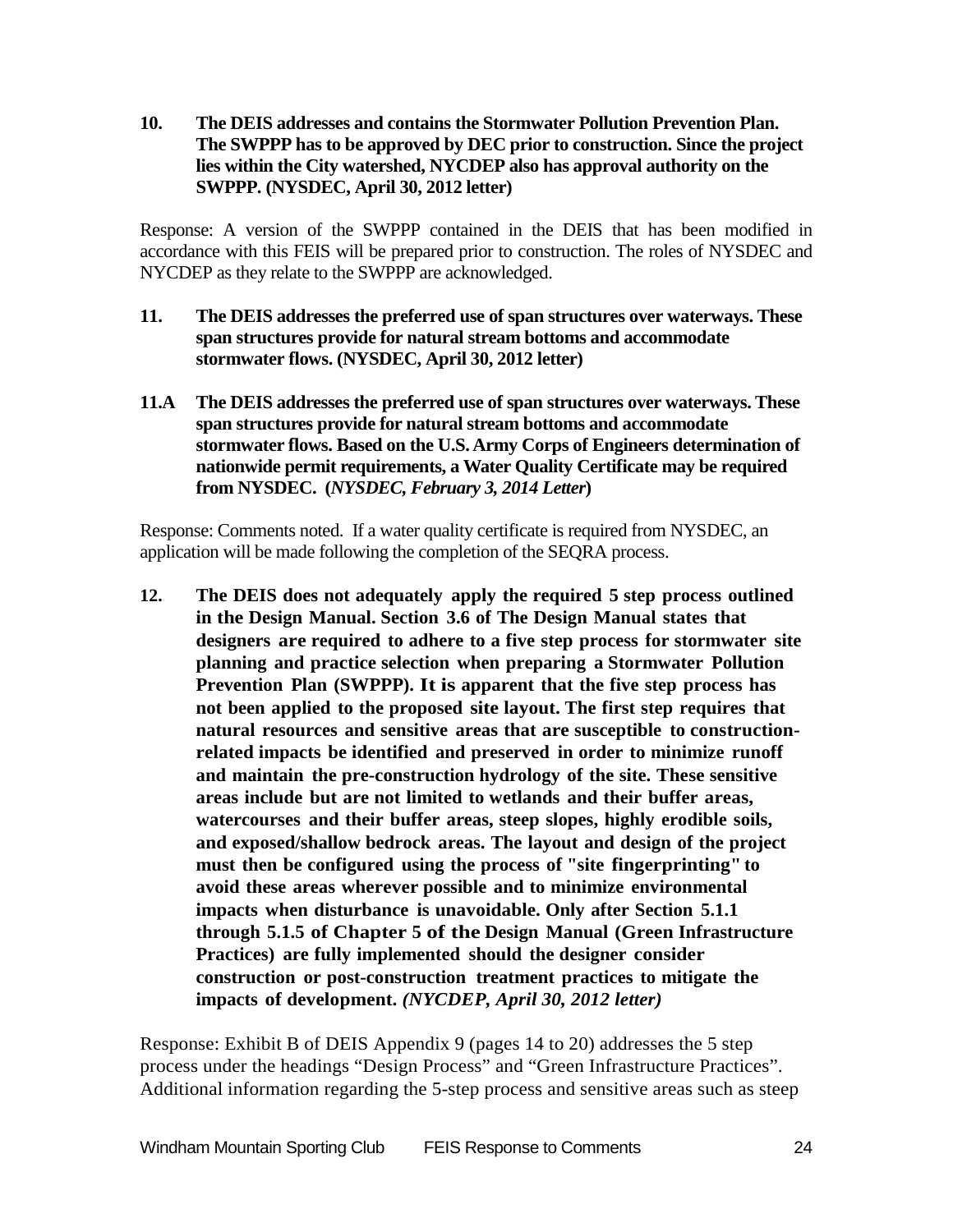slopes and riparian buffers can be found in section 3.1. Impacts to steep slopes have been reduced by nearly 14 acres and minimum riparian buffers have been increased from 25 to 50 feet.

- **13. The DEIS does not provide an adequate stream and wetland buffer zone width. Section 5.1.2 of the Design Manual specifies that naturally-vegetated riparian buffers should be preserved along streams and wetlands to prevent stormwater from concentrating and flowing directly into protected water resources. A minimum of 25 feet of buffer for streams and wetlands is recommended (streamside or inner zone), with additional buffer width (middle and outer zones) provided to transition from the inner zone to upland development areas. As discussed in previous letters to the Lead Agency in reference to this project, the effectiveness of a given buffer zone can be determined by a number of features:**
	- **1. Slope: The greater the slope of the buffer zone area, the larger the area must be to adequately slow runoff velocities into the wetland.**
	- **2. Development Intensity: The larger the proposed impact on the wetland, the larger the buffer zone should be to effectively minimize the impact**
	- **3. Vegetative Density: The less vegetative cover and associated organic debris a buffer zone has, the more area is needed to successfully dissipate the energy of rainfall and runoff.**
	- **4. Soil Erodability:If the soil of the area adjacent to a wetland bears a high erosion potential, a larger buffer zone is needed to separate the disturbed area from the wetland. This increase is necessary in order for the buffer zone to attenuate the abnormally large sediment load contained in the runoff.**
	- **5. Wetland Value or Sensitivity: The more valuable a wetland or the more sensitive it is to impacts, the greater the need for a buffer zone large enough to provide adequate protection of the wetland resource.**
	- **6. Depth to Bedrock: Steep land with shallow soil (less than 3 feet) Under intense rainfall produces rapid stormflow whether forested or not (Hewlett, 1982). A visit to the project site found numerous bed rock outcrops throughout the site. In addition, the Vly-Halcott soil complex found over the vast majority of the site is stated as having shallow bedrock at 10 to 40 inches deep.**

**The buffer zones at the WMSC are all limited in most or all of these categories. As such, the 25 foot proposed buffer zone for this project is inadequate. Given the site conditions and the limited opportunity to apply other practices discussed in Chapter 5 of the Design Manual, all site buffer zones should be increased to a minimum of 100 feet and genuinely protected in an undisturbed state. (NYCDEP, April 30, 2012 comment letter)**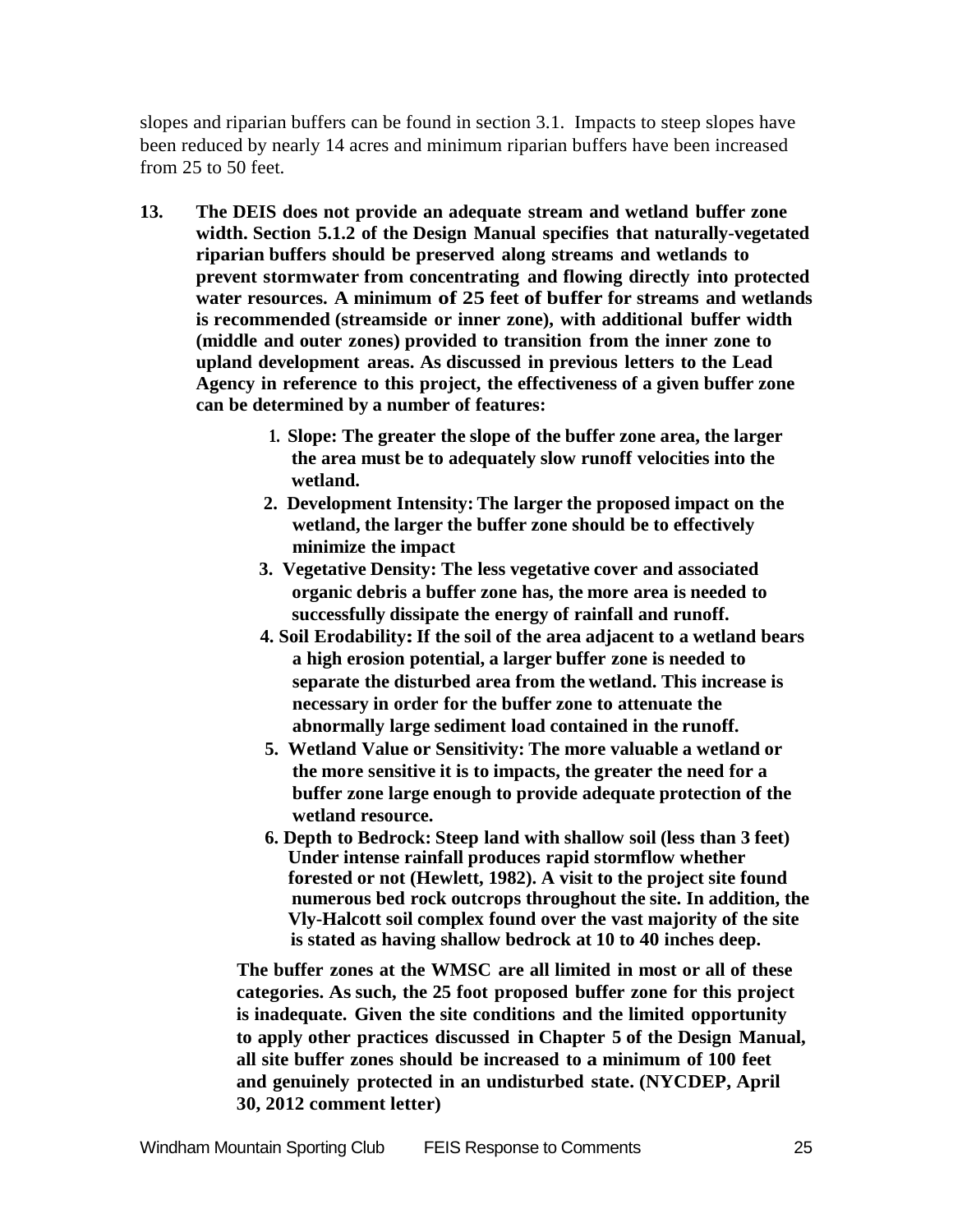Response: See the response to comment 14.E in this section that includes provisions for increased buffers. While initial design efforts maintained a minimum 25 feet federal wetland buffer and a 100 feet riparian buffer to all NYCDEP regulated watercourses, plans have been modified further to reduce and/or eliminate buildings within 50 feet of all wetland areas. This exceeds the minimum 25 feet buffer width to perennial streams recommended in section 5.1.2 of the Design Manual.

Section 5.1.2 of the NYSDEC Stormwater Management Design Manual states "Naturally vegetated buffers should be defined, delineated and preserved along perennial streams, rivers, shorelines and wetlands.". Section 5.1.2 also states "Delineate and preserve naturally occurring riparian buffers (as well as vegetated buffers along streams listed as intermittent by the Department)." Section 5.1.2 of the Design Manual then goes on to state that "a minimum 25-foot undisturbed buffer is needed for even the smallest perennial streams". Wetlands, perennial streams and intermittent streams were delineated on the site and considered during the project design.

As stated in section 2.1.1 of the DEIS, "The project design is responsive to site development constraints imposed by natural resource conditions on the project site, primarily steep slopes, watercourses under the jurisdiction of NYCDEP and wetlands under the jurisdiction of the USACOE." None of the project buildings are proposed within the 100 foot regulated buffer around NYCDEP jurisdictional watercourses. Also Figure 2-6 of the DEIS illustrates the project master plan in the context of USACOE jurisdictional wetlands, NYCDEP watercourses and the regulated setbacks from the watercourses. (Note: the USACOE does not establish a regulated setback/buffer around wetlands that are under their jurisdiction.). Figure 2-6 shows that nearly all project elements are located some distance from wetlands and watercourses. An exception to this is the East Base Lodge that is located close to a USACOE wetland, but is nevertheless 50' away from the wetland at its closets point. However, this occurs on one of the flattest portions of the project site, and development is proposed at the same elevation as the wetland, and not uphill of the wetland. These factors significantly reduce the potential for this wetland to be impacted.

Distances for development closest to watercourses are as follows. For lots, the distances are from the specified building envelopes. For amenity buildings and duplexes, it is the distance to the building itself. This list does not include spanned road crossings of watercourses. East Lodge – 110 feet Member's Lodge and Clubhouse – 310 feet Lot 145 – 110 feet Lot  $15 - 100$  feet Lot 17 – 100 feet Lot 7 - 100 feet Lot  $141 - 120$  feet Lot 140 – 130 feet Lot 135 – 180 feet Lot 127 – 110 feet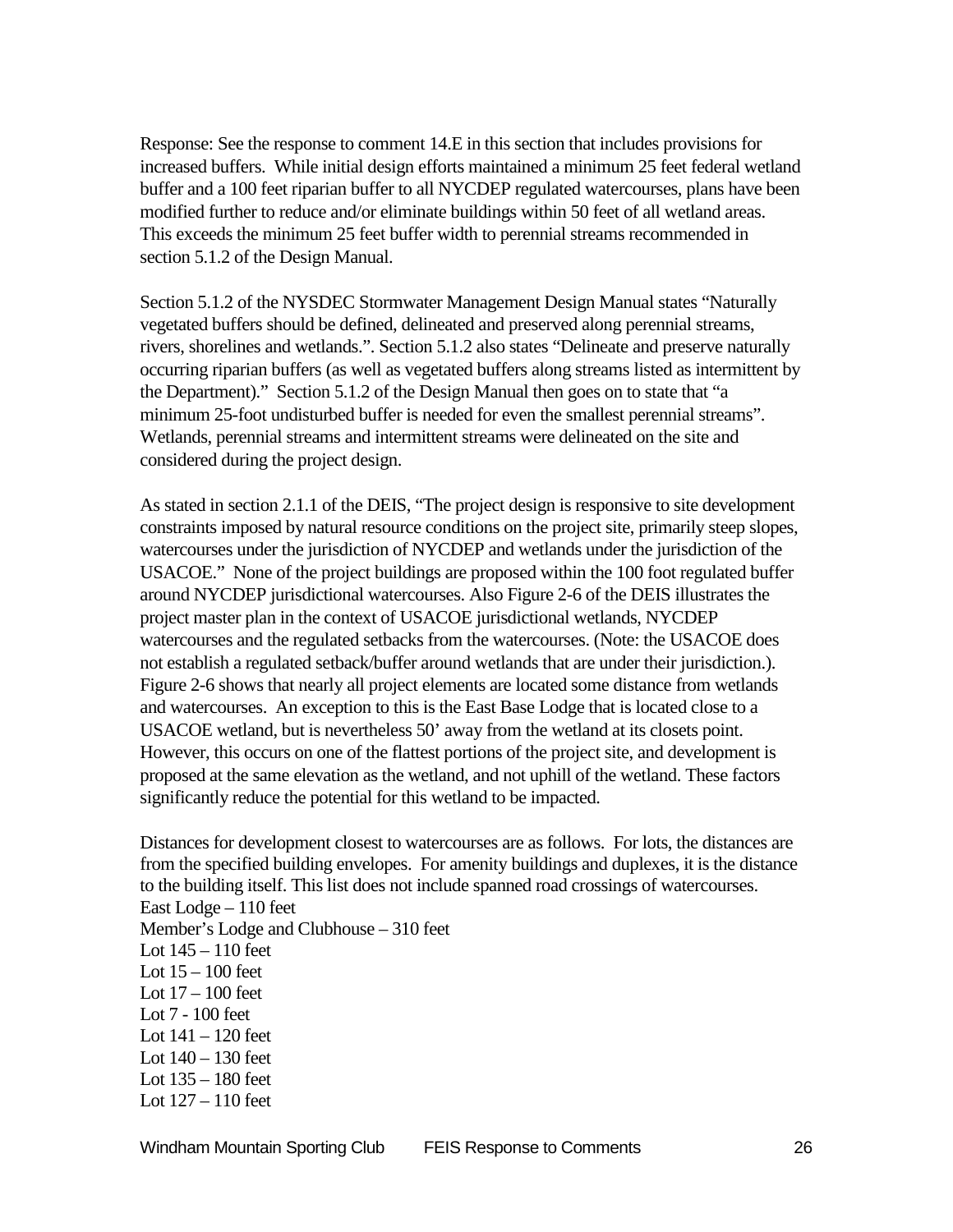Lot  $111 - 100$  feet D24 – 200 feet Lot  $164 - 150$  feet Lot 122 – 220 feet Lot 116 – 130 feet Lot 115 – 170 feet Lot 120 – 120 feet Lot 119 – 130 feet Lot 130 – 160 feet

The following are distances to wetlands for the closest development. Measurements for lots and for buildings were made the same way as described for watercourses above. D8 – 50 feet Lot 29 - 50 feet Lot  $17 - 50$  feet Lot  $1 - 50$  feet Lot 146 -50 feet Lot 102 – 50 feet Lot  $161 - 50$  feet Lot  $162 - 50$  feet Lot  $127 - 50$  feet Lot 116 - 50 feet Lot  $115 - 50$  feet Lot 119 – 50 feet Lot  $130 - 50$  feet

Updated Project Master Plan With Constraints (with and without enlargement) L1.01A and L10.01-10.09 included in the Errata Section illustrate the current, enlarged buffer areas.

**13.A The site includes 12.67 acres of intact headwater wetlands subject to regulation by the Army Corps of Engineers. These wetlands provide important water quality protections which could be undermined by construction of impervious surfaces in the "buffer" areas adjacent to the wetlands. In its DEIS comments, DEP recommended that the Project respect 100 foot buffers around the wetlands as a result.**

**The Club would allow substantial development of impervious surfaces within areas adjacent to federally protected wetlands. Development would include portions of 27 residential units, the East Lodge (Building C3), the west tennis court at the Wellness Center (Building C2), the East Lodge chairlift, and approximately 4,605 linear feet of roads, all within 100 feet of such wetlands.This results in 3.8 acres of impervious area within the buffer. Of the residential units, 12 would lie within 50 feet of wetlands.**

**We recommend reduction in impervious areas within 1 00 feet of wetlands to the extent feasible as an impact avoidance/mitigation measure. A detailed evaluation**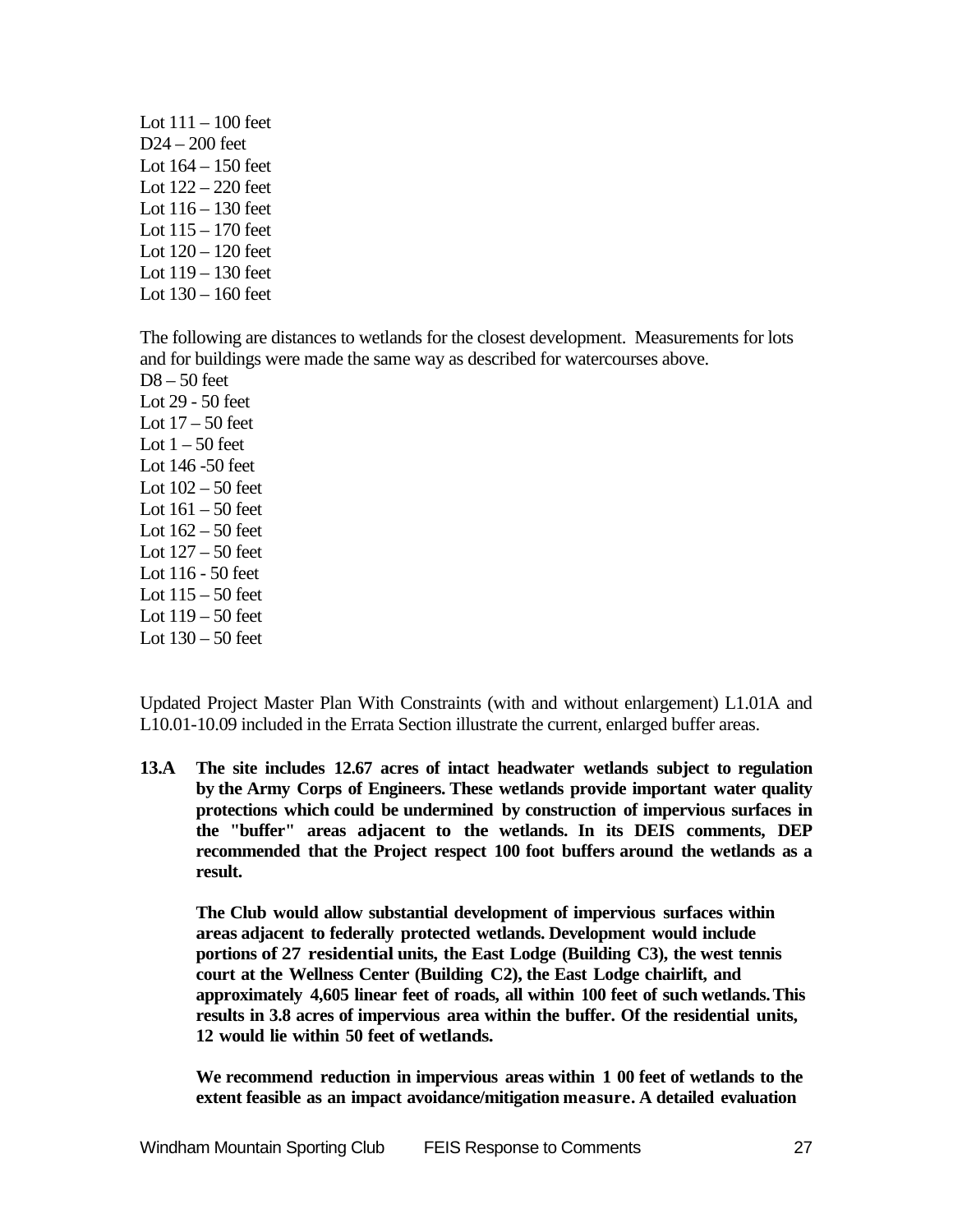#### **should be made of whether those surfaces should be relocated to less sensitive locations onsite or otherwise removed. (***Watershed Inspector General, November 21, 2012 Letter)*

Response: See the previous response.

"Federally protected wetlands" are regulated by the US Army Corps of Engineers under Section 404 of the Clean Water Act. Project activities proposed in areas close to these wetlands are not prohibited by USACOE regulations/the Clean Water Act. All proposed building envelopes have been moved so that they are at least 50 feet from wetlands.

#### **13.B Sheet L-1.01a, dated 01/29/14, provides an overlay of the project master plan with slopes greater than 25%. What is the data source for the steep slope areas shown on sheet L-1.01a? (***NYSDEC, March 3, 2014 Email***)**

Response: Site topography was mapped by Mapmaker Photographic Services, Inc from an April 26, 2006 flight. Ground control survey was provided by Kaaterskill Associates. Mapping of 25% and greater slope was created from this mapped topography. Slope mapping was generated with AutoCAD drafting software. Existing topographic surface information (2 foot topography line work) was taken from the surveyor and imported into AutoCAD to digitally create a slope banding surface based on the horizontal distances between the contour data. The AutoCAD user can specify the parameters that the software analyzes to depict which slopes are generated for the final mapping (i.e., 15% slopes, 20% slopes, 25% slopes, etc.).

**14. The DEIS does not effectively limit development on steep slopes. Section 5.1.4 of the Design Manual (Locating Development in Less Sensitive Areas) states that steep slopes should be kept in undisturbed natural conditions to help stabilize hillsides and soils. On slopes greater than 25%, no development, regrading, or stripping of vegetation should be considered. The DEIS identifies a proposed disturbed vegetation area of approximately 141 acres associated with this development. As noted above, this estimate may not include all onand off-site disturbances associated with this project; however, if this disturbance limit is compared to Drawing L-2.01, the total disturbance on soils with a slope classification of "E"or "F" will be approximately 37 acres, meaning that approximately one-quarter of the total site disturbance will occur on slopes of 25% or steeper. DEP recommends that the amount of clearing and grading on steep slopes be substantially reduced to reduce the potential for failure of the proposed erosion and sediment control and stormwater management practices.** *(NYCDEP, April 30, 2012 letter)*

See the response to comment 14.E regarding the significant reductions in the amount of disturbance on slopes greater than 25%.

**14.A The Club proposes disturbance of approximately 141 acres of land according to the DEIS, including 35 acres of land having steep slopes of 25% or greater. But in sensitive watersheds, such as within the NYC Watershed, it is best to**

Windham Mountain Sporting Club FEIS Response to Comments 28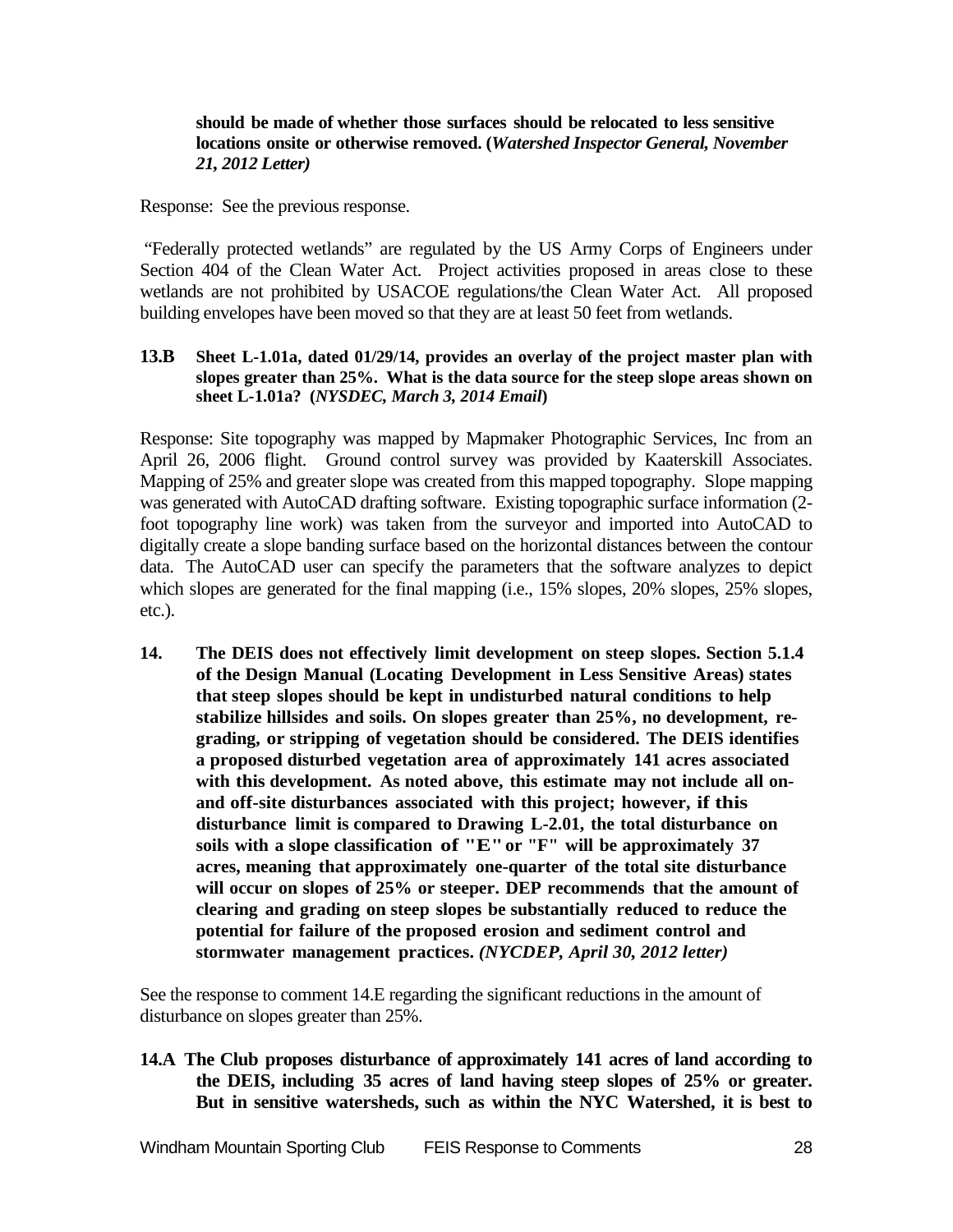**avoid construction on steep slopes. Slope influences the retention and movement of water, the potential for soil slippage, accelerated erosion, the ease with which machinery can be used and the engineering uses of soils. It has been our experience that construction on steep slopes can result in large stormwater erosion events during construction activity.**

**Because of the water quality risks posed by construction on steep slopes, the New York State Stormwater Management Design Manual recommends that no construction occur there:**

> *Development on slopes with a grade of 15% or greater should be avoided, if possible, to limit soil loss, erosion, excessive stormwater runoff and the degradation of surface water. Excessive grading should be avoided on all slopes, as should the flattening of hills and ridges. Steep slopes should be kept in an undisturbed natural condition to help stabilize hillsides and soils. On slopes greater than 25%, no development, re-grading, or stripping of vegetation should be considered*

**New York State Stormwater Management Design Manual (August 2010), at p. 5-12 (emphasis added).**

**While this recommendation does not affect an absolute prohibition against construction on slopes exceeding 25 percent, it reflects the State's best professional judgment that such construction should normally be avoided and that strong justification for deviating from it should be provided, especially in sensitive areas such as the NYC Watershed. If allowed, the extent of such construction should be limited and mitigation requirements should be employed to minimize potential impacts and fully stabilize the site as soon as possible.**

**According to the DEIS documentation for the proposed development, significant disturbance will take place on steep slopes (>25%). Thirty-five acres or nearly a quarter (24%) of site disturbance would occur on those slopes. However, the DEIS does not show that such disturbances are unavoidable, justify such intensive development, or demonstrate that potential impacts from those disturbances have been minimized. (***Watershed Inspector General, November 21, 2012 Letter)*

Response: See the response to comment 14.E.

**14.B The Design Manual states, "Development on slopes with a grade of 15% or greater should be avoided, if possible, to limit soil loss, erosion, excessive stormwater runoff and the degradation of surface waters. Steep slopes should be kept in an undisturbed natural condition to help stabilize hillsides and soils. On** 

Windham Mountain Sporting Club FEIS Response to Comments 29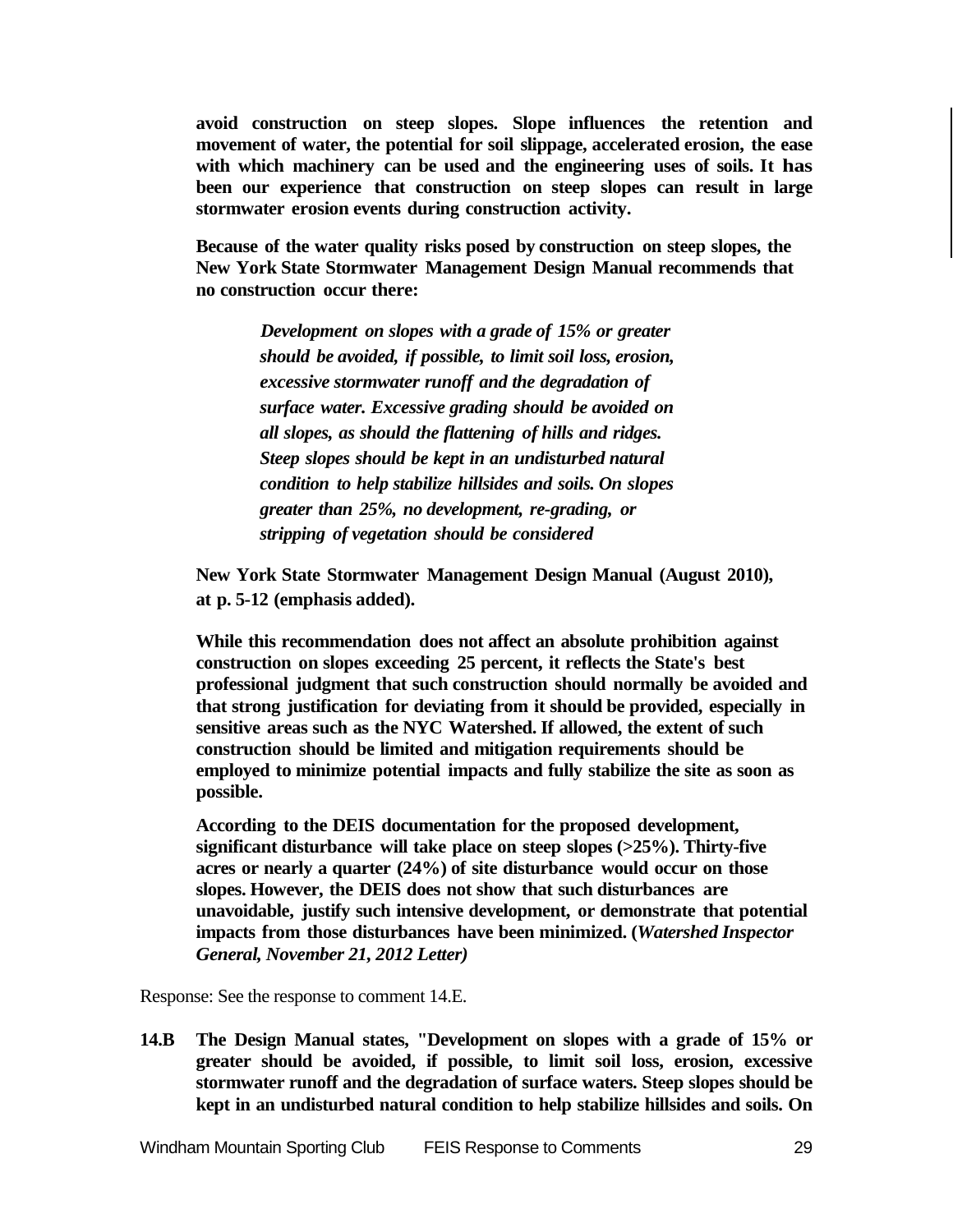**slopes greater than 25%, no development, re-grading or stripping of vegetation should be considered." The Department recognizes that there might be limited circumstances where disturbance of these areas absolutely cannot be avoided; these should be the exception rather than the rule. Examples may include the construction of a linear project such as a power line which generally has a limited disturbance and would entail far less disturbance than routing the power line around the steep slope. While the SWPPP makes the statement that the applicant has taken great efforts to limit significant development on steep slopes, this statement appears to be unsupported given the amount of site disturbance and density of development proposed in these areas. This is a critical issue and NYSDEC shares the concerns that have been raised by the Watershed Inspector General and New York City Department of Environmental Protection that strong justification is needed to show that such disturbances are unavoidable, justify such intensive development, or demonstrate that potential impacts from those disturbances have been minimized. Demonstrating this project will meet regulatory standards for permit approval will be based upon the resolution of the Department's technical comments within this letter. Since the Department's technical comments address project design and impact issues which are also reflected in the NYCDEP and Watershed Inspector General's comments (dated 4/30/12 and 11/12/12 respectively) we would need to see those comments addressed as well. We note the recent submittal of responses to the Watershed Inspector General's letter and which is now under review.** 

**The SWPPP must clearly identify those areas where steep slopes and riparian buffers could not be avoided and why***.* **In each area, the SWPPP must identify the type of development proposed as well as the heightened measures that will be used to fully mitigate impacts both during and after construction is complete. (***NYSDEC, February 3, 2014 Letter***)**

Response: See the response to comment 14.E.

**14.C DEC indicated in the comment letter dated February 3, 2014 that strong justification will be needed to show that disturbances of steep slopes are unavoidable and requested that the SWPPP clearly identify those areas where steep slopes and riparian buffers could not be avoided and the reasoning. Although the revised layout removes some development on steep slopes and from riparian buffers, the revised layout continues to show development in these sensitive areas. For example, Lots 52, 54, 77, 64, 125 and 135 would require disturbance of slopes >25% for either the building envelop or access. D8, C3-East Lodge and the East Lodge Chair lift are shown within the wetland buffer area. Please provide an itemized list identifying each area where steep slopes and riparian buffers cannot be avoided; the justification as to why these areas cannot be avoided; and the additional measures that will be used to fully mitigate the impacts both during and after construction. (***NYSDEC, March 3, 2014 Email***)**

Response: See the response to comment 14.E.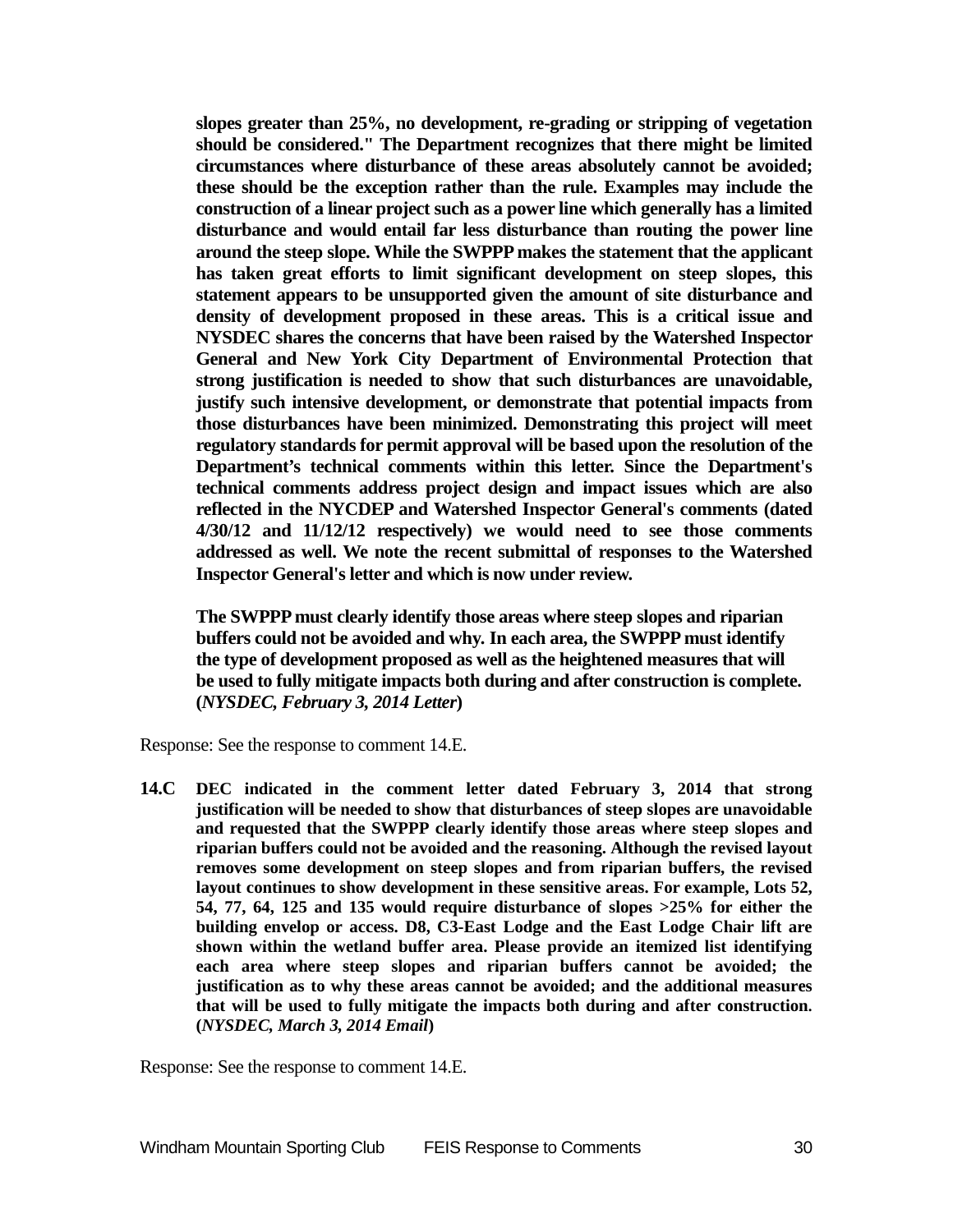**14.D The DEIS states that road construction would disturb 15 acres of land on slopes exceeding 25 percent. Much of this will occur along Sheridan Drive (Sheet L-1.01) to gain access to the upper portion of the proposed development site. An 80-foot high, near vertical cut is designed at the switchback location of this road. This will create a massive amount of excavation that is anticipated to be mostly in rock on a 1 foot horizontal to 1 foot vertical slope (1: 1) or 100% slope. This is basically a 45 degree angle up from the roadside.**

**In draft comments directed to the Sponsor on September 20, 2012, we recommended that road disturbances be significantly mitigated. We noted that because of the length of Sheridan Drive beyond Lot 32 to the junction of Cave Mountain, and the massive excavation needed to build that overly steep section, Sheridan Drive beyond Lot 32 should be deleted, and we recommended that an alternate flatter route be established to tie into the upper portion of the project.**

**In response to our draft comments, the Sponsor stated that a better alternative to Sheridan Drive as currently proposed was not available. Specifically, it noted that the DEIS considered a "No Waivers" alternative, but that this option would entail significantly more disturbance on steep slopes than the roads currently proposed, and that another alternative route, to access the site from Route 296, was not feasible.**

**However, other alternatives that would avoid and mitigate road construction disturbances on steep slopes have not proposed or considered. An alternative design of the road sections should include the use of structural retaining wall units to minimize the amount of lateral disturbance and reduce the volume of excavation from open slope designs. We estimate that this would reduce road construction disturbance on steep slopes by approximately 1.62 acres, from 15 acres to approximately 13.38 acres, and also significantly reduce the volume of excavated materials.**

**Retaining walls typically lean into the slope with a "batter" of 1 foot horizontal to 6 feet vertical. These units should be used in all areas where the vertical cuts exceed 20 feet, beginning and ending where the design cut is 10 feet. This would result in an estimated 3,680 linear feet of structured wall.**

**In addition to using retaining walls, the access to Lots 22, 23, 24, and 25 should be re- designed to use Twin Maples Lane to upper Batavia Lane instead of using the lower portion of Batavia Lane. By doing this, the lower portion of Batavia Lane can be eliminated and with it 650 feet of road on steep slopes and an estimated 0.82 acres of disturbance. (***Watershed Inspector General, November 21, 2012 Letter)*

Response: See the response to comment 14.E.

**14.E A significant number of the proposed 278 residential units are also planned to be constructed on slopes exceeding 25 percent. Of the 197 single home, duplex, and town house units proposed, 52 are to be constructed on such slopes. 8 The Project's 81 condominium apartments are to be housed in two buildings, the East**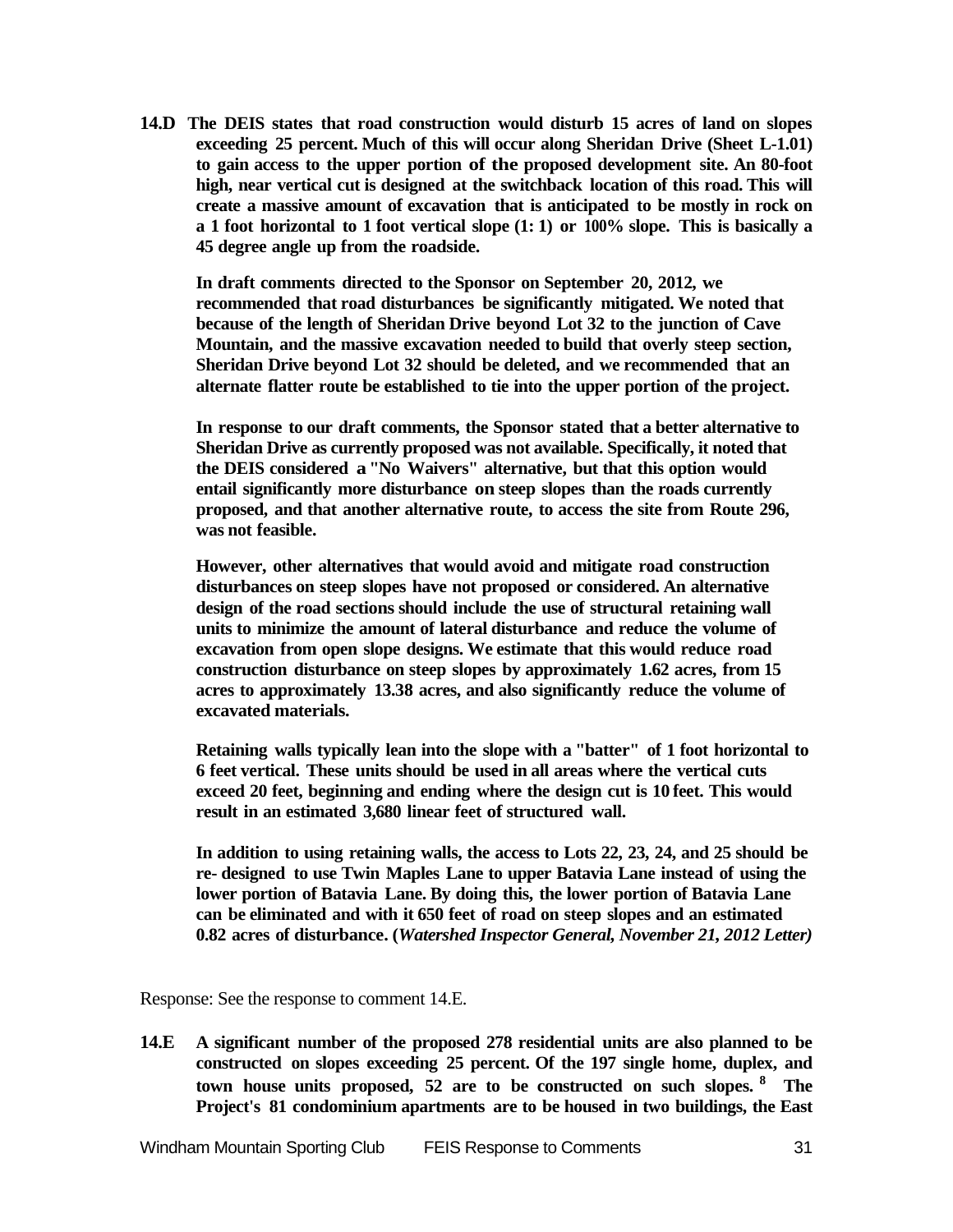**Lodge (Building C3) and the Members Lodge (Building C1). A portion of C1 is to be constructed on steep slopes. In addition, areas adjacent to the Wellness Center (Building C2) are to be constructed on slopes exceeding 25 percent.**

**These disturbances can be avoided by eliminating the 52 units, and relocating and reconfiguring Buildings C1and C2, to allow construction of those two buildings on shallower slopes. We estimate that these modifications would reduce disturbances on slopes exceeding 25 percent by approximately 13.2 acres. This is calculated using an estimated disturbance envelope of 10,000 square feet for the single family home sites, while measuring the disturbed areas for the town houses and the resort building Cl. We recommend modifying the Project in this way unless the Sponsor demonstrates that construction on steep slopes is unavoidable and that potential impacts from those disturbances have been minimized. (***Watershed Inspector General, November 21, 2012 Letter)*

Response: The project has been modified to significantly reduce, minimize and/or eliminate potential impacts to slopes greater than 25% and riparian buffers. These modifications include potential reduction of road widths, program modifications including the removal of project components such as the Wellness Center building and outdoor recreational facilities, townhomes and specific single family home lots, and the addition of specific limits of disturbance for each proposed single family home and duplex lots. After these project modifications, remaining areas where steep slopes cannot be avoided are shown on the Project Master Plan, L-1.01, included in the Errata section of this FEIS. As part of this effort, adjustments have been made to every single family home lot proposed. In some cases the adjustment is only to the lot lines and limits of disturbance, in other cases lots have been reconfigured to include shared driveways or shifted to reduce potential impacts to sensitive areas and some lots have been eliminated altogether.

The following table summarizes the numbers of buildings and numbers of units for the project plan that was the subject of the DEIS, for the currently proposed project plan (provided herewith), as well as the differences (reductions) between the two plans. Under the current plan there are 65 fewer units and 16 fewer buildings as compared to the DEIS plan. Changes to the DEIS plan are shown on the Figure L1.01B, DEIS Master Plan Modifications, included in the Errata section of this FEIS.

|                    | DEIS#                    | DEIS#        | FEIS#            | FEIS#        |
|--------------------|--------------------------|--------------|------------------|--------------|
| Type               | <b>Buildings</b>         | <b>Units</b> | <b>Buildings</b> | <b>Units</b> |
| Single Family Home | 143                      | 143          | $137(-6)$        | $137(-6)$    |
| <b>Duplex</b>      | 12                       | 24           | $6(-6)$          | $12(-12)$    |
| Townhouse          | 5                        | 54           | $1(-4)$          | 7 (-47)      |
| Condo              | $\overline{\phantom{a}}$ | 81           | $\mathfrak{p}$   | 81           |
| Total              | 162                      | 302          | 146 (-16)        | 237 (-65)    |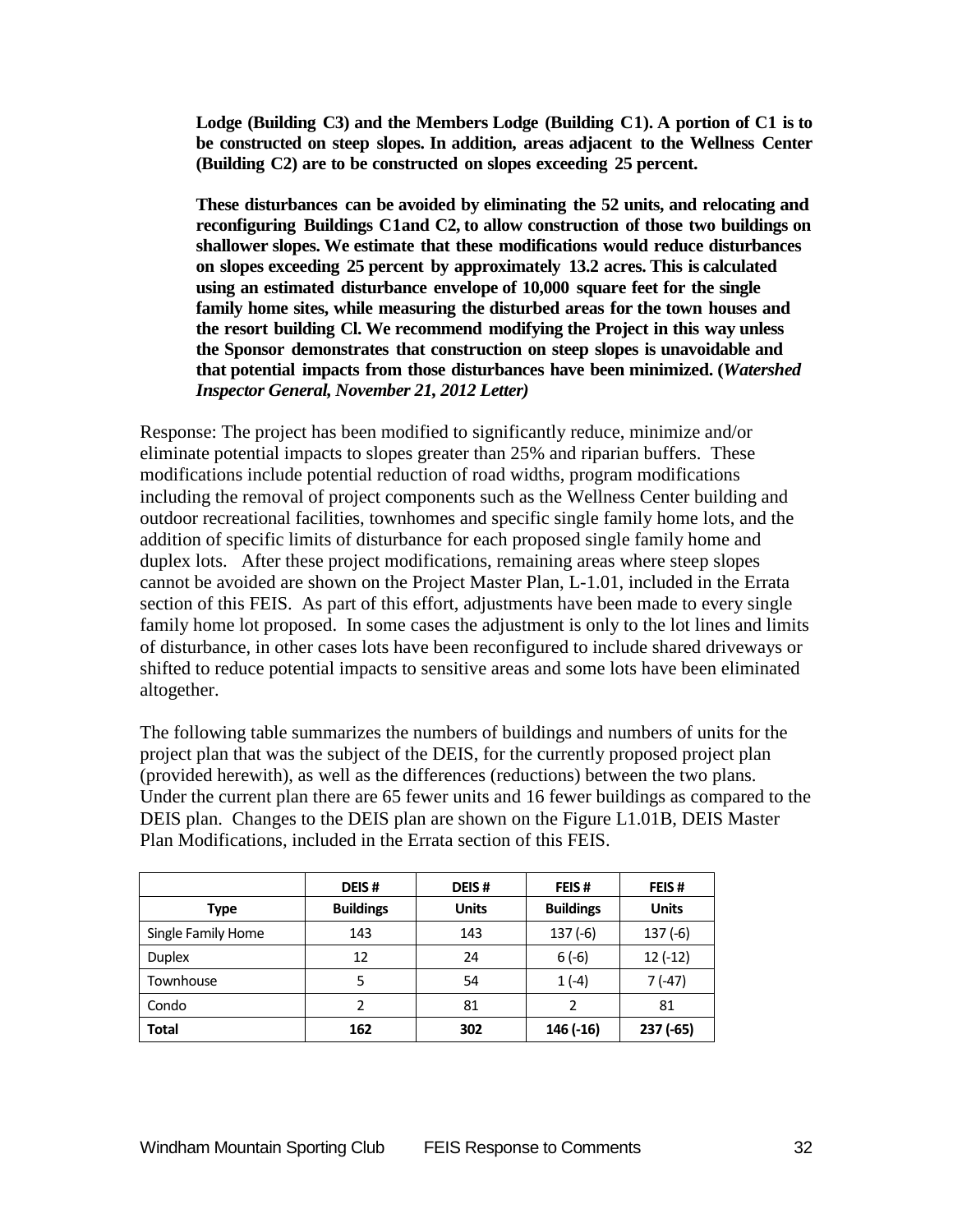The following table summarizes the extent of activities proposed on slopes greater than 25% for the project plan that was the subject of the DEIS and the currently proposed project plan.

|                                                                                                  | DEIS Plan (ac.) | FEIS Plan (ac.) | Change (ac) |
|--------------------------------------------------------------------------------------------------|-----------------|-----------------|-------------|
| <b>Buildings greater than 25% slope</b>                                                          | $15.47*$        | $7.84**$        | -7.63       |
| Roads greater than 25% Slope                                                                     | 15              | 11.73           | $-3.27$     |
| <b>TOTAL</b>                                                                                     | 30.47           | 19.57           | $-10.90$    |
| *only included building envelopes of single family home (sfh) lots, did<br>not include driveways |                 |                 |             |
| ** includes driveways and building envelopes for sfh lots                                        |                 |                 |             |

Additionally, an itemized list of all project components, including single family homes (SFH), duplexes, townhome, Member's Lodge and roads that provides the total anticipated disturbance to slopes greater than 25% for these project components is included as the table entitled Lot Summary Table that is included in the Errata section of this FEIS. Project-wide development proposed for slopes greater than 25% under the current plan is 21.07 acres broken down as follows; 7.84 ac SFH, 0.31 ac duplex, 0.15 ac townhouse, 1.04 ac Member's Lodge, and 11.73 ac roads. This 21.07 acre total represents less than 5% of the project site.

The DEIS for the project did not contain a project-wide total for proposed disturbances on slopes on 25% or greater. The WIG, in their November 11, 2012 letter to the Windham Planning Board (page 4 of their attached technical comments), states that project-wide disturbance on slopes greater than 25% in the DEIS plan is 35 acres. Using this total of 35 acres, the current plan represents a reduction of 13.93 (nearly 14) acres. In their same letter (page 1 of their attached technical comments) the WIG states that "Construction disturbances on steep slopes to build residential units and roads should be reduced by approximately 16 acres….." The Applicant has substantially met this request of steep slope construction reduction made by the WIG.

Further detail relating to each development component is as follows:

Roads:

• Justification

The nature of the project - second home, recreational residential development adjacent to Windham Mountain Ski Area, makes disturbance of steep slopes and riparian buffers unavoidable, particularly for the linear components of the project such as roads which are used to connect the flatter, more easily developable portions of the project site. In order to access and connect the developable areas of the project site, areas with slopes greater than 25% must be traversed. In order to minimize potential impacts, alternative access options were explored, and existing road/logging corridors were identified for potential re-use. A complete 'Alternative Access Analysis' was performed and presented to the Windham Planning Board in a March 2010 Report, a copy of which is included in the Errata section of this FEIS. The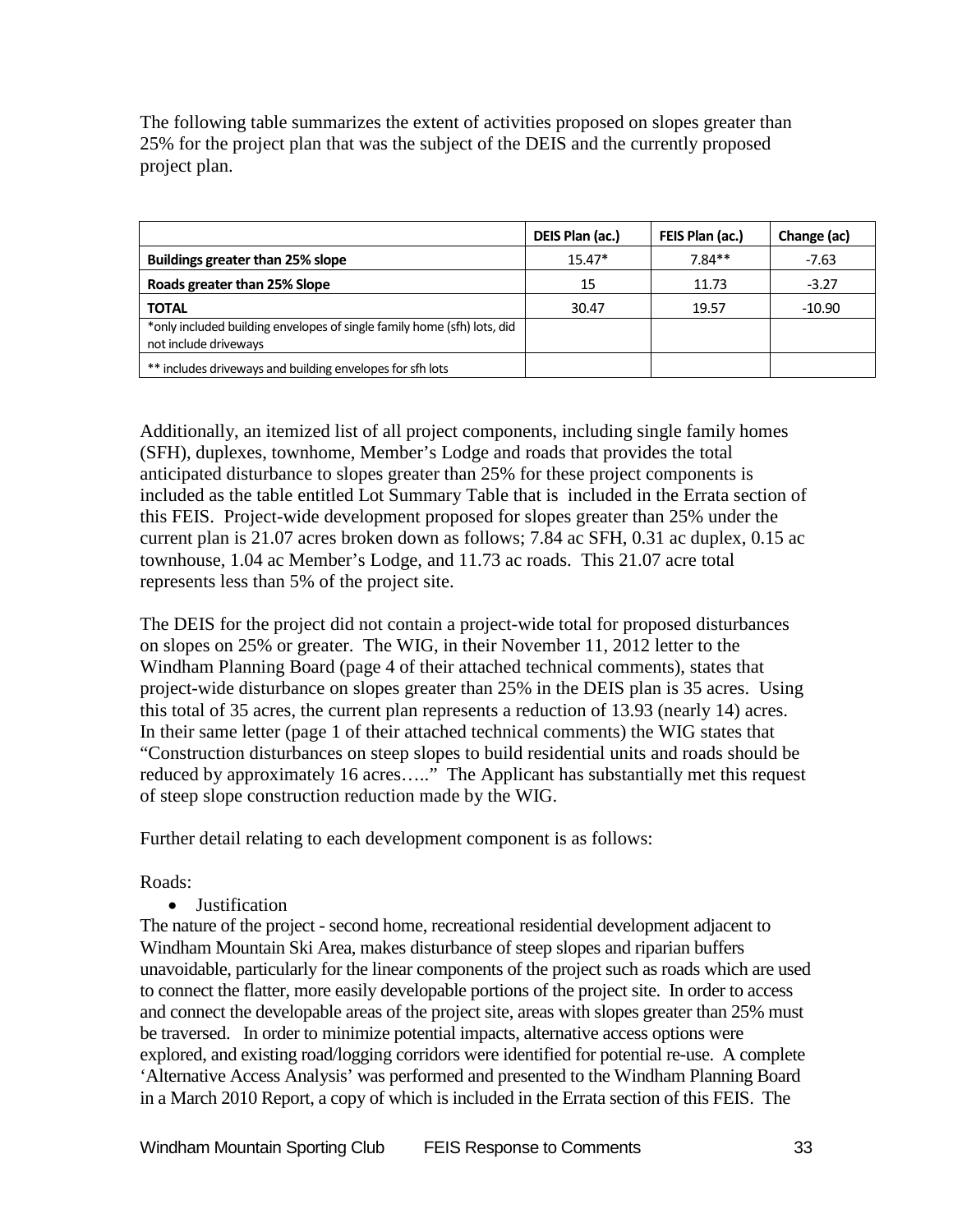report analyzed alternative access scenarios, and potential impacts to greater than 25% slopes associated with each scenario, concluding that the current access to the project site via Sheridan Drive, as proposed, resulted in the least amount of disturbance to greater than 25% slopes.

The same is true for riparian buffers. To access the areas suitable for development, some wetland areas and riparian buffers must be crossed. However, in order to minimize any potential impacts to the greatest extent practical, the roads have been designed to maintain a 25' buffer from the wetlands. This is true in all locations except where roads must cross a wetland, such as on Sheridan Drive south of Meadow Crossing and on Cave Mountain Road adjacent to the East Lodge. In these cases, the crossing locations where potential impacts would be smallest were chosen, and in most cases bridges have been proposed so the wetland areas / buffers can be spanned to the maximum extent practical. Additionally, the project maintains a 100-feet riparian buffer to all NYCDEP regulated watercourses in accordance with NYCDEP regulations. This exceeds the minimum 25 feet buffer width to perennial streams recommended in section 5.1.2 of the Design Manual.

- Minimization
	- o Potential impacts to riparian buffers and slopes greater than 25% have been minimized by exploring design options, weighing impacts associated with each and selecting road alignments that avoid these areas to the greatest extent practical as described in the section above. Additional measures include:
		- Batavia Lane and its associated impacts on slopes over 25% (1.37 ac.) has been completely eliminated as suggested.
		- A reduced road width (driving surfaces and shoulders) with narrower disturbance limits can be explored during Site Plan review with the Planning Board. Currently, the proposed road widths are at the Town minimum of 28 feet, and a further reduction would require the issuance of a waiver by the Planning Board. If such a waiver is pursued, it would likely be only for some of the more minor "collector roads" in the project such as Meadow Crossing, Tuck Trail and Sunrise Terrace and not for the major access roads such as Sheridan Drive.
		- Utilizing extensive retaining walls to minimize earthwork and reduce impacts. Currently over 4,300 linear feet of retaining wall are proposed adjacent to areas of slopes greater than 25%. This proposed retainage is, for the most part, proposed in areas of fill, in order to limit the amount of fill placed on steeper slopes. These 4,300 feet includes 1,000 feet of retaining wall that was added in areas of cut slopes in response to comments made by the Watershed Inspector General (WIG) and at a cost of approximately \$300,000 to the applicant. This resulted in impacts to slope greater than 25% being reduced by 0.26 acres. Additional locations with much taller retaining walls suggested by WIG were considered and determined to be cost prohibitive. Refer to responses 14.F and 14.H that follow.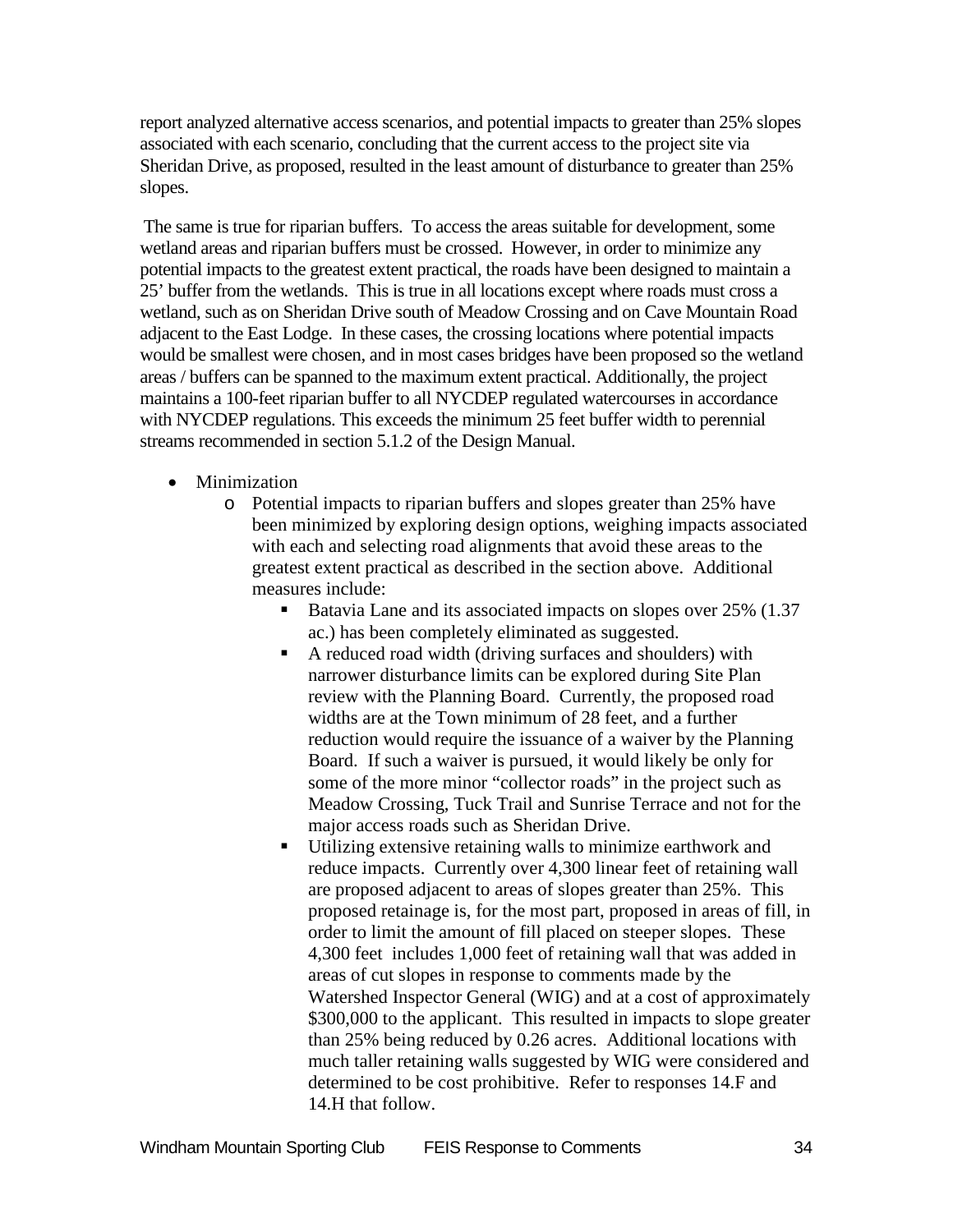- Utilizing bridges to span sensitive areas, as described above.
- Utilizing existing logging road corridors. While proposed road corridors are wider than the existing logging corridors, a portion of a corridor already exists. By re-using this corridor the amount of earthwork required is less than if an entirely new corridor was planned in a similar location.
- Mitigation
	- o Mitigation for any potential impacts associated with the roads is through strict erosion and sediment control measures and procedures and revegetation efforts. Sheets L3.01-L3.05 from the DEIS illustrate and describe the methods which must be used, performance standards, the amount of areas that can be disturbed, and the stabilization requirements that must be followed within each work area before beginning work on a new work area . Heightened erosion control measures include but are not limited to the use of a dedicated erosion and sediment control contractor, specific sequencing procedures that limits the amount of disturbance at one time, redundant sediment control measures such as double rows of silt fence and/or fiber rolls, the use of flocculants to aid in settling of fine materials, the use of hydroseed and tackifier for rapid and efficient stabilization, temporary stabilization of areas that will not be disturbed within seven (7) days in lieu of fourteen (14) days, the diversion or diffusion of runoff from areas uphill of disturbed areas and more frequent inspections by the Qualified Inspector, such as twice per week and at the end of the work day when there is rain forecasted the following day. Revegetation efforts include tree planting and seeding all disturbed areas. Seeding with stabilization methods are indicated on DEIS plans L3.01- L3.05 and specified on supporting details on DEIS Sheets L8.01-L8.04.

### Single Family Home/Duplex Lots:

• Justification

To minimize costs and environmental impacts, the Sponsor and the planning team have made concerted efforts to avoid large areas of potential impacts and locate single family homes and other residential units in areas with the least potential for disturbance to sensitive areas, while finding routes for roads and utilities to serve these preferred portions of the site. The road sections, though, are costly. The number of single family units proposed is the minimum needed to make the project financially feasible.

o The most developable portions of the project site are the flatter plateaus or 'benches' within the topography that consist primarily of slopes less than 25%. This is where most of the building development for the project is located. Within these flatter developable areas are small areas of slopes greater than 25%. In many cases these are small areas isolated and disconnected from large consistent areas of 25% slopes, or narrow bands of a 25% slope within a larger flatter area. An example of this is the area with proposed lots 146-148, where the Lean-to currently exists. (The lean-to was a stopping point for most site tours including those made with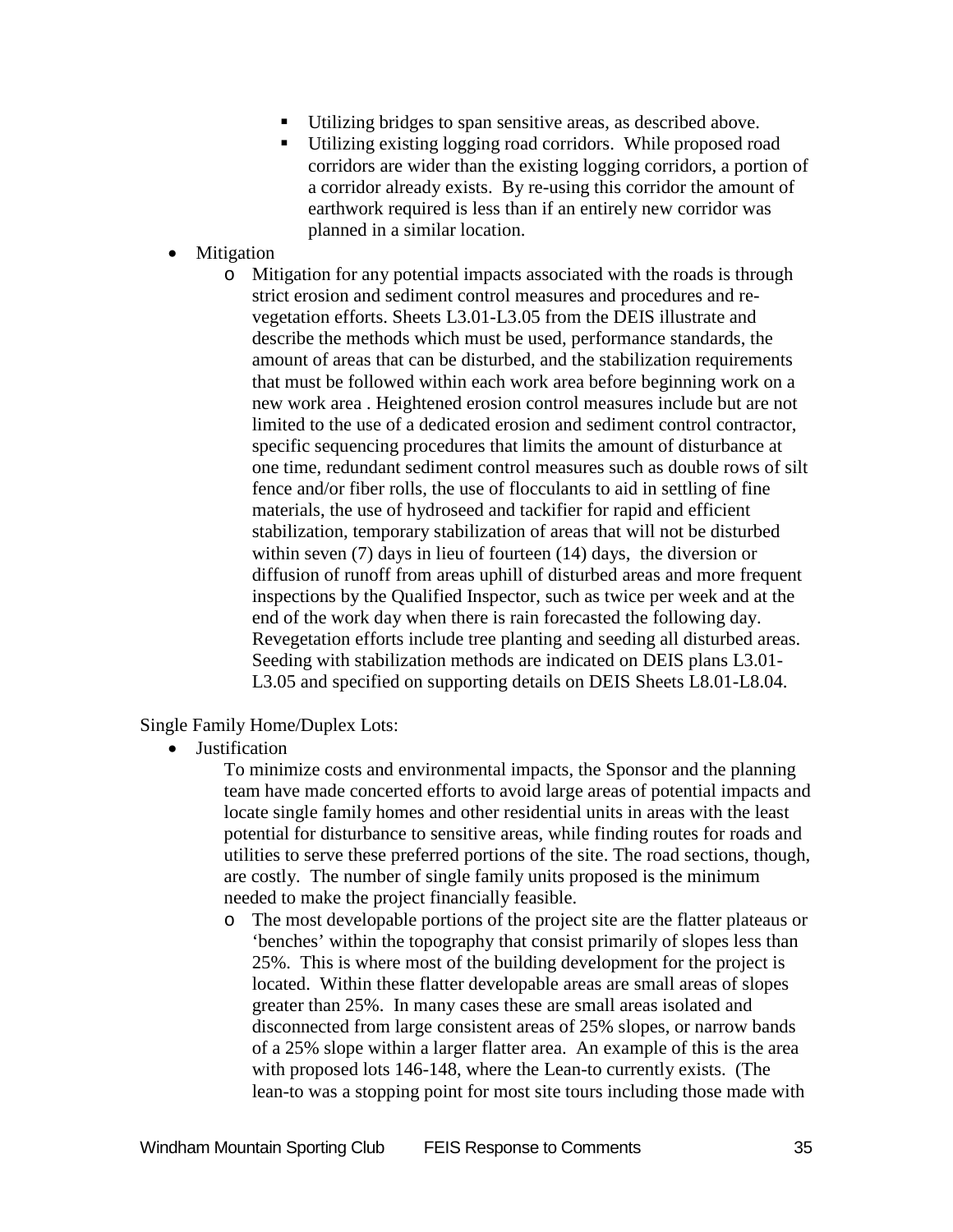the Planning Board, WIG and NYSDEC.) These areas of 25% slopes are not significantly contiguous and they do not adequately represent the more consistent character of the topography in the areas proposed for development. Because these small areas are located within the larger, flatter developable portions of the site, it is not reasonably practical to develop single family home lots on the most developable portions of the property without some disturbance to these smaller irregular areas of greater than 25% slopes. Therefore disturbance within numerous, small areas of 25% slopes is unavoidable. Using the lots 146-148 area referenced above as a way of putting disturbances on greater than 25% lopes into perspective, the Lot Summary Table in the Errata section of this FEIS shows disturbance on slopes greater than 25% to be 4,485 sf, 3,265 sf and 1,675 sf for the 3 lots, respectively (0.22 acres total), or an average of 0.07 acres per lot. This 0.07 acres is equivalent to an area of +/- 57 feet by 57 feet. When all of the SFH, townhouse and duplex lots currently proposed, and listed in Lot Summary Table in the Errata Section, are considered together the mean and median values for square footages on slopes greater than 25% are 2,510 and 2,345 sf, respectively, or the equivalent of 50 feet by 50 feet and 48 by 48 square feet respectively. These are relatively small and manageable areas when it comes to lot construction and accompanying sediment and erosion controls.

- o Some of the flattest, most developable areas of the property include or are adjacent to wetlands and/or regulated watercourses. While initial design efforts maintained a minimum 25 feet federal wetland buffer and a 100 feet riparian buffer to all NYCDEP regulated watercourses, plans have been modified further to reduce and/or eliminate buildings within 50 feet of all wetland areas. This exceeds the minimum 25 feet buffer width to perennial streams recommended in section 5.1.2 of the Design Manual.
- o Refer to Project Master Plan with Constraints, sheet L1.01a, and the 50 scale enlargements of the Project Master Plan with Constraints, sheets L10.01-L10.09 in the Errata section of this FEIS to see the modified plan with slopes greater than 25% and wetland and watercourse setbacks.
- Minimization:
	- o Potential impacts to sensitive areas has been minimized by first reassessing the development plan and determining if reconfiguration of the project program elements could result in a project that was still viable, while further reducing potential impacts to riparian areas and slopes greater than 25%. It was determined that the following modifications could meet that criteria:
		- Replacing Townhouse units (TH2-TH3) and the Wellness Center with fewer single family home lots, which allow for more flexible development and less contiguous disturbance.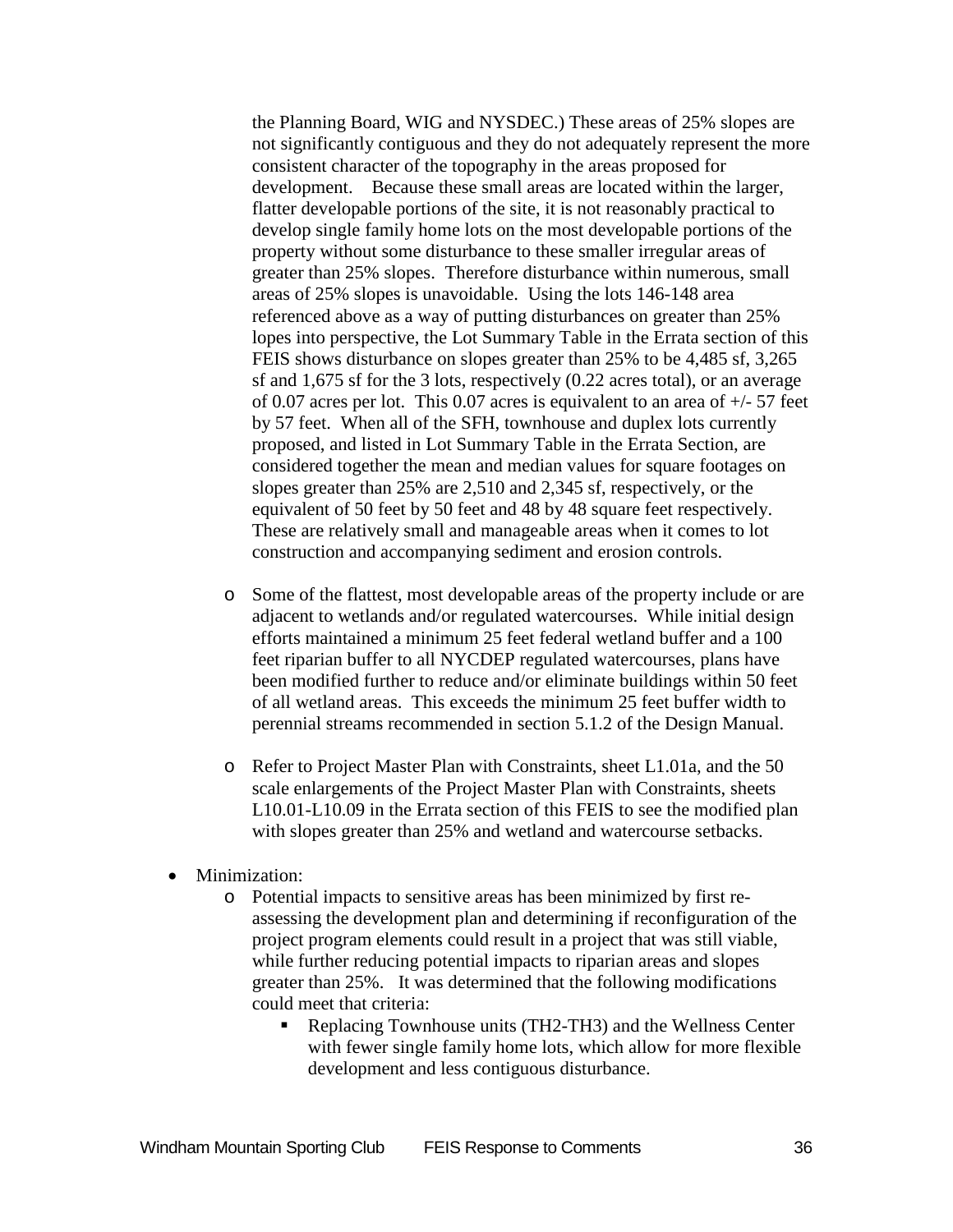- Replacing Duplex lots D9-D18 with fewer single family home lots which allow for more flexible development and less contiguous disturbance.
- Eliminating Duplex Lots D5-D6
- Eliminating Townhouse units (TH1).
- o Next, all single family lots were examined. Special attention was paid to lots noted in DEIS comments issued by NYSDEC, NYCDEP and the WIG. These include lots 3, 6, 8, 9, 16, 24, 25, 31, 35, 37, 38, 41-45, 48, 52, 54, 57, 58, 64, 75, 77, 79-83, 84, 87, 88, 106-109, 114, 116, 120, 121, 124-126, 129 and 135. The Lot Summary Table in the Errata section identifies the lots that were removed from the project as part of this effort.
- o Additional modifications were then made to the remaining lots through extensive analysis of several development scenarios. This analysis included a detailed assessment of lots of various types which tested lot configuration, lot access, different building sizes, maximum impervious areas, stormwater management devices, and the anticipated earthwork that would be needed to accommodate these scenarios on lots with varying site conditions. This analysis began by determining the minimum amount of impervious area that would be necessary to develop a house footprint that would be the smallest size that could be reasonably marketed and sold within the context of this project. This minimum impervious area was determined to be 1,500 square feet and includes the roof area of a potential house along with any small accessory walks or patios. Driveways are not included as all driveways have been designed to be managed within the project-wide stormwater management system. For simplicity, the terms impervious area and house size are used interchangeably. Next, a bioretention area was sized in accordance with NYCDEP and NYSDEC requirements based on this maximum impervious area of 1,500 sf. As per item 2 of the LA Group's May 6, 2014 letter to NYSDEC, the HydroCAD links for the residential units with information relating to sizing of the bioretention areas was provided to you via e-mail on March 4, 2014. A copy of this information regarding HydroCAD links for residential units is in the Errata section of this FEIS. Once the sizing was determined, the 1,500 sf house footprint and appropriate bioretention area were sited within each remaining lot noted in DEIS comments issued by NYSDEC, NYCDEP and the WIG as set forth in the Lot Summary Table. A grading plan was developed for each of these lots and included potential driveway access along with the house and bioretention areas, and the siting of the house was adjusted as needed to minimize potential impacts/disturbance. In some cases, shared driveways were incorporated to further reduce disturbance. In other cases, lots were enlarged, reconfigured, or removed based on the potential for impacts to slopes and/or riparian buffers. Once the grading plans were completed, a 'minimum disturbance area' was applied to each lot. This line represented the minimum amount of area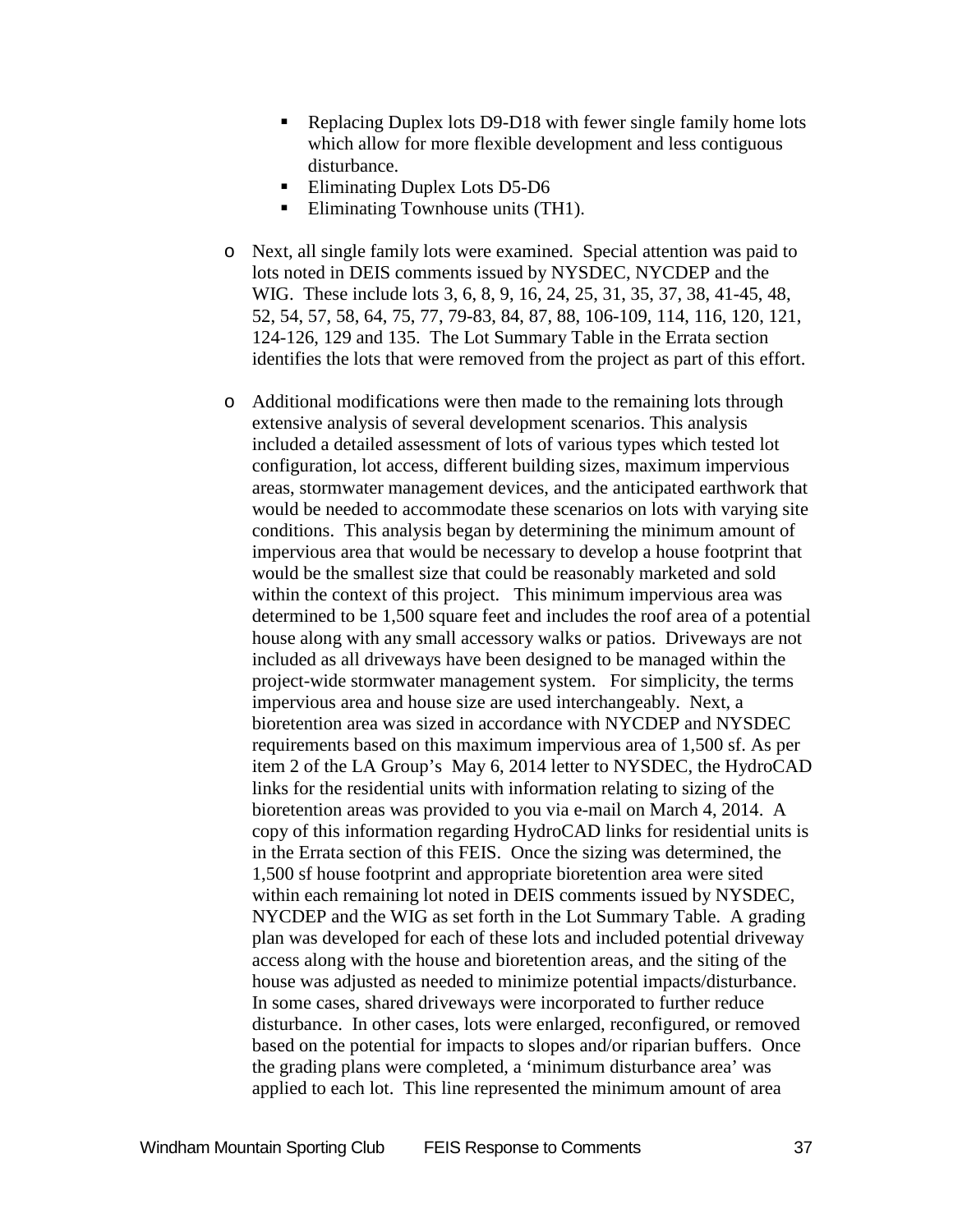necessary to develop the site including the house, bioretention area, driveway and other utilities. In areas where no significant additional impacts to sensitive areas would be anticipated, the minimum disturbance area was expanded in order to provide as much flexibility for lot development as possible. This expanded area is the 'maximum disturbance area', and represents the maximum area that could be disturbed within that lot. However, this maximum disturbance area is not intended to allow a lot buyer to disturb that entire area. This area is being used for the purpose of analyzing potential impacts and protecting sensitive areas only, and measures a hypothetical worst case scenario while allowing a potential lot buyer some flexibility in lot development. A lot buyer will be required to develop a specific lot plan and determine their own 'minimum disturbance area' based on their specific site plan which will be subject to review and approval by the WMSC Architectural Review Board (ARB), as explained in more detail later in this response. Once the maximum disturbance area was established, a building envelope was delineated. This defines the area where a house could be built, and is generally defined as the property line setbacks, the setback from regulated wetlands or watercourses, or the edge of the maximum disturbance area, whichever is more restrictive.

o The 'minimum disturbance area' resulting from the grading plans developed for the lots with the 1,500 sf house size noted above, which encompass most types of topographic lot conditions typically found across the project site, was then used as a guiding template and applied to all the remaining lots. Lots with similar development characteristics were compared against one another, and in a few cases additional lot studies were generated where more challenging topographic or development conditions were found. The 1,500 sf impervious area/house size and minimum disturbance area was placed on each lot to verify feasibility and weigh potential impacts. The same process of expanding the disturbance area while protecting significant areas of slopes greater than 25% and riparian buffers was performed to come up with a maximum disturbance area for each lot within the project. In some cases it was clear that a maximum disturbance envelope could be large enough to support larger impervious areas/house sizes. As a result additional development scenarios using larger house sizes/impervious areas were also explored and used as templates to be compared to other similar lots across the site. The process was the same as noted above for the 1,500 sf impervious area/house size, and was performed for larger house sizes/impervious areas of 2,250 square feet and 3,000 square feet using appropriately sized bioretention areas and testing a grading plan to determine a minimum disturbance area necessary for each scenario. If, as part of this process, a particular lot had a maximum disturbance area that appeared large enough to support a larger house size, bioretention area and associated earthwork, or if the inclusion of a larger house size would not result in additional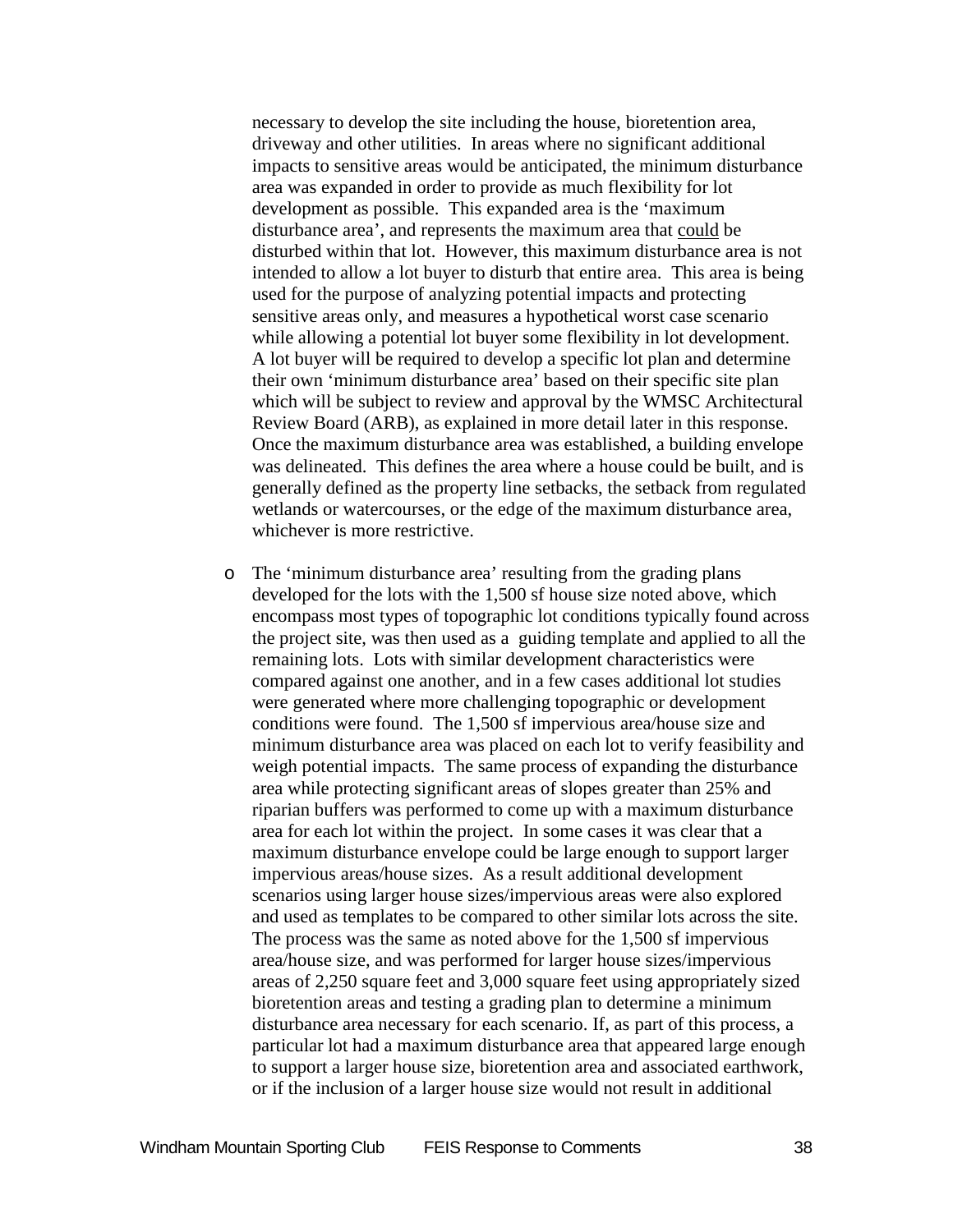impacts to small areas of slopes greater than 25%, the feasibility of applying a larger house size/impervious area on that lot was explored by incorporating the larger house, bioretention area and minimum disturbance envelope. Based on the results, the appropriate house size/impervious area was selected, and the maximum disturbance area delineated in the same fashion as described above. This assessment and testing was performed for each lot and resulted in refined, specific development criteria as indicated in the Lot Summary Table in the Errata section.

- o As a result of the exercise described above, disturbance to slopes greater than 25% will be minimized through strict control of development on each lot. A maximum allowable impervious area has been designated for each lot, based specifically on each lot's specific site conditions (See the Lot Summary Table in the Errata section). This limits the size of home that can be built on each lot, and determines the amount of stormwater management that will be required. On challenging lots with more site restrictions such as small areas of slopes greater than 25%, the smallest feasible impervious area/house size has been set as the maximum allowable. These lot development limits established to minimize disturbance on slopes greater than 25% will be incorporated into SEQRA Findings Statements as well as subsequent permit conditions.
- o Based on the lot size, maximum impervious area, and specific site conditions a maximum limit of disturbance has also been designated for each lot. (See the Lot Summary Table in the Errata section). This limit was developed to protect areas of slopes greater than 25% and riparian buffers from disturbance, and is based on analysis of several development scenarios explained in the response above. On lots where disturbance of slopes greater than 25% or riparian buffers is unavoidable, the maximum disturbance area includes only the area necessary to construct a home, driveway and stormwater management device.
- o In addition to the maximum disturbance area, each lot will also have a designated building envelope as described above, within which the proposed building must be located. In most cases this envelope is established by property line setbacks. However on lots adjacent to riparian buffers or watercourses, the building envelope is more restrictive so that no building can be located within 100' of NYCDEP watercourses, or within 50 feet of USACOE designated wetlands.
- o The detailed lot studies/development scenarios performed as part of this exercise are shown on sheets L9.01-L9.03 included in the Errata section. Detailed lot statistics are included in the Lot Summary Table in the Errata section that lists the lot size, maximum potential disturbance and disturbance on slopes greater than 25%. All adjustments to single family home lots including the maximum disturbance areas and building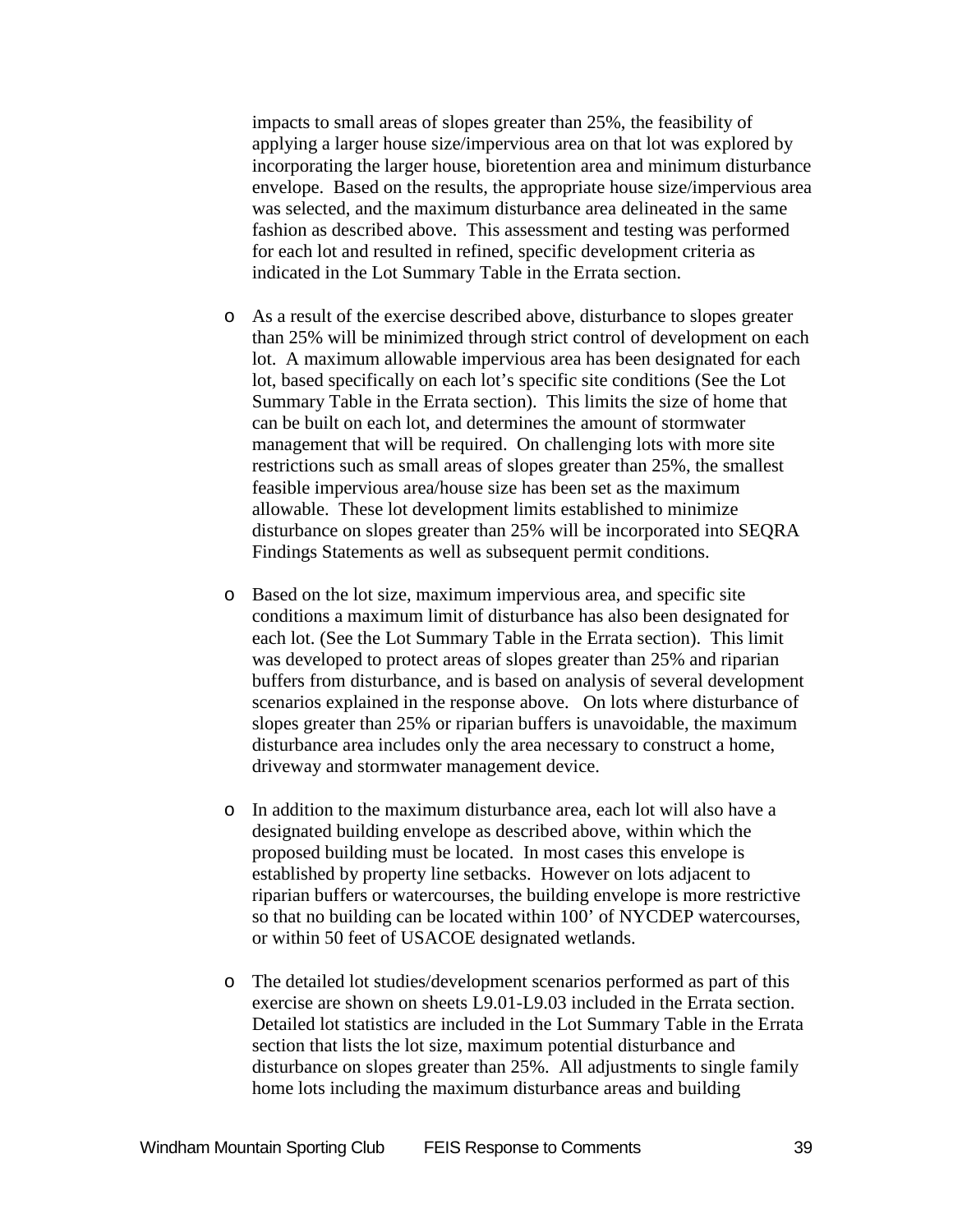envelopes are shown on sheet L-1.01A, Site Master Plan With Constraints included in the Errata section.

By establishing a maximum area of disturbance and building envelope, the building architecture will have to be designed to 'fit' into the site to fit within these areas. This practice along with additional architectural controls will minimize disturbance on each proposed house lot. Again, these lot development limits to minimize disturbance on slopes greater than 25% and riparian buffers can be incorporated into SEQRA Findings Statements as well as subsequent permit conditions.

- Mitigation:
	- o In addition to the mitigation by avoidance measures described above, strict controls and performance standards relating to the disturbance and required erosion and sediment control practices for the development of single family home lots within the project will be included in the future SWPPP that will be part of the stormwater permit applications that will be made to NYSDEC and NYCDEP after the conclusion of the SEQRA process. For the project as a whole, the future SWPPP will require a qualified inspector responsible for oversight and inspection of all sediment and erosion control procedures and practices and ensuring compliance with the future SWPPP, and a dedicated erosion and sediment control contractor responsible for implementation and maintenance of all sediment and erosion control procedures and practices in conformance with the future SWPPP. These two entities will be responsible for all construction on the project site relating to erosion and sediment control, and will be employed directly with the Permittee/ARB/Applicant. They will also be responsible for ensuring that the limit on the area allowed to be disturbed at any one time is strictly adhered to for all construction on site including construction of the roads, common buildings and single family homes.
	- o For the roadway, utility and common building construction, mitigation for any potential impacts relating to erosion and sediment control was included in the Draft SWPPP that was included with the DEIS and outlined in the Erosion and Sediment Control Plans for anticipated Phase 1 construction (DEIS Plans L3.01-L3.05). Since Phase 1 road construction plans have not changed, the Draft SWPPP and ESC plans for Phase 1 construction in the DEIS do not need to be updated at this time, but will be amended to reflect necessary adjustments prior to filing permit applications.
	- o For the single family home lots, mitigation for any potential impacts relating to erosion and sediment control will be specified on a 'final' erosion and sediment control plan prepared by a licensed professional that complies with the project permit and SWPPP. The final plan must include implementation of heightened erosion and sediment control measures, and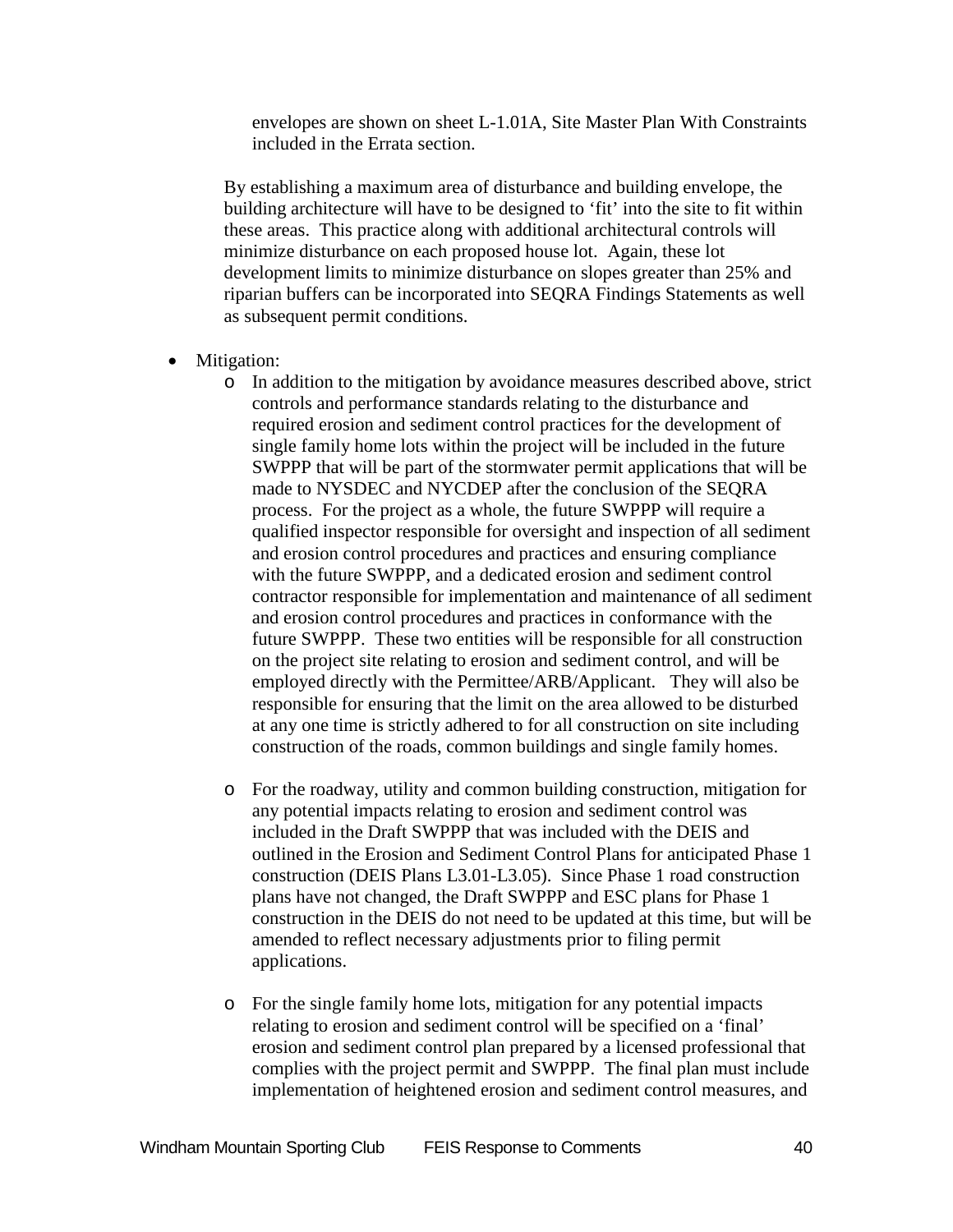will be subject to strict compliance requirements that must be met as part of a thorough review and approval process required by the WMSC Architectural Review Board. A general approach to erosion and sediment control on a typical single family home lot is illustrated on sheet L9.04, Erosion and Sediment Control Diagrams for Single Family Home Lots. These typical diagrams are meant to illustrate a general approach to erosion and sediment control, set forth typical construction sequencing, note overall compliance requirements, and serve as a basic starting point for the development of a 'final' plan by a lot buyer's consulting professional. The 'final' erosion and sediment control plan for each lot must be prepared by a licensed professional in accordance with NYS Standards and Specifications for Erosion and Sediment Control, heightened erosion and sediment controls identified in the future project SWPPP, NYSDEC/NYCDEP permit requirements and the WMSC Project Design Guidelines. The final plan must be approved by the ARB, and notification of approval and conformance with the final Permit/Project SWPPP will be provided to NYSDEC, NYCDEP and the Town Code Enforcement Officer prior to construction. Heightened requirements for erosion and sediment control on single family lots that will be included in the future Project SWPPP include but are not limited to the use of a dedicated erosion and sediment control contractor, adherence to a predetermined limit of disturbance to protect sensitive areas, redundant sediment control measures such as double rows of silt fence and/or fiber rolls, the use of hydroseed and tackifier for rapid and efficient stabilization, the diversion or diffusion of runoff from areas uphill of disturbed areas, temporary stabilization of areas that will not be disturbed within seven (7) days in lieu of fourteen (14) days, and more frequent inspections by the Qualified Inspector, such as twice per week and at the end of the work day when there is rain forecasted the following day. As stated earlier, the Lot Summary Table in the Errata section shows the mean and median values for square footages on slopes greater than 25% are 2,510 and 2,345 sf, respectively, or the equivalent of 50 feet by 50 feet and 48 by 48 square feet respectively. These are relatively small and manageable areas when it comes to lot construction and accompanying sediment and erosion controls. Any earthwork/disturbance within this small area can be effectively managed through implementation of the erosion and sediment control measures described above.

Compliance:

o Compliance with the permits/ Project SWPPP for all single family home construction will be the responsibility of the Project Sponsor (permittee). The following process and controls are in place to ensure construction on every single family home lot will be in compliance with the permits/project SWPPP.

In addition to the specific lot-by-lot limitations on development areas and amounts of impervious areas contained in the Lot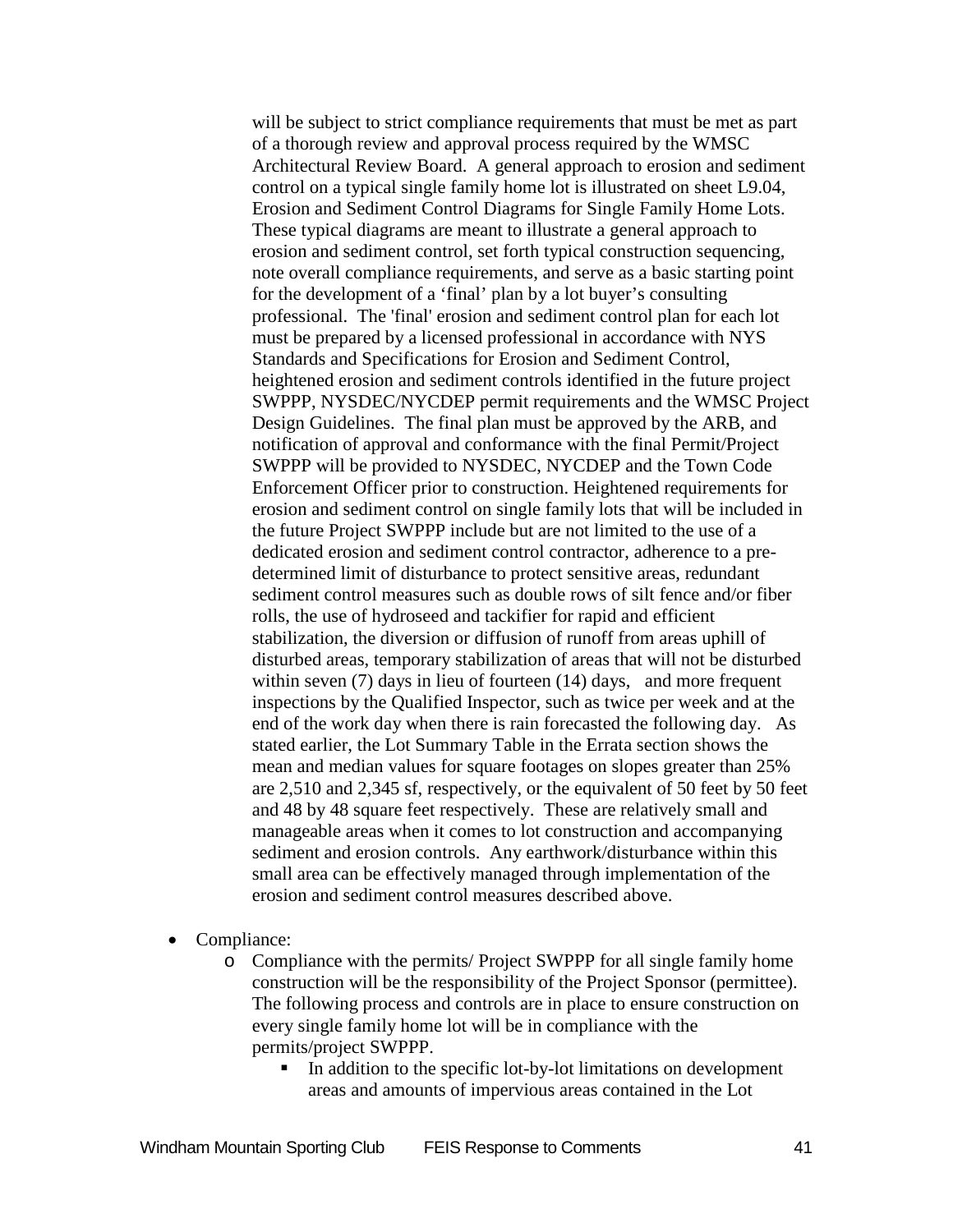Summary Table and shown on the plans in the Errata section, the WMSC project includes a set of Design Guidelines that establishes a set of performance standards, including minimum acceptable levels of site planning, design and construction that all development within the project must adhere to. The Design Guidelines also include a step-by-step approval process for all structures to be built within the project.

- The ARB is responsible for enforcement of the design guidelines and the approval of (among other things), all proposed single family home development. The ARB is made up of fully-licensed professionals – architects, civil and landscape architects, and not property owners.
- Each purchaser of a single family home lot is required to retain a licensed Architect and licensed Landscape Architect qualified to practice in New York State, to guide them through the site development process. All licensed professionals must be approved by the ARB.
- The ARB will establish a list of pre-approved builders/contractors. Using pre-approved builders maximizes opportunity for consistent quality of construction and familiarity with project wide permit requirements. This list will be made available to Lot Owners for their use. All builders/contractor must be approved by the ARB.
- Each lot buyer is required to go through an extensive design review process in order to get permission to build on their lot. This process includes a series of design submissions and review by the ARB to ensure compliance with the Design Guidelines and applicable project permit requirements, and ends with the issuance of a Construction Authorization Certificate. The review process begins with a meeting on site with the Lot Owner, Architect/Landscape Architect and ARB to review unique characteristics of the lot including the presence of any sensitive environmental areas, prior to any specific site design being performed.
- During the design review process, the Lot Owner is required to field stake proposed improvements and other critical features such as setbacks and the disturbance envelope to clearly delineate where the work is allowed to occur, and to communicate the location of site improvements. Clearly staking the allowable limits of disturbance as indicated on the project plans helps ensure protection of any sensitive areas, and reinforces compliance with the SWPPP and the approved project plans.
- During the review process the Lot Owner must submit a 'Drainage Compliance Agreement', which certifies that the Owner understands and agrees to comply with all drainage / stormwater requirements of the approved plans and project SWPPP.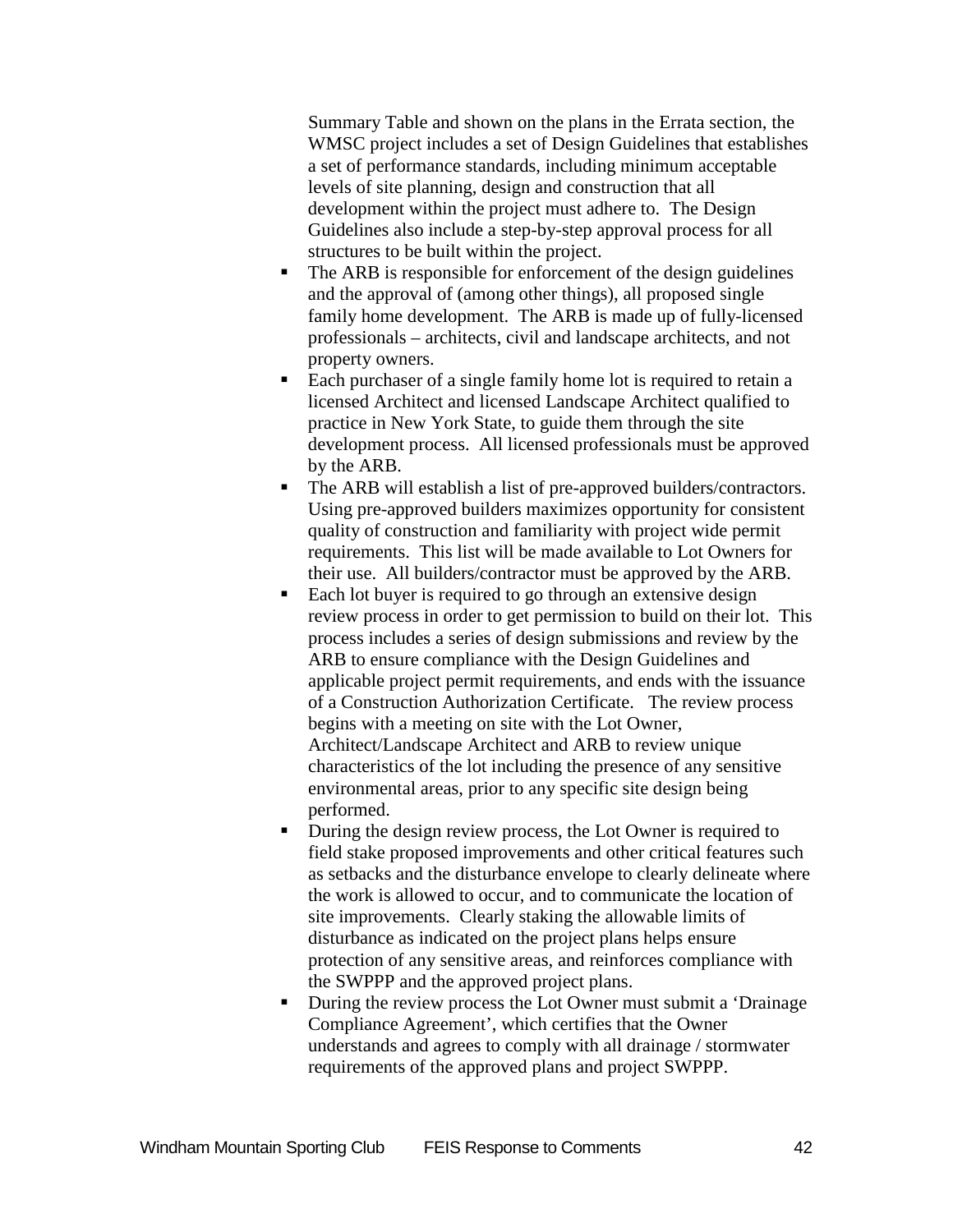- A pre-construction conference is required where the ARB, site contractors and dedicated SWPPP inspector meet to discuss and review construction staging, construction requirements and permit requirements prior to construction.
- The Dedicated SWPPP inspector responsible for oversight of all erosion and sediment control measures throughout the project is responsible for twice-weekly SWPPP inspections for all single family lot home construction. Deficiencies will be noted in the SWPPP and reported to the lot owner, the contractor and the ARB.
- o The process listed above including required approvals and oversight is well above and beyond what would typically be required for construction of a single family home lot, and can ensure erosion and sediment control procedures and methods will be adhered to.
- o The ARB will submit a copy of ARB approvals for each lot, stating that all conditions regarding sediment and erosion control and postconstruction stormwater management have been met in the plans submitted by lot buyers to the NYSDEC, NYCDEP and the Windham Code Enforcement Officer. This "registration process" will allow these entities to track lots as they get approved by the ARB prior to construction.
- **14.F The January 29, 2014 response to the WIG stated that building ±0.75 mile of retaining wall was cost prohibitive in the context of the project budget. Please provide the engineering estimate based on the actual design of the walls versus the cost of construction for the excavation and lay back structure to support that the MEP standard has been met for avoiding disturbance of these steep slopes. (***NYSDEC, March 3, 2014 Email***)**

Response: Table 1 in the WIG comments letter to the Windham Planning Board of November 21, 2012 "recommended" locations for retaining structures. These were Sheridan Drive, Cave Mountain Road, Sunrise Terrace, Meadow Crossing North and Batavia Lane for a total distance of approximately 3,680 feet (0.70 miles). In the pricing and verification exercise with a contractor, it was determined that the costs associated with these +/- .70 mile sections, using Figure 1 from the WIG letter of November 21, 2012 as a basis for costing, would be approximately **\$1,310,000** for construction of a series of retaining wall structures averaging 10 feet in height above the adjacent roadway and with a maximum height (maintaining an acceptable ASHTO and NYSDOT standards and life-safety margin, specifically relating to acceptable shoulder lateral off-sets to fixed obstructions and limitations/ safety criteria for single, continuous wall height stability during construction) of 40 feet, where applicable, for short distances.

In comparison, the costs associated with excavation of rock and soil; layback of slopes; revegetation efforts; erosion control; and on-going management of same, equated to **\$103,600**. The use of retaining structures is therefore 1,265% of the current approach shown in the DEIS and would result in only a  $+/- 0.92$  acre decrease in impacts to slopes greater than 25%. This is equivalent to an additional cost of approximately \$9,000 per lot.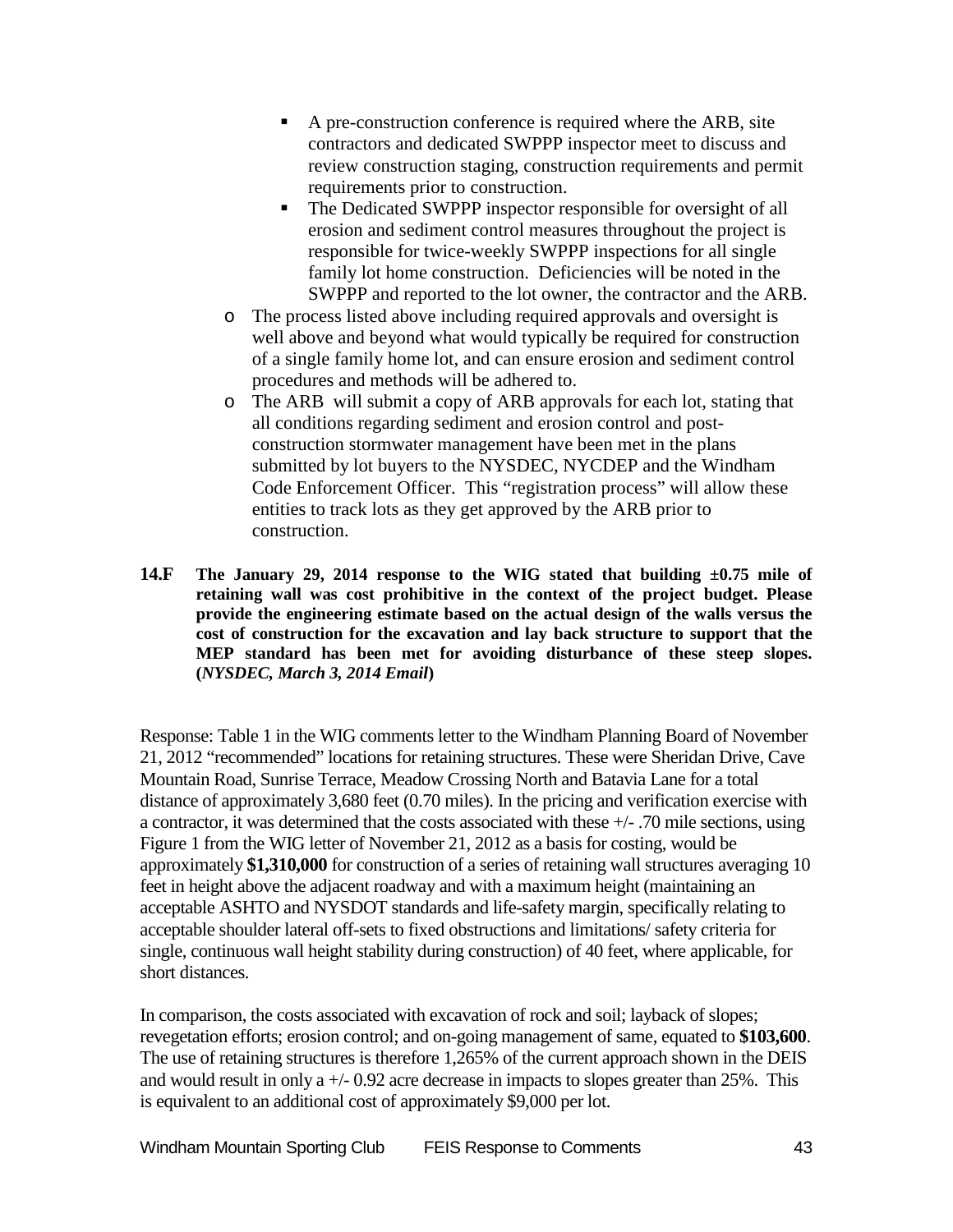**14.G The revised layout continues to show a large lateral disturbance at Sheridan Drive from elevation 2077 to 2101. A retaining wall at this location would eliminate an additional 40' vertical scar as well as approx. 1.3 acres of disturbed steep slope. Please provide the engineering estimate for this wall versus the cost of construction for the excavation and lay back structure to support that the MEP standard has been met for avoiding disturbance of steep slopes. (***NYSDEC, March 3, 2014 Email***)**

Response: See the response to comment 14.H below.

**14.H The revised layout continues to show a large lateral disturbance Cave Mountain Road from elevation 2086 to 2203. This lateral disturbance may compromise the ability to install the bioretention units for the two home sites at the top of this proposed road slope. A retaining wall at this location would minimize the disturbance of steep slope, protect the two home sites and provide additional room for the bioretention units as proposed. Please provide the engineering estimate for this wall section versus the cost of construction for the excavation and lay back structure to support that the MEP standard has been met for avoiding disturbance of these steep slopes. (***NYSDEC, March 3, 2014 Email***)**

Response: DEC indicates that there is still a concern relative to the lateral disturbance currently shown at the "switchback" location along Sheridan Drive and a continuation of same beyond the intersection of Sheridan Drive and Cave Mountain Road. Figure 1 in the November 21, 2012 WIG letter to the Windham Planning Board was a sketch plan showing that a 40 foot tall retaining wall would eliminate the vertical scar on Sheridan Drive and as much as 1.62 acres of disturbed steep slope with an additional savings of steep slope impact using retaining walls on Cave Mountain Road in a similar fashion.

The Applicant's contractor/cost estimator has indicated that the costs associated with a section of retaining wall in the specifically-identified areas of Sheridan Drive and Cave Mountain Road indicated in the memorandum, would be approximately \$229,800 for construction of a series of retaining wall structures averaging 10 feet in height above the adjacent roadway and with a maximum height (maintaining an acceptable ASHTO and NYSDOT standards and lifesafety margin- specifically relating to acceptable shoulder lateral off-sets to fixed obstructions and limitations/ safety criteria for single, continuous wall height stability during construction) of 20 feet for short distances.

In comparison, the costs associated with excavation of rock and soil; layback of slopes; revegetation efforts; erosion control; and on-going management of same, equated to \$31,677. The use of retaining structures is therefore 689% of the current approach shown in the DEIS and would result in only a +/- 0.21 acre decrease in impacts to slopes greater than 25%. This is equivalent to an additional cost of approximately \$1,575 per lot.

The applicant will commit to installation of retaining structures (average 10 feet in height) at a cost of \$300,000 (design, construction and contingencies) and the associated reduction in cut slope impacts to the following areas;

Sheridan Drive from Station 39+00 to 42+50, 50+50 to 53+00, 81+00 to 84+00

Windham Mountain Sporting Club FEIS Response to Comments 44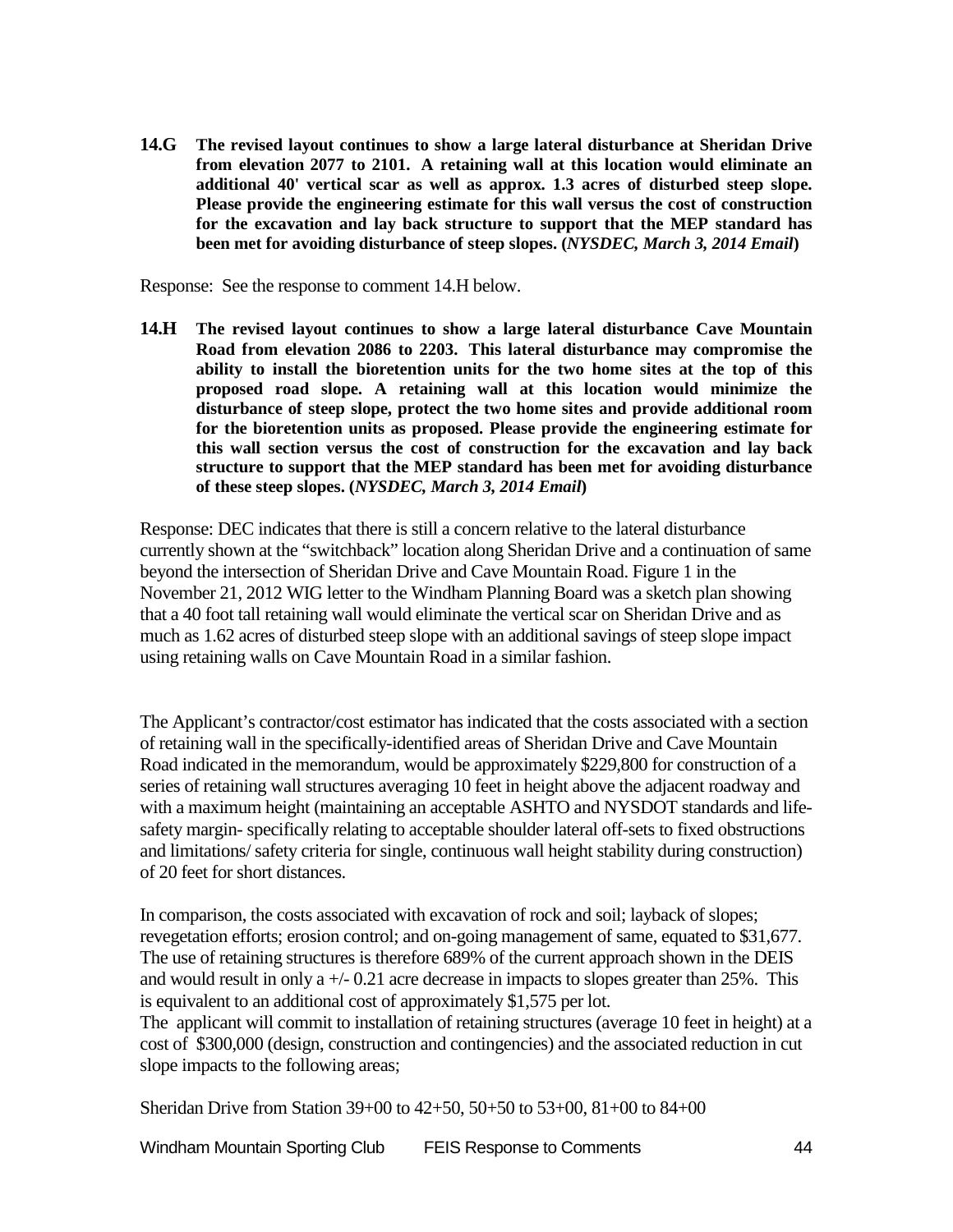#### Cave Mountain from Station 0+00 to 1+00

This additional retainage resulted in impacts to slope greater than 25% being reduced by 0.26 acre.

**14.I Concerns have been raised with regard to the proposed limits of disturbance for areas not supported by retaining walls due to the lack of earth/rock borings to show that the 1:1 rock cuts can stand competently on a 1:1 slope. The January 29, 2014 response on this issue does not provide adequate information for any reasonable judgment of competency of the rock or impacts of the blasting on existing site conditions. (***NYSDEC, March 3, 2014 Email***)**

Response: DEC has raised concerns about the adequacy of the applicants January 29, 2014 response to the WIG regarding this topic. The following is a reiteration of that response from a Certified Professional Geologist which is sufficient for a SEQRA assessment. The applicant will be required to collect additional geotechnical information including borings prior to the preparation of construction drawings. The data from these borings will be evaluated by a structural engineer and design adjustments made based on the evaluation and recommendations.

#### Kevin-

This email is in response to your phone call this morning. The 1:1 (45 deg) road cuts proposed for the Windham project are appropriate given the site geology. The unconsolidated material above bedrock at the project site is predominantly sandy till and is typically thin  $(< 5 \text{ ft})$ . Water passes through this material readily and pops out on top of bedrock ledge rock at existing road cuts. This drainage greatly reduces the susceptibility of the unconsolidated deposits to slope failure.

The bedrock consists primarily of competent, thin to thick beds of massive sandstone with shale interbeds that are typical of the Catskill Formation. These beds dip gently toward the south into the mountain (not toward the proposed roads) and are unlikely to present a slope stability problem for the proposed 1:1 slopes on roadcuts.

Let me know if you've got additional questions. -Steve Steven M. Trader, CPG **Geologist** Alpha Geoscience

- **14.J Lots #83, #84, #87, #88 and #125 show significant construction disturbance on slopes greater than 25%. These lost should be re-configured or deleted from the project. This is also true for new lots #162 and #163. (***Watershed Inspector General, August 14, 2014 letter)*
- Response: See Comment Response to 14.E above. Specific lot configurations are subject to site plan and subdivision review by the Planning Board the review of which shall consider construction on steep slopes as well as stormwater impacts and mitigations.

#### **14.K Attached are a figure and table from the New York State Stormwater Management Design Manual, August 2010, that show the typical configuration and physical feasibility parameters required for bioretention practices. Although**

Windham Mountain Sporting Club FEIS Response to Comments 45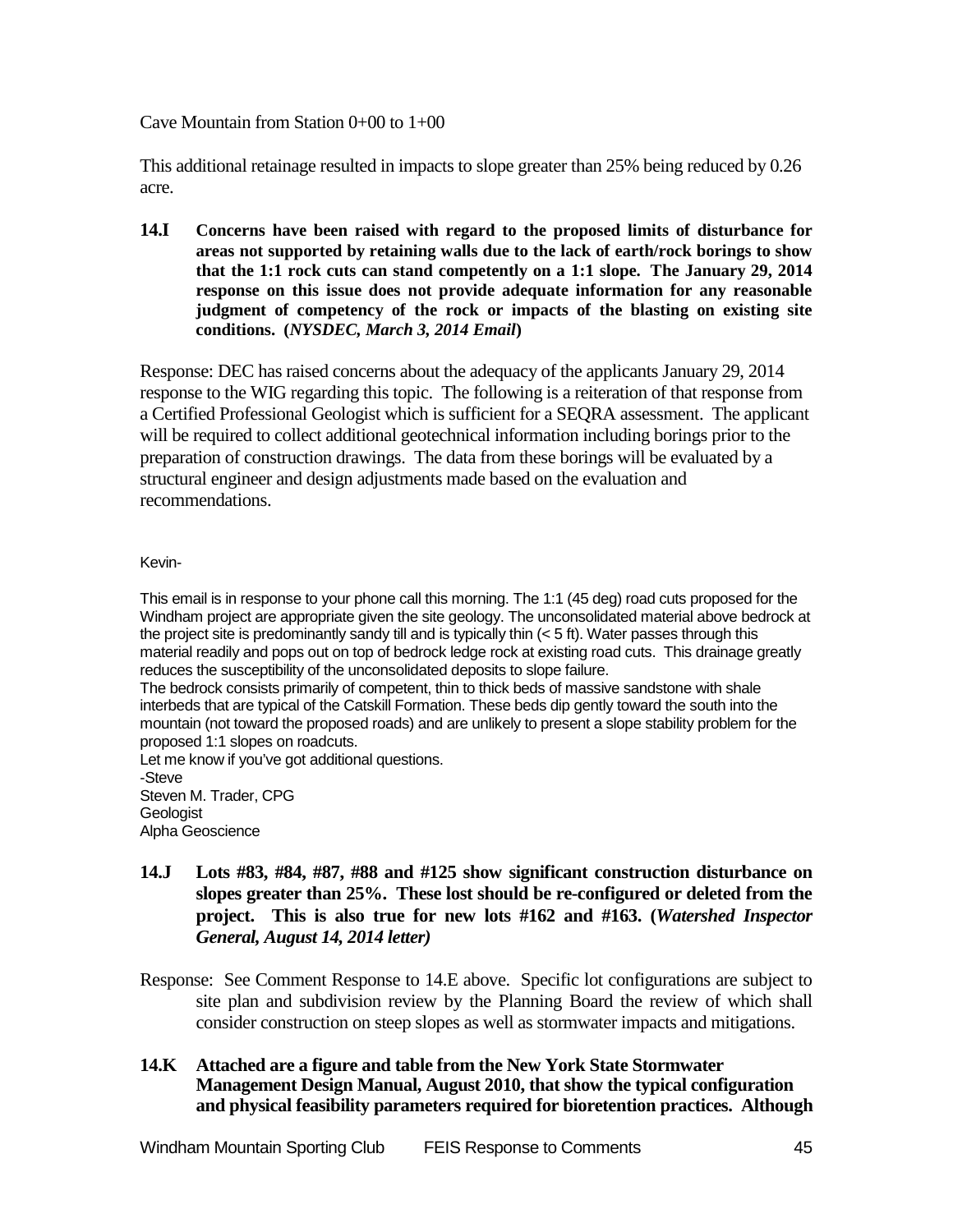**the response from the LA Group shows that there is spatial room to construct this practice on these lots, additional criteria must be met. The depth to the groundwater table and maximum ground slope of 6% have not been verified as having been met. Since this practices is critical for runoff reduction on this site, and has been shown b[y www.bmpdatabase.org](http://www.bmpdatabase.org/) to have an average total phosphorus (TP) removal of 18%, these criteria must be investigated and the results submitted to NYSDEC for approval. (***Watershed Inspector General, August 14, 2014 letter)*

Response: It is understood that site specific conditions such as depth to the water table and slope must be considered to ensure the appropriate application of bioretention for on-lot treatment in order to achieve the performance standards envisioned by the Stormwater Design Manual. The project will be issued an Individual Permit for stormwater discharges by the NYSDEC and through the permitting process, detailed site specific conditions will be considered.

**14.L The LA Group should revisit its response letter to DEC dated May 6, 2104, which addresses DEC's comments 1-5 based on the site plan then being proposed. This is necessary due to subsequent changes reflected in the revised FEIS Mater Plan dated June 20, 2014. The LA Group's response to comments 1-5 addressed hydrology and the design points for drainage areas. Due to the reconfigurations in the revised site plan, some of these comments may not be totally accurate due to the change in layout.**

Response: The original LA Group's response dated May 6, 2014 is incorporated in the Appendix for reference. However, the text of the Comment Responses incorporated herein has been updated to reflect changes to the project layout.

**15. Several of the pre-development watershed areas contributing to design points have been significantly overestimated. Incorrect characterization of pre- development areas can lead to inaccurate conclusions regarding the magnitude of the impact of stormwater discharges from the project. For example, the existing watershed Area 2 is oversized. The northern watershed boundary (adjacent to Area 2b) extends up from the property line for approximately 400 feet at which time the boundary turns sharply north (parallel to the property line) along a logging road for another 400 feet before turning west to the top of the hill. Based on site visits and aerial photography the flow coming off this section of the mountain does not follow the section of logging road as shown on the preconstruction watershed map. The runoff from this area continues east as shallow concentrated flow and does not contribute to design point 2. This extra section of the watershed in effect erroneously adds an additional 30% to the preconstruction watershed Area 2 acreage. Similar issues exist with watershed areas contributing to design points 1, 3, 4, 9 and 12.**

**The watershed area draining to design point 4 is also overestimated. The pre-construction area for watershed 4S is 12.33 acres. The pre-**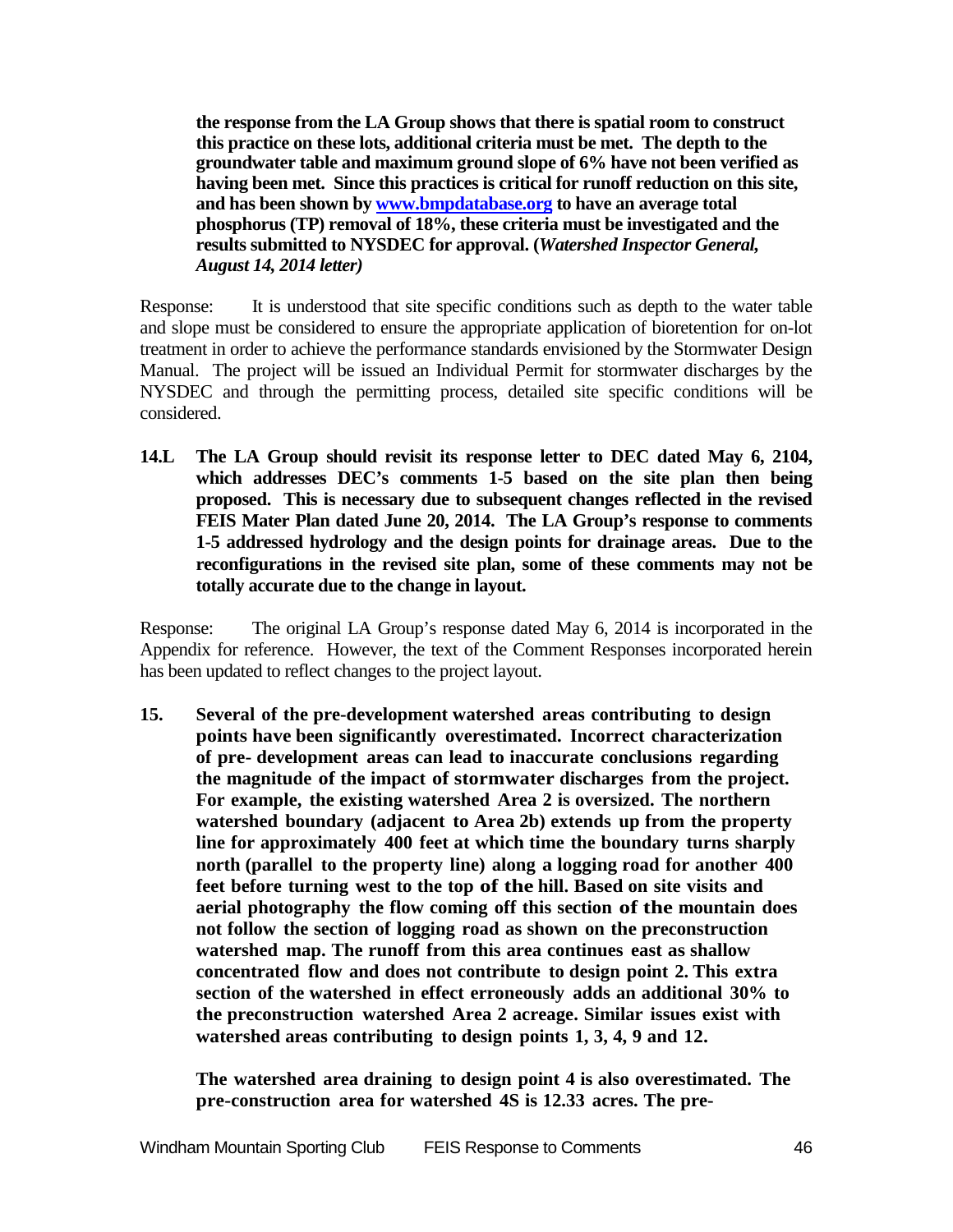**construction diagram indicates this watershed extends up the mountainside for a considerable distance. However, in assessing aerial photographs of this location, a swale can be clearly seen running across the slope above what will be Sheridan Drive. This swale captures all of the runoff from the area above the proposed Sheridan Drive and therefore cuts off the majority of what is shown for the pre-construction watershed. This diverted flow is directed east across the slope to a water bar approximately 250 feet west of DP-3.The post construction HydroCAD report in the DEIS indicates a watershed area identified as 4.1S consisting of 2.52 acres.**

**This area is a more realistic delineation of the pre-construction watershed to DP-4 and should be adjusted accordingly. As calculated by DEP staff, the 10-yr post construction flows (12.12 cfs) at DP-4 without the diversion are still greater than the pre-construction flows. As such, the predevelopment flow is 19.17 cfs and jumps to 50.51 cfs.** *(NYCDEP, April 30, 2012 letter)*

Response: The Applicant believes that none of the pre-development watershed areas contributing to design points have been significantly overestimated. Extensive site investigations were performed prior to the stormwater design to document and analyze existing flow patterns and hydrology. Once the design was completed, additional site visits were performed to confirm information in areas as needed. Upon receipt of NYCDEP comments, additional site verifications of areas in question were performed on May 30, 2012. A series of storms the night before resulted in rainfall amounts of at least 0.4" as reported by Weather.com, while the Batavia Kill gauge at Red Falls near Prattsville, NY reached a height of nearly 2.30', making hydrologic flow patterns easily discernable.

The watershed boundary in question along the logging road west of Design Point 2 was examined to determine the point where uphill flow was directed to Design Point 2. An adjustment was made to the mapping and is shown on the Existing Subcatchment Diagram, Sheet L-5.01 in the Modified Stormwater Management Design Report in the Errata section of this FEIS. The additional logging roads further uphill along the adjusted watershed boundary were also examined to verify the accuracy of the boundary. The result is a watershed with less contributing acreage, however the difference when comparing the flow rates of the 10 and 100-yr storm event in the pre-development condition is only 11 cfs and 22 cfs respectively, a difference easily accounted for with slight design adjustments.

The contributing watershed to Design Point 4 is correctly mapped. There are a series of several waterbars along Upper Panorama (above and below the switchback), which convey flows from the uphill swale mentioned above, across the road to Design Point 4. The watershed boundaries defining contributing areas to Design Points 1, 3, 4, 9 and 12 were examined in the field during the May 30, 2012 site visit, and conditions shown on the predevelopment subcatchment mapping were confirmed as accurate. As a result, no additional adjustments to the watershed boundaries were made, except as needed to accommodate additional design points or design point adjustments in accordance with the recent NYCDEP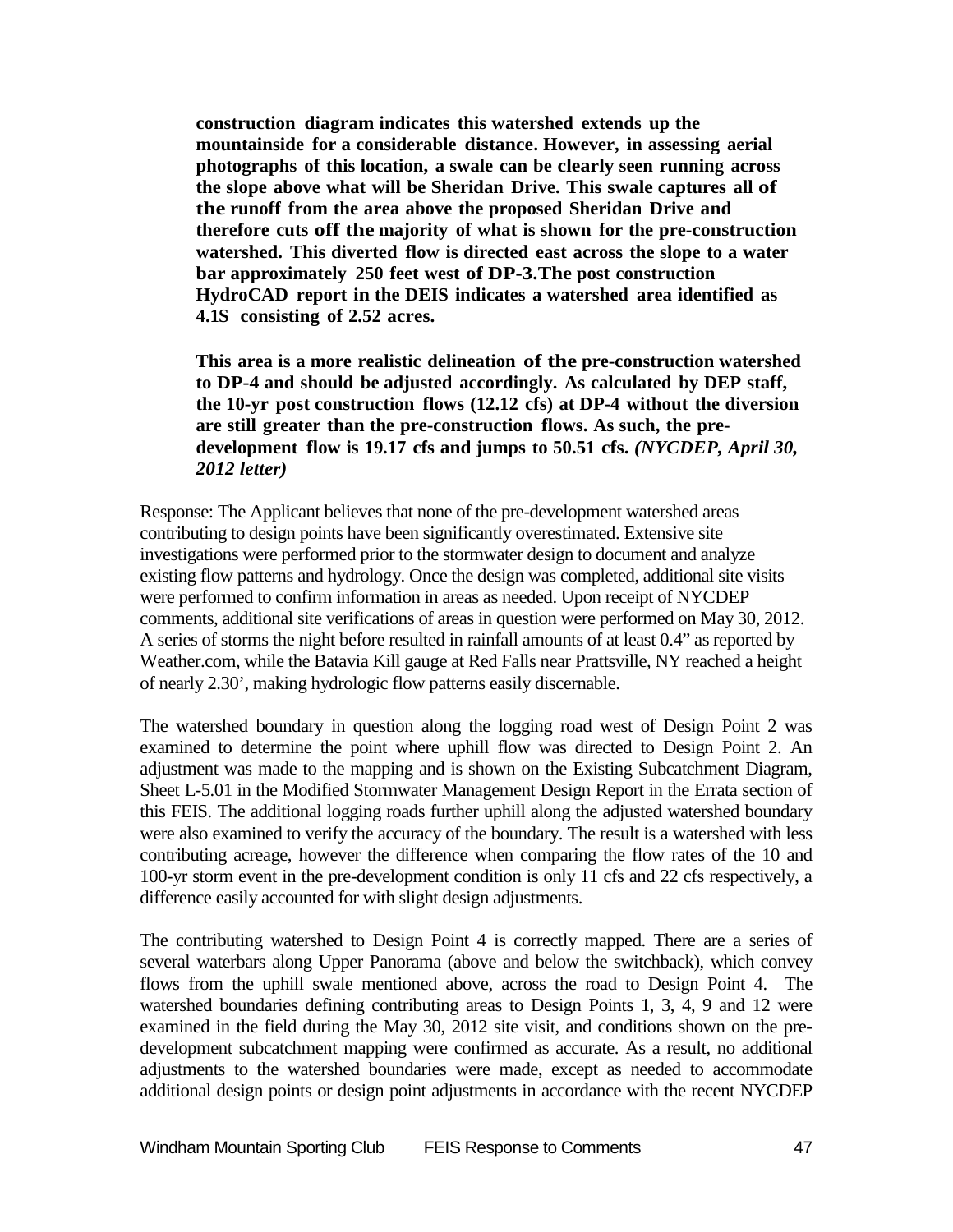clarification/definition of a Design Point. (See comment #16 and response below.) Updated pre-development mapping is included on the Existing Subcatchment Diagram, Sheet L-5.01 in the Modified Stormwater Management Plan.

**16. The physical location of several design points are inappropriate. The NYC Watershed Regulations define <sup>a</sup> design point as "...a point where stormwater runoff enters a watercourse or wetland or leaves the site of an activity for which a stormwater pollution prevention plan must be prepared, etc." As such, the design points must be located where the stormwater is released from the treatment practice and enters a receiving stream. For example, DP-11 should be deleted and three new design points located at** Rll.ll**, Rl1.24 and Rll.26 identified. These new design points should be utilized for the pre/post analysis. The above example is by far the most significant; however similar instances exist at DP-1, DP-8, DP-9 and DP-12.** *(NYCDEP, April 30, 2012 letter)*

Response: See the previous response. All project design points have been updated to include all points where stormwater leaves a stormwater management practice and enters a watercourse, in accordance with the recent NYCDEP clarification/definition of a Design Point. The watershed for Design Point 1 has been modified to account for the new Design Point 1a. The location of Design Points 2, 3, 5-9 and 12 remain essentially unchanged. Design Point 4 has been adjusted from a horizontal line to a specific point at an existing drainage channel. Prior to the installation of the waterbars on Upper Panorama, this drainage channel conveyed a significant amount of uphill runoff from areas above Upper Panorama Lane. (Refer to the Updated Stormwater Management Report, Section 6, pg 13). Utilizing this channel restores hydrologic flow patterns prior to the installation of the waterbars. This Design Point 11 remains the same, but additional design points have been added upstream, within the same watershed. Refer to the Existing Subcatchment Diagram, Sheet L-5.01 in the updated Stormwater Management Design Report in the Errata section.

**16.A Up-to-Date Hydrology Data: The entire stormwater hydrology for this site is based on outdated data, much of which goes back to the 1960s. Outdated hydrology numbers can result in. undersized and/or oversized stormwater controls. Undersized stormwater treatment facilities can be overwhelmed, causing water quality violations, additional soil disturbance, and erosion. Oversized facilities can account for more soil disturbance than is necessary at the site and create associated water quality impacts. To correct for the outdated data used in the DEIS, the stormwater hydrology should be recalculated using the hydrologic data and rainfall distributions, published by the Northeast Regional Climate Center (NRCC) in January 2011 on their website [www.precip.net. A](http://www.precip.net/) spot check comparison for Design Point 4 (DP4) showed a significant difference in the peak discharges for all storm frequencies. These values can be imported into HydroCAD or Natural Resources Conservation Service (NRCS) Technical Release 20 (TR20) for use in watershed evaluations and stormwater practice design. Addressing this deficiency is particularly important as the outdated**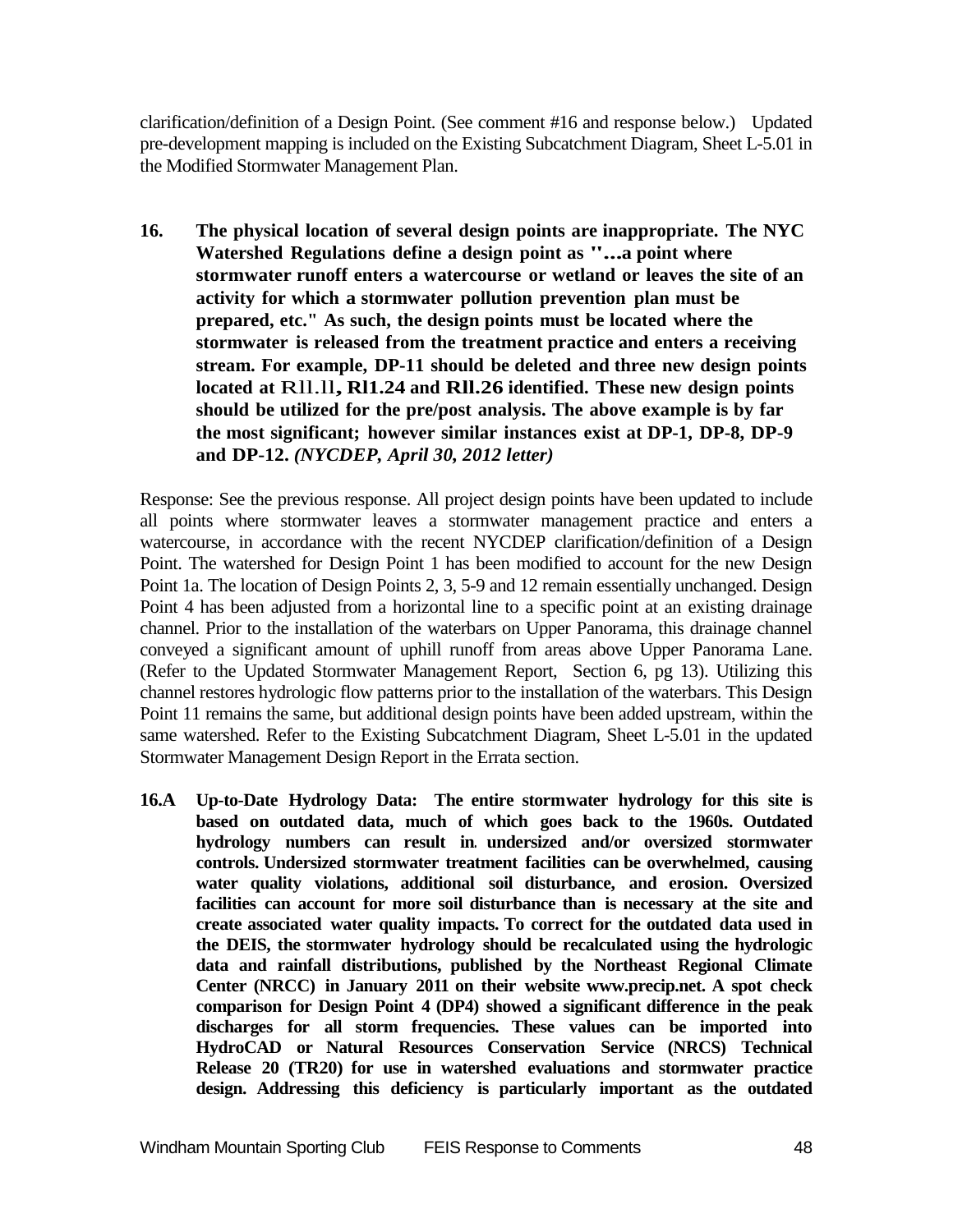**mountain values were specifically evaluated in the final calibration of the project site hydrology. The results of the revised hydrology work should be provided.**

**Observations during the site inspection on August 16, 2012, lead us to conclude that some runoff curve number (CN) values should be adjusted to better reflect field conditions. For example, "woods-grass combination" CN values were used when this condition does not actually exist in the field. A more appropriate CN category is "brush-weed-grass mixture, with brush the major element." These CN values are lower than those used in the current model and should replace them. A revised analysis should be made available.**

**Revise Time of Concentration: Time of concentration (T,) is defined as the time required for a drop of water to travel from the most hydrologically remote point in a sub-catchment to the outlet. T, sheet flow lengths of 150' were used in the model for most sub-areas. Field observations lead us to conclude that values between 60'-90' more accurately reflect the sheet flow length, due to the densely wooded areas on steep slopes with abundant ground litter. A longer T, results in lower peak rates of discharge flows ("Q"). Thus, discharge rates that are presented in the DEIS documentation appear to be much lower than they should be. Higher post- development runoff rates would result in more severe erosive forces, particularly on steep slopes. The T, values should be revised and provided. (***Watershed Inspector General, November 21, 2012 Letter)*

Response: Comments III.2, III.4 and III.5 in this letter all recommend adjustments to the parameters used to develop the HydroCAD model. These parameters include the hydrologic data, CN values, and time of concentration.

The Applicant implemented a new analysis using the local precipitation frequency data and a custom synthetic rainfall distribution to determine how this data could impact the model. The recommended adjustments to the Tc and CN Values were performed individually using the DEC/DEP required Type II storm event and rainfall data, to determine potential impacts of each adjustment to the model based on DEC/DEP required storm events. The applicant incorporated the Tc, CN Value, and rainfall data adjustments into a single model to determine the potential impacts of all three combined. The results are as follows.

In response to comment III.2 in this comment letter, the hydrologic data used in the current stormwater model is in accordance with NYSDEC and NYC DEP requirements for stormwater sizing criteria. However, in an effort to respond to comment III.2 and determine the impacts of using local precipitation data in the stormwater model, the local hydrologic data published by the NRCC on their website [www.precip.net](http://www.precip.net/) was downloaded and imported into HydroCAD, based on selection of a point within the middle of the project site. Using this data, a custom synthetic rainfall distribution curve was then generated and incorporated into the model. The differences in the rainfall depths are as follows: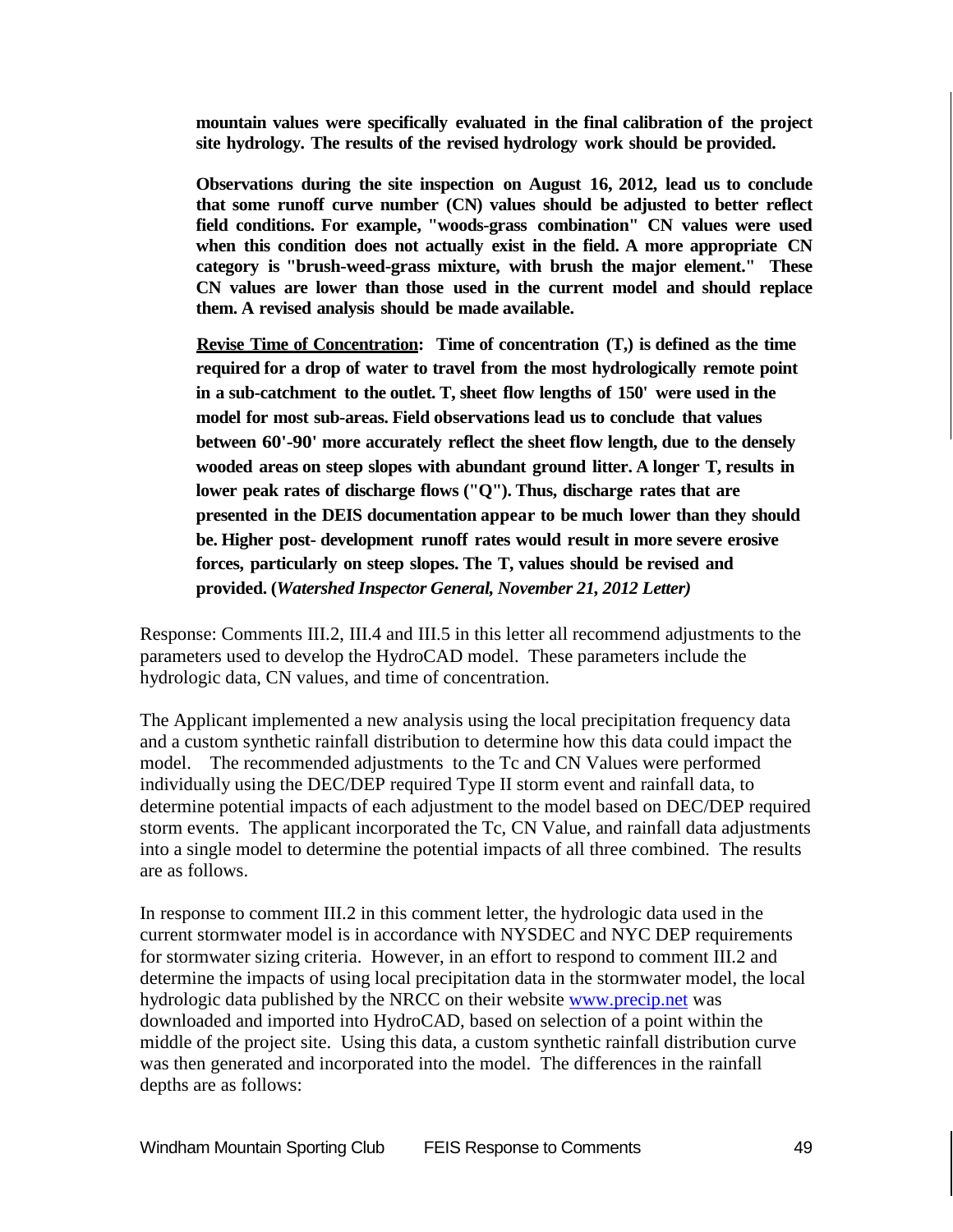|                          | 1-YR  | $10-YR$ | $100-YR$ |
|--------------------------|-------|---------|----------|
| DEC Published Data       | 3.0"  | 5.0"    | 7.5"     |
| Local Precip. Freq. Data | 2.37" | 4.24"   | 7.61"    |

In general, the results of a modified analysis using this data show peak rates and volumes that are significantly less at the design points than originally modeled. On average, the pre and post development conditions were 63% and 61% less respectively. In addition, pre and post development runoff volumes are nearly one (1) acre-feet (af), or roughly 43,000 cf less than originally modeled.

Comment III.4 in the Watershed Inspector General, November 21, 2012 Letter requested a more detailed breakdown of project covertypes and associated CN values, specifically using 'Brush/Weed/Grass' combination with a CN value of 65. The CN values for the project were chosen based on vegetation mapping and field observation, which determined that the on-site watershed is primarily wooded with small open areas of and meadow/shrub cover types, on Hydrologic Group C soils, with some wetland areas and Hydrologic Group D soils. There are also several areas within the project site where bedrock is exposed at the surface or present as steeper rock outcroppings. Using combinations of these covertypes, preliminary testing was performed to determine how to accurately represent the variety of covertypes by using a general CN value. Based on this testing, it was determined that a CN of 72 was an appropriate representation for a majority of the project site. In HydroCAD, the covertype titled "'Woods/Grass combination" has a CN value of 72, and as such this listing was chosen when entering covertype data into HydroCAD.

The Applicant's response to comment III.4 in the Watershed Inspector General, November 21, 2012 Letter included modifying and breaking down the model on a more detailed level to include the 'Brush' CN value in the areas where it was present. These areas include a portions of the eastern part of the site between Design Points 1 and 3, and lower portions of the site adjacent to Trailside Rd. and the northern property line. Additionally, other CN values were either added or adjusted in order to be consistent with this detailed analysis. These CN values include 70, for all wooded areas on C soils, 77 for all wooded areas with wetlands (D soils), and 71 for areas of meadow grass. The meadow areas are limited to the existing ski trails on site which are generally mown once a year. These CN values were incorporated into both the pre and post development analysis. In the post development conditions, the areas under the proposed ski lifts were also considered to be brush, since this is the typical covertype present under ski lifts.

In general, the results of the modified analysis using this data showed that predevelopment peak runoff rates increased by approximately 3.0 cfs, and the runoff volume was reduced by approximately 0.5 af. In the post development condition, peak runoff rates increased by approximately 1.0 cfs, and the runoff volume was reduced by approximately 0.4 af.

As recommended in comment III.5, the time of concentration values for sheet flow were adjusted to be 60 to 90 feet. More specifically, slopes from 0%-8% were given a 90 feet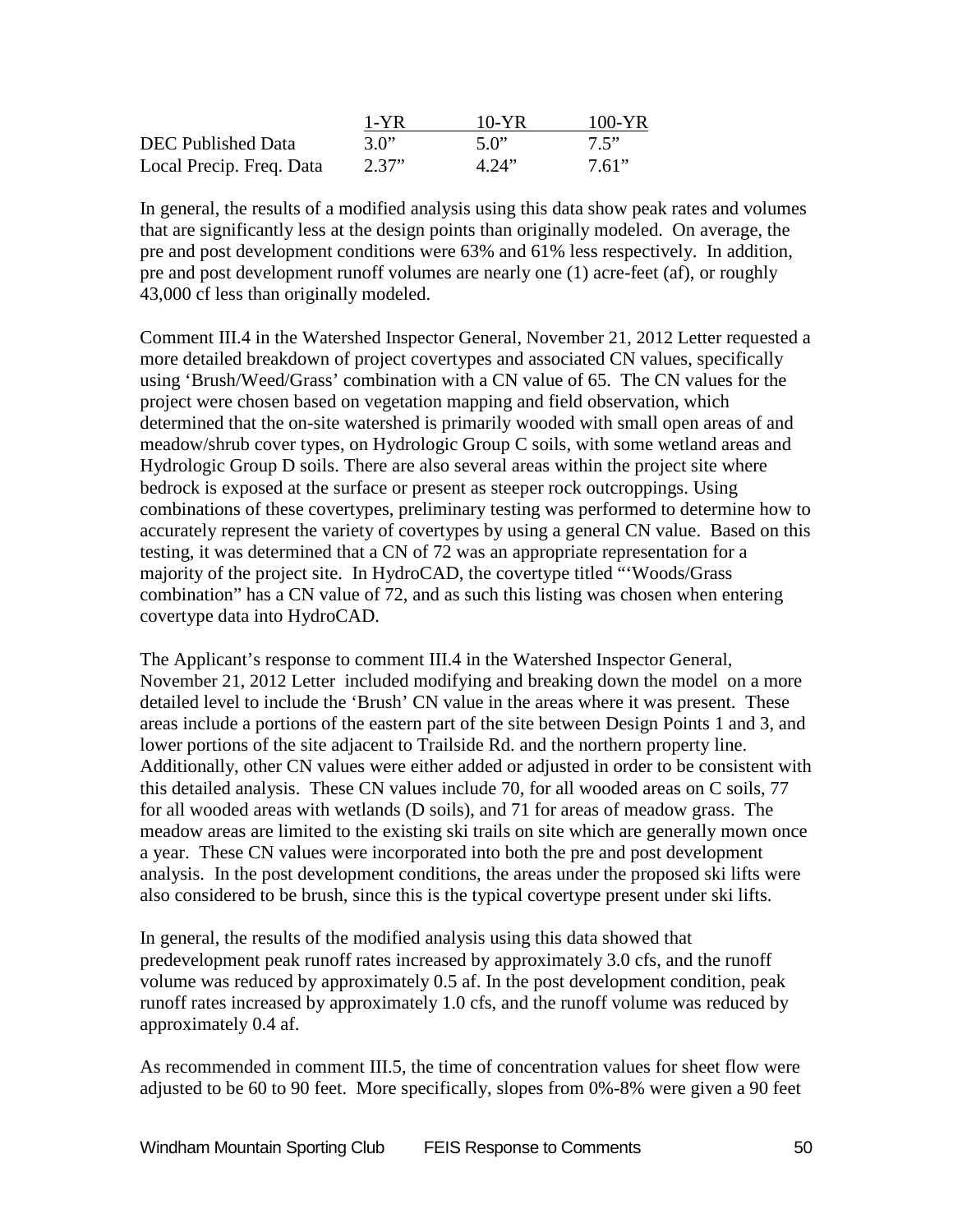length, 8%-35% a 75 feet length, and over 35% a 60 feet length. This data was consistently updated in both the predevelopment and post development models, and corresponding adjustments to the shallow concentrated flow lengths were also accounted for. In general, the results of the modified analysis using this data showed that predevelopment peak runoff rates increased by approximately 10.0 cfs. In the post development condition, peak runoff rates increased by approximately 6.0 cfs. In both cases, the runoff volumes remained virtually unchanged.

The individual analyses above show that the Time of Concentration and CN values do have a slight impact on the model, however it is not at a level that would require significant adjustments to the stormwater management practices. Even with no adjustments to the proposed design, post development rates for the 1, 10 and 100-year storm events are still below pre development levels.

The impacts to the model are more evident, however, if the local precipitation frequency data is used. An adjusted analysis was run incorporating all three modifications to the model, and Pre Development and Post Development Rates and Volumes were compared at the design points to determine the effect of the new data on the stormwater model. In general, the results show peak rates and volumes that are significantly less at the design points than originally modeled. Looking specifically at the 10-yr storm event, the peak flow rates measured at the design points are on average  $+/-33$  cfs less (47% less) in the pre-development condition, and +/-27 cfs less (43% less) in the post development condition. Looking specifically at the 1-yr storm event, the peak runoff volumes measured at the design points are on average 1.13 af (49,223 cf) less in the predevelopment condition, and 1.15 af (50,094 cf) less in the post development condition. Please see the Tables in the Errata section, which show pre and post development comparisons of both rates and volumes, for both the Type 2 storm using the DEC published data, and the Custom Synthetic Rainfall distribution using the local precipitation frequency data.

Based on the information above, if this new rainfall data is incorporated into the current stormwater management plan the proposed stormwater management devices would all be somewhat oversized. This is especially true with regards to the DEP Treatment Volume requirement, which is based on the volume of runoff from the 1-yr storm event. Using the local data results, the required Treatment Volume at all stormwater management practices would be approximately 50% less than currently anticipated.

**16.B The January 29, 2014 response to comments to the Watershed Inspector General stated that a new hydrologic analysis was performed using local precipitation data and the recommended adjustments to Tc and CN values and concluded that the modified analysis showed decreased peak rates and volumes. Please submit the HydroCAD data files that were used to develop this response including the updated copy of drainage area maps. (***NYSDEC, March 3, 2014 Email***)**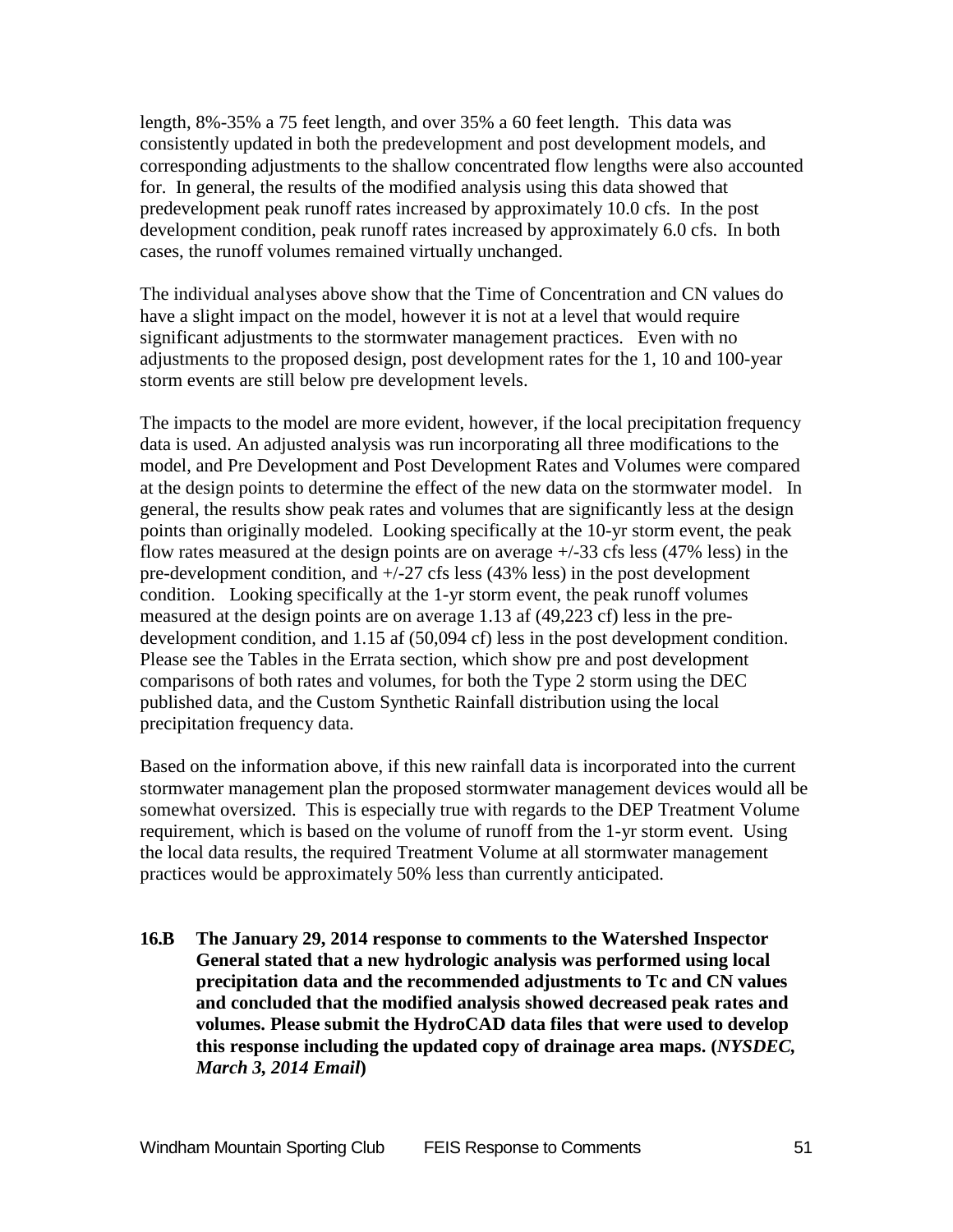Response: The HydroCAD data files are contained on a CD that is included in the Errata section in this FEIS. No changes to the drainage maps were necessary to perform the new hydrologic analysis, so there is no "updated copy of drainage area maps" per the comment.

**17. Post construction drawings indicate several significant diversion swales (one measured over 1350 ft long) that relocate large drainage areas. The impact of this construction is not properly evaluated in the DEIS hydrologic analysis.** *(NYCDEP April 30, 2012 letter)*

Response: The diversion swales shown on the post construction drawings have been eliminated as part of the adjustments made to the Stormwater Management Plan. Refer to the Proposed Subcatchment Diagrams, Sheets L-5.02 to L-5.06.

**18. The true dimensions of the existing mountain streams on the property do not match the dimensions shown in the DEIS hydrologic analysis. The hydrologic model misrepresents the actual channel dimensions located on-site. It is imperative for the model to depict the on-site stream dimensions accurately. By overestimating the dimensions of the channels, the post construction velocities will be artificially low and not representative of the site conditions or the impact on receiving streams. In addition, with no construction proposed within these on- site natural channels, there should not be any change in how they are modeled in the hydrologic analysis when comparing pre vs. post construction. Below are three instances where this error was made, at design points 1, 2 and 12 all in the east basin.**

```
Area-l,
           Pre -760 feet long, 20 feet wide by 1 foot deep (Reach lR: 1)
           Post -1,332 feet long, 20 feet wide by 1.5 feet deep
           (R1.3, 1.4, 1.6 combined)
         Area-2
           Pre-275 feet long, 2 feet wide by 1 foot deep
           Post -466 feet long, 20 feet wide by 1 foot deep (R2.13, R2.14
           combined) Area-12
           Pre -300 feet long, 1 foot wide by 1 foot long
           Post -435 feet long, 20 foot wide by 1 foot deep (Rl2.1, R12.2)
(NYCDEP, April 30, 2012 letter)
```
Response: The sizes of all relevant watercourses used within the stormwater management plan and model have been updated based on data gathered in the field, and discrepancies within the model have been rectified. Refer to Section 6 of the Modified Stormwater Management Design Report (in Errata Section) for additional information.

# **19. The DEIS must include a detailed downstream analysis of the condition and stability of all receiving channels off and on site. Given the project**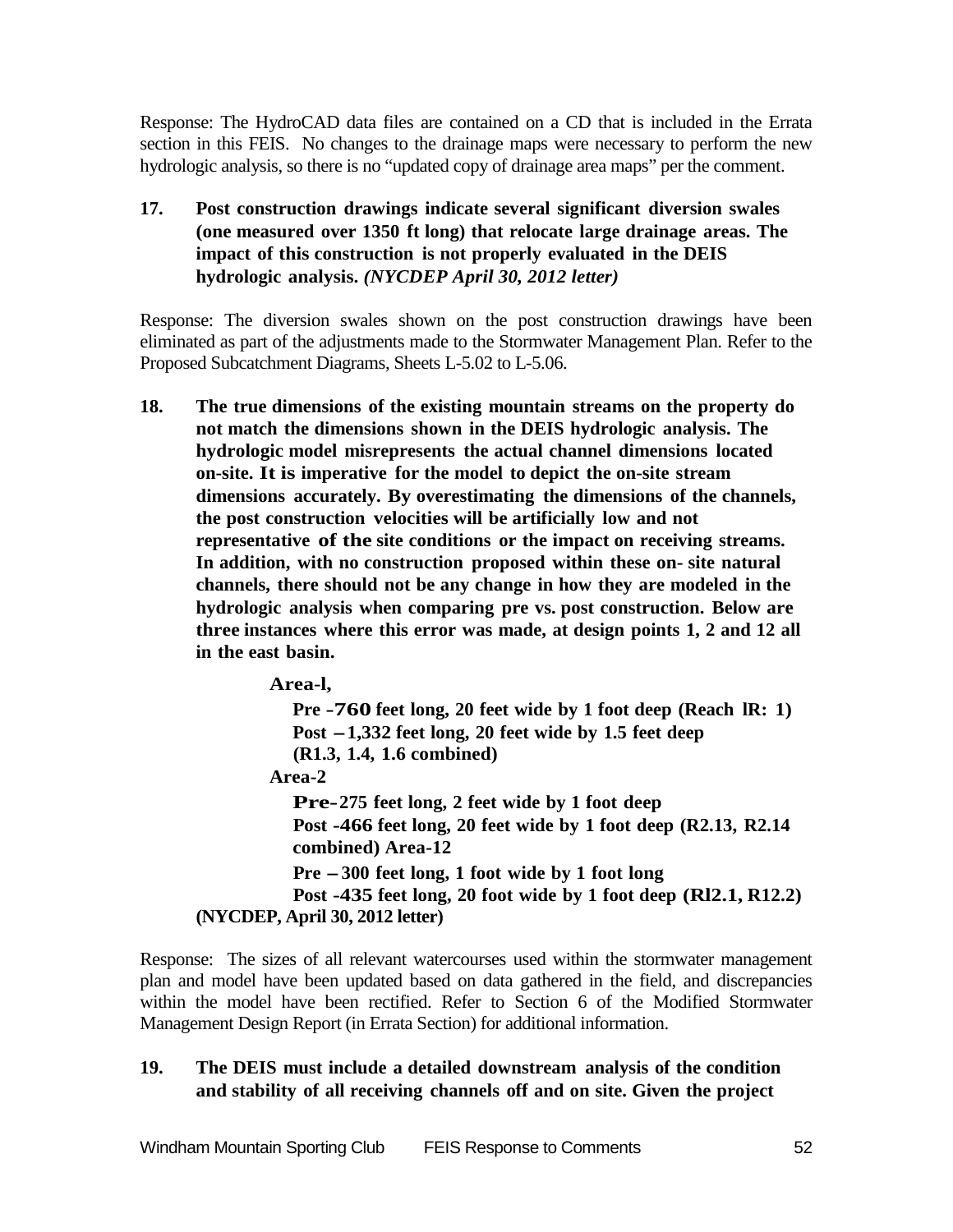**scale, downstream stream surveys should be performed for all watercourses that will receive stormwater discharges from the site. The surveys typically indicate channel roughness, stability, and dominant stream bank vegetation. The DEIS is notably vague in the descriptions of the design points and associated receiving streams. Page 9 of Exhibit B, Stormwater Management Design Report, states "all of the primary perennial and intermittent drainages are rocky, cobbly mountain streams that convey storm flows and seasonal flows..."However, this is non-specific and somewhat misleading. Only DP-1 is representative of a "rocky, cobbly mountain stream". At each of the other design points, channels either do not exist (6, 7, 2A, 2B) or are located at unstable receiving channels where any increase in discharge velocity or volume may cause significant erosion. The channel off-site at DP-2 is particularly unstable.** *(NYCDEP, April 30, 2012 letter)*

Response: Upon receipt of NYCDEP comments, the Applicant conducted additional site investigations of all receiving watercourses on May 30, 2012. A series of storms the night before resulted in rainfall amounts of at least 0.4" as reported by Weather.com, while the Batavia Kill gage at Red Falls near Prattsville, NY reached a height of nearly 2.30', making hydrologic flow patterns easily discernable. Field data was collected at each design point including channel size, composition, stability and bank characteristics. Relevant downstream channel characteristics located off-site were also inventoried in the same manner. In general, the data collected indicate that the primary drainages are rocky cobbly mountain streams. In some locations, bed and bank conditions are exposed bedrock. . While there are some secondary watercourses with gravelly and/or vegetated bed/bank conditions, most of them fit the above description. In some locations, there was evidence of deposition of cobbles and gravels resulting from extremely high flow conditions (likely Hurricane Irene), but no bank erosion. While there was some evidence of erosion and instability in some channels within the site, the locations where this was present was upstream of stormwater discharges/design points in locations that are not proposed to be disturbed, or upstream of the proposed development. It is likely, based on past and recent observations that Hurricane Irene caused much of the erosion that was witnessed. It is noteworthy that, in general, there was very little evidence of adverse effects of hurricane Irene on the beds and banks of the watercourses on the project site.

In Section 6 of the updated Stormwater Management Report there is a detailed description of watercourse condition and stability and photographs at each design point. The latter portions of Section 7 include a Rate and Volume Summary, which compares pre and post development flow rates, a downstream analysis summary as it relates to post development flow rates measured off-site, and a description of the Comprehensive Management Plan, which provides a detailed description of the stormwater plan and how proposed discharges relate to existing design points. Section 9 of the report concludes that….."The analysis of the receiving streams and watercourses at each design point along with their downstream conditions show that the downstream channels are stable and have the capacity to adequately convey post construction stormwater flows, which minimizes potential impacts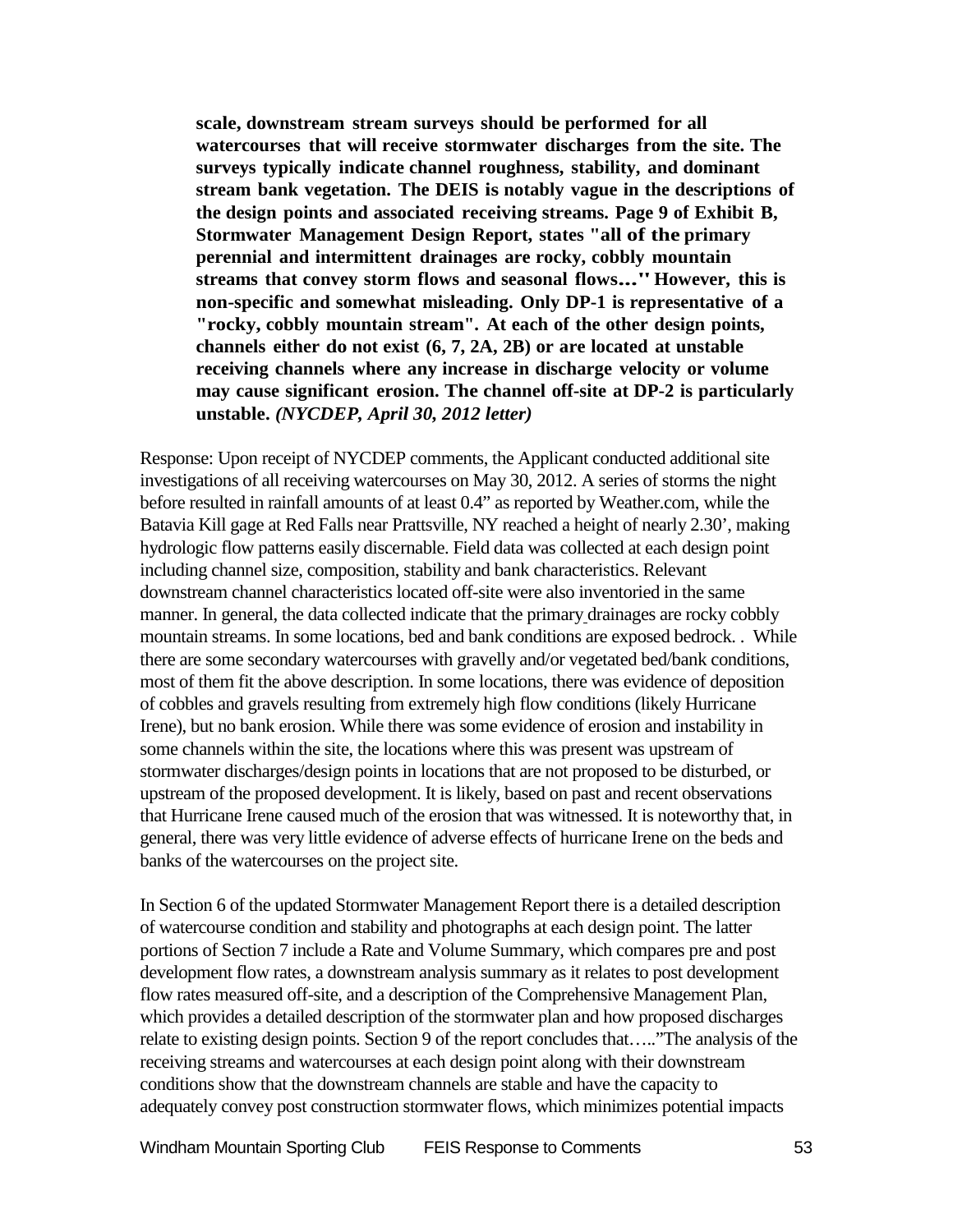to channel conditions and downstream hydrology". Supporting calculations within the HydroCAD model can be found in Appendix C and D of the Updated Stormwater Management Design Report (in Errata Section).

19.A **As consistently noted, DEP remains concerned that the proposed density and change in perviousness associated with the project will likely result in the (further) degradation of on- and off-site receiving streams. In response to these concerns, in February 2014, the Planning Board provided DEP the June 2012 Alpha Geoscience report, yet that report does not acknowledge, let alone analyze, quantify, and address these potential impacts.**

**DEP urges the Planning Board to require an assessment of these potential impacts before accepting the FEIS as complete. At minimum, the Planning Board should require reasonable measures to avoid adverse downstream impacts. The LA Group's proposal to prepare a SWPPP that meets only the minimum runoff reduction (RRv) required by the DEC's Design Manual does not constitute adequate avoidance or mitigation of these impacts. As DEP has consistently suggested, a SWPPP that goes above and beyond the minimum RRv and further reduces post-development runoff would, at least to some extent, alleviate DEP's concerns relative to impacts on receiving streams, where DEP has observed varying degrees of channel degradation.** *(NYCDEP, August 14, 2014 letter)*

Response: With respect to the first paragraph, NYCDEP correctly states that the Alpha Geoscience report (Alpha report) (copy in FEIS Errata 2.21) does not acknowledge that project road cuts will cause groundwater to flow as surface water flows and cause downstream impacts. The Alpha report, prepared by Certified Professional Geologist Dr. Sam Gowan, was based on examination of the project site, examination of road cuts in nearby residential developments west of Windham Mountain and in Copper Ridge, and an assessment of published literature regarding local hydrogeology. The Alpha report found that the very limited amounts of groundwater emerging from road cuts quickly reentered groundwater and did not flow downstream as surface water. See the response #34 in section 3.1 of the draft FEIS.

With respect to RRv, FEIS Section 3.1, #25.H discusses the means through which the project meets DEC's RRv requirements. NYSDEC has recently issued its proposed draft of the 2015 General Permit for Stormwater Discharges Associated with Construction Activities as well as proposed changes to the NYS Stormwater Management Design Manual. The following is an excerpt from the Summary Sheet for the proposed changes to the Design Manual and is applicable to the WMSC project:

**RRv Sizing Criteria:** Chapters 3 and 4 have been updated to clarify the circumstances when projects may reduce less than 100% of the Water Quality volume (WQv). The proposed changes define site limitations to mean site conditions that prevent the use of an infiltration technique and or infiltration of the total WQv. Typical site limitations include: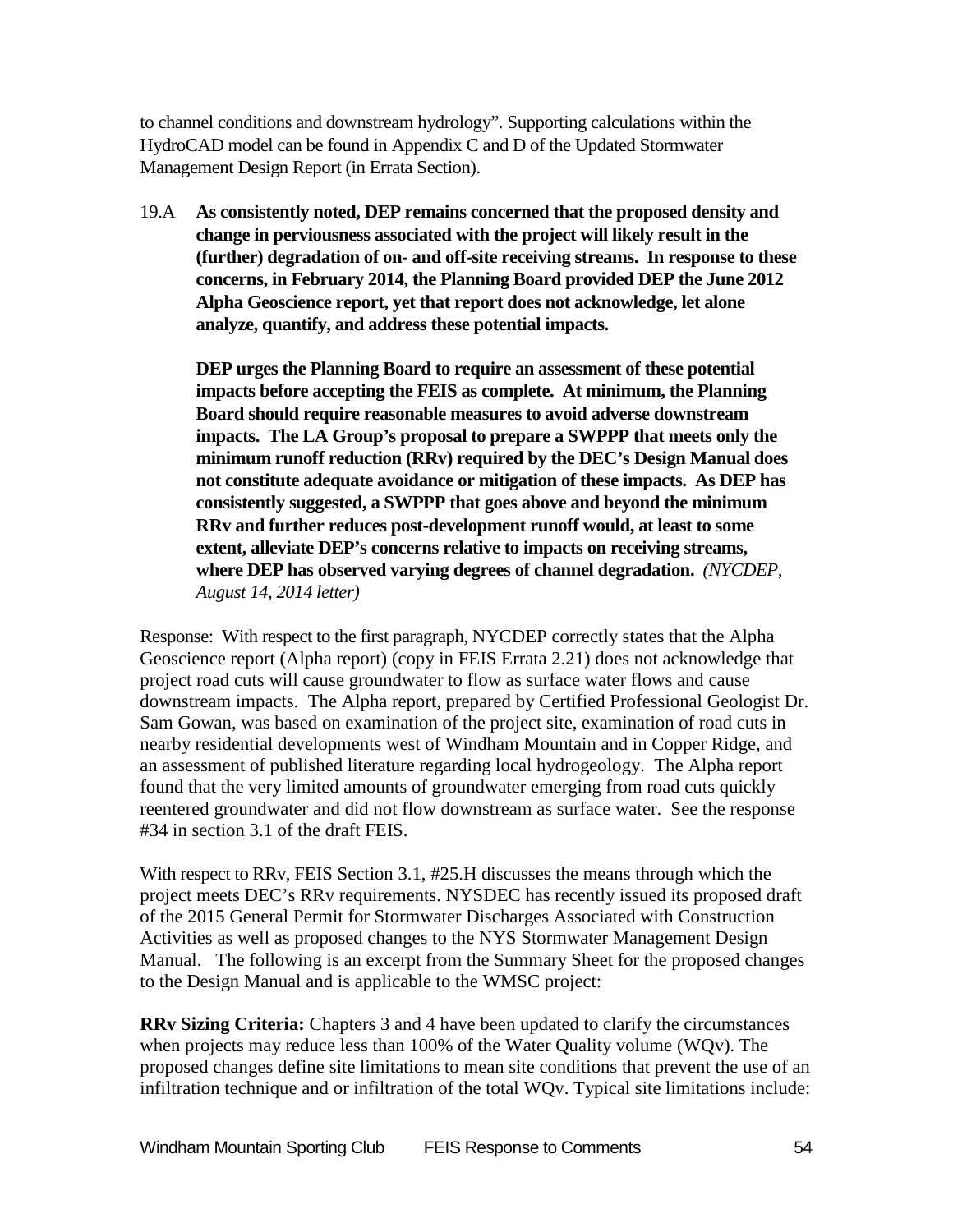seasonal high groundwater, shallow depth to bedrock, and soils with an infiltration rate less than 0.5 inches/hour. The proposed changes also clarify that projects that cannot reduce 100% of the Water Quality Volume (WQv) due to site limitations shall direct runoff from all newly constructed impervious areas to a RR technique or standard SMP with RRv capacity unless infeasible*.* Infeasible has been defined as: not technologically possible, or not economically practicable and achievable in light of best industry practices. In no case shall the shall the runoff reduction achieved from the newly constructed impervious areas be less than the Minimum RRv as calculated using the criteria in Section 4.3 of the Design Manual.

**19.B Need to Stabilize Existing Stream Channels: During the course of our site visit on August 16, 2012, we observed existing watercourses that were unstable. They had raw exposed banks, undercuts at culvert crossings, and were eroding laterally where bedrock formed the channel bottom. Development of the Project is likely to cause further damage to these stream channels by increasing the duration and volume of stormwater runoff. The unraveling of these mountain streams is a great concern since their impacts travel beyond the property lines and affect downstream waterways and wetlands, with the potential to increase turbidity in such waters. During our field visit, we noted several locations where streambank stabilization and stream gradient control structures could be used to stabilize existing stream segments. These mitigation measures would prevent further damage to the streams and alleviate adverse downstream impacts.**

**The on-site watercourses should be evaluated in the context of achieving stability for the existing condition and then preserving that stability throughout the development and post development conditions. This will require a detailed hydraulic analysis of each onsite watercourse at bankful flow for the existing condition and similar analysis of offsite watercourses downstream. Upon completion, alternatives for stabilizing the stream segments should be evaluated, considering the impacts of post-constructed stormwater ponds, to preserve the mountain streams' stability and to minimize downstream offsite impacts. (***Watershed Inspector General, November 21, 2012 Letter)*

Response: The existing stream conditions observed during the site visit were a result, in part of tropical storms Irene and Lee which caused widespread flooding in Windham and many other locations. By incorporating the proposed stormwater management controls, discharge rates to these receiving waters will not increase as a result of the project, including the channel protection volume (CPv) storm event. Also, see the response to the previous comment (#19).

**20. The submitted materials do not provide enough information on the extent of filling and grading necessary to construct the single family lots. Section 2.4 of the DEIS states that "professionally prepared individual grading**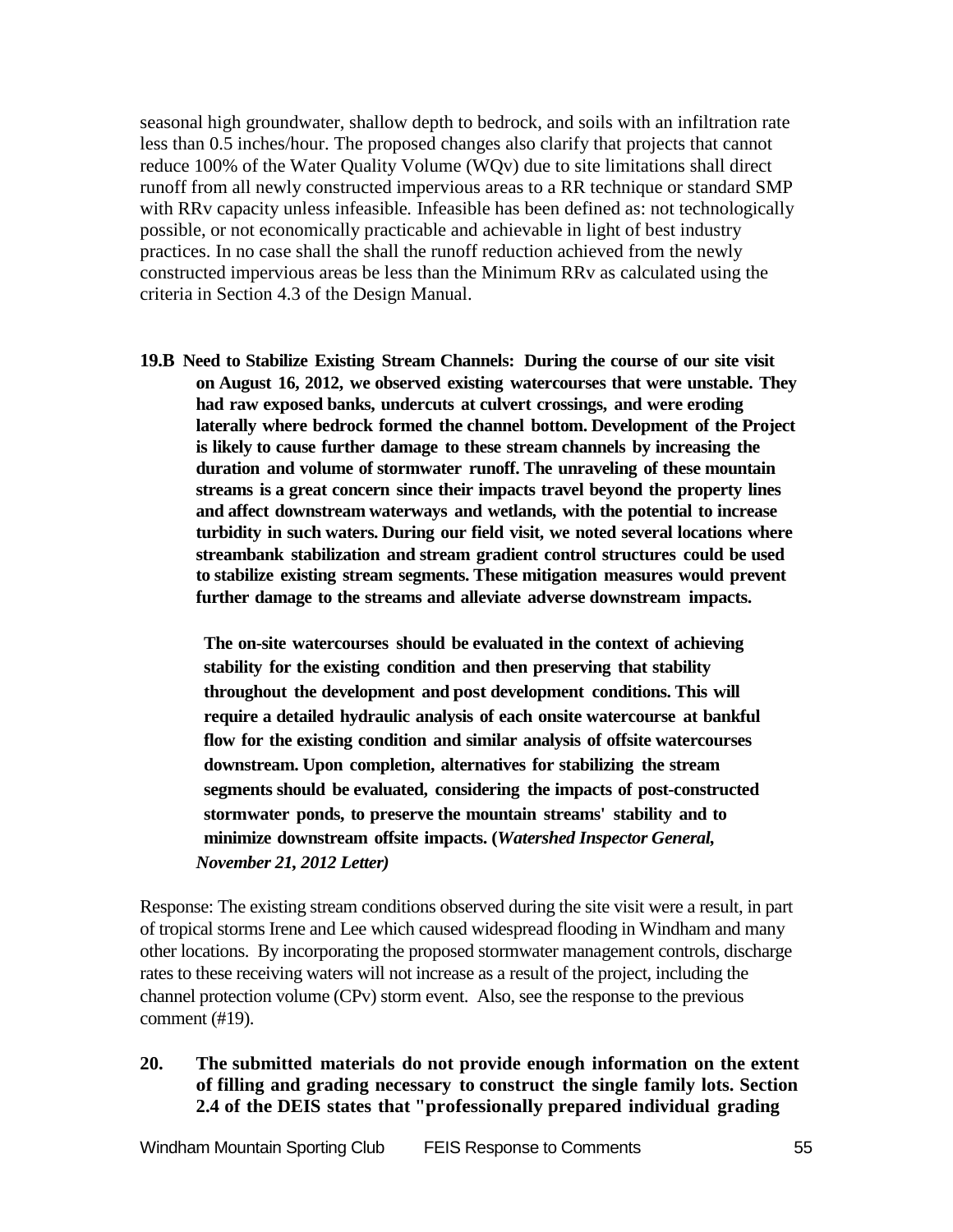**plans for each lot are required to be submitted by the lot owners and approved by the Architectural Review Board (ARB)"; however, it is unclear if the single family lots can be constructed on these steep slopes within the envelopes provided on the plans. Fill side slopes and road embankments adjacent to some of the proposed lots (such as the lots to the north of Meadow Crossing) will exceed 40%, with up to 20 feet of elevation change between the road and the building envelope for the dwelling. This will require extensive filling and grading to provide safe access to the lot and to establish a building pad.** *(NYCDEP, April 30, 2012 letter)*

Response: See previous Response 14.E.

**21. Section 5.1.4 of the Design Manual states that cut and fill grading on steep slopes should be avoided due to the potential for large impacts associated with creating a level building pad.Itshould be noted that development on very steep slopes disturbs far more than the building footprint: on a 30 percent slope, 250 feet would have to be graded in order to create a 100-foot wide pad for construction, assuming a maximum 2:1 (50 percent) steepness of cut and fill as specified in the Uniform Building Code (NH Innovative Land Use Planning Techniques, A Handbook for Sustainable Development, 2010). The Grading and Drainage Plan should be expanded to include the single family lots, and should include an estimate of the amount of cut and fill required to construct each lot. The plan should identify all areas where soil will be exposed, including the disturbance that will result from construction of the individual residential building pads and yard/driveway envelopes. If the plan shows that a lot cannot be constructed within the specified lot lines, then the property lot lines should be modified or the lot eliminated. Similarly, if lot development at a given location is only feasible with the use of structural slope stabilization practices such as retaining walls, then the approximate size and locations of these structures should be identified on the plans.**  *(NYCDEP, April 30, 2012 letter)*

Response: See Response 14.E. All lots have been analyzed in detail and adjusted accordingly.

**22. DEP recommends that a detailed plan showing the limits of filling, grading and disturbance be prepared for each phase of this project. The limits of disturbance and open space described in the DEIS do not include all disturbance associated with this project. For example, Figure 2-8 does not include the large fill and stockpile areas to be constructed off of Trailside Road or the disturbance associated with utility trenches as shown on Drawing WS-02, Preliminary Water Supply Plans.**  *(NYCDEP, April 30, 2012 letter)*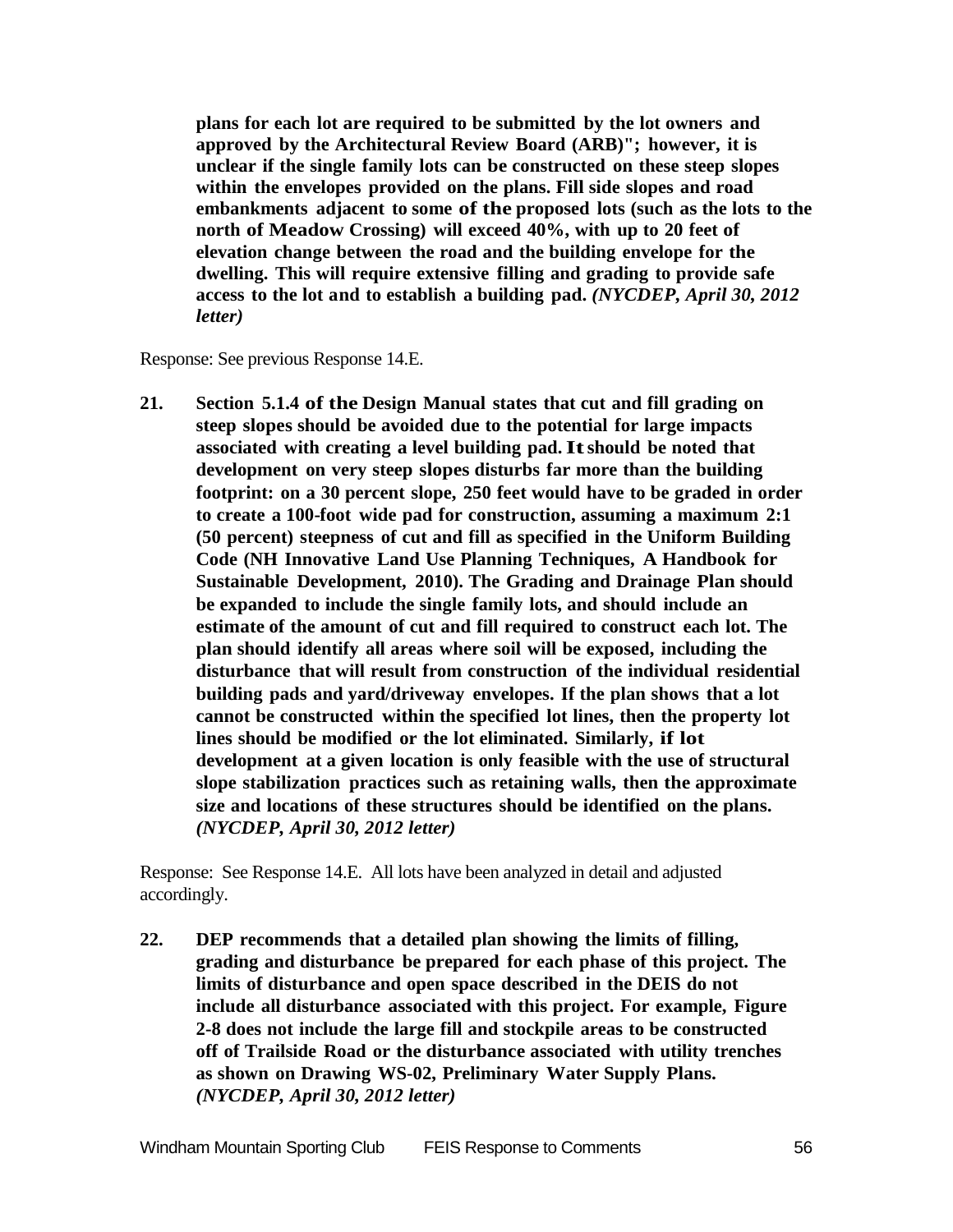Response: The requested detailed plans are included in the plan sets that accompany the DEIS including the Site Plan set of drawings that show limits of clearing and grading, including the soil spoil areas, and the water and sewer plans that show water and sewer line routings.

**23. Dry Swales (0-2): Dry Swales are proposed throughout this project for treatment and conveyance. According to section 6.2.5 of the Design Manual, the peak velocity for the two-year storm must be non-erosive (i.e., 3.5-5.0 fps). The hydrologic report does not provide the data for the two year storm event to evaluate this requirement; however, based upon DEP's calculation, it does not appear that this requirement has been met. The entrance velocities to several of the proposed Dry Swales are too high and will cause scour within the practices:**

**P8.1 - 6 .34 fps P12.2 - 5.41 fps P2.2 - 8.83 fps P3.2 - 5.49fps P2.1 - 6.71fps P3.1 - 7.88fps P8.1 - 6.34fps P11.4 - 6.59fps P11.5 - 10.03fps P11.10 - 8.83fps P11.1 - 11.02fps**

**In addition, the Design Manual recommends a two foot vertical separation distance from the bottom of the Dry Swale to groundwater. According to the USGS soil survey the depth to groundwater across the site is within 3 feet of the surface. Based on the soil survey and site observations it is highly unlikely a two foot separation will be achievable for the Dry Swales and therefore these practices will intercept the interflow that naturally occurs at this site. By intercepting this flow and directing it to the collection system the functioning of these practices and the natural hydrology of the site will be altered in a negative way.**

**According to page 20, Exhibit B, Stormwater Management Design Report of the DEIS, the Dry Swales are designed with an 18 inches ponding depth; however, according to the Design Manual a maximum ponding depth of 12 inches is allowed at the mid-point of the Dry Swales.**

**Furthermore, the Dry Swales are incorrectly modeled in the HydroCAD report. The Dry Swales volume would be 400 cubic feet; however, if the same Dry Swale had a 2% slope (2 foot drop in 100 foot length) the volume would only 200 cubic feet of storage. Thus, the HydroCAD report**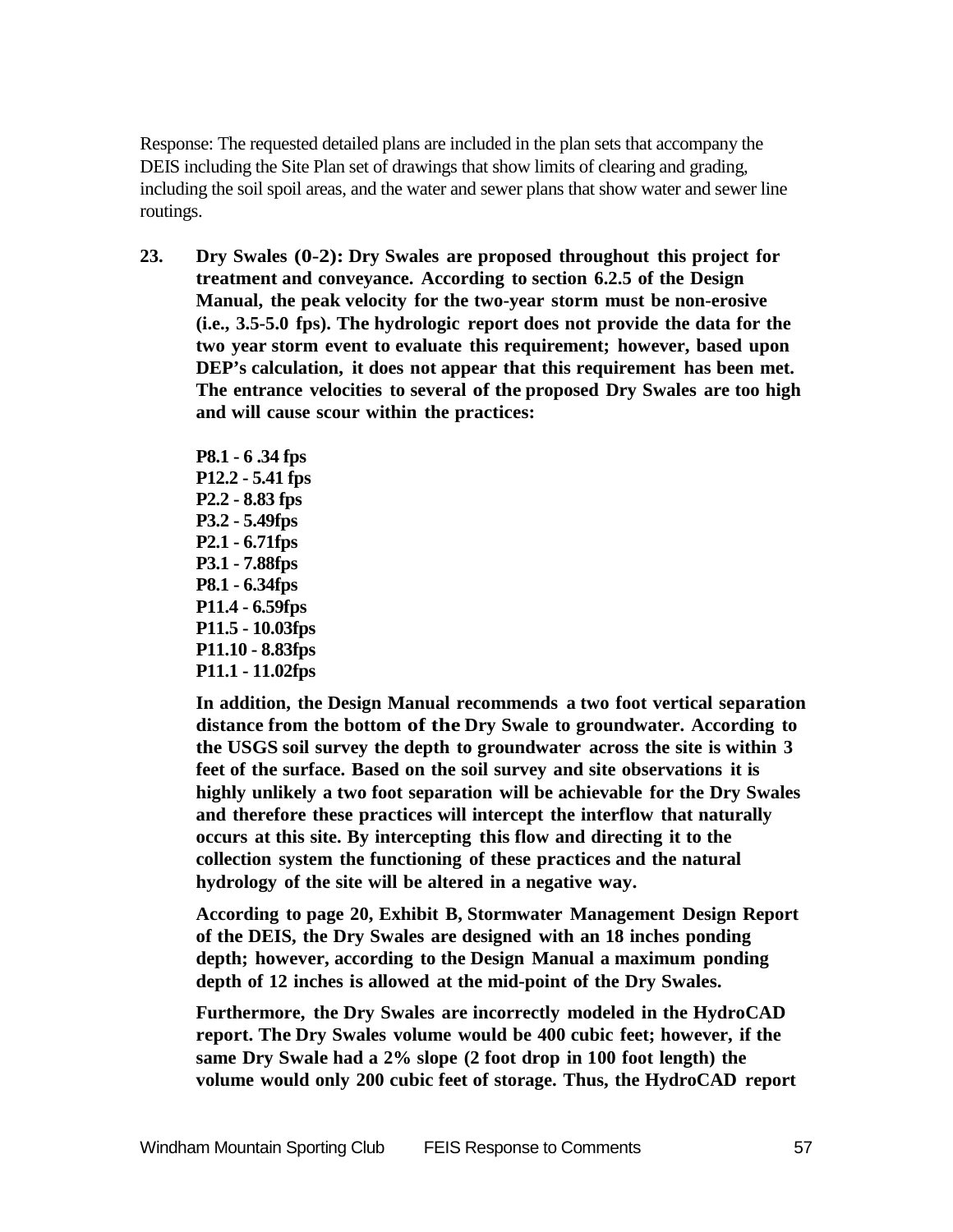**does not accurately model the storage volume provided by the Dry Swales which may in turn require larger receiving stormwater basins.**

**Lastly, Dry Swale 2.4P is modeled in HydroCAD as having a primary and secondary outlet. The schematic in the report indicates the secondary outlet from the dry swale discharges to DP2b via exfiltration; however, based on the soil types, as well as the Dry Swale being designed with an underdrain, the exfiltrated amount of water will be captured in the underdrain and discharge to R2.8. Consequently, this dry swale must be modeled with all of the flow routed to R2.8.** *(NYCDEP, April 30, 2012 letter)*

Response: The use of Dry Swales for treatment throughout the project was a strategy designed to maximize the amount of stormwater treated at the source by using a green infrastructure practice, and maximize the amount of open channel conveyance. However, based on the treatment volume requirements in the DEP regulations and the calculation methodology presented in other DEP comments, Dry Swales are not capable of providing the required treatment volume for an adjacent roadway, even if the contributing drainage areas are limited to only the roadway and do not include additional uphill flows. This is true even if the swales are oversized. For this reason, DEP requirements make using this green infrastructure practice either infeasible or an inefficient stormwater treatment method, and as a result its use within the modified stormwater management plan has been limited to shared driveways. See the Modified Stormwater Management Design Report in the Errata section for details.

If peak velocities for a 2-yr storm exceed 5 fps, turf reinforcement mat capable of preventing erosion in higher velocity conditions will be utilized.

Understanding that the limiting soil conditions are not ideal, the goal was to maximize the use of green infrastructure practices as stated above. Dry Swales were located in places where the best opportunity to achieve adequate separation existed, based on nearby soil test pit information. In shallow groundwater conditions, Dry Swales can be designed so the bottom of the filter bed is placed at existing grade and a 2' separation is maintained.

The Errata section of this FEIS contains a hydrogeological evaluation prepared by Alpha Geoscience that details how interflow that may be intercepted by drainage swales will not negatively impact local hydrology, both on-site and off-site.

The 12" maximum ponding depth stated in the SMDM is specifically listed as 'Design Guidance', and not a 'Requirement'. The swales are oversized in order to accommodate DEP's additional treatment volume requirements that are substantially larger than DEC WQv requirements. The guidelines listed in the SMDM for specific practices are based on using the WQv as the target treatment volume, and not the substantially larger DEP treatment volume requirements.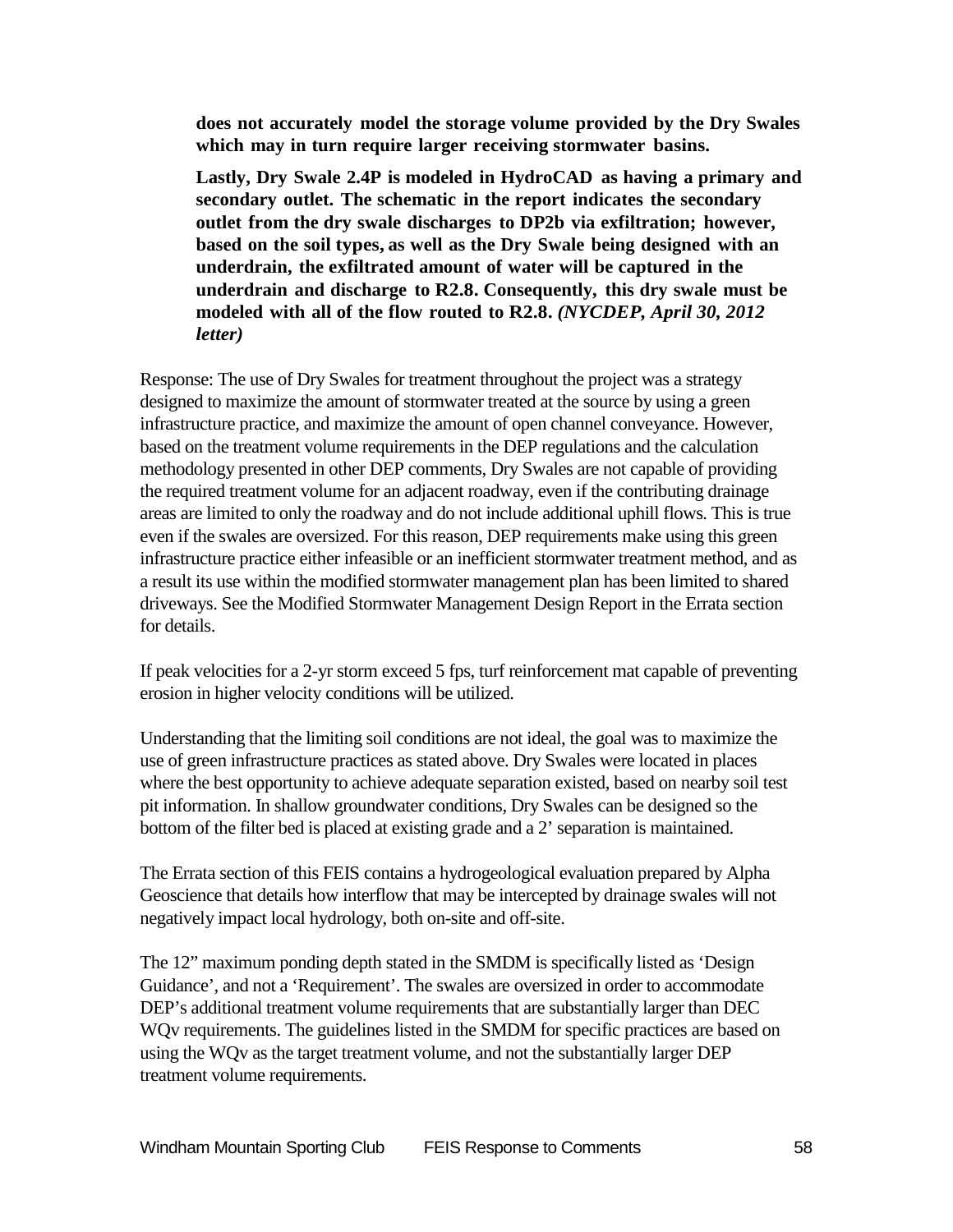The storage volumes presented in the HydroCAD model have been adjusted to account for the slope, and Dry Swale 2.4 has been eliminated. Refer to the modified Stormwater Management Design Report in the Errata Section.

**24. Micro-Pool Extended Detention Basins: According to chapter 6 of the Design Manual, the contributing area to Micropool Extended Detention Ponds should not exceed 10-acres; however, most of the Micro Pool Extended Detention Ponds have significantly larger contributing watersheds:**

**P2.5- 36+ acre watershed P9.2-19+ acre watershed P3.1 -20+ acre watershed P11.1 -24+ acre watershed P3.3 -20+ acre watershed P12.1 -17+ acre watershed P8.2 -27+ acre watershed.**

**The Micropool Extended Detention Ponds meet the requirements for the length to width ratio specified in section 6.1.4 of the Design Manual; although, these ponds do not provide the same geometry as shown in Figure 6.1 of the Design Manual. Figure 6.1 shows a Micropool Extended Detention Pond with some key differences that set it apart from other pond designs, such as a micropool at the outlet of the pond and a pilot channel between the forebay and the micropool which provides an area of high marsh between the inlet and outlet. The proposed ponds should be reconfigured to incorporate the key features shown in figure 6.1 of the Design Manual. Furthermore, the Design Manual requires a minimum Surface Area: Drainage Area of 1:100; however some of the ponds fail to meet this requirement.**

|             | Pond#Proposed sf | <b>Required sf</b> |
|-------------|------------------|--------------------|
| $2.5\,$     | 7,625            | 7,940              |
| 8.2         | 4,839            | 10,162             |
| 9.2         | 3,838            | 6,677              |
| <b>12.1</b> | 5,504            | 7,794              |

**Inaddition, section 6.1.4 of the Design Manual requires the division of storage of the water quality volume in a Micropool Extended Detention Pond (P-1) as 20% minimum in the permanent pool and 80% maximum in extended detention. Because the 1-year storm volume is greater than the WQv the ponds have been sized to treat the 1-year storm event. According to the information provided in the HydroCAD report, the proposed ponds do not exceed 80% of the volume of the1year storm event in the extended**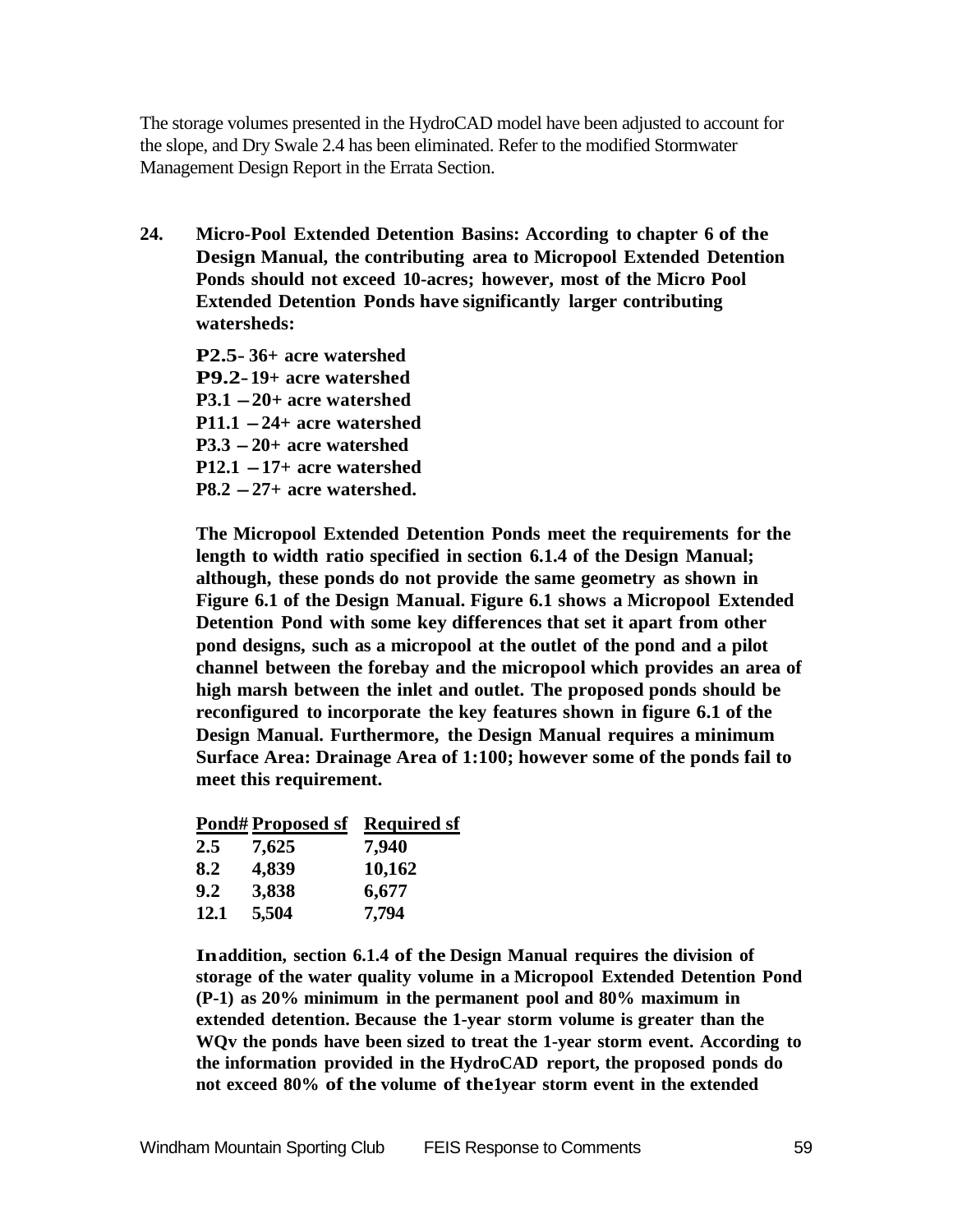| <b>Permanent Pool</b><br>Volume | <b>Total Volume</b> | 1 yr Storm<br><b>Event</b> | Percentage |
|---------------------------------|---------------------|----------------------------|------------|
| P <sub>1.1</sub>                | 6,889cf             | 39,1650cf                  | 17.6%      |
| P2.5                            | 13,933cf            | 132,727cf                  | 10.5%      |
| P3.3                            | 5,563cf             | 80,194cf                   | 7.0%       |
| P8.2                            | 10,231cf            | 114,955cf                  | 9.0%       |
| P <sub>9.2</sub>                | 6,979cf             | 81,370cf                   | 9.0%       |
| P11.1                           | 11,991cf            | 210,700cf                  | 6.0%       |
| P <sub>12.1</sub>               | 5,359cf             | 158,079cf                  | 3.4%       |

**detention; however, all the ponds fail to meet the 20% minimum volume in the permanent pool:**

**Since the proper geometry and required elements listed above have not been applied, the benefit described in Exhibit B Stormwater Management Report on page 14 regarding the selection of Micropool Extended Detention Ponds to reduce thermal loading on trout waters is not valid. What is more, as Design Manual requirements and recommendations have not been incorporated, the resulting stormwater basins possess a smaller footprint and hence, reduced stormwater treatment effectiveness. The proposed site plan may need to be altered considerably to apply the Design Manual requirements. DEP encourages the use of appropriate Micropool Extended Detention Ponds for this project, for the important reason that, if not designed and installed properly, they will not provide the necessary intended functions.**

**The proposed stormwater treatment ponds appear to have been design and located with scant regard to future maintenance. Most of the ponds have been located in inaccessible areas such as at the rear of proposed houses, down gradient of roadways with guardrails and wedged between wetlands. Section 6.1.6 of the Design Manual requires a maintenance right of way or easement which shall extend to the pond from a public or private road. Additionally, maintenance access should be at least 12 feet wide, having a maximum slope of no more than 15%, and be appropriately stabilized to withstand maintenance equipment and vehicles. As well, the maintenance access should extend to the forebay, safety bench, riser, and outlet.** *(NYCDEP, April 30, 2012 letter)*

Based on the recently updated DEP regulations and the calculation methodology presented in other DEP comments, all Micropool Extended Detention Ponds have been changed to Wet Extended Detention Ponds. In some cases the exact drainage area suggestions listed for this type of practice are not achieved, however it is believed that this type of practice is the most appropriate, in order to provide the best treatment effectiveness while meeting as much of the suggested/required DEP and DEC design criteria as possible.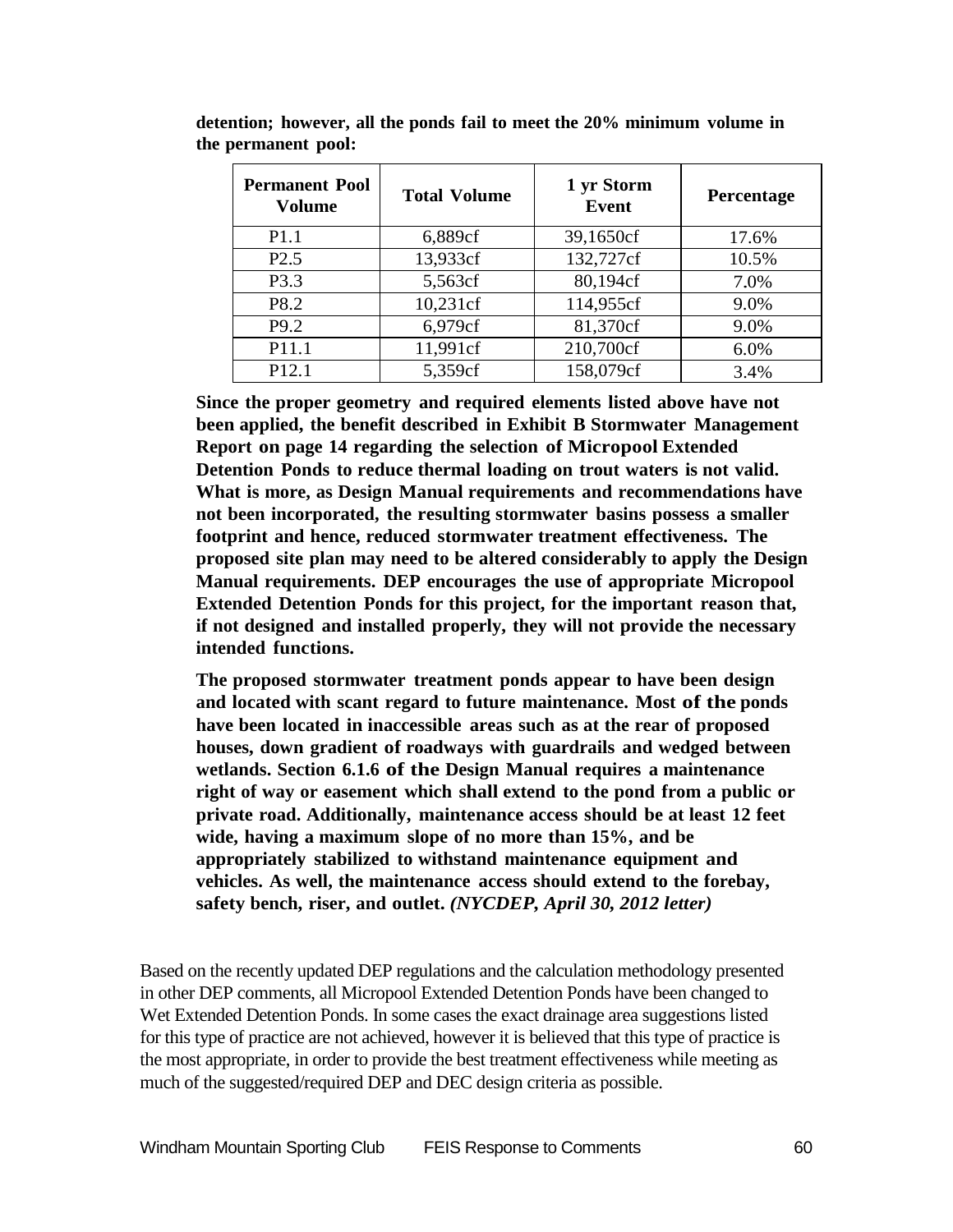The minimum surface area-drainage area requirement is related to maximizing treatment effectiveness. The Wet Extended Detention ponds in the modified stormwater management plan all meet the surface area requirement listed in the SMDM. Refer to the Modified Stormwater Management Design Report in the Errata section for additional information.

The Wet Extended Detention ponds in the modified stormwater management plan are designed in accordance with the recently updated DEP regulations and the calculation methodology presented in DEP comments. Using this methodology, the treatment volume distribution (50% permanent pool, 50% extended detention), are met. Refer to the Modified Stormwater Management Design Report in the Errata section for additional information.

With regards to maintenance several of the stormwater management practices are directly adjacent to proposed roads, offering several options with regards to maintenance access. In the event a stormwater management practice is not located adjacent to a proposed road or driveway or has intervening slopes separating the road from the pond, maintenance access for small equipment such as a skid steer or backhoe can be provided as an "unimproved" trail. The trail will be a stable access path of sufficient size and slope that can be utilized by this type of equipment, providing access to all pond components requiring maintenance. These access paths are typically the same paths utilized for construction access by similar types of equipment.

**24.A Access to Stormwater Management Ponds: The stormwater management ponds at this site are often located in areas that are difficult to access for maintenance. All ponds should have their maintenance access pathways delineated on the site drawings. The revised drawings should be provided. (***Watershed Inspector General, November 21, 2012 Letter)*

Response: Maintenance access pathways were shown on the plans in Appendix F of the revised Stormwater Management Design Report provided to the commenter in August 2012 and included in the Errata section in this FEIS. For the stormwater management devices that are immediately adjacent to proposed roads, it was not necessary to show maintenance access. The currently gated farm road off Trailside Road will be used to gain access to the devices in the lowest portion of the site.

**25. Bioretention: The required size and treatment volume of the bioretention basins are based on a few variables, one of which is the coefficient of permeability of the filter media. It appears in an effort to reduce the size of the bioretention basin a coefficient of permeability of 0.5 inches per hour ("/hr) was used in the design calculations. This value is twice as fast as the recommend design coefficient in section 6.4 of the Design Manual. Appendix H of the Design Manual states "A permeability of at least 1.0 foot per day (0.5"/hr) is required (a conservative value of0.5 feet per day [0.25"/hr] is for the "design permeability'').The intent of specifying a required permeability is for testing material during construction; however, the "design permeability''is for sizing**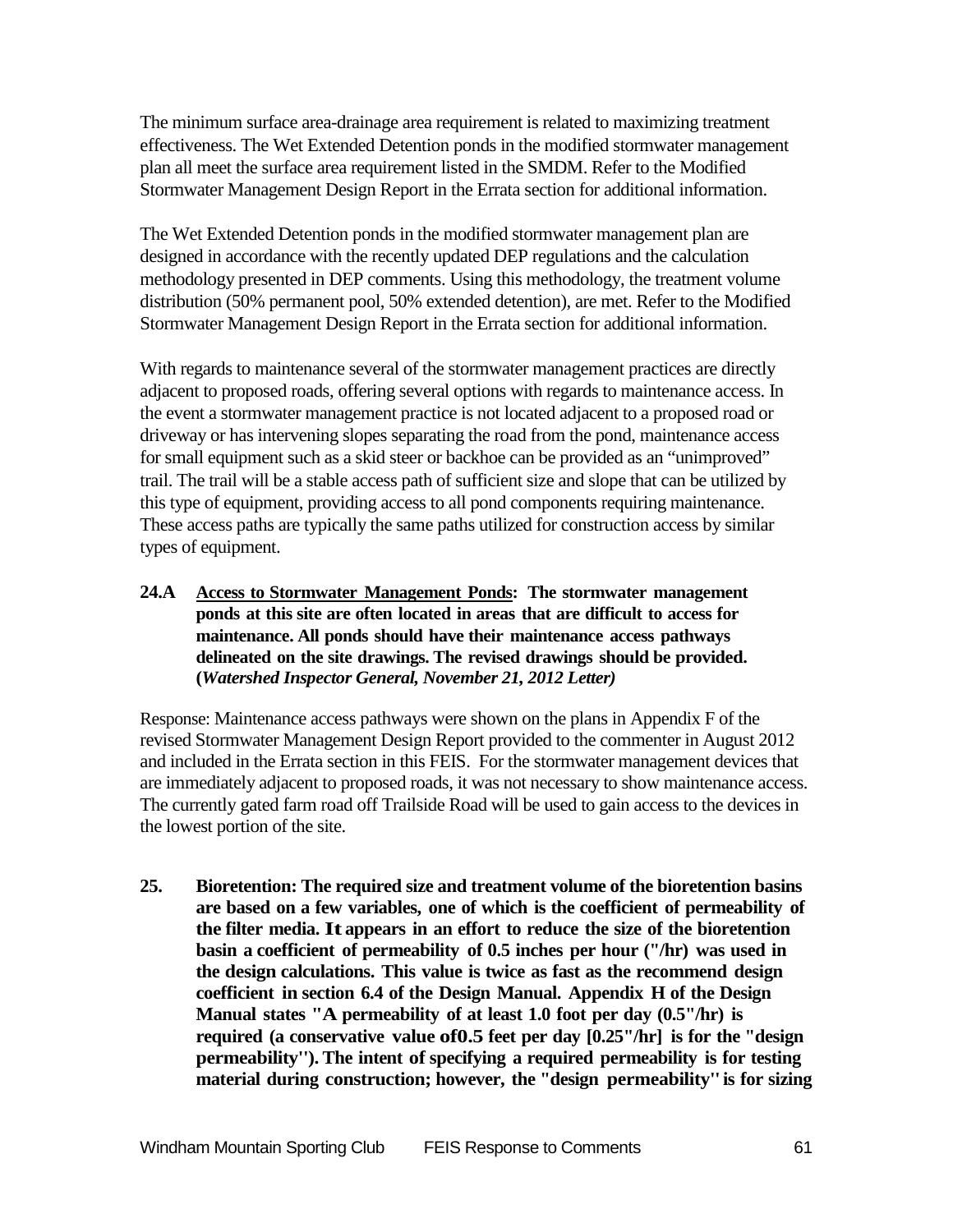**the basin. The report does not provide the required design information or sizing calculations for the individual house bioretention units.**

**According to section 6.4 of the Design Manual "filtering systems should not be designed to provide stormwater detention (Qp) or channel protection (Cpv) except under extremely unusual conditions. If runoff is delivered by a storm drain pipe or is along the main conveyance system, the filtering practice shall be designed off- line. A flow regulator (or flow splitter diversion structure) shall be supplied to divert the WQv to the filtering practice, and allow larger flows to bypass the practice." Bioretention basins 1.2, 2.3, 5.1, 11.7, 11.8 and 11.9 are designed along the main conveyance and must be redesigned off-line to adequately treat only the water treatment volume.**

**Furthermore, adequate pretreatment for bioretention systems should incorporate all of the following: (a) grass filter strip below a level spreader or grass channel, (b) gravel diaphragm and (c) a mulch layer. Bioretention basins 5.1, 11.2, 11.7, and 11.9 do not have adequate pretreatment. The Design Manual states in section 6.4.7: "If a filter is used to treat runoff from a parking lot or roadway that is frequently sanded during snow events, there is a high potential for clogging from sand in runoff'.These basins must be redesigned to include pretreatment in accordance with section 6.4.3 of the Design Manual.**

**According to chapter 6 of the Design Manual, "outfalls should be constructed such that they do not increase erosion or have undue influence on the downstream geomorphology of the stream." As designed, the post construction discharges from this project will likely cause significant erosion of the offsite receiving channels.**

**Drawing L-2.01 (Soil Inventory Plan) provides detailed information on soil types present on the project site and identifies the location of forty (40) deep hole test pits performed on the site in October of 2008. Many of the test holes revealed boundary conditions within three feet of the surface due to the presence of hardpan, bedrock or high groundwater conditions. Additional percolation tests were performed by Kaaterskill Engineering on December 20, 2010 (Exhibit H); however, these locations are not shown on the Soil Inventory Plan. At a minimum, additional test pits will be needed wherever stormwater management practices will be installed, since many of these practices will require a minimum separation distance from boundary conditions.**

**The discharge velocity from diversion swale R1.1 along the bottom of Area 1.12 is too high at 5.65fps.**

**Page 13 indicates that "stormwater is captured, treated and attenuated in catch basins..."Catch basins do not provide any treatment or attenuation to**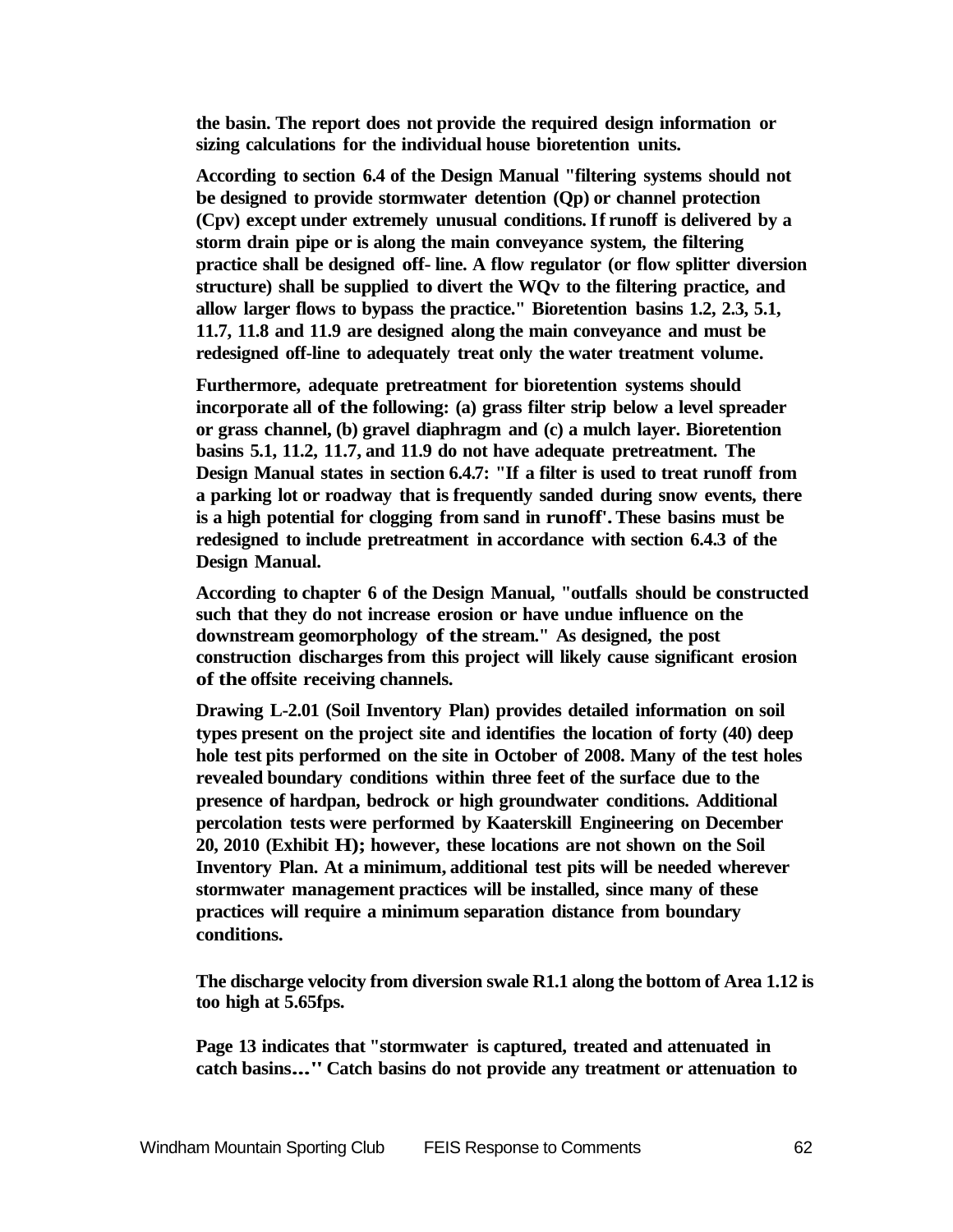### **stormwater flows. This statement should be removed from the DEIS.** *(NYCDEP, April 30, 2012 letter)*

Response: The reason for using a coefficient of permeability of 0.5" per hour is to use a conservative value based on the anticipated soil specification for the filter media, and not to reduce the size of the basin as suggested. A proper sandy loam planting soil (as referenced in Appendix H of the design manual) typically has a perc rate in the range of 1"-5" per hour. For design purposes, the project anticipates, (and will specify) a soil media with a minimum coefficient of permeability of 1"/hr. To establish a conservative design value a safety factor of two is applied, resulting in a design value of 0.5"per hour. While this rate is applied within the HydroCAD model, the bioretention area sizing calculations, (used to determine the square footage surface area of the filter bed), utilizes the slower 0.25" per hour as specified in the manual. This is done as an ultra-conservative measure to prove a bioretention area can fit within the site plan even if a poorly draining filter media was used. . The bioretention sizing calculations for all bioretention areas are included in the modified Stormwater Management Design Report in the Errata section.

The design of Bioretention Areas as on-line system is not uncommon. The proposed bioretention areas typically treat small, directly adjacent drainage areas with minimal flow rates, such as a roof or small parking area. Designing these systems as off-line practices is not practical. Significant amounts of stormwater from other areas are not conveyed through the practices, and any uphill contributing drainage areas are minimized. Even though these systems are not designed specifically to provide attenuation for larger storm events, in many cases it is inherently provided due to the treatment volume sizing requirements and the small contributing drainage areas. . For a more detailed discussion, refer to Section 7 of the Modified Stormwater Management Design Report.

Pretreatment for bioretention areas is discussed in Section 7 of the modified stormwater management report. It should be noted that the purpose of pre-treatment for bioretention areas is to help trap coarse sediment particles, reduce the maintenance burden and extend the life and effectiveness of the treatment facility. The goal is to maximize the amount of pretreatment to the extent practicable, based on practicality and site constraints. The types of pretreatment used are also typically based on the types of inflow. Utilization of all the methods listed in the SMDM is not practical, and is typically not applicable in all cases.

Pond outfalls project-wide are designed with adequate erosion protection, specifically flared end sections with rip rap outlet protection as shown on Detail 5, sheet L8.01, and as specified on the Grading and Drainage Plans, sheets L4.01-L4.09, or stone level spreaders. A note will be added to the stone outlet protection detail to ensure it is sized in accordance with NYSDEC Blue Book specifications. Furthermore, the required CPv, (designed to protect stream channels from erosion), is provided in each pond. Finally, Section 9 of the modified Stormwater Management Report concludes that….."The analysis of the receiving streams and watercourses at each design point along with their downstream conditions show that the downstream channels are stable and have the capacity to adequately convey post construction stormwater flows, which minimizes potential impacts to channel conditions and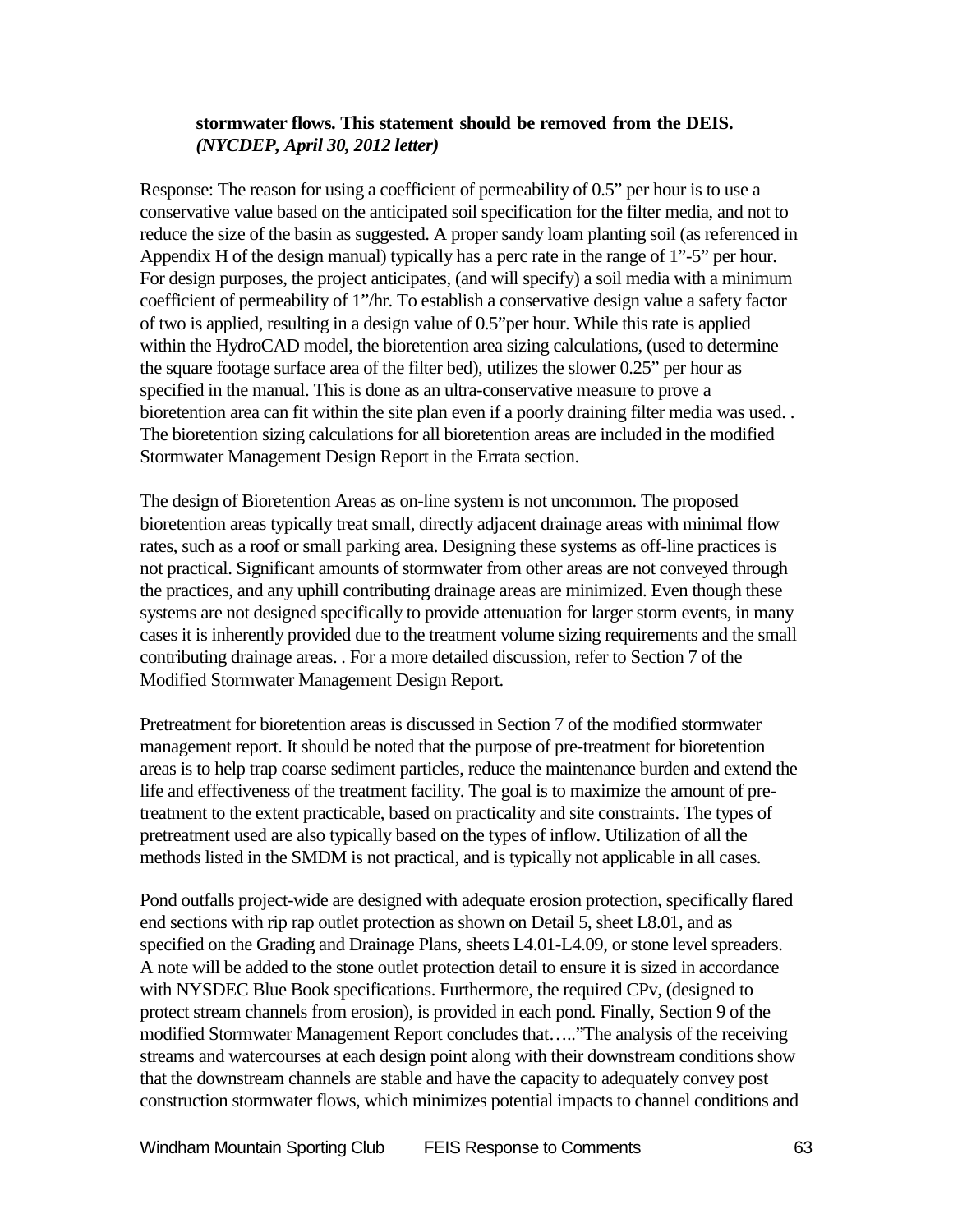downstream hydrology". Additional supporting documentation is provided within the body of the report.

The comment relating to required test pits is noted, and additional information will be provided as part of the final SWPPP.

The language on page 13 referred to in the comment has been modified to be more specific.

**25.A** The project does not appear to fully reduce runoff from the 90<sup>th</sup> percentile **storm. The Stormwater Management Plan (Section 7.2.4) indicates that since the minimum RRv has been met, the project meets the RRv requirements listed in the Design Manual. The stated reductions are achieved primarily through the use of bioretention that will address the residential structures; however, the Department has concerns regarding the ability of the proposed bioretention units to be constructed on each lot and achieve the predicted reductions (see comments 15-17). The SWPPP does not fully discuss the limitations that prevent reduction of 100% of the runoff from the roadways. Runoff from the majority of the roadways is not reduced but will be conveyed and treated in Wet Ponds.**

**Traditional methods of stormwater control, such as wet ponds, do not protect downstream hydrology because of the following limitations.**

- **• Poor peak control for small, frequently occurring storms:**
- **• Negligible volume reduction; and,**
- **• Increased duration of peak flow**

**Furthermore, the 1 year storm event information provided in Table 4 "Downstream Rate and Volume Summary" of the Design Report (see page 58) indicates an increase in volume of runoff at both points. It appears that the project does not meet the objective of the runoff reduction requirement. Please include information in the Design Report which demonstrates that the runoff reduction predicted will be sufficient to match pre-developed rates and volumes**  for the small, frequently occurring storms (90<sup>th</sup> percentile). (*NYSDEC*, *February 3, 2014 Letter***)**

Response: Refer to response 25.H for additional information and clarification regarding RRv data and associated limitations. Refer to response 25.E for additional information regarding feasibility of bioretention areas on individual lots. Table 4, "Downstream Rate and Volume Summary" in the Updated Stormwater Management Design Report in the Errata section provides volume comparisons as calculated in HydroCAD. This specific data is not used to calculate RRv or determine RRv requirements. RRv calculation data is provided on Table 5, "Supporting Water Quality Volume Calculations" and summarized in Table 6, "WQv and RRv Summary".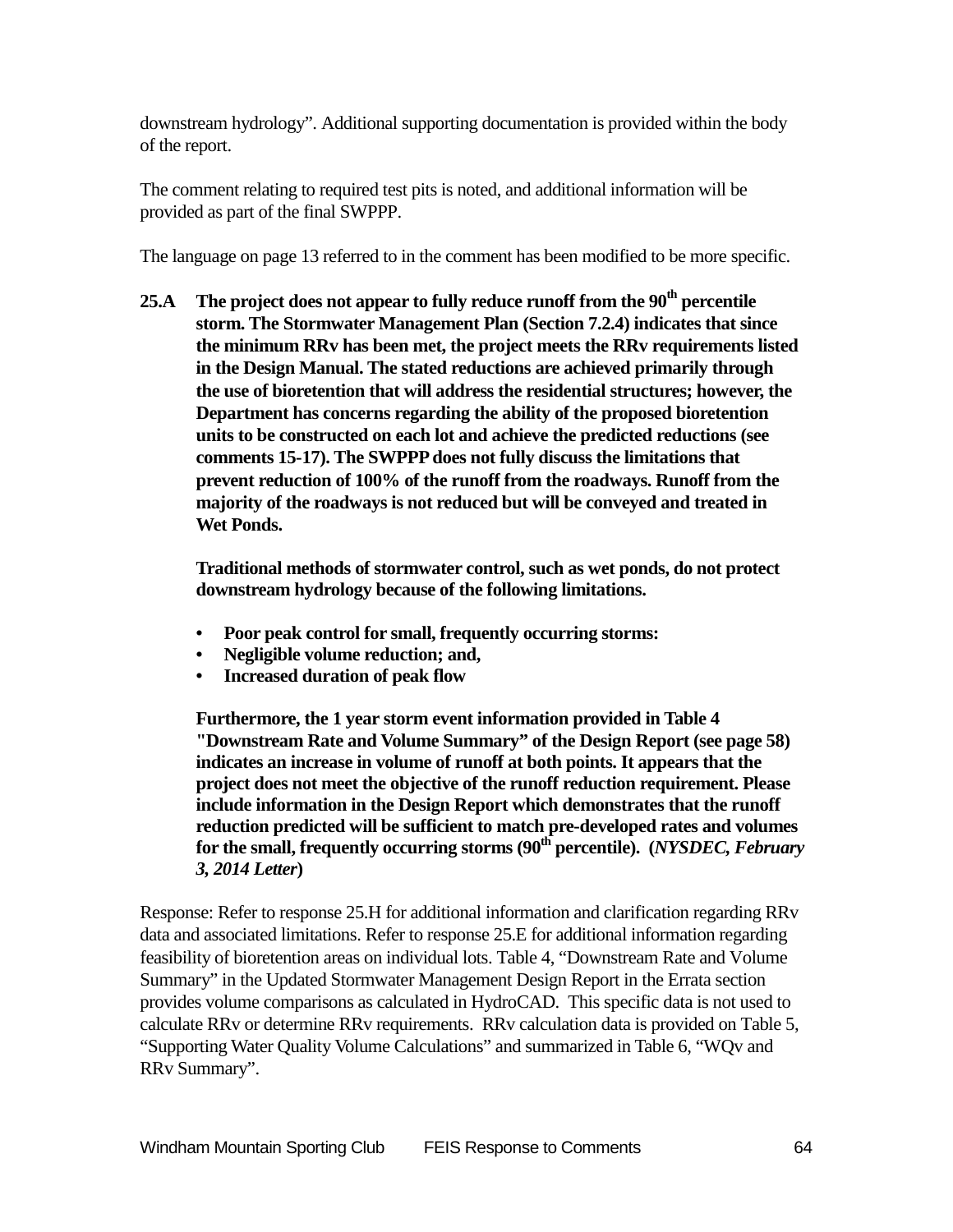**25.B Section 7.2.4 (L) "Bioretention" of the "Draft Stormwater Management Design Report" provided (see page 51) indicates that bioretention practices are planned for every proposed residential lot with typical lot layouts showing the bioretention practice (Sheet L-8.05 of the construction drawings (Note: only the downhill condition included a bioretention practice)). In most sub-watersheds, these units are relied upon to achieve the runoff reduction. Given the numerous bedrock outcroppings and/or shallow depth to bedrock, steep slopes, tree clearing limitations (see Architectural Review Board Project Design Guidelines), lot size, proposed house dimensions, and drive and utility locations; it does not appear that the Design Report and construction drawings adequately demonstrate that a functional bioretention practice can be constructed on each of the lots. This raises concerns with the ability of the project to achieve the predicted reductions the Design Report and construction drawings must be updated to include the necessary documentation/information to demonstrate that the bioretention units can be constructed on each lot as proposed. (***NYSDEC, February 3, 2014 Letter***)**

Response: See the response to comment 25.E.

**25.C The typical provided on Sheet L-8.05 of the construction drawings only shows a bioretention practice for the "Downhill Condition." Since the Design Report indicates that bioretention practices are planned for every residential lot, the "Uphill Condition" typical must be updated to show the proposed bioretention practice. (***NYSDEC, February 3, 2014 Letter***)**

Response: See the response to comment 25.E.

**25.D Given the shallow depth to bedrock, it appears that many of the proposed bioretention practices on the single family residential lots will have to be constructed in fill. However, the "Bioretention Area" detail on Sheet L-8.02 of the construction drawings does not provide any construction specifications for the proposed fill systems. At a minimum, the construction drawings must be updated to show maximum allowable cross slope (Note: Chapter 7 of the Design Manual recommends maximum cross slope of 6%), required limits of the fill, required depth of fill, fill maternal specifications, required setbacks (vertical and horizontal), fill placement specifications (i.e. required compaction, infiltration rate, etc.), retaining wall design specifications (if applicable), liner/geomembrane specifications (if applicable) and final stabilization technique. In addition, Section 7.4.1 of the Design Report indicates that runoff from the rooftops will be directed to a splash block or stone flow spreader and then sheetflow to the practice. This raises concerns with runoff from the rooftops short circuiting or by-passing a bioretention practice and structural stability (seeps, blow outs) of practices constructed in fill material. (***NYSDEC, February 3, 2014 Letter***)**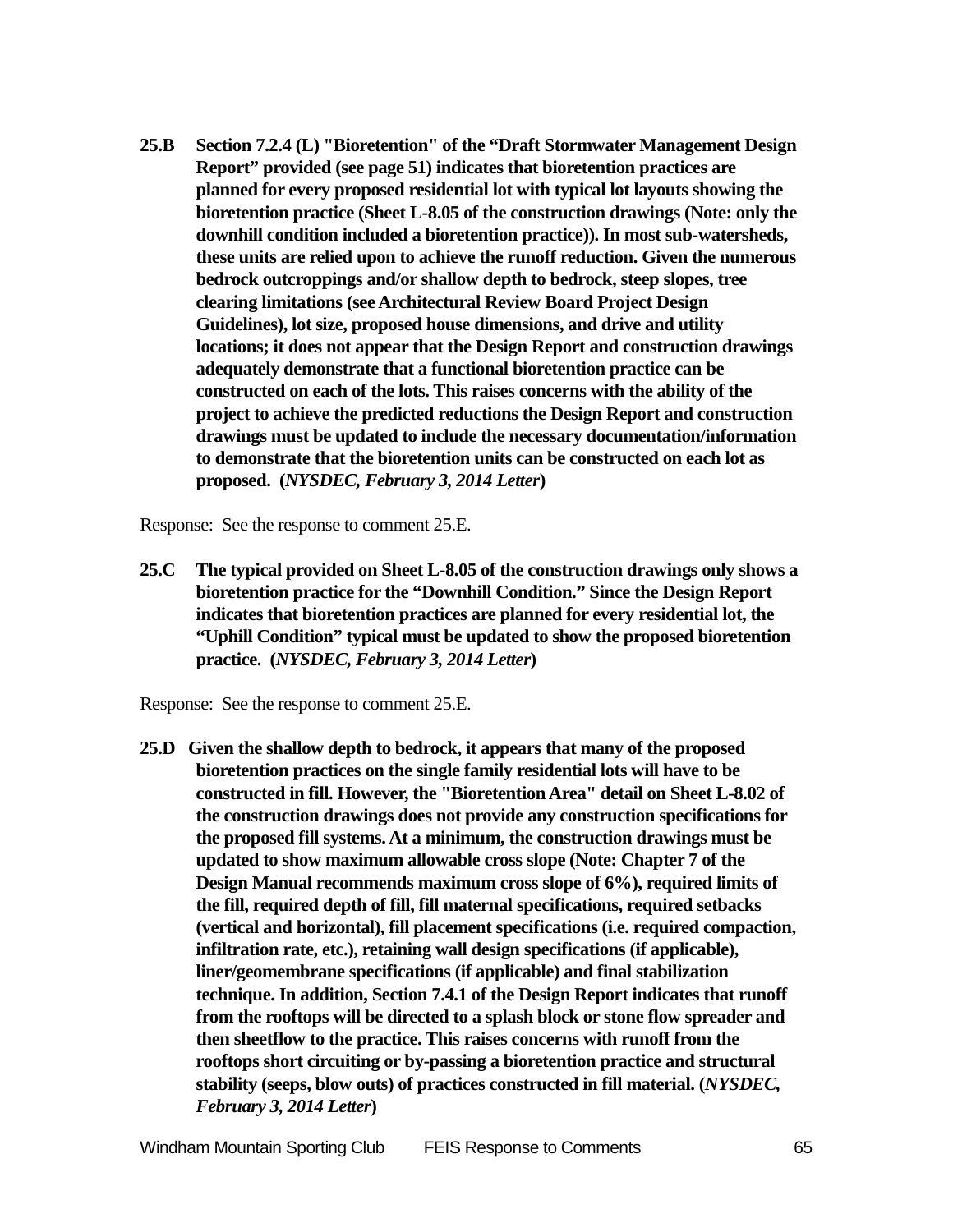Response: See the response to comment 25.E.

**25.E DEC comments dated February 3, 2014 raised concerns with the ability of the project to achieve the predicted reductions and request the necessary documentation/information to demonstrate that the bioretention units can be constructed on each lot as currently proposed. (***NYSDEC, March 3, 2014 Email***)**

Response: A series of twenty (20) lot development studies have been performed to demonstrate that adequate bioretention units can be constructed on proposed single family lots. These studies analyzed several theoretical development scenarios including different building sizes, the size of stormwater management devices that would be required, and the anticipated earthwork that would be needed to accommodate these scenarios on lots with varying site conditions. The specific lots on which the studies were performed were lots 15, 43, 52, 56, 57, 64, 81, 82, 83, 84, 87, 106-109, 112, 124, 125, 127 and 134. These lots were selected based on the following criteria:

- Lots where concerns were noted by NYSDEC, NYCDEP and WIG.
- Lots considered to be the most challenging, or most restrictive.
- Lots considered being 'typical' of most site conditions encountered across the site.

By studying the lots deemed to be the most challenging, the most restrictive, and typical of site conditions encountered across the site, the analysis performed demonstrates project-wide adequacy at a level of detail appropriate for the SEQRA process.

The process for the development of the lot development studies was as follows:

- A maximum allowable impervious area was designated for each lot, based on the specific characteristics of the lot and the maximum disturbance area. The maximum allowable impervious areas for the lots were broken into three categories – 1,500 square feet, 2,250 square feet, and 3,000 square feet.
- A bioretention area was sized in accordance with NYSDEC and NYCDEP criteria for each maximum allowable impervious area. The projected inflow of runoff from the 1-yr storm event was generated within a HydroCAD model, and used to determine the required size of a bioretention area for each maximum impervious area. It is important to note that the driveways for each lot will be treated/managed within the project-wide stormwater management system, and will not drain to the bioretention areas located on the single family home lots. This is consistent with the Stormwater Management Plan developed for the DEIS. As per item 2 of the LA Group's May 6, 2014 letter, the HydroCAD links for the residential units with information relating to sizing of the bioretention areas was provided to NYSDEC via e-mail on March 4, 2014 and a copy of which is included in the Errata section of this FEIS.
- A site plan was generated for each lot study that included a building footprint sized to represent the maximum allowable impervious area for that lot and the required bioretention area. In cases where driveway access is not immediately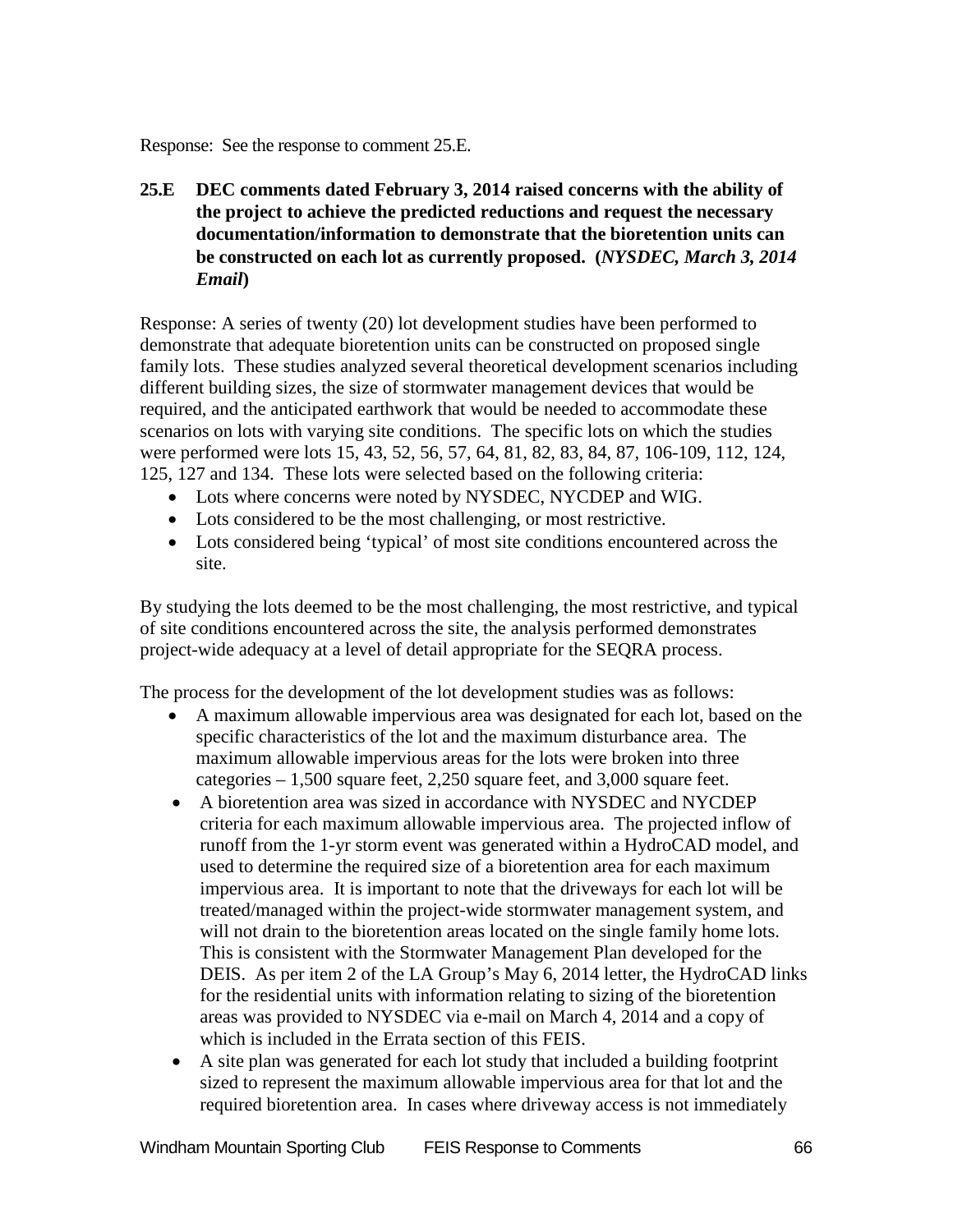off the main road, driveway access to the lot was also included on the site development plan. These components were arranged on the lot taking into account lot specific spatial constraints, sensitive areas, site topography, the building envelope and the maximum disturbance area for that lot. Next, a grading plan was developed for the lot that accounted for all lot development to ensure and confirm that the maximum allowable impervious area, required bioretention area and driveway access could fit within the maximum disturbance envelope for that lot. Adjustments to the site plan were made as needed as the process developed, just as a lot buyer would do when developing their specific site development plans as required by the WMSC ARB.

The studies demonstrate that the required bioretention areas for each lot can be constructed as proposed, and therefore have the capabilities to achieve the anticipated runoff reduction volumes. The Lot Study Plans, sheets L9.01-L9.03, are included in the Errata section of this FEIS. In cases where shallow depths to bedrock or shallow groundwater prevent the required separation to the bottom of the bioretention system, an impermeable liner can be provided. As discussed previously, while infiltration into the ground is more desirable, a bioretention area with a liner is still an effective filtering practice that can provide beneficial treatment. The final SWPPP for this project will include detailed construction specifications, testing requirements and performance standards to ensure the bioretention areas will be constructed to function effectively. Additionally, a specific lot development plan for every lot must be prepared by a licensed professional engaged by the lot owner. The lot development plan must be reviewed and approved by the ARB, as described in the response to previous comment 14.E, who will ensure the plan is developed in accordance with the project SWPPP and meets the required regulatory requirements and performance standards.

- **25.F In general, the information related to the WQv/RRv sizing criteria (see Table 1 in Section 7.2.5 of the Design Report (see page 53), the Tables in Appendix B, the HydroCAD analysis and the supporting narrative in Section 7.0) is confusing and needs clarification. There are a number of missing calculations and inconsistencies that make it difficult to determine the required sizing criteria has been met. Some examples include:**
	- **Table 1 in Section 7.2.5 list the required Water Quality Volume/Treatment Volume Information by pond number, not by drainage area/design point.**

Response: Table 5 titled "Supporting Water Quality Volume Calculations" in the Updated Stormwater Management Design Report in the Errata section has been re-organized for better clarification. Data within this table has been organized by Design Point.

# • **Table 1 (Section7.2.5) includes a summary of "Upstream Treatment" provided, however, the specific upstream practices are not identified.**

Response: This table was provided to illustrate data relating to NYCDEP Treatment Volume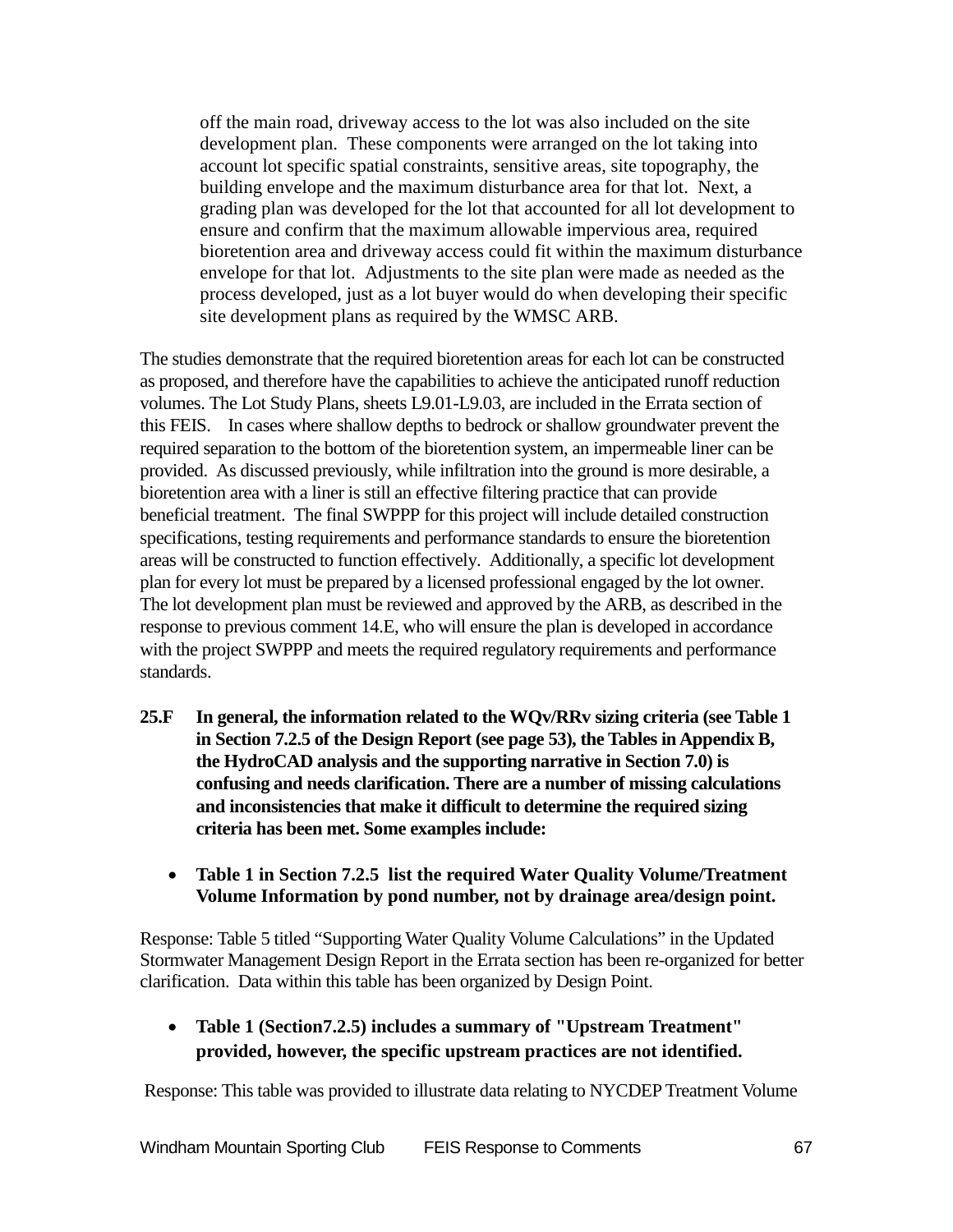requirements. The table has been clarified with regards to upstream practices and corresponding RRv provided in these practices. Refer to Table 5 "Supporting Water Quality Volume Calculations" and Table 6, "WQv and RRv Summary" for data relating to NYSDEC WQV and RRv requirements in the Updated Stormwater Management Design Report in the Errata section.

# • **The first table in Appendix B indicates an RRv Provided for Design Point 1a of 47,567 cf, however, there are no RRv practices identified in the table.**

Response: Table 5, "Supporting Water Quality Volume Calculations" in the Updated Stormwater Management Design Report in the Errata section has been re-organized to clearly identify Green Infrastructure Practices.

# • **The second table in Appendix B (WQv and RRv Summary) includes an item labeled "Adjusted DEC WQv req'd." It is not clear why this is included in the calculations.**

Response: The second table in Appendix B, (Table 6) titled WQv and RRv Summary, has been updated for better clarity and is included in the Updated Stormwater Management Design Report in the Errata section.

# • **The second table in Appendix B includes an item under GI Practice for Bioretention Areas (residential), however, it is not clear as to how many residential units are used in the calculations.**

Response: Table 7 titled "Impervious Area / RRv Summary" in the Updated Stormwater Management Design Report in the Errata section identifies the residential lots, organized by drainage area and subcatchment, which include green infrastructure practices.

# • **The information provided for Drainage Area 9 in the second table in Appendix B indicates a Total Runoff Reduction of 6763 cf, however, in table 1 of Appendix B, the RRv provided is 0 cf.**

Response: Table 5"Supporting Water Quality Volume Calculations" in the Updated Stormwater Management Design Report in the Errata section has been re-organized to provide better clarification of calculations.

### • **It is unclear from the last two paragraphs on page 61 in Section 7.4.2 where the discharge from P 4.1 is going. This section mentions Design Points 3 and 4.**

Response: Discharge from P-4.1 is directed to both Design Point 3 and 4. The primary discharge is to Design Point 4. The secondary discharge, the overflow weir from the pond, is directed to Design Point 3. Refer to the HydroCAD model in the Updated Stormwater Management Design Report in the Errata section for supporting information.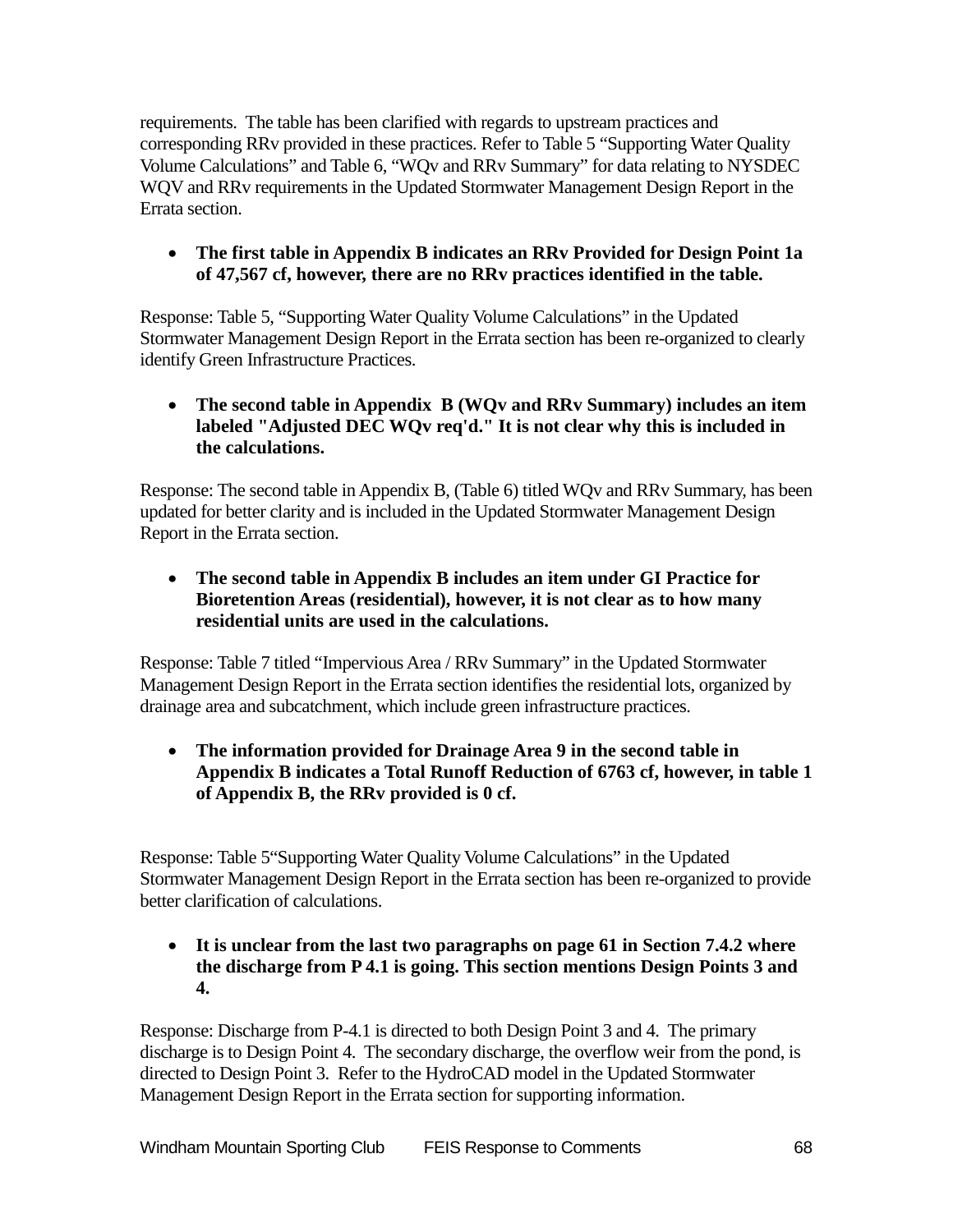### • **It does not appear that RRv calculations were provided for the sizing or the dry swales.**

Response: RRv calculations for the Dry Swales is provided on Table 5 titled "Supporting Water Quality Volume Calculations" in the Updated Stormwater Management Design Report in the Errata section. Storage capacity of the Swales is provided in the HydroCAD model in the Updated Stormwater Management Design Report in the Errata section.

### • **It is not clear how the bioretention practices and dry swales were considered in the sizing of the downstream practices. It appears that the residential lots were modeled as an aggregate impervious area.**

Response: Table 5 "Supporting Water Quality Volume Calculations" in the Updated Stormwater Management Design Report in the Errata section has been re-organized to provide better clarification of calculations. The required and provided WQv and RRv capacities are included on that worksheet, and further summarized on Table 6, "WQv and RRv Summary" in the Updated Stormwater Management Design Report in the Errata section. This information was used to determine if the RRv criteria was met, and if additional treatment of WQv is required in downstream practices. All residential lots were included in the HydroCAD model in accordance with their maximum allowable impervious area. HydroCAD files including the residential lots (modeled as links) were provided to NYSDEC in correspondence dated May 6, 2014 a copy of which is included on a CD in the Errata section of this FEIS.

### • **It appears that the bioretention practices were credited with a RRv of 40% of the available storage provided even if this volume was greater than the WQv (90% storm). However, it appears that the minimum RRv was determined using the 90% storm.**

Response: The minimum RRv was calculated using the 90% storm of 1.1". The RRv "Applied", or credited is equal to the percentage allowable based on the practice (40% for Bioretention), up to a volume no more than the required WQv calculated for that practice. In most cases the practices are oversized to provide the maximum RRv possible, up to the required WQv. Table 5 "Supporting Water Quality Volume Calculations" in the Updated Stormwater Management Design Report in the Errata section has been re-organized to provide better clarification of calculations.

# • **The RRv credit in several of the sub-watersheds where there are singlefamily lots using bioretention practices was not identified.**

Response: This information is provided in Table 5 "Supporting Water Quality Volume Calculations" in the Updated Stormwater Management Design Report in the Errata section, which has been re-organized to provide better clarification of calculations.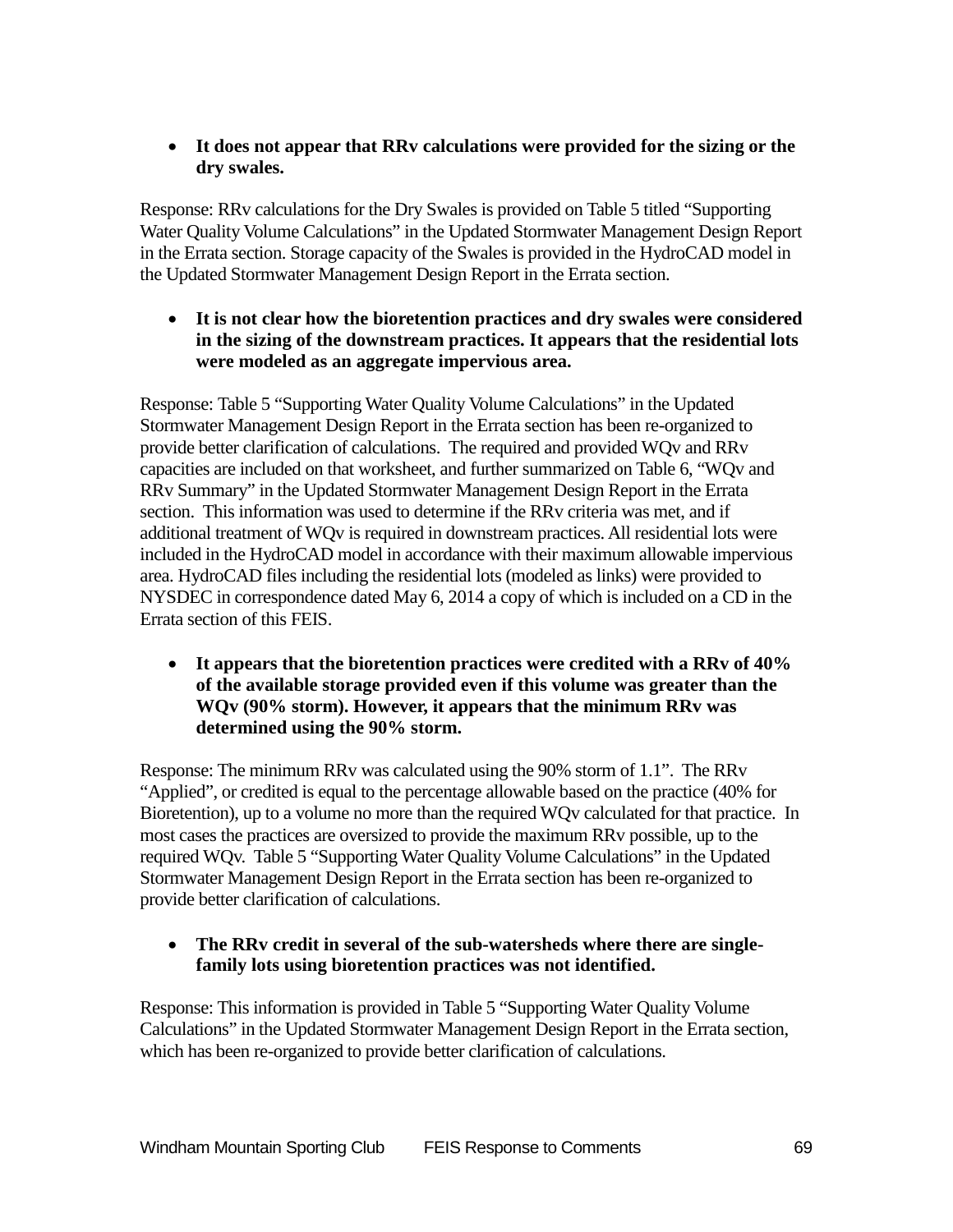• **The HydroCAD analysis shows several subcatchments that discharge directly to mountain streams. Runoff from developed areas must be treated/reduced prior to entry into these streams. For Example, Reach R1.1 is listed as a mountain stream that receives runoff from Subcatchment 1.1S and 1.1L (residential lots). Compliance with the permit requirements must be demonstrated at the point of entry into the stream for these subcatchments.**

Response: Required WQv treatment for runoff from subcatchment 1.1L is provided in the bioretention area planned for the lots within the subcatchment, prior to runoff discharging into existing stream channels. HydroCAD files including the residential lots (modeled as links) were provided to NYSDEC in correspondence dated May 6, 2014 a copy of which is included on a CD in the Errata section of this FEIS.

• **The HydroCAD analysis uses a link for the residential lots. The link appears to treat the impervious cover associated with the lots as an aggregate. Inflow and outflow rates and volumes appear to be the same. How are the bioretention practices treated in the modeling?**

Response: As per item 2 of a May 6, 2014 letter to NYSDEC, the HydroCAD links for the residential units with information relating to sizing of the bioretention areas was provided to NYSDEC via e-mail on March 4, 2014, a copy of which is included on a CD in the Errata section of this FEIS.

• **Section 7.2.5 of the Design Report indicates that Table 1 presents a summary of the NYC DEP Stormwater Treatment Volume calculations (i.e. postdevelopment runoff from 1 year storm). It is unclear if the information provided represents the required, total treatment volume or remaining treatment volume. In addition, since the information is listed by pond versus Design Point, it is not clear if the required sizing criteria have been met.** 

Response: This table was provided to illustrate data relating to NYCDEP Treatment Volume requirements. Refer to Table 5 "Supporting Water Quality Volume Calculations" and Table 6, "WQv and RRv Summary" in the Updated Stormwater Management Design Report in the Errata section for data relating to NYSDEC WQV and RRv requirements. These tables demonstrate that the required sizing criteria have been met.

• **At a minimum, the Design Report must include all calculations used in the design of the post· construction stormwater management controls so we can ensure that the sizing criteria have been met. The information should be broken down by Design Point and required Sizing Criteria. (***NYSDEC, February 3, 2014 Letter***).**

Response: Table 5 "Supporting Water Quality Volume Calculations" in the Updated Stormwater Management Design Report in the Errata section table has been re-organized to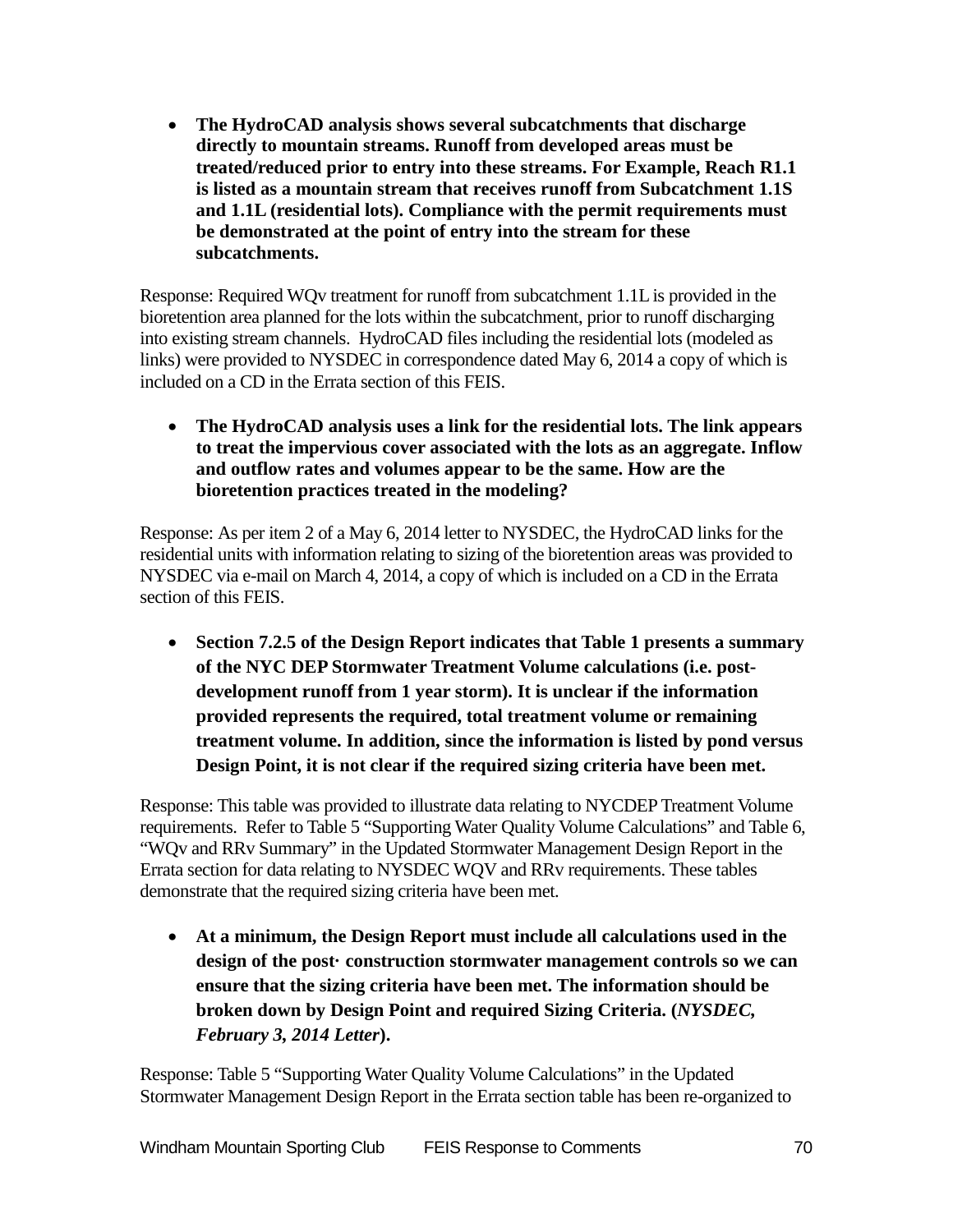provide better clarification of calculations. This table, along with Table 6, WQv and RRv Summary, in the Updated Stormwater Management Design Report in the Errata section demonstrate that the required sizing criteria have been met.

#### **25.G Provide the supporting documentation for each HydroCAD link used for the residential units to provide a better understanding as to how the bioretention practices are treated in the modeling. (***NYSDEC, March 3, 2014 Email***)**

Response: The requested links were provided to DEC under separate cover on March 4, 2014 and a CD containing the links is included in the Errata section of this FEIS.

**25.H DEC indicated in the comment letter dated February 3, 2014 that the SWPPP does not fully discuss the limitations that prevent reduction of 100% of the runoff from the roadways. Please provide an itemized list of areas that are not reduced along with the justification for not achieving100% of the WQv for the 90th percentile storm for each area. This information may be provided using the excel spreadsheet provided by DEC as a follow-up to the February 18th meeting held in the Region 4 offices. (***NYSDEC, March 3, 2014 Email***)**

### Response:

### **Summary**

Section 7.2.4 (Runoff Reduction Calculations) of the Stormwater Management Design Report provides an itemized breakdown of each potential green infrastructure practice, describes the consideration given to each practice, and provides detailed justification as to why specific practices were either selected for use, or not suitable for use within this project. Section 7.2.1, Site Planning to Preserve Natural Features, describes the project planning process including the techniques applied to minimize impervious areas as a runoff reduction strategy. Section 4.2, Soils, describes the typical soil conditions found on the property and identifies shallow depths to bedrock and seasonally high groundwater as limiting factors in the design of stormwater management facilities; especially green infrastructure practices. This information provides the general justification for the application of RRv techniques throughout the entire project.

Because of the restricting factors within the soils noted above, and the prominent Hydrologic Soil Group C soils found throughout the site, the potential use of infiltration facilities (most RRv practices) is severely limited. With this site condition, it is simply not feasible to achieve 100% reduction of the WQv. On this site, suitable RRv practices primarily include Dry Swales, Bioretention Areas, and potentially Stormwater Planters. With these site/soil conditions, these practices only provide a 20%, 40% and 45% runoff reduction credit respectively. In order to realize 100% reduction, these practices would have to be significantly oversized resulting in an expansion of the necessary earthwork and site disturbance. This is not feasible in many cases, and not reasonably practical considering the project meets the minimum RRv requirements. Additional impacts associated with the increased disturbance would be the result of trying to exceed those requirements.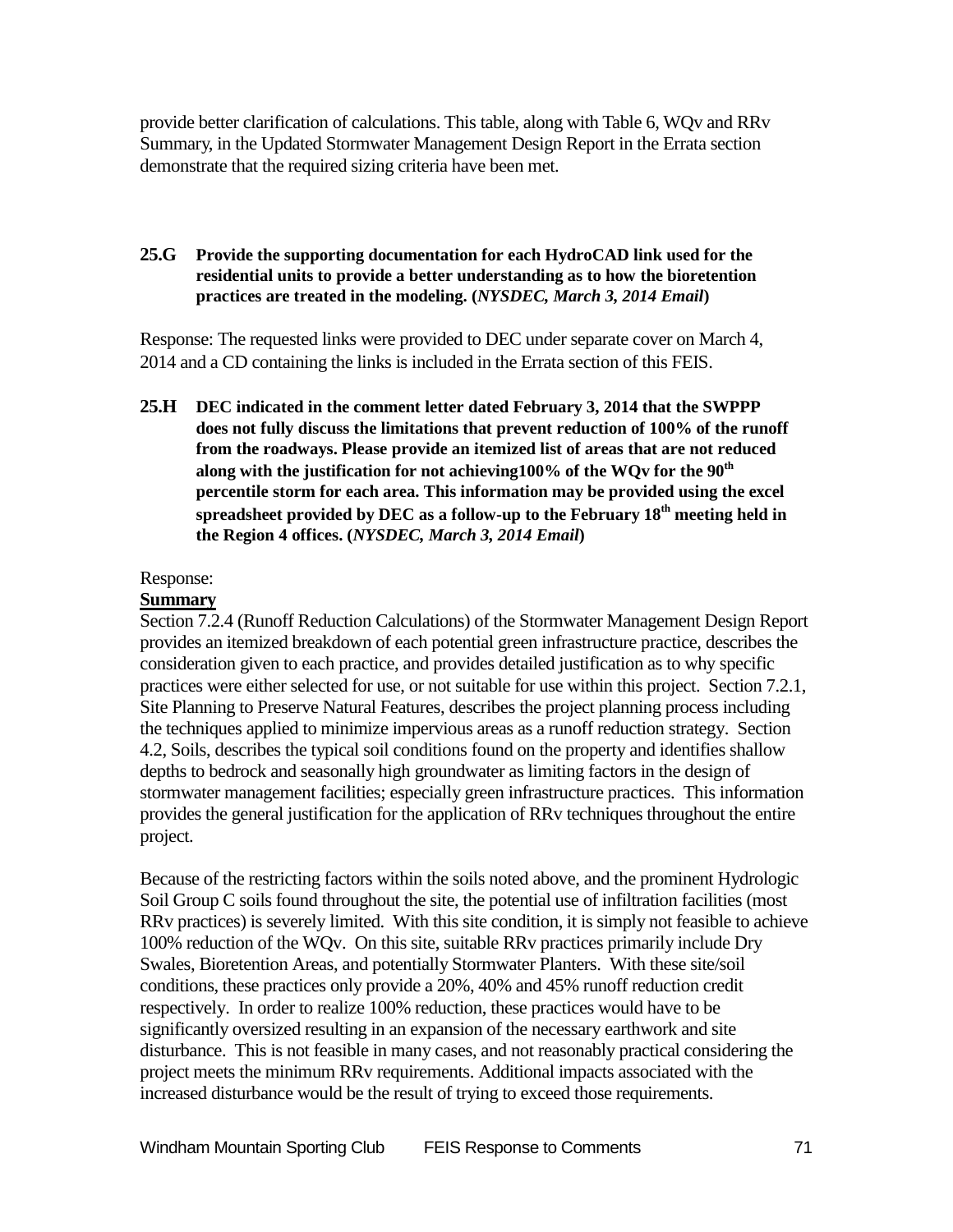After carefully balancing all existing environmental site constraints, stormwater management requirements and the development program it was determined that the most effective and efficient way, (with regards to balancing the amount of site disturbance caused by implementing the practice on the site), to utilize, (and maximize), runoff reduction techniques was to provide them at each building if possible. It was determined that opportunities for RRv practices along the proposed roads were severely limited based primarily on the proposed grade of the roads, and the existing and proposed topography adjacent to the roads. In many cases, the roads traverse more challenging terrain in order to get to suitable development areas. Because of these factors, providing a practically effective RRv practice (such as a bioretention area) adjacent to the roadway corridors would result in significantly more earthwork and an expansion of the disturbed area. Dry Swales are a more appropriate practice for the linear nature of roadway construction, however the soil conditions and road grades prevent this from being a feasible alternative.

The information above is the justification for not achieving 100% of the WQv for the  $90<sup>th</sup>$ percentile storm for each area. An itemized list identifying specific areas directed to RRv practices and organized by subcatchment is provided in the table entitled Impervious Area/RRv Summary in the Errata section. This table is organized in a fashion similar to the one provided by DEC after the February 18, 2014 meeting. Listed below is additional information related to each design point/watershed.

# **DP1a:**

- Adjacent topography, road grades, adjacent wetlands and soils are limiting factors for using RRv practices along Cave Mountain Road.
- All single family home lots within the watershed are directed to an RRv practice.
- 41% of the total impervious area within this watershed is directed to an RRv practice.
- The WQv provided in Wet Extended Detention Pond P-1.1, is 5.9 times greater than what is required by NYSDEC, or provides 485% more WQv treatment than what is required by NYSDEC.

### **DP1:**

- Within watershed for DP-1, all buildings, including the East Base Lodge, are directed to a practice with RRv capacity.
- Runoff from the shared driveway serving lots 99-102 is also directed to an RRv practice, (bioretention).
- Adjacent topography, road grades, adjacent wetlands and soils are limiting factors for using RRv practices along Sunrise Terrace and Cave Mountain Road.
- 65% of the total impervious area within this watershed is directed to an RRv practice.
- The WQv provided in Wet Extended Detention Pond P-1.3, is approximately 4.5 times greater than what is required by NYSDEC, or provides approximately 386% more WQv treatment than what is required by NYSDEC.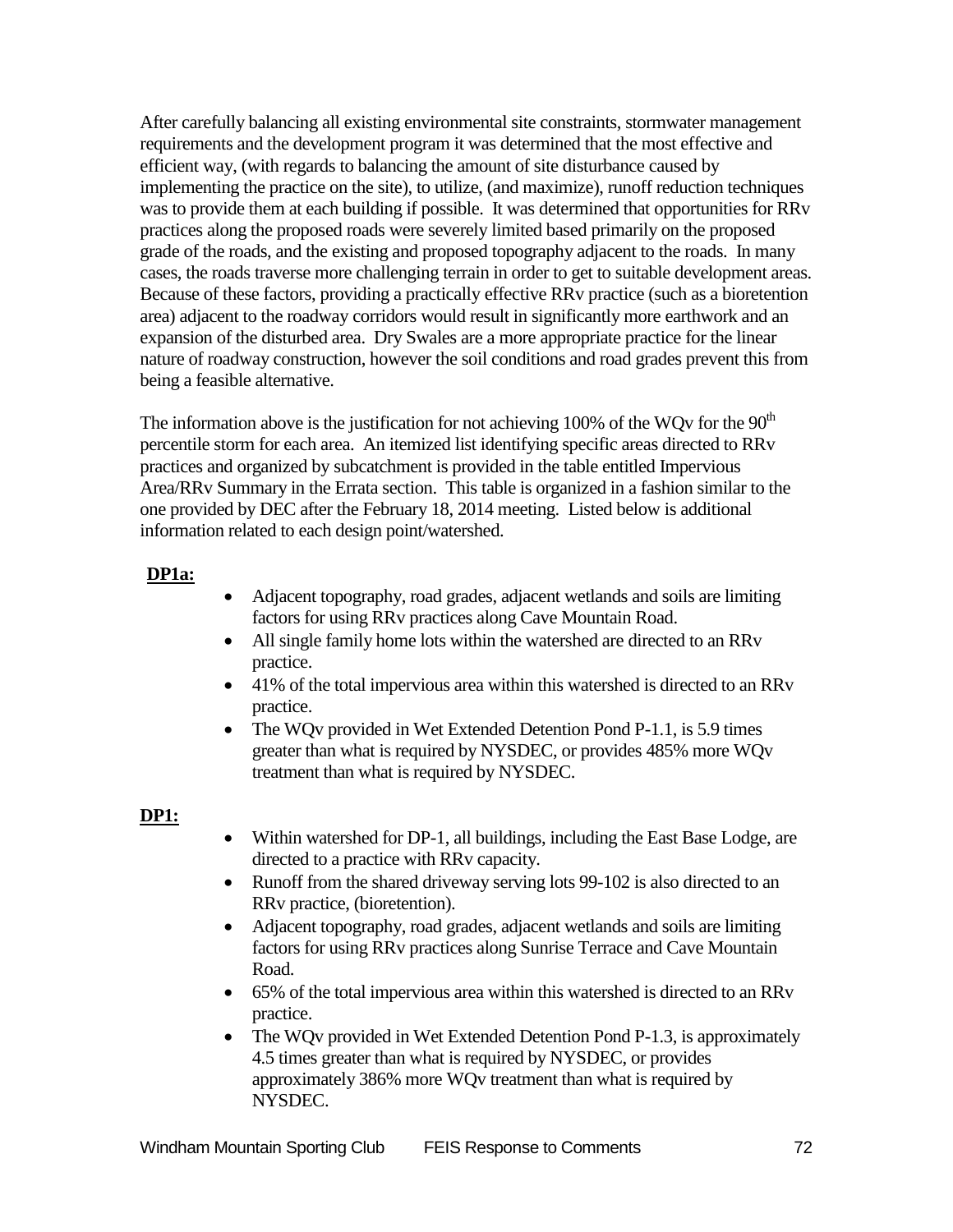#### **DP2:**

- All single family home lots within the watershed are directed to an RRv practice.
- Adjacent topography, road grades and soils are limiting factors for using RRv practices along Sunrise Terrace and Cave Mountain Road.
- 54% of the total impervious area within this watershed is directed to an RRy practice.
- The WQv provided in Wet Extended Detention Pond P-2.1, is approximately 2.9 times greater than what is required by NYSDEC, or provides approximately 195% more WQv treatment than what is required by NYSDEC.

#### **DP4:**

- All single family home lots within the watershed are directed to an RRv practice.
- Adjacent topography, road grades and soils are limiting factors for using RRv practices along Cave Mountain Road, Meadow Crossing and Sheridan Drive.
- 58% of the total impervious area within this watershed is directed to an RRv practice.
- The WQv provided in Wet Extended Detention Pond P-4.1, is approximately 5.0 times greater than what is required by NYSDEC, or provides approximately 400% more WQv treatment than what is required by NYSDEC.

#### **DP5:**

- All single family home lots within the watershed are directed to an RRv practice.
- No additional impervious area associated with roads is within this watershed.
- 100% of the total impervious area within this watershed is directed to an RRv practice.

# **DP6:**

- All Duplex Lots within the watershed are directed to an RRv practice.
- No additional impervious area associated with roads is within this watershed.
- 100% of the total impervious area within this watershed is directed to an RRv practice.

#### **DP8:**

- All single family home lots within this watershed, Duplex Lots D-7 and D-8, and Townhomes TH2 on Meadow Crossing are directed to an RRv practice.
- Tuck Trail and Duplex Lots D7 and D8 are directed to an infiltration basin. This is the only location on site that met all suitability requirements for use of an infiltration basin.
- The shared driveway for Duplex Lots D9-D12 is directed to an RRv practice.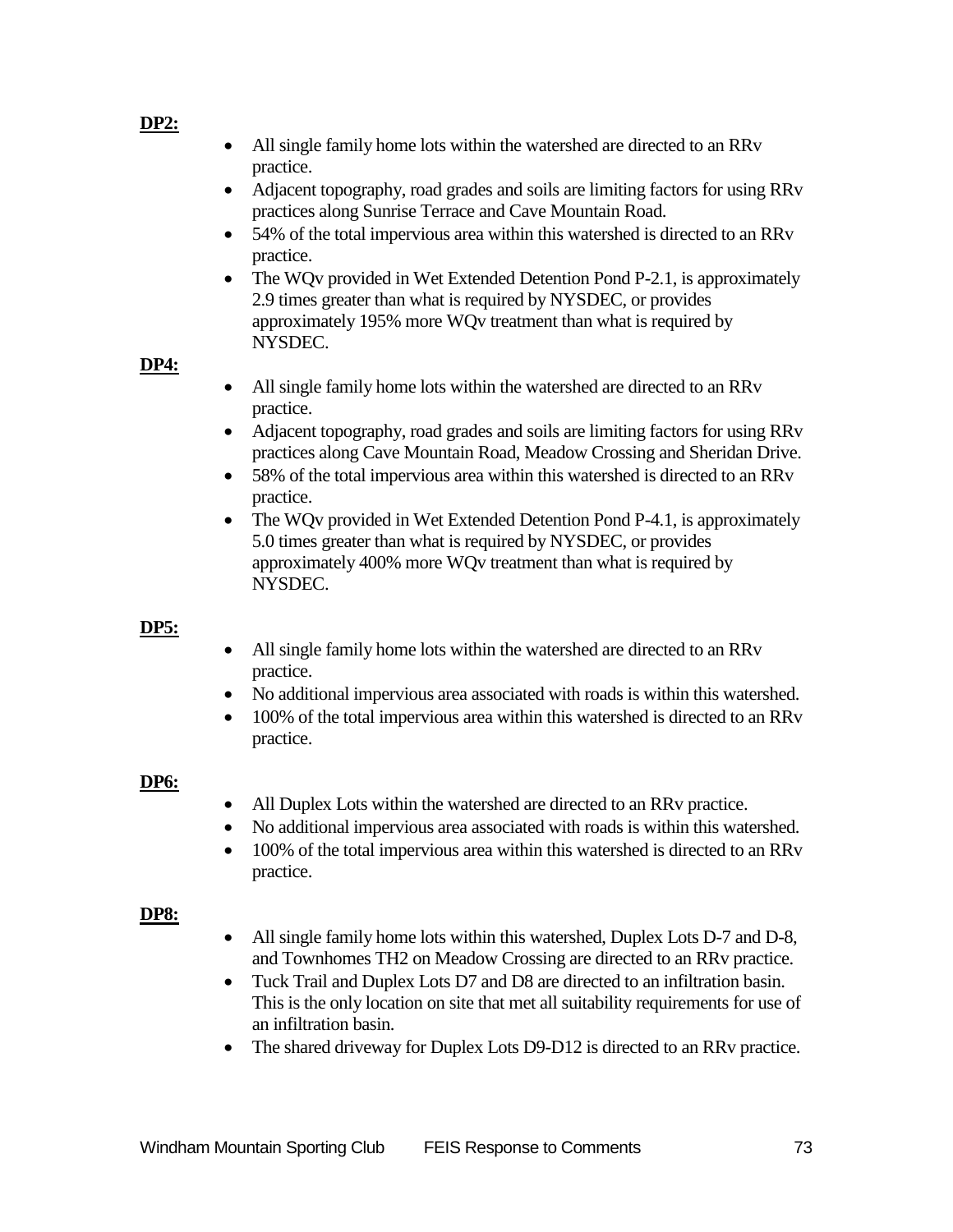- Adjacent topography, road grades, adjacent watercourses and soils are limiting factors for using RRv practices near the Wellness Center, and along Meadow Crossing, Cave Mountain Road and Sheridan Drive.
- A portion of the roofs on Duplex Lots D9-D12 could be directed to the Dry Swale adjacent to the shared driveway, however there would be no additional runoff reduction realized due to the limited capacity of the Swale and the inability to make it larger.
- 45% of the total impervious area within this watershed is directed to an RRv practice.
- The WQv provided in Standard Practices is approximately 3.6 times greater than what is required by NYSDEC, or provides approximately 264% more WQv treatment than what is required by NYSDEC.

# **DP9:**

- All single family home lots within the watershed, with the exception of Lot 9, are directed to an RRv practice.
- Adjacent topography, road grades, and soils are limiting factors for using RRv practices along Sheridan Drive, Batavia Lane and Trailside Road.
- 40% of the total impervious area within this watershed is directed to an RRv practice.
- The WQv provided in Wet Extended Detention Pond P-9.2, is approximately 3.5 times greater than what is required by NYSDEC, or provides approximately 246% more WQv treatment than what is required by NYSDEC.

# **DP11:**

- All single family home lots within the watershed, the Member's Lodge and townhouse lots TH3 and TH4 are directed to an RRv practice.
- The shared driveways accessing lots 33-39, and the shared driveway adjacent to lots 141-143 are directed to RRv practices.
- A portion of Sheridan Drive near the intersection with Meadow Crossing is directed to an RRv practice.
- Adjacent topography, road grades, and soils are limiting factors for using RRv practices along the remaining portions of Sheridan Drive.
- 75% of the total impervious area within this watershed is directed to an RRv practice.
- The WQv provided in Wet Extended Detention Pond P-11.1, is approximately 2.3 times greater than what is required by NYSDEC, or provides approximately 133% more WQv treatment than what is required by NYSDEC.

# **DP12:**

- All single family home lots within this watershed are directed to an RRv practice.
- The shared driveways accessing lots 33-39, and the shared driveway adjacent to lots 141-143 are directed to RRv practices.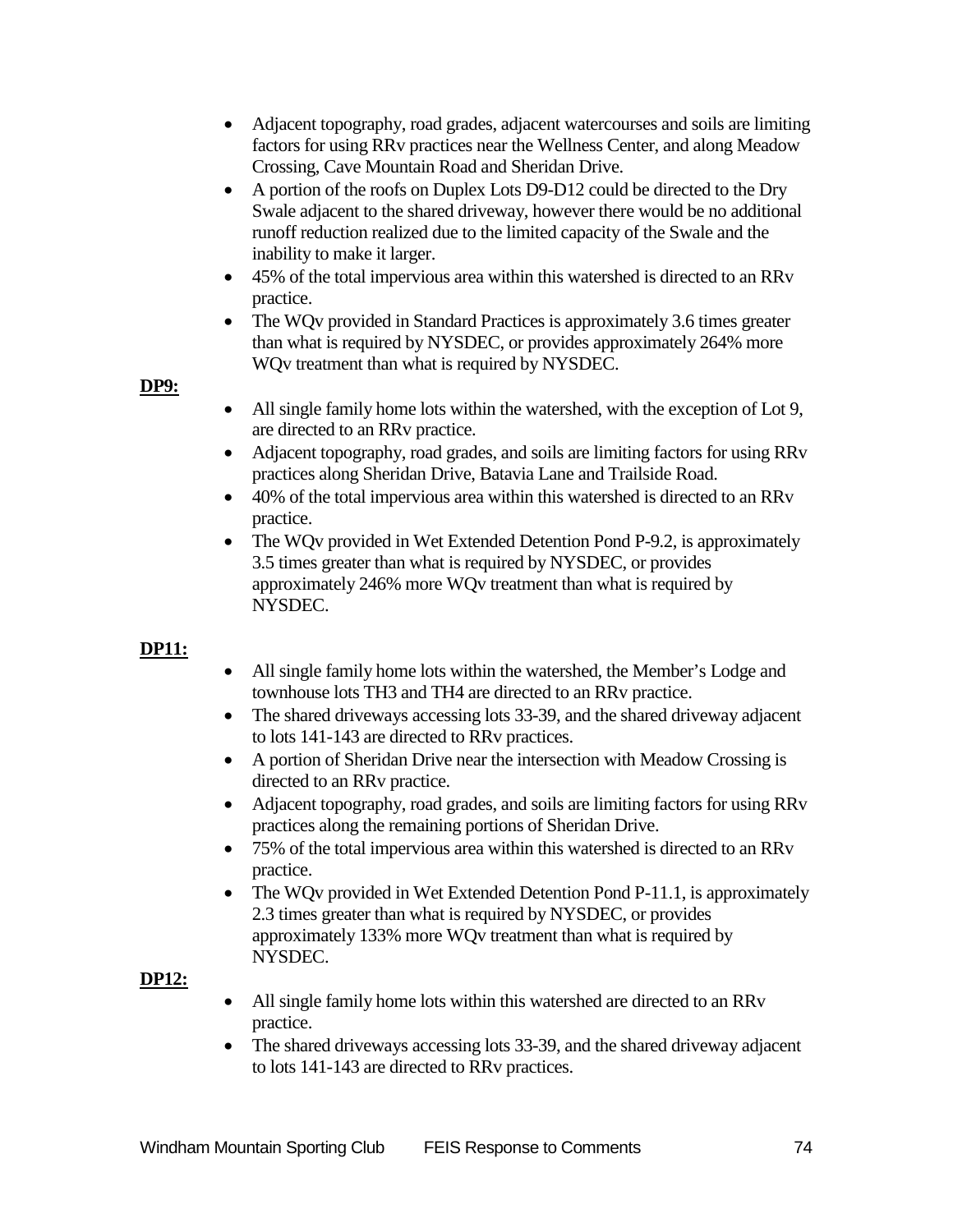- Adjacent topography, road grades and soils are limiting factors for using RRv practices along Sunrise Terrace and the shared driveways.
- 23% of the total impervious area within this watershed is directed to an RRv practice.
- The WQv provided in Wet Extended Detention Pond P-11.1, is approximately 5.0 times greater than what is required by NYSDEC, or provides approximately 410% more WQv treatment than what is required by NYSDEC.

# **25.I Lot #43 was previously deleted in the January 29, 2014 draft environmental impact statement. However, it was reintroduced in the final EIS. It is located on slopes steeper than 25% and should be deleted. The other reintroduced lots, #42 and #56, have been reconfigured and appear to work with the topography.**

Response: Lot 43 provides less >25% slope impacts and was reintroduced as a tradeoff for eliminating lots 33, 34, 35 and 36 that were previously located on the other side of Sheridan Drive and that had significantly more impact on a larger continuous area of slopes >25% than Lot 43.

**26. The proposed method of focusing attention on sediment control rather than erosion control during construction is contrary to the proper, primary fundamental design criteria for an erosion and sediment control plan. The WMSC project is proposed to be constructed on steep slopes with areas of exposed bedrock and shallow soils. Construction-related activities will alter the nature of shallow subsurface groundwater flow on the site, concentrating surface runoff and subsurface flow from disturbed areas into swales and other existing and proposed drainage features.In addition, clay and fine sediment washed from disturbed areas will be difficult to control.** *(NYCDEP, April 30, 2012 letter)*

Response: The DEIS (plan sheets L-3.01 through L3.5, sections 2.8 and 3.2 and appendix 9) outlines numerous measures that will be implemented during construction to control erosion at or very near the source. These measures include limiting the amount of disturbed area at any given time to generally 1.5 to 3 acres, the use of diversion swales to route clean runoff around areas of exposed soils, the use of structural controls such as silt fences and fiber rolls, etc. In accordance with the Blue Book, the proposed use of the sediment basins is a necessary secondary means of controlling soil particles dislodged by surface runoff that have the potential for sedimentation if not captured and removed via the sediment basins as proposed. In addition to the materials presented in the DEIS, see response 14.H and associated referenced plans that provide additional information regarding sediment and erosion control measures proposed to control erosion at its source.

See the response to comment 34 in this section and the referenced Alpha Geoscience report in the Errata section regarding subsurface flows.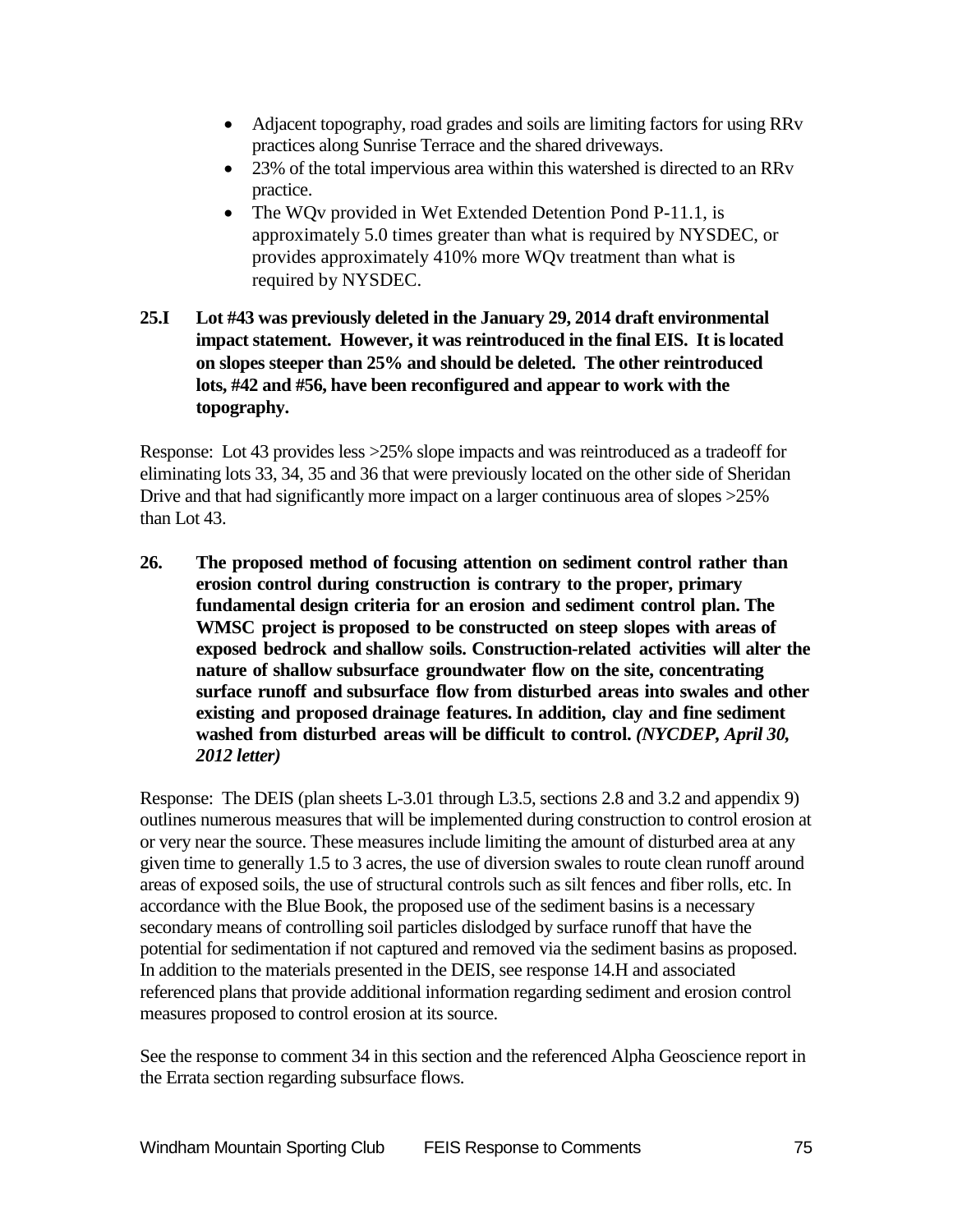**26.A Rock Borings: Any remaining locations of disturbance that will not be supported by retaining walls and where proposed rock excavations would occur on 1:1 slopes should be cored to their design depths. There are no earth/rock borings at these locations shown on the drawing where 1:1 rock cuts are proposed. Thus, there is no evidence that the soil/rock at any of these locations can, in fact, stand competently on a 1:1 slope. Thinly bedded rock, which is present on the project site, is often formed by severe rock weathering. Construction on this type of rock on steep slopes often requires flatter gradients for safety and stability. However, developing flatter slopes generally requires larger areas of disturbance and excavation, since the lateral area of disturbance for a flat slope, such as 2:1, is greater than that for a steeper slope, such as 1:1. The results of the coring work, including changes in areas of disturbance and excavation, should be provided. (***Watershed Inspector General, November 21, 2012 Letter)*

Response: See previous response 14.I

**27. The premise of allowing the concurrent construction of sub-phases without independent oversight and control is inappropriate for a development project of this magnitude on a site with so many physical constraints to development. Appendix 9 of the DEIS states that the first phase of construction will disturb 52.4 acres of land, with the disturbance occurring in 23 distinct sub-phases. Phase 1will result in the creation of approximately 13,700 linear feet of roads and 150 building units. Table 2-3 of the DEIS, Project Earthworks Quantities, estimates that Phase 1 will result in 271,910 cubic yards of cut and 198,320 cubic yards of fill, with a surplus of 73,590 cubic yards of spoil material to be stored in three on- site soil stockpile areas and at least one off-site area as shown on Drawing L-3.01, Construction Sequencing Plan -Phase 1.**  *(NYCDEP, April 30, 2012 letter)*

Response: As per the DEIS, the project will have a full time qualified inspector as defined by NYSDEC's General Permit. Furthermore, as per the response to comment 29.A later in this section, the Applicant has committed to having a dedicated contractor just for the purpose of installing and maintaining sediment and erosion control practices. As stated on page 2-44 of the DEIS, the only time concurrent subphase construction will occur is when the combination of the subphase areas is less than 5 acres, temporary structural controls will be installed prior to earthwork, areas to be undisturbed for more than 7 days will be temporarily stabilized by seeding, disturbed areas will be seeded and mulched immediately after final grades are established, and that all sediment and erosion control measures will be under the oversight of a Qualified Inspector as defined by NYSDEC.

**27.A Section 4. 3 "Construction Phasing Plan and Sequence of Operations" of the SWPPP (see page 16) indicates that Phase 1 is divided up into 23 different subphases each of which is less than 5 acres in size and any combination of subphases will not be disturbed at a single time that will result in more than 5 acres overall being disturbed at a single time. In addition, the notes under**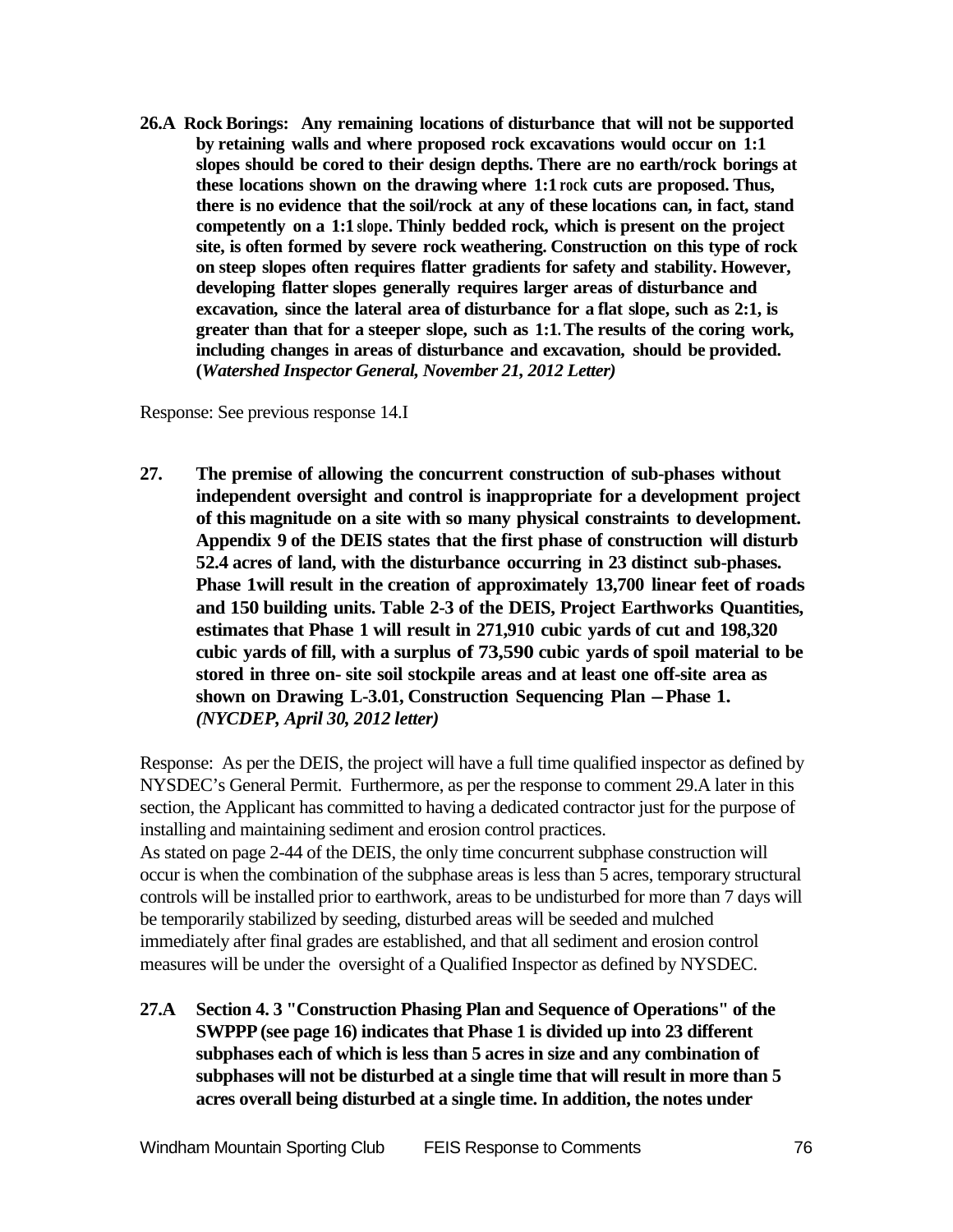**"Phase 1 Construction Sequencing" on Sheet L-3.02 of the construction drawings indicate that no more than 5 acres will be disturbed at any one time and that the contractor shall not proceed to the next work area until the previous area is stabilized and approved by qualified inspector. The SWPPP needs to provide additional detail that specifies the means and methods of stabilization that will be applied and what will be considered approvable to allow the contractor to proceed to the next work area. Please update the SWPPP and construction drawings accordingly. (***NYSDEC, February 3, 2014 Letter***)**

Response: The means and methods of stabilization that will be applied include the temporary measures described in note #19 under the heading Typical Erosion and Sediment Control Sequencing on the L-3.0# DEIS drawings and those specified on page 13 of the draft SWPPP contained in the DEIS. The approvability of the stabilization will need to be certified by the Qualified Inspector and documented in the SWPPP record keeping during construction. Additional detail will be provided in the more detailed drawings and updated SWPPP that will be included in the individual permit application that will be submitted following the completion of the SEQRA process.

**27.B The SWPPP and construction drawings must identity the heightened erosion and sediment controls that will be used to minimize the disturbance, during construction, of any steep slopes that are part of the final site plan. This shall include the development of a heightened sequencing plan which considers the following measures; establishing smaller thresholds for the amount of soil disturbed at any one time, requiring final stabilization of smaller sections of the steep slope areas before disturbing additional soil, and diversion of runoff away from steep slope areas. Please update the SWPPP and construction drawings to include the erosion and sediment controls that will be used to address this comment. Section 4.3 "Construction Phasing Plan and Sequences of Operations" of the SWPPP and the notes under "Phase 1 Construction Sequencing" on Sheet L-3.02 of the construction drawings may have to be revised to address the heightened controls. (***NYSDEC, February 3, 2014 Letter***)**

Response: Comment noted. The amended SWPPP and more detailed drawings will be submitted as part of the application for an individual permit that will be filed following the completion of the SEQRA process. See the response to comment 14.E and the drawings of heightened erosion control examples that are referenced in that response.

**28. The impact of individual single-family home lot construction on permanent stormwater management facilitiesshould be better detailed and explained in the DEIS.Erosion and sediment control plans for the individual single- family home lots are not included in the plan, and will be developed after the lots are sold. This will result in ongoing construction activity on the project site after the access road is completed and temporary erosion and sediment control practices have been removed or converted to permanent stormwater management practices.** *(NYCDEP, April 30, 2012 letter)*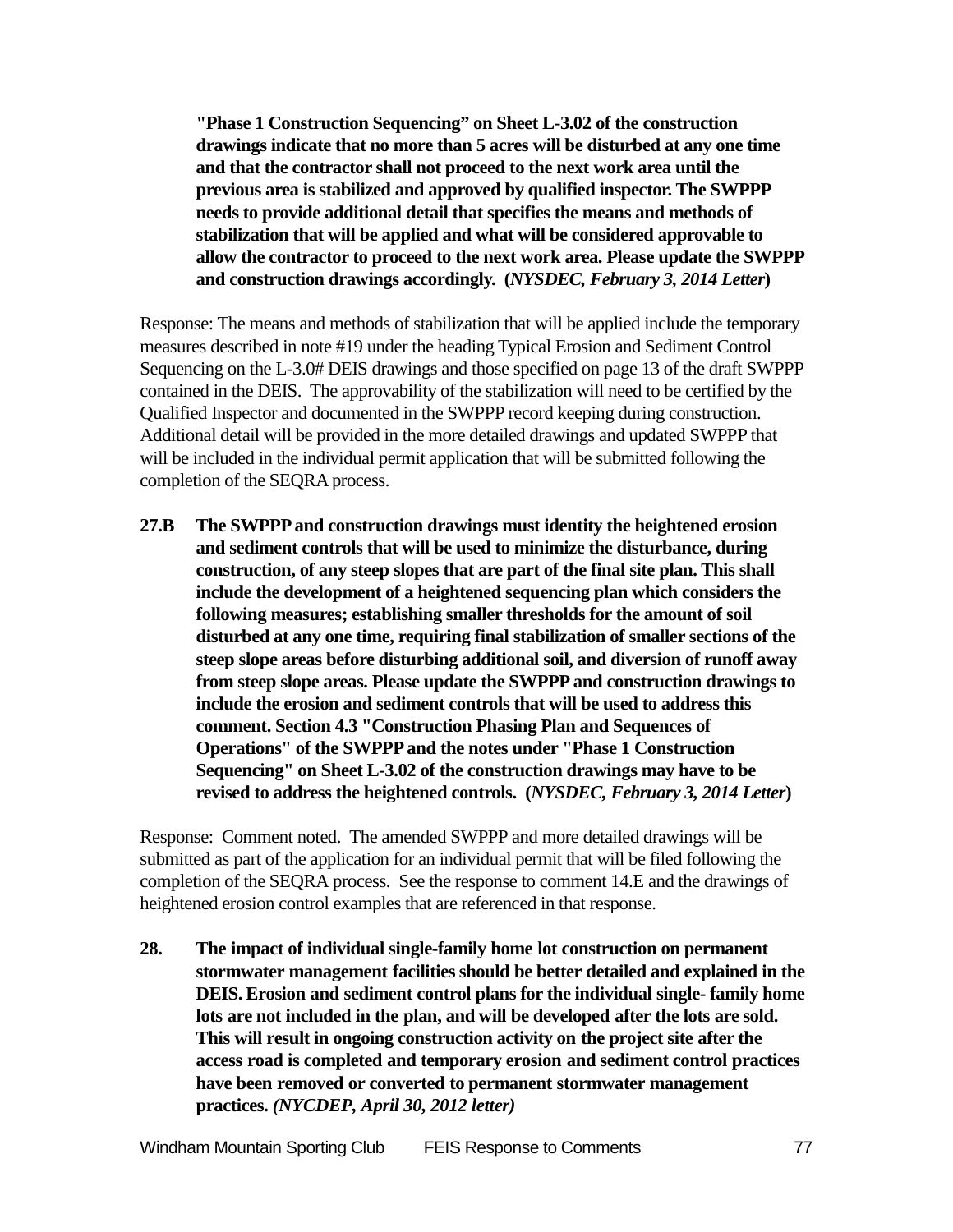Response: The site plans that accompany the DEIS contain typical sediment and erosion control plans for single family lots, both uphill and downhill of the proposed roads. See Drawing L-8.05 Detail 3 and Detail 7. Furthermore, as stated on page 2-41 of the DEIS, purchasers of single-family home lots will be responsible for having a qualified professional prepare sediment and erosion control plans for the individual lots. Also see the portion of response 14.E regarding single family lot sediment and erosion control as well as sheet L9.04 in the Errata section of this FEIS, Erosion and Sediment Control Diagrams for Single Family Home Lots, that show erosion and sediment control designed for "difficult" single" family home lots in the uphill and the downhill conditions.

**28.A Section 4.1 "Erosion and Sediment Control Practices" of the SWPPP (see Page 13) indicates that the purchasers of the individual single-family home lots will be responsible for having a qualified professional prepare sediment and erosion control plans for the individual lots. The SWPPP needs to provide additional detail as to how the permittee will ensure that the erosion control plan is completed and meets the standards prior to allowing disturbance to occur on that lot. (***NYSDEC, February 3, 2014 Letter***)**

Response: Comments #10 and #12 in Section 1 of this FEIS clearly state that NYSDEC will require that the permittee be responsible for compliance with all aspects of the project, including those associated with the individual lots. The draft SWPP P language regarding lot owner responsibility will be replaced to reflect this requirement in the SWPPP that gets submitted as part of the Application for an individual permit. Additional detail about controls that will be in place to insure preparation and implementation of proper erosion control plans in included in response to comment 14.E.

**28.B Section 4.1 states that typical sediment and erosion control plans for singlefamily house lot are provided on Sheet 8.05 of the construction drawings. Given the large area of steep slope being proposed by this project, the SWPPP must include a steep slope typical that identifies the heightened erosion and sediment controls that will be required for the individual lots located on steep slopes. (***NYSDEC, February 3, 2014 Letter***)**

Response: No construction drawings have been developed for this project at this time. (See response to comment 26.A above. Typicals for particularly challenging lots are contained in in the Errata section of this FEIS as referenced in response 14.E. Practices and performance standards included on these plans include redundant source controls (multiple silt fences or silt fences and wattles), shortened intervals for stabilizing disturbed areas and more frequent inspections (twice a week and prior to forecasted rains) of all areas of active construction.

**28.C Section 4.3.1 "Sediment and Erosion Control Practices to be Converted to Permanent Practices" of the SWPPP (see page 18) indicates that the temporary sediment basins will be converted to permanent post-construction stormwater management practices when the area draining to these practices is stabilized. Does this include the single-family home lots that drain to the sediment basins?**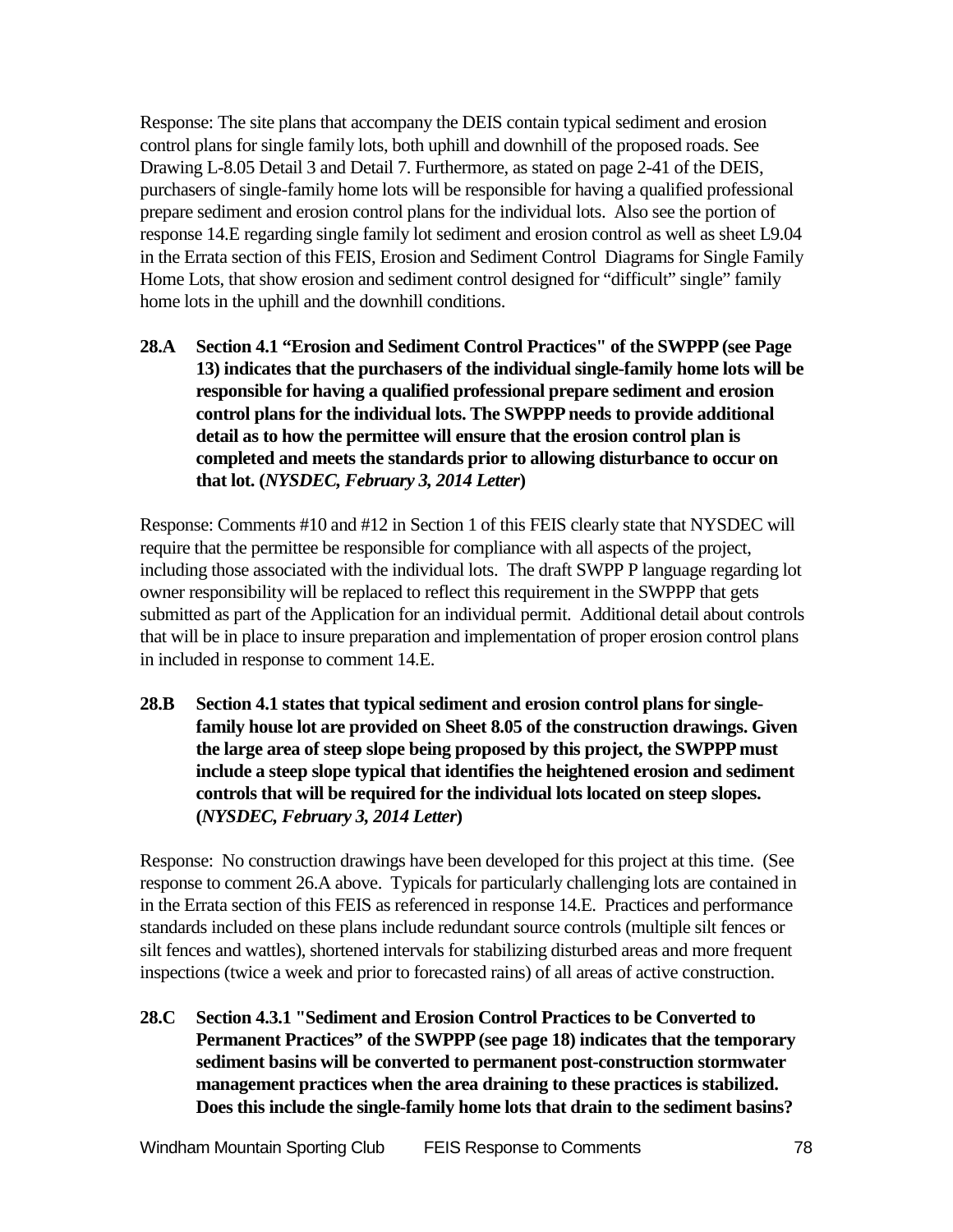**If not, the SWPPP must describe how turbid runoff from construction activities on the single-family home lots will be managed. In addition, the SWPPP must specify the number of lots that can be disturbed at any given time? (***NYSDEC, February 3, 2014 Letter***)**

Response: See the response to comment 14.E earlier in this section.

**28.D Section 6.1"Mechanism of Operation and Maintenance" of the SWPPP (see page28) indicates that the Homeowners Association will be responsible for maintenance of all of the post-construction stormwater management practices onsite. However, this section also indicates that the owners of lots 33, 38, 42 - 45, 47, 49, 51, and 141 -143 will be responsible for the maintenance of the post· construction stormwater management practices on their lot. Please clarify this discrepancy. (***NYSDEC, February 3, 2014 Letter***)**

Response: The discrepancy mentioned will be rectified in a future NYSDEC/NYCDEP Permit Application / SWPPP. Per previous discussions with NSDEC, it is quite likely that the HOA or the Utility Transportation Corporation will be the permittee for the entire project. Individual lot buyers/owners will not be permitees. See the response to comment 14.E.

**29. The relationship, timing of construction activity and contrary nature between the shared locations and use of temporary soil stockpiling both on and off- site and runoff conveyance swales should be better detailed and explained in the DEIS. Numerous temporary and permanent drainage diversions, swales, level spreaders, and rip-rap conveyance structures are included on Drawings L-3.02 to L-3.05, Erosion and Sediment Control Plan, which are not included in the subphase limitsshown on Drawing L-3.01.In some cases, these drainage controls are incompatible withthe proposed staging and stockpile locations.** *(NYCDEP, April 30, 2012 letter)*

#### Response:

The purpose of drawing L3.01 is to show the general anticipated sequencing of construction areas and staging locations. Drawings L3.02 and 3.05 diagram the anticipated application and intent of erosion and sediment control practices based on the sequencing scenario presented on drawing L3.01. The plans also provide very specific performance standards and procedures that must be followed in the event the proposed sequencing or erosion control plans must be modified. (See notes and performance criteria listed on plans). During construction components of both the sequencing and staging plan and erosion and sediment control plans will be adjusted based on schedule, weather, availability of materials, labor, etc. For example, portions of the stockpile area adjacent to Trailside Road will be utilized throughout several subphases. Disturbance within these subphases will at all times have to account for disturbance at the stockpile area. This means an entire subphase area may not be able to be disturbed at one time in order to stay under the 5 acre threshold established by the SWPPP. These adjustments will be made by the contractor and qualified inspector as noted on the plans. Similarly, the implementation of erosion control practices can change given the condition of the site. The plans diagram general locations, applicability and the specific intent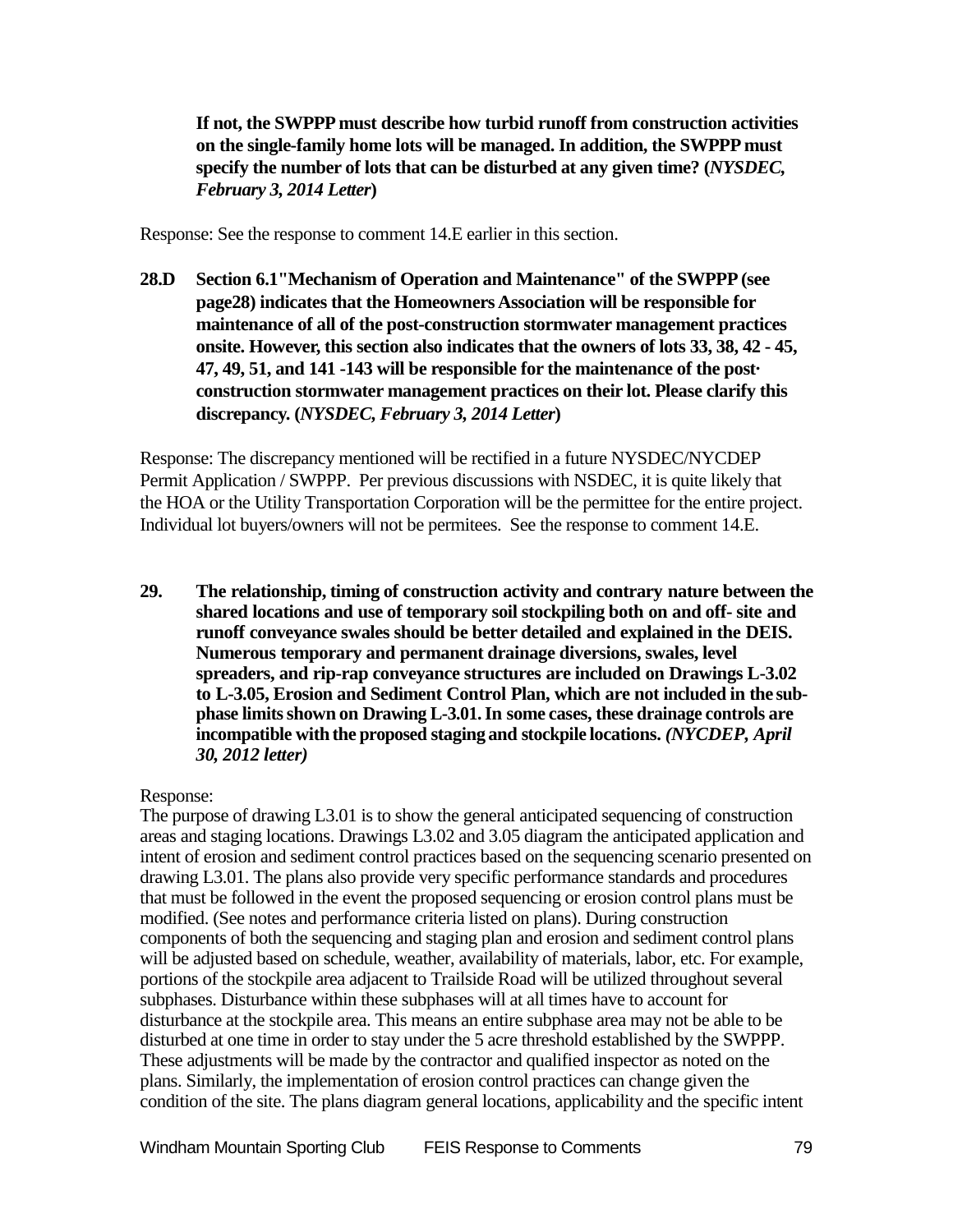of these practices. It will be up to the contractor and qualified inspector to adjust the practices as needed, based on varying site conditions, in conformance with the performance standards in the SWPPP and on the plans and in a way that the intent of the practice is still fully realized. The specific procedures listing how the changes must be implemented are included in the SWPPP and on the plans.

**29.A As part of the heightened erosion and sediment control requirements for projects that disturb steep slopes which are tributary to waters of the state classified as AA or AAS, the draft individual SPDES permit will require the permittee to have a dedicated erosion and sediment control contractor that will be responsible for the installation, implementation, repair and maintenance of the erosion and sediment controls called for in the SWPPP. The dedicated erosion and sediment control contractor must be on site during all soil disturbance activities associated with the construction of this project, including those associated with construction on the single-family residential lots. The SWPPP must be updated to address this requirement. (***NYSDEC, February 3, 2014 Letter***)**

Response: Comment noted. See previous response 14.E in which the Applicant commits to the dedicated contractor for erosion and sediment controls. The SWPPP will be modified accordingly prior to its submission as part of the application for the individual permit that will occur following the conclusion of the SEQRA process.

**30. The direct relationship between work areas,sub-phasing and use of soil stockpiles should be better detailedand explained in the DEIS. DrawingL-3.01, Construction Sequencing Plan, Phase 1 Construction, identifies the locations and total area of disturbance associated with eachsub-phase,but does not describe which on- or off-site staging and stockpile areas will be activeduring each subphase.** *(NYCDEP, April 30, 2012 letter)*

Response: Page 2-41 of the DEIS describes which identified spoils areas will be active in which phases. All subphases within a phase will utilize the identified spoil areas.

**31. Itshouldbe made clear thatthis project will require a five acredisturbance waiver from NYSDEC. Section 2.8.3 (B) of the DEIS statesthat multiple subphases may be worked on simultaneously.It is likely that the active disturbance in these areas when combined with active disturbance in stockpile areas and on unpaved construction haul roads will exceed five acres at one time (disturbance of five or more acres at any one time is prohibited unless a specific exemption is obtained from NYSDEC).** *(NYCDEP, April 30, 2012 letter)*

Response: This comment is incorrect since disturbance will be limited to less than 5 acres at any given time. See response to comment 27 above.

**32. The timing and relationship between the implementation of temporary and permanent Erosion and Sediment Control measures and clearing, grading and other construction related activities within separate sub-phases within the same drainage area must be better detailed and explained in the DEIS. The E&SCP includes temporary stabilization practices,such as mulchand seed to be used in**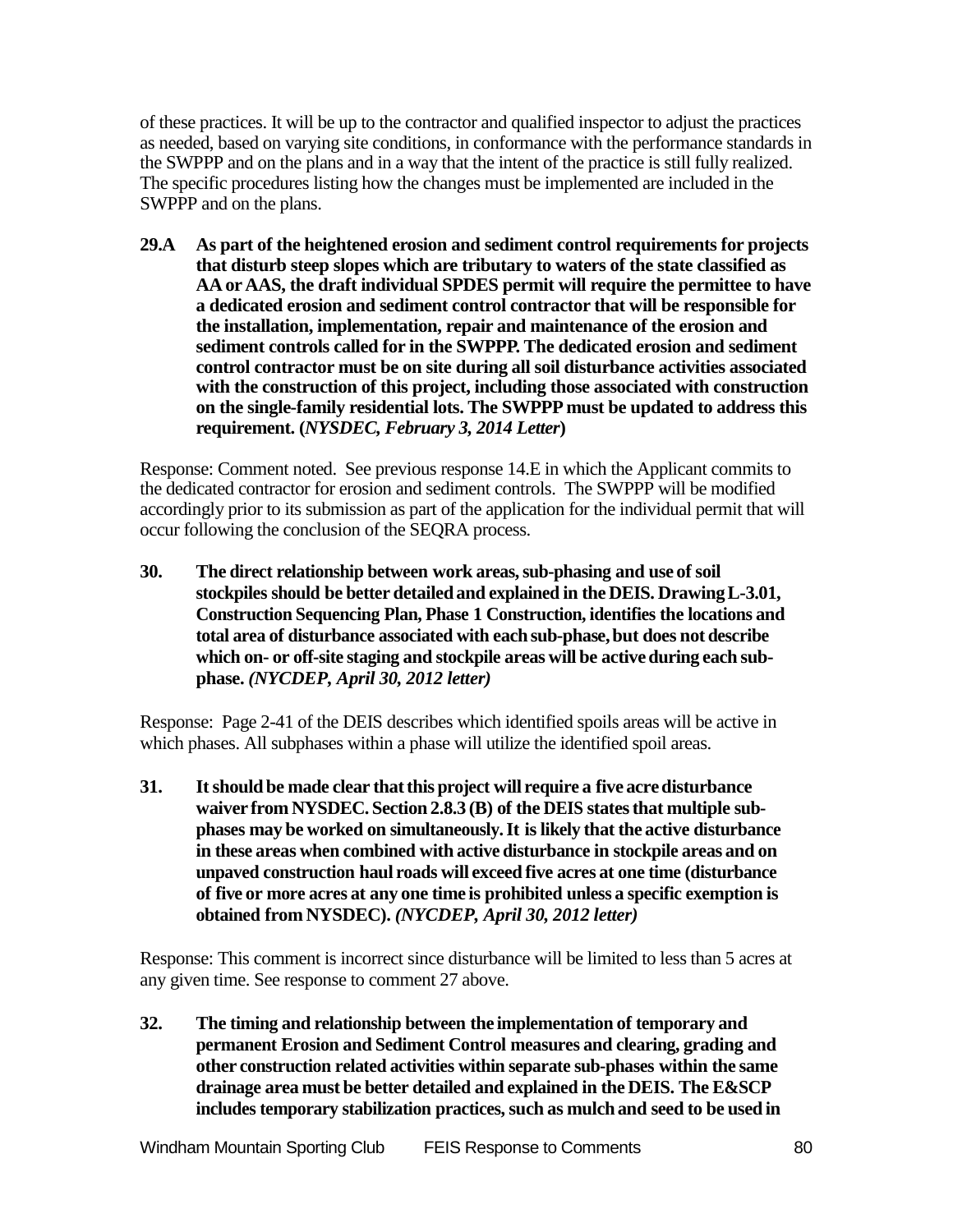**combination with erosion control practices (rolled matting, fiber rolls, inlet and outlet protection, temporary swales and check dams) and sediment controls such assilt fence and sediment basins. On development sitessuch astheWMSC property where disturbance of steepslopes and soils containing fine sediment and clay is unavoidable, it isstrongly recommended that each sub-phase of the plan achieve complete stabilization of sedimentsource areas and temporary swalesbefore moving on to the next phase. Concentrated runoff must not be allowed to flow onto or through disturbed areas unlessthey are protected with properly sized and designed armoring or anchored erosion control products. Mulch and seed alonewill not provide adequate stabilization on steepcut or fill slopes, particularly in areaswhere seeps and springs are present or slumping of soil or fill material islikely to occur.** *(NYCDEP, April 30, 2012 letter)*

Response: Pages 2-48 and 2-49 of the DEIS provides 29 steps in sequence that will be implemented in each work area  $(< 5 \text{ acres})$  under the headings of pre-construction and site preparation, temporary runoff and drainage control, earthwork and site construction, temporary stabilization of work areas, and permanent stabilization. Steps 1 through 25 must be completed before moving onto the work area. These same steps and sequence are included in drawings L-3.01 through L-3.05 that accompany the DEIS and these same drawings are included by reference in the SWPPP in DEIS Appendix 9. All disturbed work areas will have stabilization measures installed prior to beginning work on the next work area.

**33. The DEIS E&SCPrelies heavily on the use of end of the line sediment traps and flocculent to control turbid discharges.Itshould be noted thatthe proposed use of sediment basinsin combination with flocculent treatment and dewatering following stormevents should be considered as an emergency or "last resort" option, rather thana key component of the E&SCP.Based on DEP's past experience with this practice, the unpredictable timing and intensity of rainfall and runoff eventsin combination with lack of equipment and qualified personnel to perform the flocculent treatment and pond dewatering operation will result in significant turbidity releases to protected waters.In addition,the DEIS must better detail where and when point dischargesfrom thesepractices willtake place.** *(NYCDEP, April 30, 2012 letter)*

Response: See response to substantially similar comment 26 above. The proposed sediment basins are proposed as a secondary measure after other measures are implemented to control erosion at or near the source. The equipment and personnel are prescribed in the SWPPP, so not implementing these measures would be in violation of the SWPPP and subject to the penalties that accompany such violations. Locations for sediment basins A through G are shown on drawings L-3.02 through L-3.04. These drawings also show the temporary stone outlet protection for each basin. Detail 1 on Sheet 8.02 shows how basin dewatering discharges will be made to each of the basins' stabilized outlet channel. Basins will be dewatered within 24 hours after rainfall events.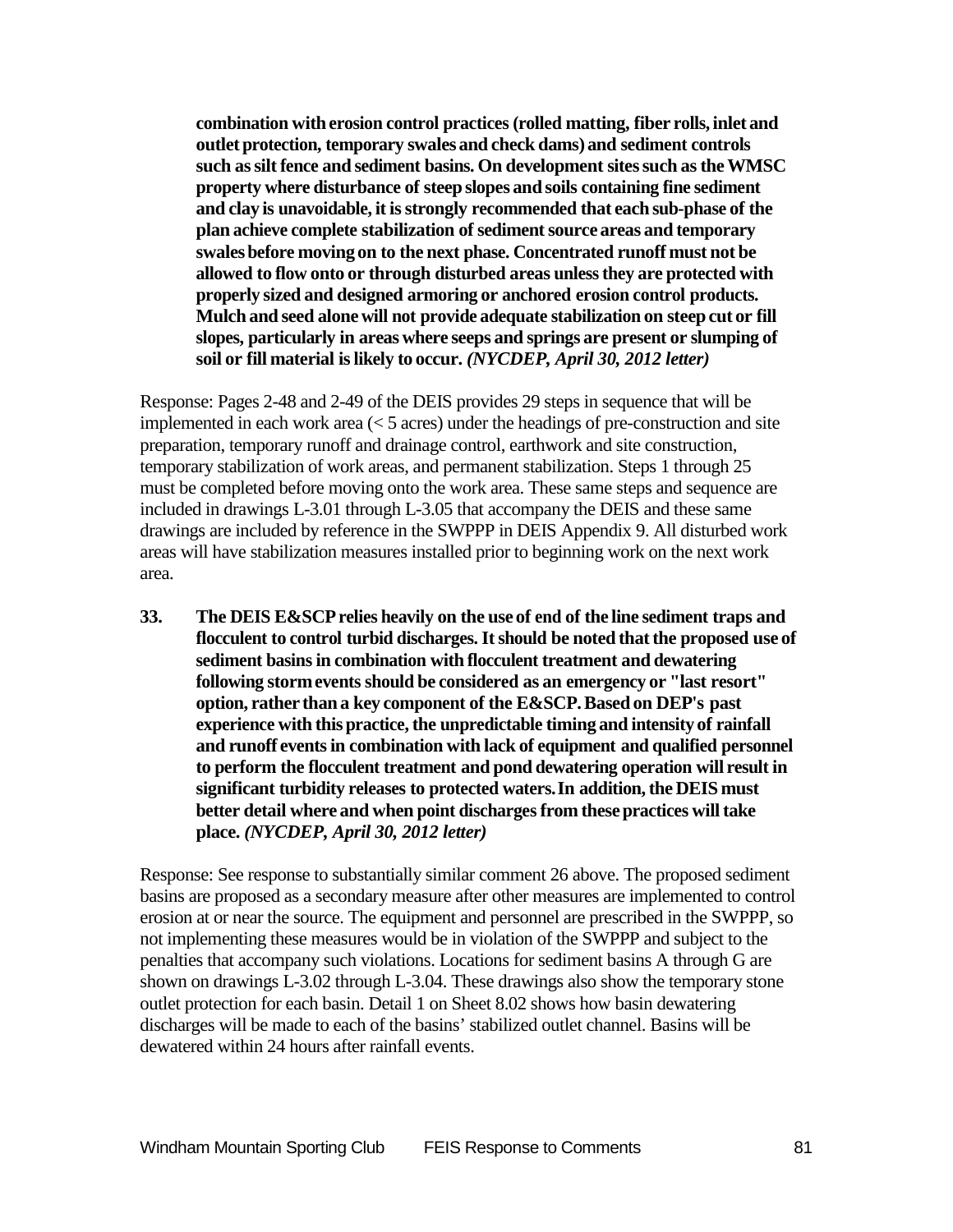**34. Construction-related activities will alter the nature of shallow subsurface groundwater flow on the site, concentrating surface runoff and subsurface flow from disturbed areas and cut off swales into conveyance swales and other existing and proposed drainage features. This action will change the pre-development nature of groundwater flow across the slopes downgradient of the project, potentially reducing groundwater flow. Much of the groundwater base flow will be diverted to stormwater management facilities impacting their ability to function as designed. This issue must be analyzed and resolved in the DEIS during the SEQRA process as the SWPPP is not equipped to address this phenomenon.** *(NYCDEP, April 30, 2012 letter)*

Response: An evaluation of the project site, review of a USGS study of the hydrology of the Batavia Kill Valley, evaluations of nearby, existing recent developments, and an evaluation of the proposed project prepared by professional geologists from Alpha Geoscience is included in the Errata section of this FEIS. The findings of this report indicate the proposed project will not significantly impact the nature of groundwater flow. As detailed in this report, where constructed roadways and their associated drainage swales do intercept groundwater seeps, this water only occurs as surface flow for short distances after which it seeps back into the ground as groundwater. In existing developments in the area (new road and residential construction west of Ski Windham and at Copper Ridge) groundwater does not get intercepted and diverted to stormwater management facilities.

**35. The development plan includes temporary diversion swales which will be replaced with permanent swales (rip-rap, dry, or grass lined swales) when the Phase 1 access road system is completed. In some cases, old "jeep trails" will be utilized for diversion swales at the upper project limits. Itshould be noted that the pre-development runoff patterns in these areas is generally diffuse, with small areas of sheet and shallow concentrated flow contributing to small ponded areas on the "jeep trails." If these areas are to be connected by a well-defined diversion swale, as is proposed for this project, it is likely that the rate and volume of runoff delivered to existing watercourses will be substantially increased at the swale outlets.** Iti**s recommended that a downstream analysis for this project include an evaluation of changes in stream and wetland hydrology resulting from these temporary and permanent shallow groundwater and drainage diversions. Similarly, the potential for interception of shallow subsurface groundwater flow by dry swale underdrain systems should be addressed in the SWPPP.** *(NYCDEP, April 30, 2012 letter)*

Response: The temporary diversion swale along the existing jeep trail north of Meadow Crossing is designed to be very similar to the existing condition. The existing jeep trails are broad depressed areas with gentle slopes, which collect uphill runoff as stated above. The proposed diversion swale will be substantially similar, following the existing grade at a very gentle slope, allowing uphill runoff to pond in places providing opportunity for infiltration and groundwater recharge. Due to the existing conditions and the gentle grades, the only time

Windham Mountain Sporting Club FEIS Response to Comments 82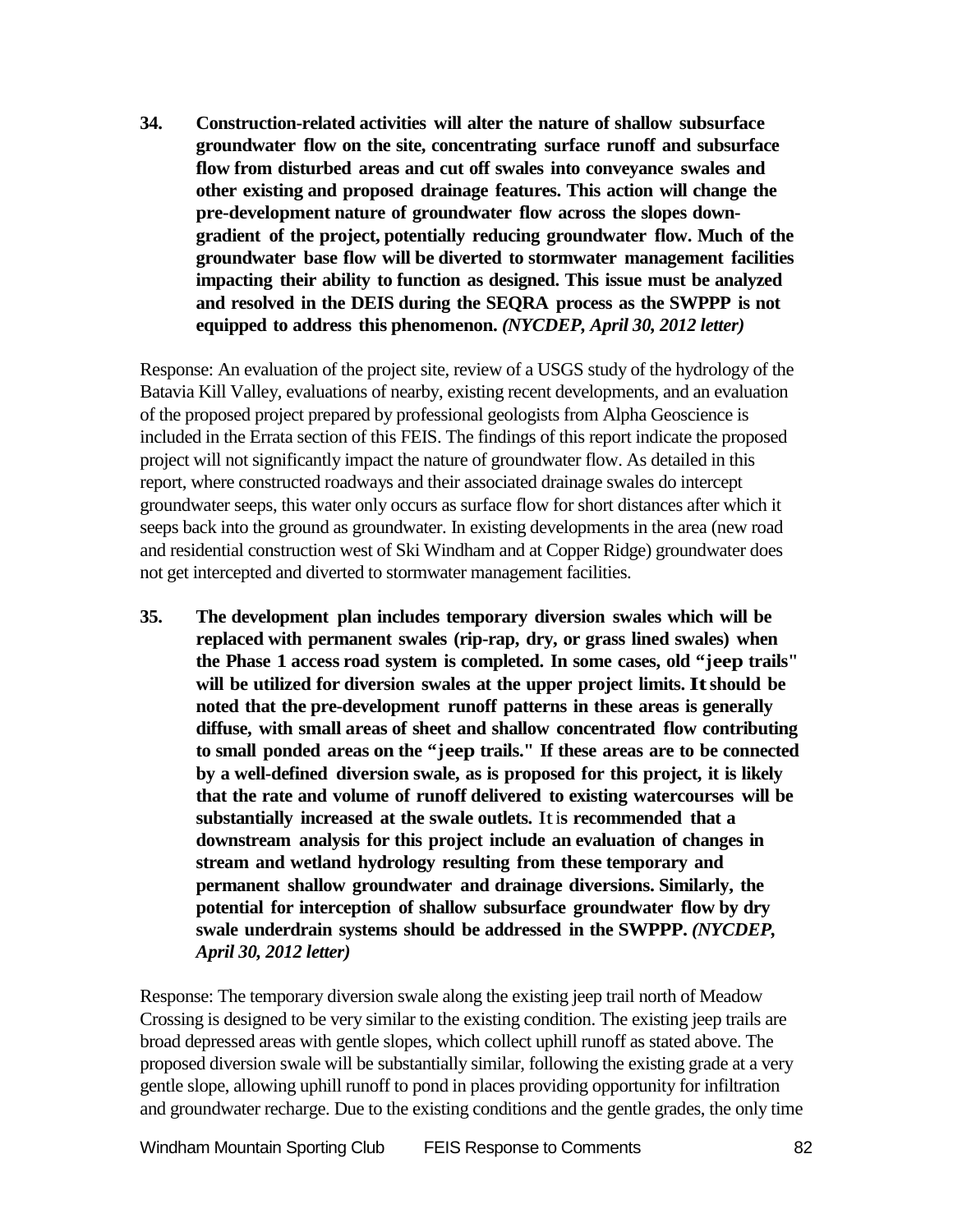runoff is anticipated to flow within the swale would be during a large storm event, such as a 10 or 100-yr event. This is a precautionary measure to ensure if an event of that size occurs during construction, uphill flows will not drain across open areas of construction creating potential for erosion. Check dams are proposed as an additional precaution to minimize flow rates and promote ponding areas. The outlet of this swale is designed to be a level spreader, in an area with gentle slopes, so that sheet flow can be re-established. Once phase 1 is stabilized and permanent stormwater measures are in place, the swale can easily be removed and the area restored to its original condition.

A downstream analysis is included as part of the modified Stormwater Management Design Report in the Errata section and also see response to comment 19 in this section.

The Alpha Geoscience report that includes an analysis of the hydrogeology of the site and the surroundings is included in the Errata section. The report finds that while stormwater conveyances may indeed intercept shallow groundwater flow, the intercepted groundwater will re-infiltrate and will not affect the hydrology of surface waters or the performance of stormwater management devices.

**36. The DEIS is incomplete because all 1-year and 100-year storm data for all pre/post construction subcatchments within the hydrologic analysis is missing. This information is absolutely necessary to properly evaluate the hydrologic changes in each of the sub-catchments as a result of the development. The 1-year storm is required to determine the channel protection volume and the 100-year storm is required to determine the safe conveyance of runoff to, through and away from the site.** *(NYCDEP, April 30, 2012 letter)*

Response: The requested supporting data is provided in the modified Stormwater Management Design Report in the Errata section.

**37. No post-construction reach or culvert data has been provided for the 100- year storm. This information is necessary to evaluate the safe conveyance of the storm flows through proposed structures. For example, Pipe R1.7, located near Cave Mountain Road, isshown as having a 24 inch diameter outlet with the inlet invert set at elevation 2,230'; however, the peak elevation of flow for the 10-year storm at this point is at elevation 2,233.02. As the elevation at the 10 year storm is 3 feet above the inlet invert of the pipe (1 foot above the pipe) it is likely the 100-year storm elevation will be significantly higher than the culvert and could pose a safety issue with overtopping at Cave Mountain Road.**  *(NYCDEP, April 30, 2012 letter)*

Response: The requested supporting data is in the Modified Stormwater Management Design Report in the Errata section.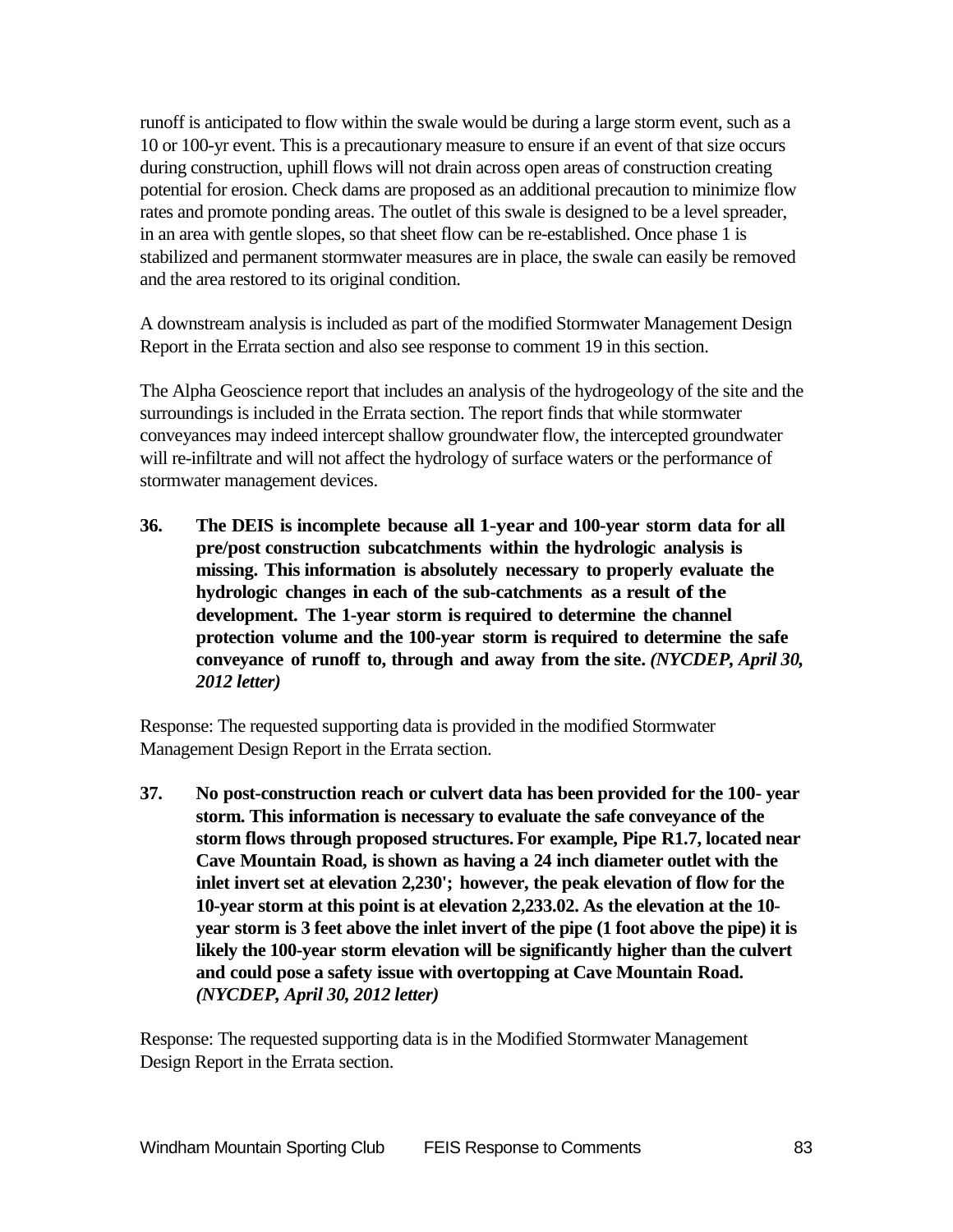**38. No post construction data for Pond 11.9R and no data for pond P2.4: Itis impossible to evaluate the outflows from these ponds without the complete pre/post data.** *(NYCDEP, April 30, 2012 letter)*

Response: Pond 2.4 has been eliminated in the current plan. The requested supporting data for pond 11.9 is in the Modified Stormwater Management Design Report in the Errata section.

#### **39. No pre/post data has been provided for design points 8a, 11a and 11b. It is impossible to evaluate the effects of the project on these design points without the 2, 10 and 100-year storm data.** *(NYCDEP, April 30, 2012 letter)*

Response: These design points were internal analysis points used as part of the design development, and were not considered necessary to prove requirements were being met. All supporting data for all Design Point is in the Modified Stormwater Management Design Report in the Errata section.

### **40. Splitter R3.6 discharges to DP-4 via a proposed swale along the north side of Sheridan Drive; however there is no HydroCAD data for thisswale.** *(NYCDEP, April 30, 2012 letter)*

Response: The flow splitter in this location has been removed. Reach data for the swale leading to Design Point 4 is included in the Modified Stormwater Management Design Report in the Errata section.

**41. Due to the size, complexity and scope of this project, it would be beneficial if all of the HydroCAD data be provided to involved agencies on a CD and included with the DEIS. This information would provide the reviewer ample access to all of the data used in the hydrologic analysis and allow for an efficient, proper and complete review of this portion of the DEIS.** *(NYCDEP, April 30, 2012 letter)*

Response: All HydroCAD data included in the hard copy DEIS was included in pdf files on CDs containing the DEIS that were provided to NYCDEP.

**42. The applicant has improperly calculated the DEP required water quality volume when designing the project's stormwater treatment practices. This has resulted in an undersizing of all the site's practices. It appears that the required water quality volume has been miscalculated in the DEIS Stormwater Management Design Report. Page 16 (Exhibit B) of the report states that the WQv calculation utilized both the 1.1 inch storm event (90% rainfall) and the 3.0 inch storm event (1 year/24-hour rainfall). The 1-year storm event is not intended to be used in the WQv calculation, rather the runoff volume utilizing the 1 year storm, is to be calculated using the National Resource Conservation Services (NRCS) method. DEP requires a comparison of the WQv and the volume of runoff generated by the 1-year storm event for sizing SMP's. The NYC Watershed Regulations 18- 39(c)(3) states: Stormwater Treatment Volume. All stormwater pollution prevention plans prepared pursuant to this section shall include measures to**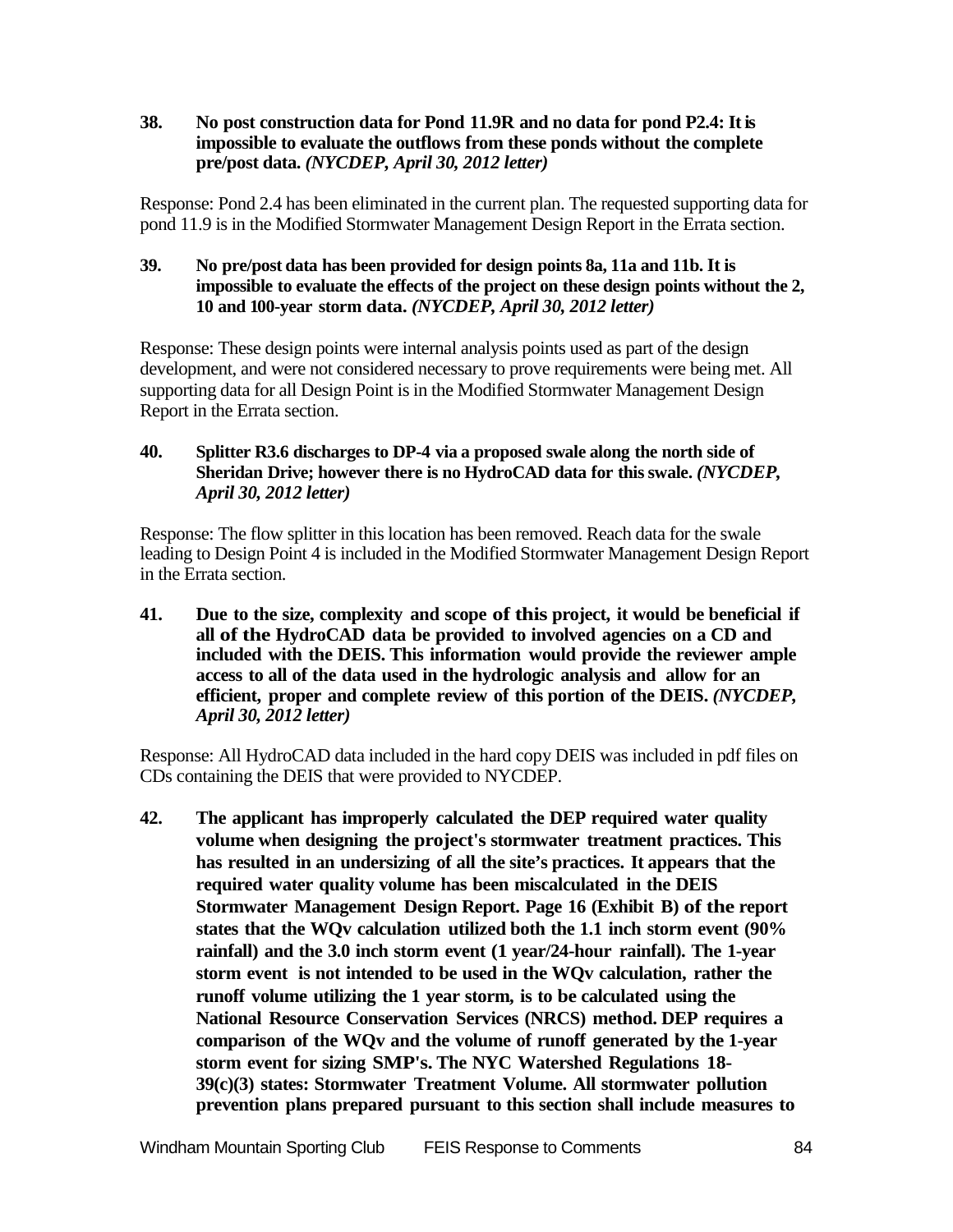**capture and treat the greater of the volume of runoff generated by the 1-year, 24- hour storm or the Water Quality Volume (WQv). Stormwater management practices which provide treatment shall be designed to accommodate the quantity of runoff flowing to the stormwater management practice, including runoff from off-site areas. To clarify, when calculating WQv one must use the calculation procedure presented in section 18-16(126) of the NYC Watershed Regulations (also found in Table 4.1 in Chapter 4 of the Design Manual). The Water Quality Volume (denoted as the WQv) is designed to improve water quality sizing to capture and treat 90% of the average annual stormwater runoff volume. The WQv is directly related to the amount of impervious cover created at a site. Therefore, the WQv is a culmination of site specific inputs that generate a water quality volume. In this instance, the Stormwater Treatment Volume is based on the post-construction volume of runoff from the 1-year storm event to the stormwater practice. This volume is typicality generated using a program for modeling the hydrology and hydraulics of stormwater runoff such as HydroCAD software.** *(NYCDEP, April 30, 2012 letter)*

Response: The methodology as described above has been incorporated into the Modified Stormwater Management Plan, and the necessary treatment volumes have been provided within the design. The changes resulting from utilization of the new methodology did not result in significant changes to the plan. A summary of the required Treatment Volumes for each practice, along with the supporting HydroCAD data is Appendix D of the Modified Stormwater Management Design Report in the Errata section.

**43. Design Point 1; (1) Subcatchment 1.3 represents a section of road approximately 600 feet long and 18 feet wide equaling 10,800 square feet; however, the spread sheet only indicates 5,380 square feet of impervious area. (2) Subcatchment 1.4 is listed in the ''None/Undisturbed" section of the spread sheet; however, the spread sheet shows an impervious area of 5,600 square feet, and the plansshow two proposed houses with bioretention basins, and (3) Subcatchment 1.4 is also listed in the section named "Bioret. on indiv Lots" and the impervious area is half of what is listed above.** *(NYCDEP, April 30, 2012 letter)*

Response: This has been corrected within the Modified Stormwater Management Report.

**44. The DEIS improperly applies the DEP's "20% Rule." The NYC Watershed Regulations state that if an activity requiring a stormwater pollution prevention plan will result in impervious surfaces covering twenty percent (20%) or more of the drainage area for which a stormwater management practice is designed, the stormwater pollution prevention plan shall provide for stormwater runoff from that drainage area to be treated by two different types of stormwater management practices in series. The following Subcatchments have impervious surfaces covering twenty percent (20%) or more of the drainage area for which a stormwater management practice has been designed.**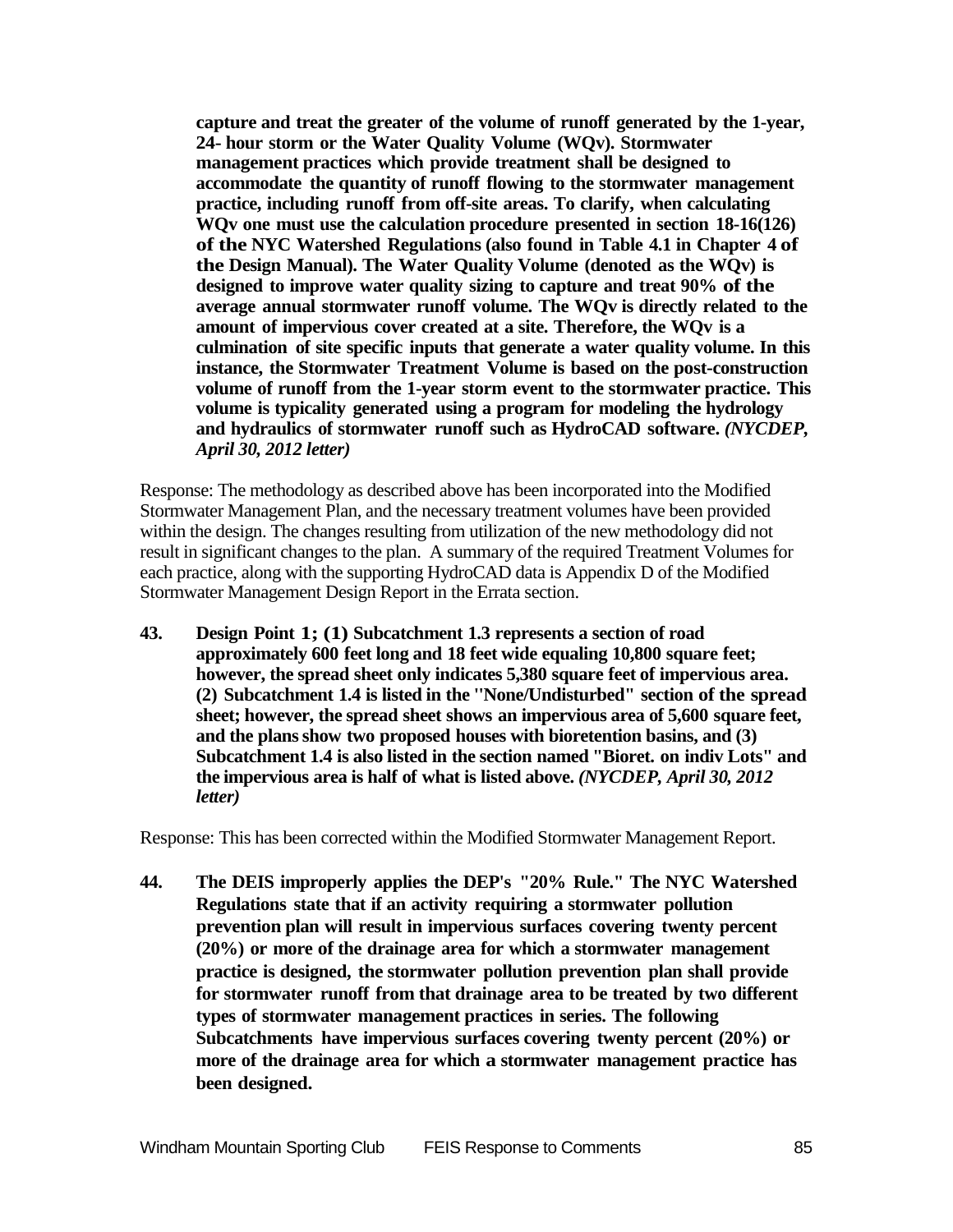- **1. Bioretention Basin P1.2 has an impervious area of 27%**
- **2. Bioretention Basin P6.1 has an impervious area of 49%**
- **3. Bioretention Basin P6.3 has an impervious area of 44%**
- **4. Bioretention Basin P9.3 has an impervious area of35%**
- **5. Dry Swale P11.5 has an impervious area of27%**
- **6. Bioretention Basin P11.7 has an impervious area of 55%**
- **7. Bioretention Basin P11.8 has an impervious area of77%**
- **8. Bioretention Basin P11.9 has an impervious area of22%**

**9. Dry Swale P12.2 has an impervious area of27%** *(NYCDEP, April 30, 2012 letter)*

Response: Based on previous conversations with DEP and the desire to treat stormwater at the source as much as possible, it is the Applicant's understanding that this rule does not apply to green infrastructure practices such as rain gardens, bioretention areas and dry swales with small contributing watersheds. Otherwise it would not be practically feasible to incorporate green infrastructure practices near the source. All of the standard stormwater management practices treat drainage areas with less than 20% impervious cover. Supporting information can be found in the Modified Stormwater Management Design Report in the Errata section.

**45. The Project fails to maintain existing drainage patterns. Section 18-39(c)(5)(i) of the NYC Watershed Regulations states that** *"to the maximum extent practicable, an activity requiring a SWPPP, and the SWPPP prepared for such an activity, shall be designed to minimize the alteration of the existing drainage areas..."* **Contrary to this requirement, the project proposes to radically alter existing drainage patterns. This is best exemplified by the frequent use of splitters and secondary outlets at six different locations.These structures are used at several locations on the site to manually manipulate and distribute low and high flow events to different drainage (design) points. A total of three hydraulic flow splitters (identified as CB R3.6, R8.15 and R11.28) are used as standalone units to divide low versus high flow storm events. These locations also represent a point of possible failure during an extreme storm event if the devices are not regularly maintained or if an excessive amount of storm related debris affects the functioning of the unit during a storm event. It is advised that the project not rely on such devices given the sensitive nature of site hydrology.** *(NYCDEP, April 30, 2012 letter)*

Response: The project implements Low Impact Design Principles and was designed in accordance with the 5-step process outlined in the SMDM which integrates the stormwater management plan with project development, effectively balancing the needs of each to create a plan that minimizes impact and preserves existing hydrologic patterns to the maximum extent practicable. This is explained in detail in Section 7 of the modified Stormwater Management Report, and supported in other sections of the report. It is recognized that in some cases flow splitters are used to distribute flow. The reason for their use is an effort to achieve what is mentioned above – minimization of alteration to existing drainage patterns by maintaining the acreage of contributing drainage areas to the maximum extent practicable. This way, the amount of uphill flow diverted away from its pre-development design points is minimized.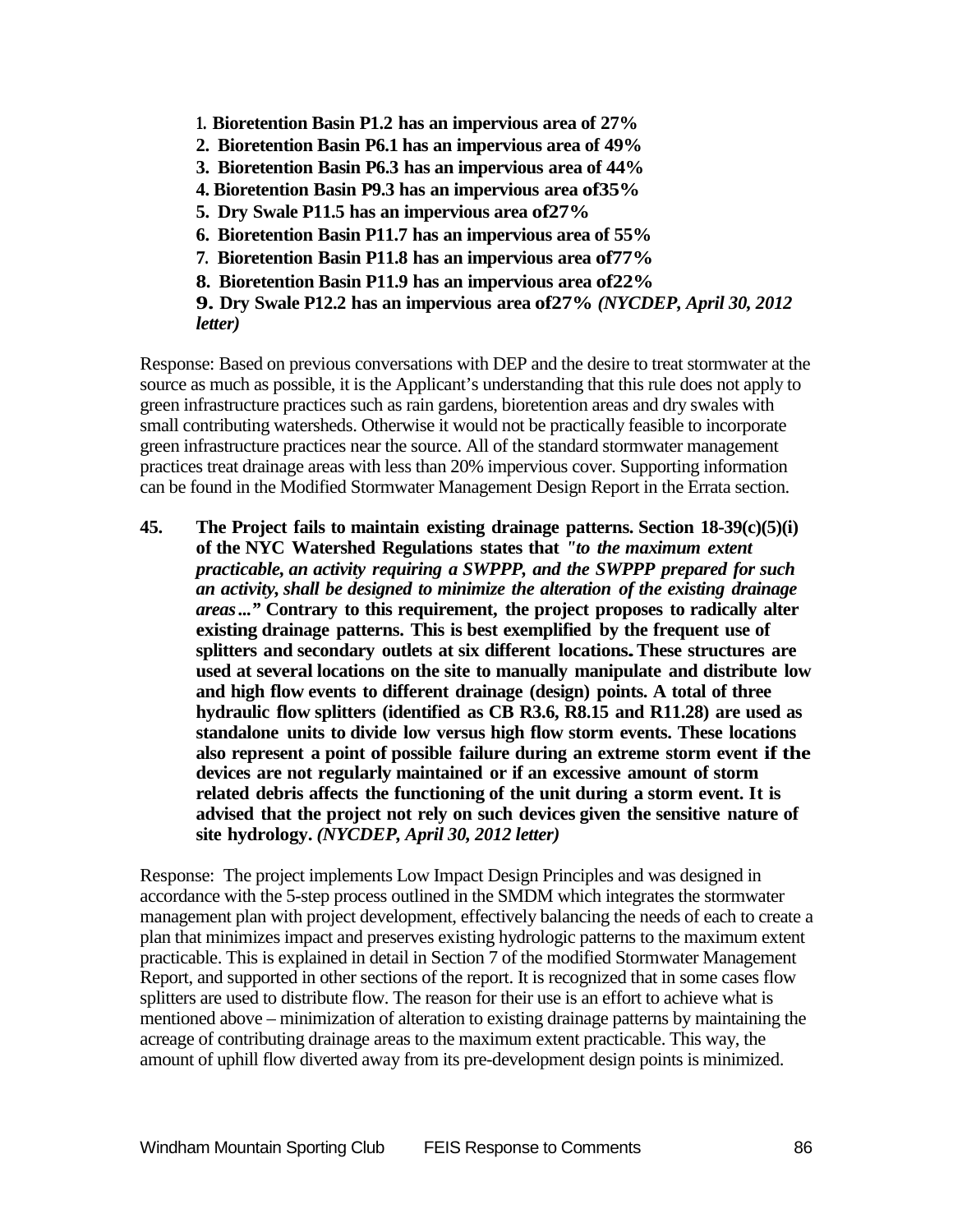Any part of a hydrologic system, existing or proposed, can fail during an extreme storm event. Systems that can be regularly maintained and observed such as this can in some cases be beneficial, in that opportunities for failure can be recognized and remedied prior to a significant storm event. The flow splitters are all located in areas that can be easily accessed and readily maintained, so that opportunities for potential failure are greatly minimized.

**46. Given the extent of soil disturbance proposed on the United States Department of Agriculture (USDA) E/F slopes (very steep and highly erodible soils), it appears that the project will require New York State Department of Environmental Conservation (NYSDEC) review and approval of an individual permit in accordance with Part 1.D.6 of the 2010 SPDES General Permit for Stormwater Discharges from Construction Activity (GP-0-10-001).**  *(NYCDEP, April 30, 2012 letter)*

Response: This comment is correct and NYSDEC review will be for an individual permit.

**47. Due to the very real potential for the proposed action to result in significant adverse impacts to surface water quality in the New York City Watershed, Riverkeeper hereby expresses its agreement with the comments contained in and fully supports the recommendations made by the comment letter submitted by the New York City Department of Environmental Protection (DEP) dated April 30, 2012. That letter identifies numerous deficiencies in the project as proposed in the DEIS which, if approved, will significantly impact water quality in the Batavia Kill and the Schoharie Reservoir Watershed. These impacts include, but are not limited to: inadequate watercourse and wetland buffers; disturbance of on-site wetlands; disturbance of 37 acres of steep slopes with shallow, erodible soils; a flawed hydrologic analysis; inadequately sized stormwater management practices; a deficient SWPPP and Erosion and Sediment Control Plan; and the underestimation of projected wastewater flows. In addition, the DEIS fails to provide key information regarding land clearing and grading, construction sequencing and mitigation of groundwater and stormwater impacts, among other issues.**

**Consequently, we agree with DEP that a supplemental DEIS is warranted to cure the existing deficiencies and propose adequate mitigation for the potential water quality impacts arising from WMSC. Accordingly, we urge the town of Windham Planning Board not to accept the DEIS in its current form, but rather require the preparation of a revised or supplemental DEIS that would be subject to additional public review and comment, before proceeding to a final EIS.**  *(Riverkeeper, April 30, 2012 letter)*

Response: This comment has been addressed previously in this section.

**48. DEP has identified impacts to water resources in the DEIS. Erosion and sediment control is required for 160 acres of disturbance. There will be water quality impacts associated with the loss of forested cover and change in drainage patterns. The introduction of impervious surfaces will exacerbate erosion that is prevalent due to the site soil types. Groundwater recharge impacts have been**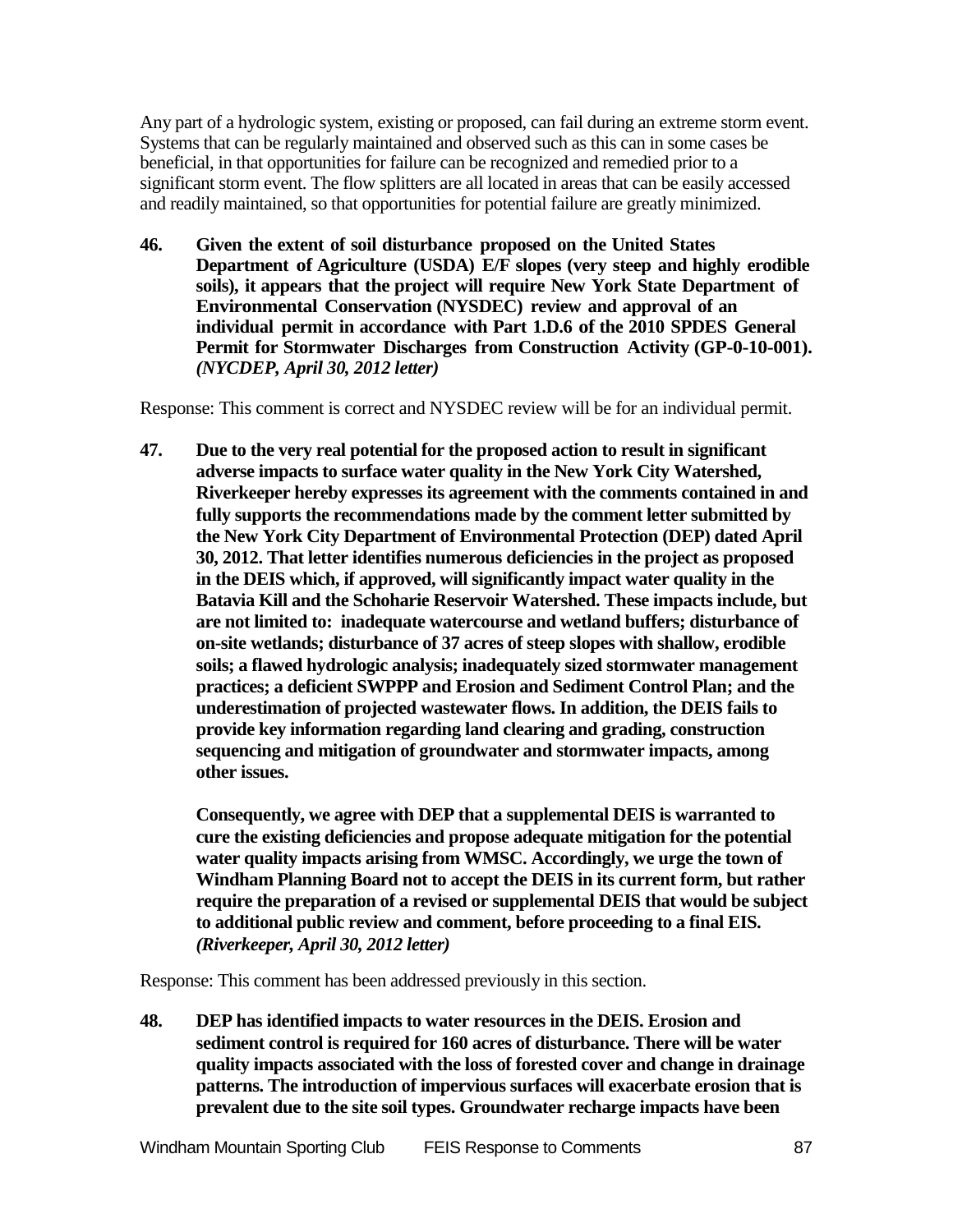**identified. An increase in the volume of stormwater offsite has been identified and the DEIS does not address these impacts to water resources.** *(Joe Damrath, NYDEP, April 5, 2012 Public Hearing)*

Response: This has been addressed previously in this section.

**49. Revise Water Quality Evaluation: The water quality evaluation contained in Appendix 9 of the March 2012 DEIS stormwater pollution prevention plan (SWPPP) needs to be re- calculated based on the revised drainage areas for stormwater analysis noted by DEP in its April 30, 2012 DEIS comment letter. The revised evaluation of water quality should be provided. (***Watershed Inspector General, November 21, 2012 Letter)*

Response: The revised evaluation is included in the Errata section. Proposed development reductions have incrementally reduced TP and TSS export.

**50. Box Riser Dimensions: Detail 6, Sheet L-8.02, a column should be added to the table to set forth the pre-cast concrete box riser dimensions. Human access for future maintenance should be considered when establishing these minimum dimensions. (***Watershed Inspector General, November 21, 2012 Letter)*

Response: Concrete box riser dimensions will be added to the drawings when they are updated for submission for Site Plan and Subdivision review and NYSDEC and NYCDEP permitting.

**51. Grading Details: The grading details for access to six building lots on Sunrise Terrace, shown on revised Sheet L-4.07, Lots 83, 84, 106, 107, 108 and 109, need to be presented. These units are upslope and two lots, 83 and106, appear completely cut off from the road, due to the proposed location of a biofilter and rock lined drainage channel. (***Watershed Inspector General, November 21, 2012 Letter)*

Response: See the response to comment 14.E earlier in this section. All single family lots and their access have been reevaluated and redesigned where necessary in order to avoid steep slopes. As part of this process, suitable access was confirmed for all of the currently proposed lots.

**52. Move Outlet Pipe: The outlet pipe from Wet Extended Detention Pond P-12 (Sheet L-4.08) extends underneath a wetland that begins just 70 feet downgrade of the pond. This pipe requires excavation under the wetland to connect to the storm sewer line on the Cave Mountain Road spur. This pipe runs along the spur, then discharges at the outlet of this same wetland. Since the pond bottom elevation is 2,294' and the surface elevation of the wetland just 70 feet downstream is 2,284', this pipe should discharge directly to the wetland with appropriate energy dissipation at the outlet to prevent scour. This would eliminate excavation in the**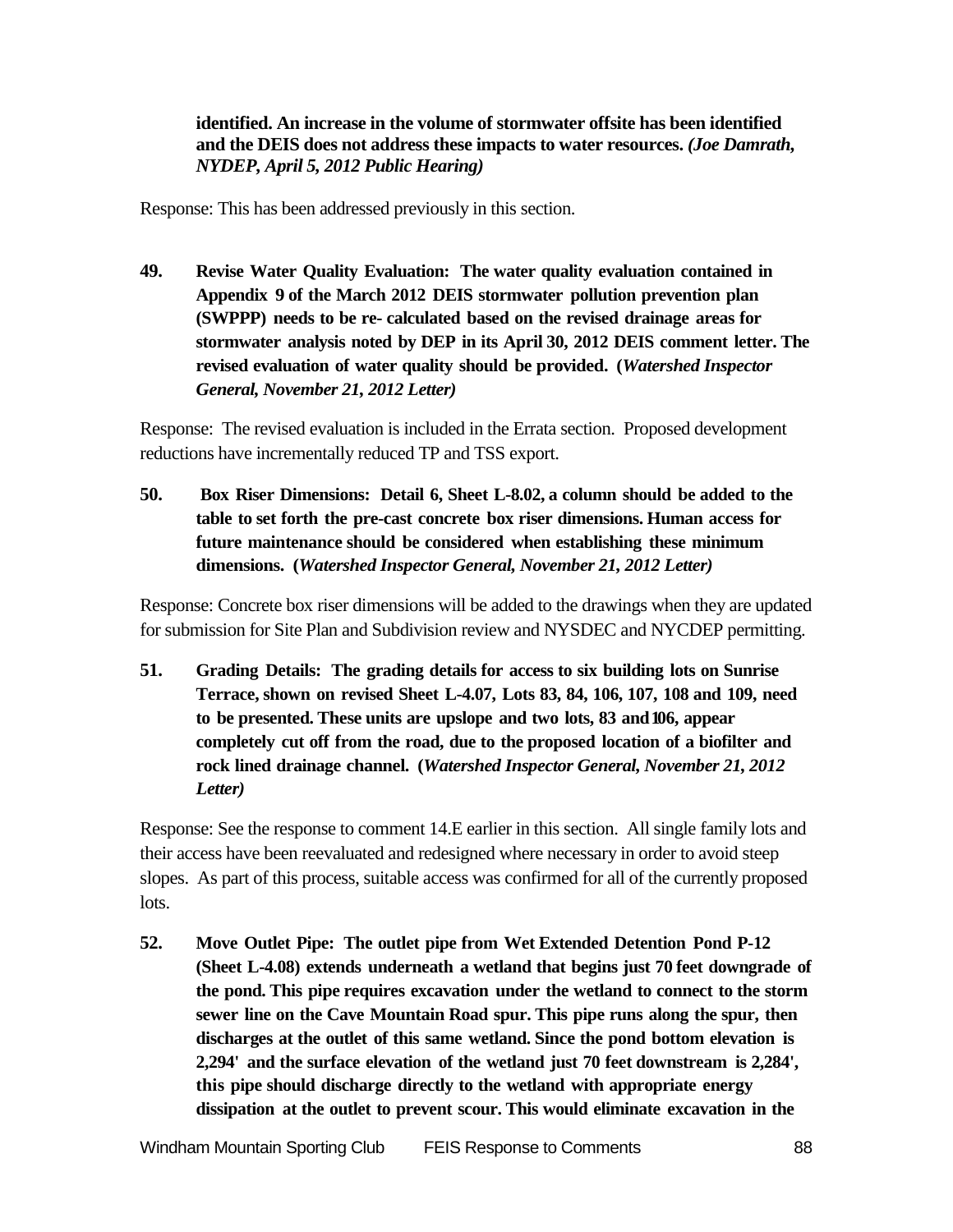# **wetland and at the proposed storm sewer pipe beyond. (***Watershed Inspector General, November 21, 2012 Letter)*

Response: The outlet pipe will be adjusted accordingly in the drawings that are updated for submission for Site Plan and Subdivision review and for NYSDEC and NYCDEP stormwater permitting.

**53. Location Tables: On Sheet L-8.01, a location table for all level spreaders proposed for installation at the project site needs to be added. Also, a stone apron inside the filter fabric drop inlet protector on Detail 11 needs to be added, or this detail can be deleted in favor of Detail 12. A location table for the water bars should also be added to Detai114. (***Watershed Inspector General, November 21, 2012 Letter)*

Response: The requested table and details will be adjusted accordingly in the drawings that are updated for submission for Site Plan and Subdivision review and for NYSDEC and NYCDEP stormwater permitting.

**54. Fascines and Flocculants: On Sheet L-8.02, Detail 2, fiber roll is presented with a table for installation. However, its proposed use is not supported by documentation or a record of performance criteria. In comparison, the 2005 New York State Standards and Specifications for Erosion and Sediment Control, page 4.5, presents a similar practice employing live fascines which are bundles of twigs or branches (e.g. willow) placed in shallow trenches or on either cut or fill slopes for slope stabilization. One of the reasons for the success of this stormwater treatment practice is the close spacing between fascines. We recommend using the spacing specified in this standard for the placement of fiber rolls.**

**In addition, Note #3 refers to flocculants being added at the "qualified inspector's discretion." We suggest that this note be omitted, because the application of flocculants requires NYSDEC approval. (***Watershed Inspector General, November 21, 2012 Letter)*

Response: Revised spacing in accordance with the Blue Book spacing for fascines will be added to the plans will be adjusted accordingly in the drawings that are updated for submission for Site Plan and Subdivision review and for NYSDEC and NYCDEP stormwater permitting.

The use of flocculants is detailed in the DEIS, including the draft SWPPP, and will be included in the final SWPPP that will be submitted for NYSDEC in an application for an individual SPDES permit for this project. The availability of flocculent is important for this project because of the colloidal nature of the soil types present on the site and the inability of sediment basins alone to settle out suspended soils.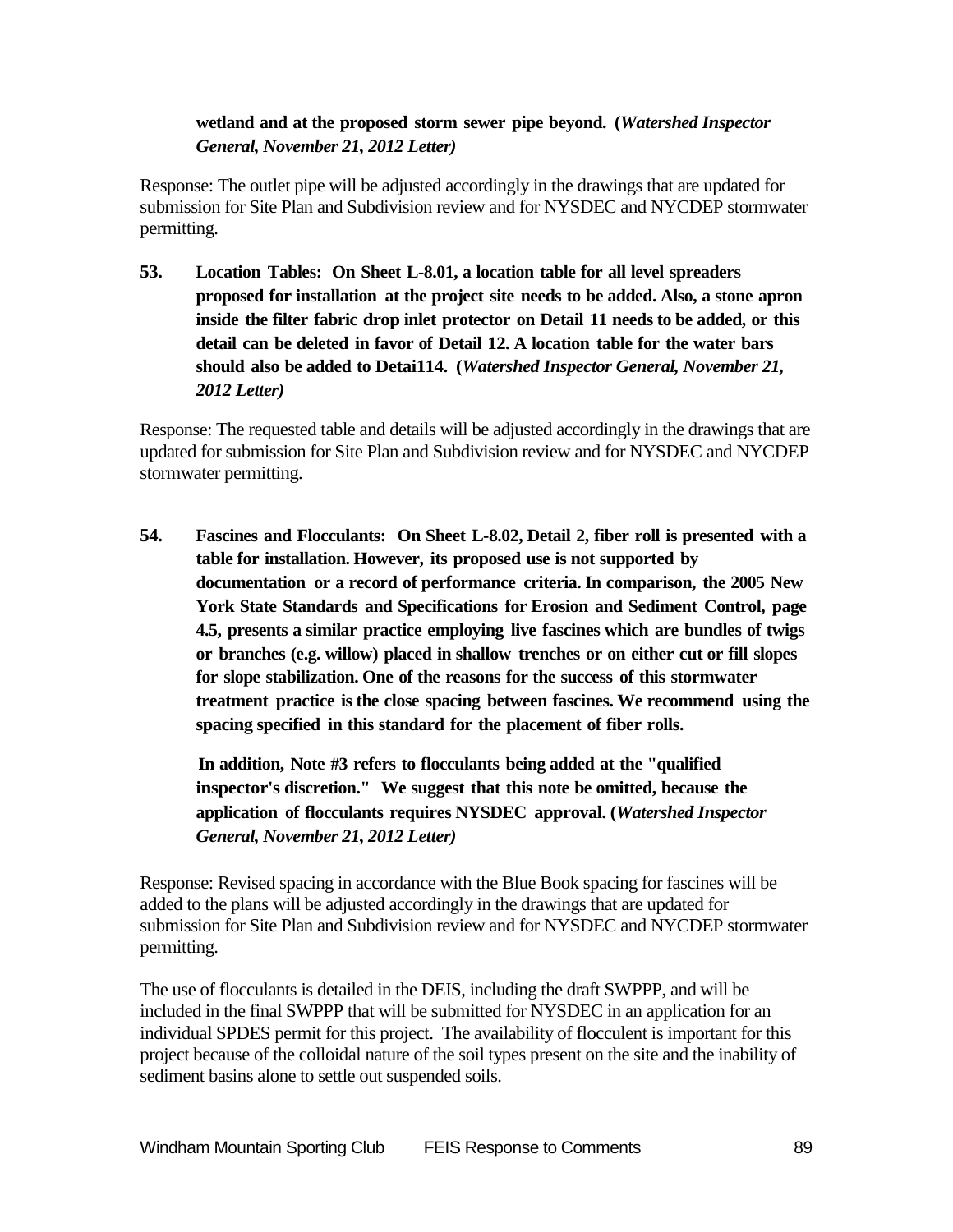**55. Creation of Steep Road Bank Slopes: There are a significant number of locations where steep road bank slopes will be created from rock blasting and excavation. A detail should be added to Sheet L-8.02 presenting a typical section of this proposed work, accompanied by a table specifying the locations of these steep road banks using the appropriate road stationing shown on the road profile sheets. (***Watershed Inspector General, November 21, 2012 Letter)*

Response: The requested typical detail and table will be included in the drawings that are updated for submission for Site Plan and Subdivision review and for NYSDEC and NYCDEP stormwater permitting.

**56. Concrete Truck Washout: A significant amount of infrastructure is being proposed at the project site. However, concrete truck washout facilities and their placement at key project locations are missing from the site plans and SWPPP. A detail containing this information needs to be added to the drawings on Sheet L-8.02. In addition, the SWPPP should be revised to add this practice. (***Watershed Inspector General, November 21, 2012 Letter)*

Response: Concrete washouts will be added to the equipment staging areas already identified on the plans included in the DEIS and will be adjusted accordingly in the drawings that are updated for submission for Site Plan and Subdivision review and for NYSDEC and NYCDEP stormwater permitting.

**57. Construction Phasing: According to the DEIS, the overall project will be constructed in 3 phases over approximately 15 years. The first phase will include significant infrastructure and approximately 150 units. It has been noted that there are 23 sub-phases in project phase 1, each disturbing less than 5 acres at any one time. A plan view should be prepared with the grading plan that details these 23 sub-phases and demonstrates that the proposed work is indeed balanced. Erosion and sediment controls and other site management requirements should be shown on the plan for each sub-phase**. (*Watershed Inspector General, November 21, 2012 Letter)*

Response: The requested information is included in the current plans. The phase 1 construction subphases are shown on drawing L3.01. Grading Plans for the phase 1 construction area, at a scale of 1"=50', are provided as drawings L3.02 through L3.05, respectively. Sediment and Erosion Control Plans, also at a scale of 1" = 50', are also included in the project drawings.

**58. Snow Management: The DEIS documentation does not present a snow management plan. Deicing agents, such as rock salt, sand, and/or liquid deicer products, once sprayed onto roadways, are readily transported into water bodies by stormwater and snow melt. A Winter Operations Plan should be prepared to address snow removal, snow storage areas, and use of surface treatments. This**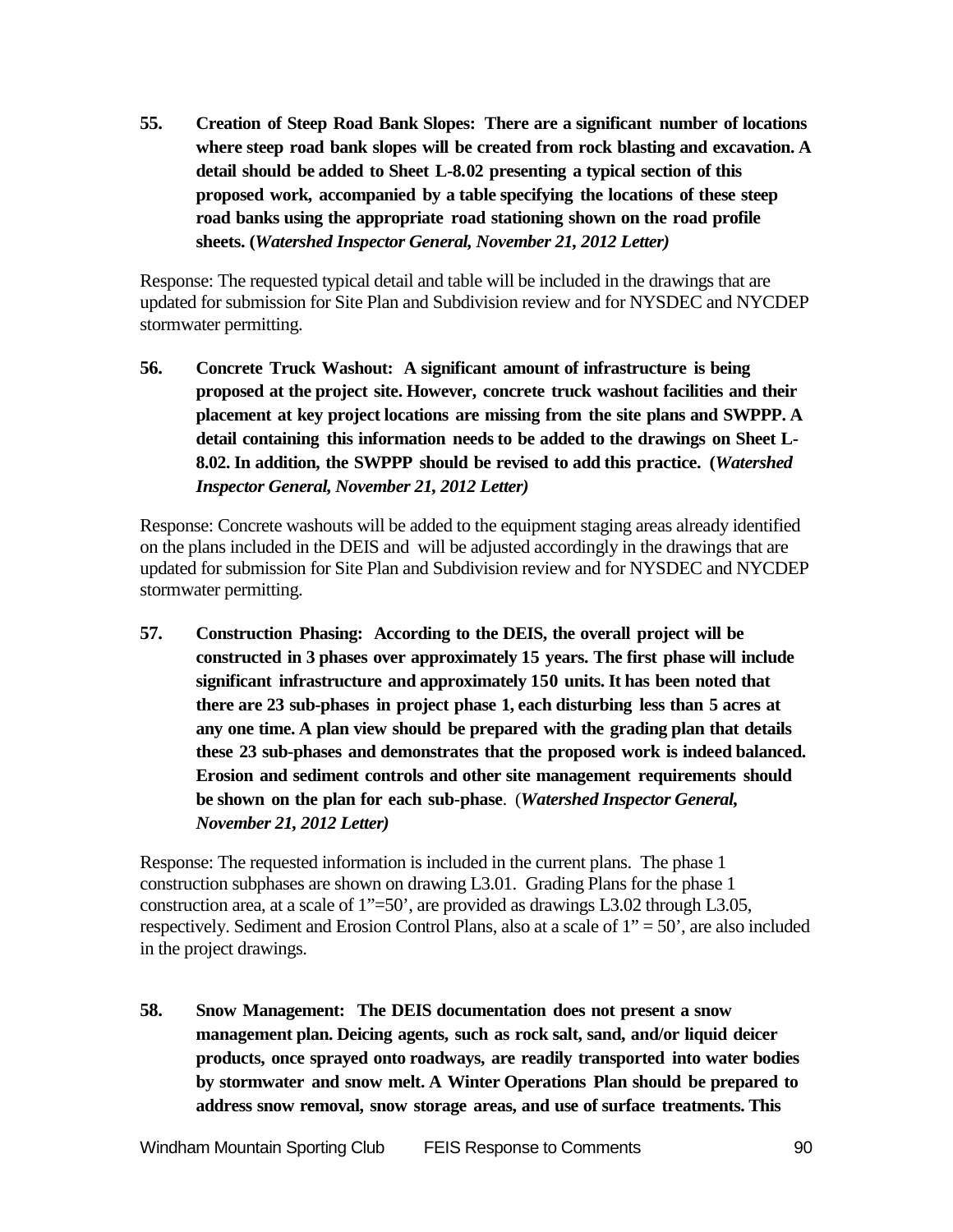# **plan should be made part of the post-construction maintenance plan required by the SWPPP. (***Watershed Inspector General, November 21, 2012 Letter)*

Response: The use of sand and salt for deicing/traction on project roads will be similar to the types of materials and application rates, used by the Town, County and State on their roads in the area of the project.. Section 6.0 of the SWPPP included in the DEIS already describes post-construction maintenance practices for stormwater management devices, including specifications for sediment removal. Sand used for winter road treatment and captured in stormwater management devices is considered to be sediment. The DEIS includes section 2.7.8, Provision for Snow Plowing/Piling.

# **59. The August 14, 2014 letters from the NYCDEP and the Watershed Inspector General incorporate introductory statements and recognition of the modifications to the Project Master Plan in response to agency comments.**

Response: The introductory statements and recognition of the modifications to the Project Master Plan in response to agency comments are noted. Responses to the issues specifically listed within these letters have been separately enumerated and provided in this FEIS.

# **3.2 Water System General**

# **1. The report discusses Phase I but the figure is not clear as to the limits of service and which pumping and storage tanks would be built.** *(Delaware Engineering on Behalf of the Windham Planning Board, April 30, 2012 Memo)*

Response: Appendix G of the Preliminary Water Supply Design Report includes a schematic which shows the extent of the water system to be constructed during Phase I. This includes Pump Station A, Pump Station B, the Lower Reservoir, the Upper Reservoir, and the water lines labeled on the Appendix G schematic. This information is also presented in schematic form and tabular form in Appendix A of the Preliminary Water Supply Design Report. The extent of the Phase 1infrastucture, and the Phase 1 limits of service, will be further clarified in design plans submitted for the permitting reviews by the Town and other regulatory agencies.

# **2. All facilities should either be in the road or located on a separate parcel or leased space.** *(Delaware Engineering on Behalf of the Windham Planning Board, April 30, 2012 Memo)*

Response: All facilities will be located within a road right-of-way, or on common lands of the Windham Mountain Sporting Club Homeowners Association, or within appropriate easements. This will be further clarified on the plans submitted for the Site Plan and Subdivision Review processes.

# **3. The Sheets are numbered with the prefix "WS" and so are the sections which make the plans confusing to work with; suggest renaming the Drawing Sheets.**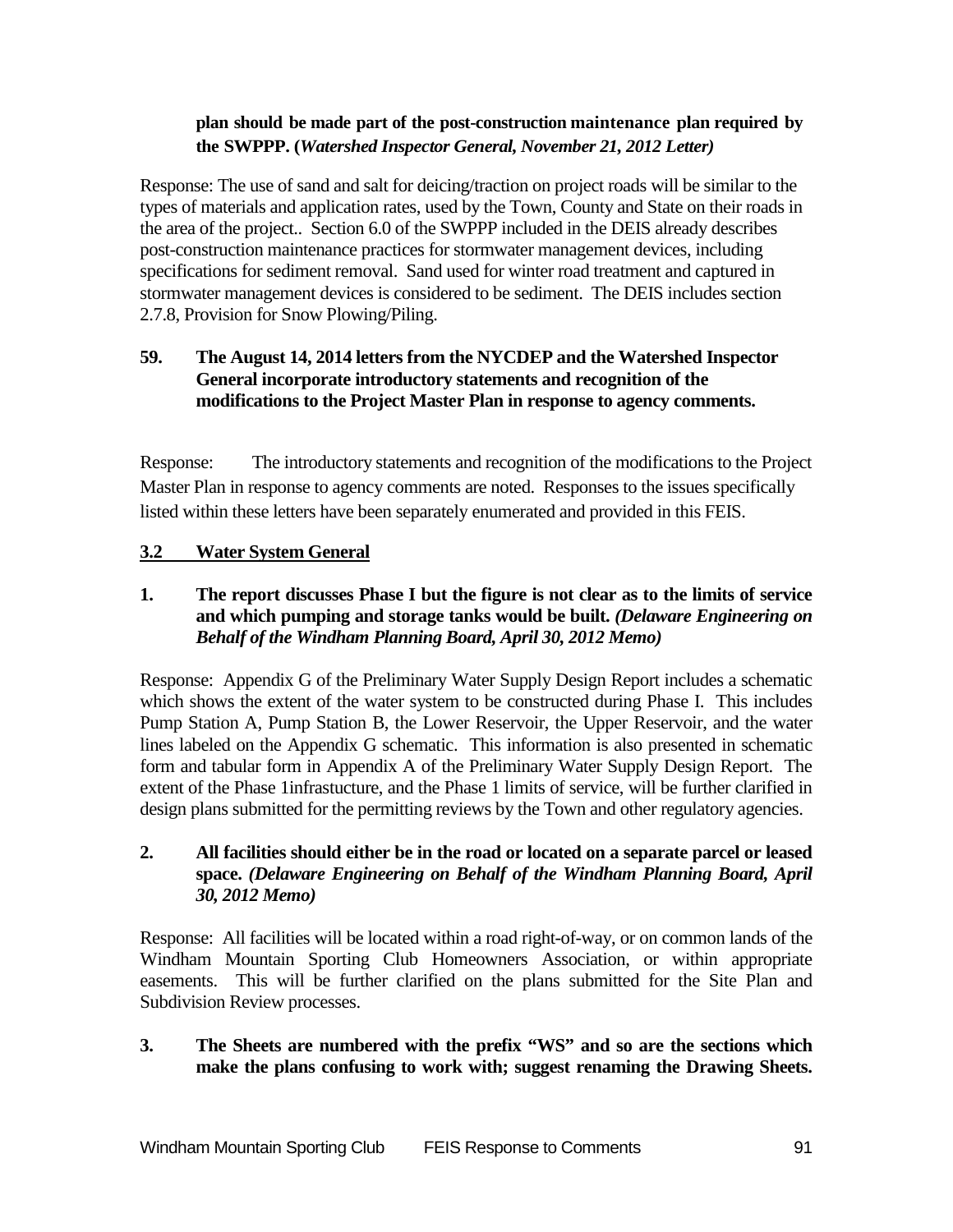# *(Delaware Engineering on Behalf of the Windham Planning Board, April 30, 2012 Memo)*

Response: An alternate drawing label convention will be incorporated into future plan sets.

**4. It would be helpful and clarify the design of the system to provide a simple schematic showing the pumping facilities (pump head, flow and elevation), tanks (high and low water elevation), pressure reducing valve (PRV) stations (elevation and pressure setting) and elevation of water services in each zone (high and low). If this information (or some of it) could be printed out with the model run that would perhaps be sufficient.** *(Delaware Engineering on Behalf of the Windham Planning Board, April 30, 2012 Memo)*

Response: Such a schematic will be prepared for the permitting reviews by the Town and other regulatory agencies.

**5. Comments below point out the absence of hydrants on some lines. This was only noted where the line appeared to go near structures. It is understood that some connector lines have no customers and are not accessible. Where noted below, please add hydrants or explain why they are not appropriate.** *(Delaware Engineering on Behalf of the Windham Planning Board, April 30, 2012 Memo)*

Response: As noted in the Preliminary Water Supply Design Report, hydrant locations were chosen so that all of the proposed structures are within 250' of a hydrant. As discussed in a meeting between Kaaterskill Associates and Delaware Engineering June 21 2012, the possibility of incorporating additional hydrants will be evaluated in the preparation of the plans to be submitted for the Site Plan and Subdivision Review processes.

- **6. The Town of Windham's water supply permit, under the current regulations, will need to be modified to allow the extension of supply or distribution mains into a new service area not specifically authorized by the existing NSYDEC permit for the system for which the extension is proposed.** *(NYSDEC, April 30, 2012 letter)*
- **6.A The Town of Windham's water supply permit will need to be modified to allow the extension of supply or distribution mains into a new service area not specifically authorized by the existing NYSDEC permit for the system for which the extension is proposed. (***NYSDEC, February 3, 2014 Letter***)**

Response: This additional permitting requirement is acknowledged and is included in the errata section of the FEIS.

**7. In Southeast Naples, there are 80 mountaintop communities that have survived and flourished for 1000 years. How is this possible? These communities offer clean air, water, safety, security, etc. Mr. Olsen applauded Mr. Wilcock for his visionary proposal.**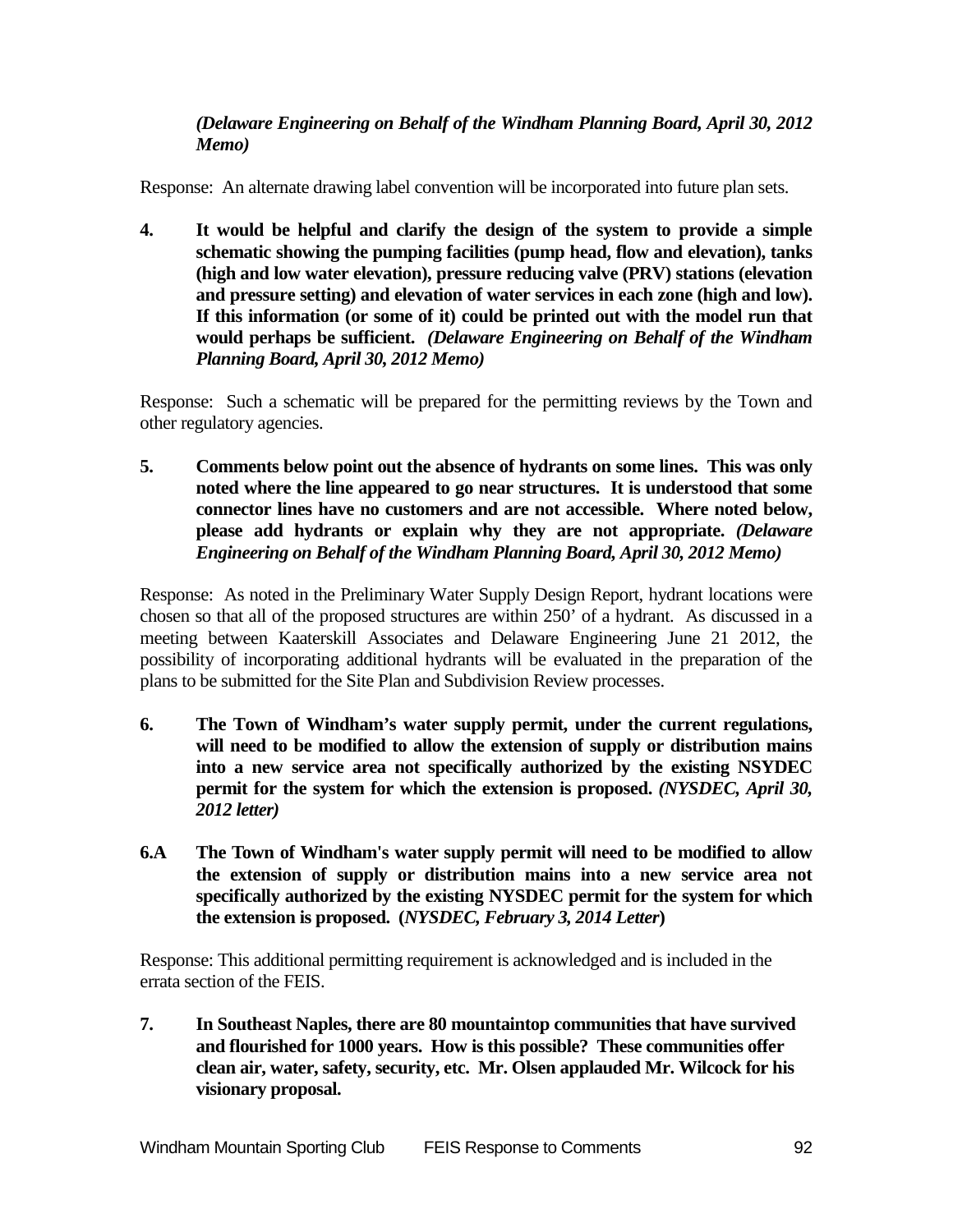# **Mr. Olsen also stated that water and sewer are needed on Mitchell Hollow Road. He asked if NYCDEP rules govern how quickly the mitigation fees will be used to expand sewer and water on Mitchell Hollow Road.** *(Ray Olsen, April 5, 2012 Public Hearing Comment)*

Response: This issue pertains to Town management of their infrastructure and is beyond the scope of the WMSC project.

The Town of Windham has extended wastewater collection lines to the wastewater district boundary on Mitchell Hollow Road. NYCDEP rules prohibit any expenditure of NYCDEP funds outside of the wastewater district. Thus, any further extension of wastewater lines to the north of the existing terminus of the collection line on Mitchell Hollow Road must be constructed with sewer district funds. At the present time, the Town Board has no plan to extend any collection lines outside of the sewer district.

Similarly, the Town Board has no plan to extend water lines beyond the existing system layout other than those enhancements which are included in a USDA-funded water system improvement project which is being initiated in August 2012. This project primarily addresses water treatment, storage, and distribution needs in the hamlet of Hensonville. The only other project component is a connecting line to be installed from Main Street to the south end of Church Street. This line will facilitate the interconnection of the Windham Mountain water system and will be the first step in the eventual consolidation of the water systems in the Hensonville and Windham hamlets.

**8. The project site is outside of the Town's municipal water district. The project sponsor estimates that maximum daily water demand and maximum daily design wastewater flows will approximate 94,024 gallons per day; 180,000 gallons of fire flow over a 2 hour period (1,500 gallons per minute) are also calculated as necessary. Two water reservoirs are proposed with a 50,000 and 300,000 gallon capacity. A Town wide consolidation of existing water supplies in different districts will be required to provide the water demands for the subject project. Additionally, the Town intends to utilize funds collected from project applicants, including WMSC, to pay for the water system consolidation. Itmight be more appropriate for the Town of Windham to require WMSC to provide a water supply source for WMSC and the Town of Windham within their proposed Transportation Corporation, in addition to the Town of Windham consolidating several municipal and private water supplies.** *(NYCDEP April 30, 2012 letter)*

Response: The Generic Environmental Impact Statement prepared by the Town of Windham in 2009 identifies consolidation of existing water supplies as a recommended measure. The GEIS states "consolidation of the municipal systems which serve Hensonville and Windham hamlets as well as the Crystal Water Corporation and Windham Mountain ski center systems should be actively pursued." The Preliminary

Windham Mountain Sporting Club FEIS Response to Comments 93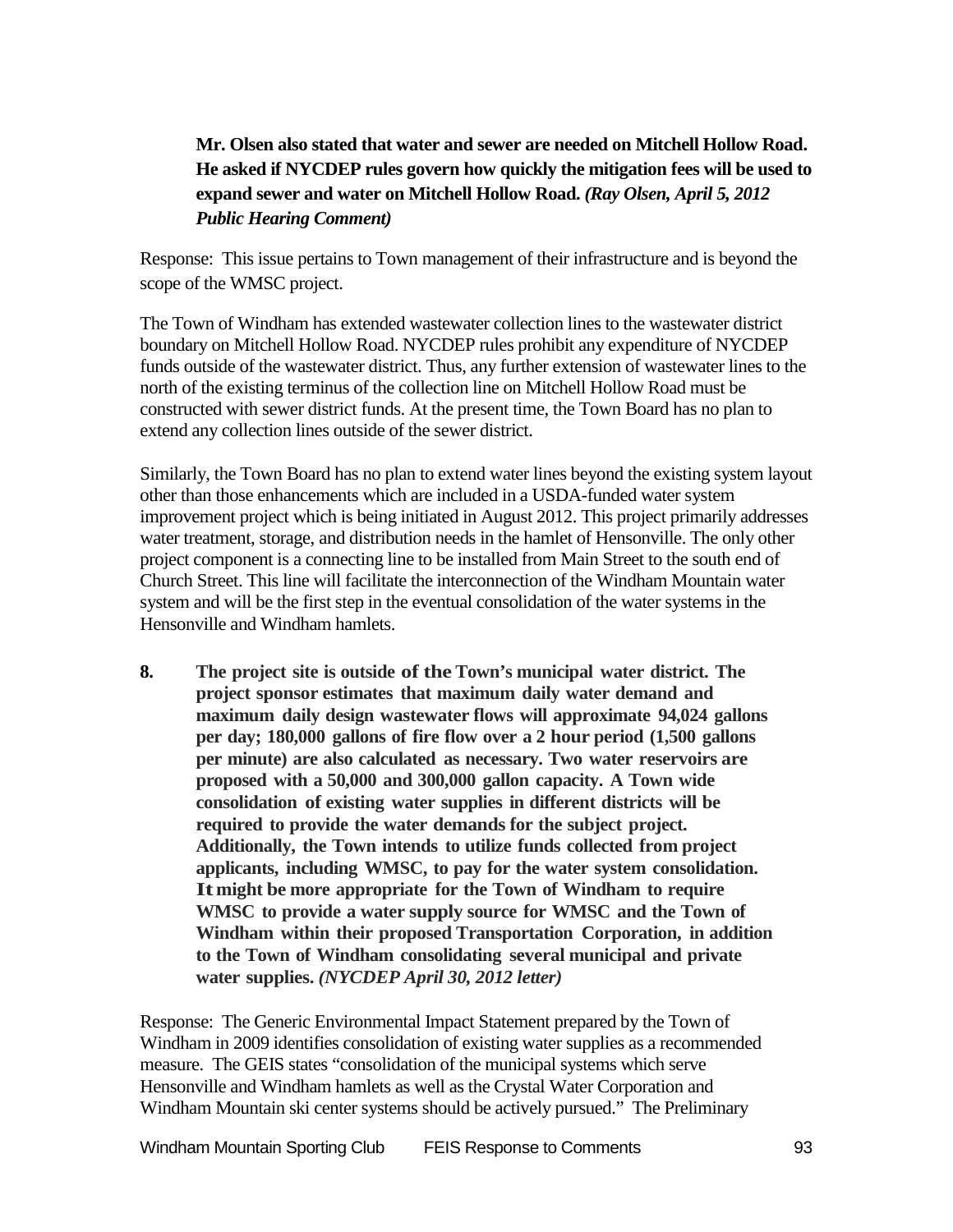Water Supply Report contained in the DEIS includes a discussion of the existing public and private water systems in the project vicinity. Information provided by the Town of Windham (included as Appendix D in the Preliminary Water Supply Report in the DEIS) shows that substantial gains in water system capacity can be obtained through consolidation. The anticipated increase in water supply capacity obtained through consolidation is more than sufficient to supply water to the WMSC project without the development of a new water supply source.

It should also be noted that the anticipated water demand has been modified based on plan revisions subsequent to the DEIS. The following summarizes the anticipated peak daily demand:

| <b>Type</b>                      | Unit     | Amount | GPD/Unit | <b>GPD</b> |
|----------------------------------|----------|--------|----------|------------|
| Single Family Home (137)         | Dwelling | 137    | 300      | 41,100     |
| Duplex $(6)$                     | Dwelling | 12     | 300      | 3,600      |
| Townhouse (1)                    | Dwelling | 7      | 300      | 2,100      |
| Condo $(2)$                      | Dwelling | 81     | 300      | 24,300     |
| Member Lodge Restaurant & Lounge | Seat     | 70     | 28       | 1,960      |
| Members Lodge Spa                | User     | 24     | 8        | 192        |
| East Village Lodge Grill         | Seat     | 30     | 28       | 840        |
| East Village Pool/Exercise       | User     | 24     | 8        | 192        |
|                                  |          |        |          |            |

# **Peak Daily Water Demand (gpd) 74,284**

#### **3.3 Water System Drawings**

# **1. WS-08: Line WS-06 is a dead end; consider connecting to line WS-07.** *(Delaware Engineering on Behalf of the Windham Planning Board, April 30, 2012 Memo)*

Response: Connection of Line WS-06 to line WS-07 will be evaluated in the preparation of the plans to be submitted for the Site Plan and Subdivision Review processes.

### **2. WS-12: This seems to use 2 PRVs fairly close together, leading to the question of whether two zones are really needed. Information as suggested in Item 4 above would help answer such questions. Also no hydrants are on line WS-11.**  *(Delaware Engineering on Behalf of the Windham Planning Board, April 30, 2012 Memo)*

Response: Although the 2 PRVs are fairly close together horizontally, two zones are appropriate due to the existing vertical changes on the site. The additional information discussed in item 4 above, which will be included in the submissions for the permit review, will clarify this.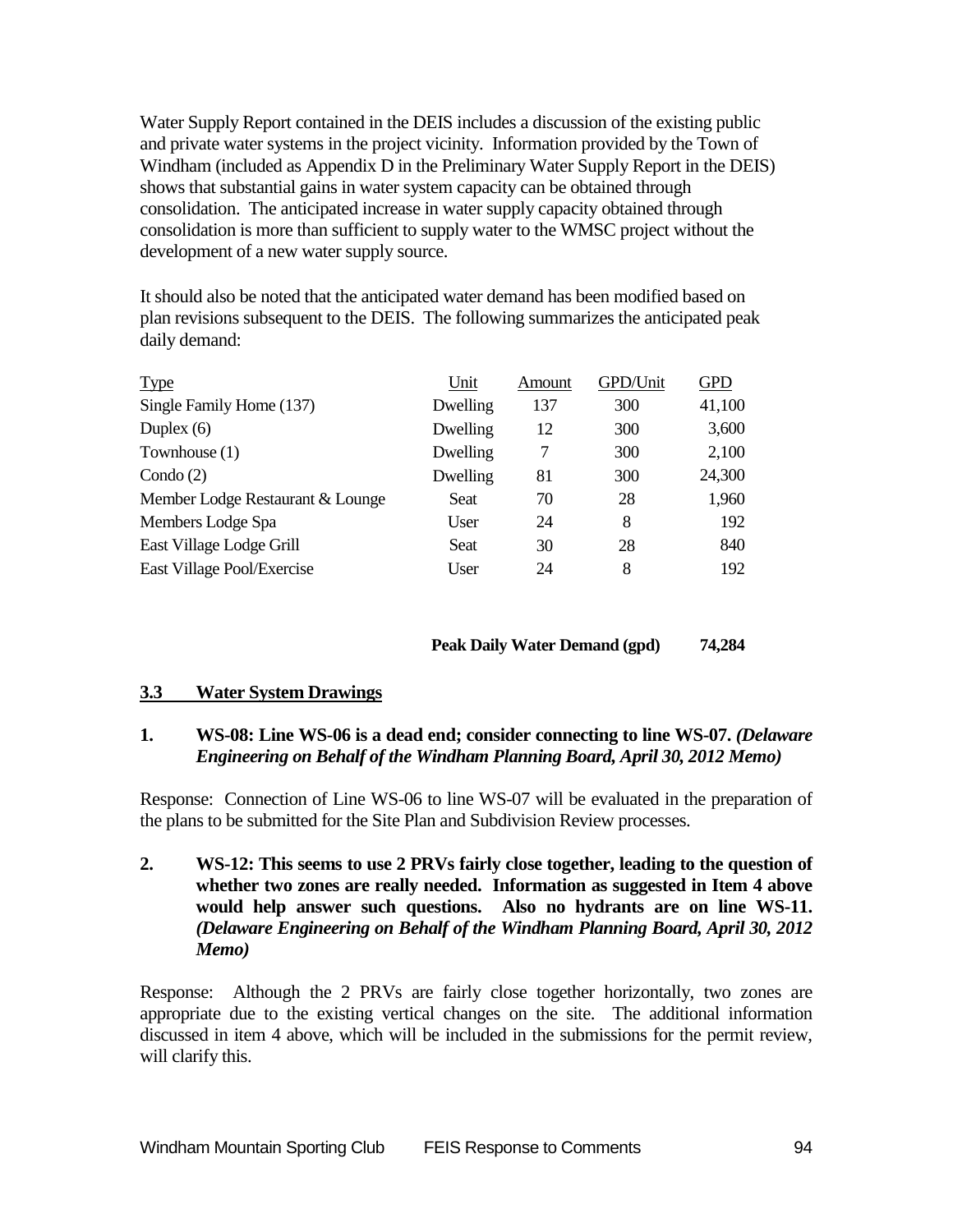## **3. WS-14: No hydrants.** *(Delaware Engineering on Behalf of the Windham Planning Board, April 30, 2012 Memo)*

Response: See response to comment 5 in section 3.2 above.

**4. WS-17: No Hydrants on Line WS-014. On WS-015, -018, -020 and other sheets the line is shown extending 40-50-ft beyond the last hydrant. On dead end lines we typically locate the hydrant after the last service and at the end of the line to allow flushing. Is there a reason for the pipe after the hydrant?** *(Delaware Engineering on Behalf of the Windham Planning Board, April 30, 2012 Memo)*

Response: See response to comment 5 in section 3.2 above.

**5. WS-23: Hydrants 1100-ft apart.** *(Delaware Engineering on Behalf of the Windham Planning Board, April 30, 2012 Memo)*

Response: See response to comment 5 in section 3.2 above.

**6. WS-24: Hydrant spacing 1000-ft apart.** *(Delaware Engineering on Behalf of the Windham Planning Board, April 30, 2012 Memo)*

Response: See response to comment 5 in section 3.2 above.

**7. WS-41: Pumps should use VFD starters to prevent surge on starting and for flexibility of operations.** *(Delaware Engineering on Behalf of the Windham Planning Board, April 30, 2012 Memo)*

Response: VFD starters will be incorporated into the design in the plans submitted for permit review.

**8. WS-42: The reservoir is shown underground. Under the coming revision of 10- States this is not allowed; 50% or more must be above ground. It is suggested that VFDs be used to start pumps for flexibility of operations. The float valves should be installed outside the tank to allow service; the float only should be located in the tank. The pipe gallery pipe and valves are not clear; suggest numbering valves and providing a key or description of operations in final plans.**  *(Delaware Engineering on Behalf of the Windham Planning Board, April 30, 2012 Memo)*

Response: Comment noted. The design features discussed in this item will be evaluated for incorporation into the design in the plans submitted for permit review.

#### **9. WS-43: the reservoir is below grade – see comment above.** *(Delaware Engineering on Behalf of the Windham Planning Board, April 30, 2012 Memo)*

Response: See response to item 8 above.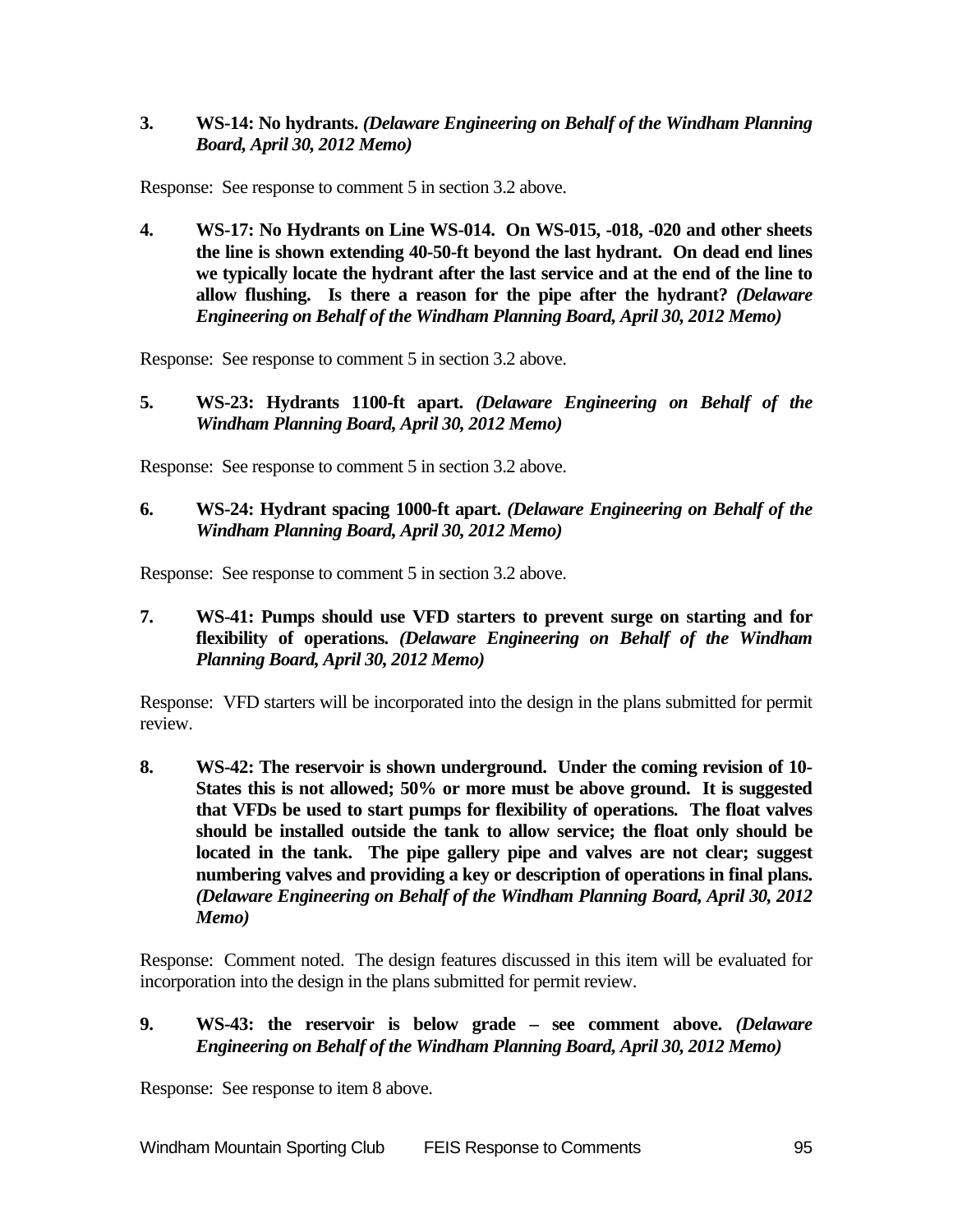# **3.4 Wastewater System General Comments**

**1. The report should contain a better explanation of the extent of pressure sewers and the number of pumps. All sewer lines that will be owned by the Transportation Corporation (TC) should be gravity if feasible and unless the cost is prohibitive. Where force main is necessary HDPE pipe with fused joints should be used.** *(Delaware Engineering on Behalf of the Windham Planning Board, April 30, 2012 Memo)*

Response: The table below summarizes which sewer lines were proposed as gravity and which sewer lines were proposed as pressure in the DEIS. Pressure sewers were used where needed due to topography (as with sewer lines SC-026, SC-029, SC-030, SC-031, and SC-032) or where a few remote lots were being served (SC-023 and SC-028). On Sheet SC-28, note 13 identifies the parcels in the DEIS plan that are connected to pressure sewers, and note 14 identifies the parcels in the DEIS plan that will be connected to gravity sewers but which are expected to use grinder pumps due to the relative elevation of the building to the gravity sewer main.

| <b>GRAVITY</b> |             | <b>PRESSURE</b> |
|----------------|-------------|-----------------|
| SC-001         | $SC-015$    | $SC-023$        |
| SC-002         | SC-016      | SC-026 C        |
| SC-003         | SC-016A     | SC-028          |
| SC-004         | $SC-017(1)$ | SC-029          |
| SC-005         | SC-017 A    | SC-030          |
| SC-006         | SC-018      | $SC-031$        |
| SC-007         | $SC-019(1)$ | $SC-032$        |
| SC-008         | SC-020      |                 |
| SC-009         | $SC-021$    |                 |
| $SC-010$       | $SC-022$    |                 |
| SC-011         | SC-022 (1)  |                 |
| SC-011A        | SC-023 A    |                 |
| $SC-012$       | SC-024      |                 |
| SC-013         | SC-025 (1)  |                 |
| SC-014         | SC-027      |                 |

| <b>PRESSURE</b> |
|-----------------|
| SC-023          |
| SC-026 C        |
| SC-028          |
| SC-029          |
| SC-030          |
| SC-031          |
| SC-032          |

The discussion above pertains to the comments on the DEIS plan set. Significant revisions have been made to the plan since the DEIS, including a reduction from 302 residential units to 237 residential units. During the permitting process, the wastewater collection system design will be modified as appropriate based on plan changes which have taken place subsequent to the DEIS.

# **2. Lateral locations should be shown on the final drawings.** *(Delaware Engineering on Behalf of the Windham Planning Board, April 30, 2012 Memo)*

Windham Mountain Sporting Club FEIS Response to Comments 96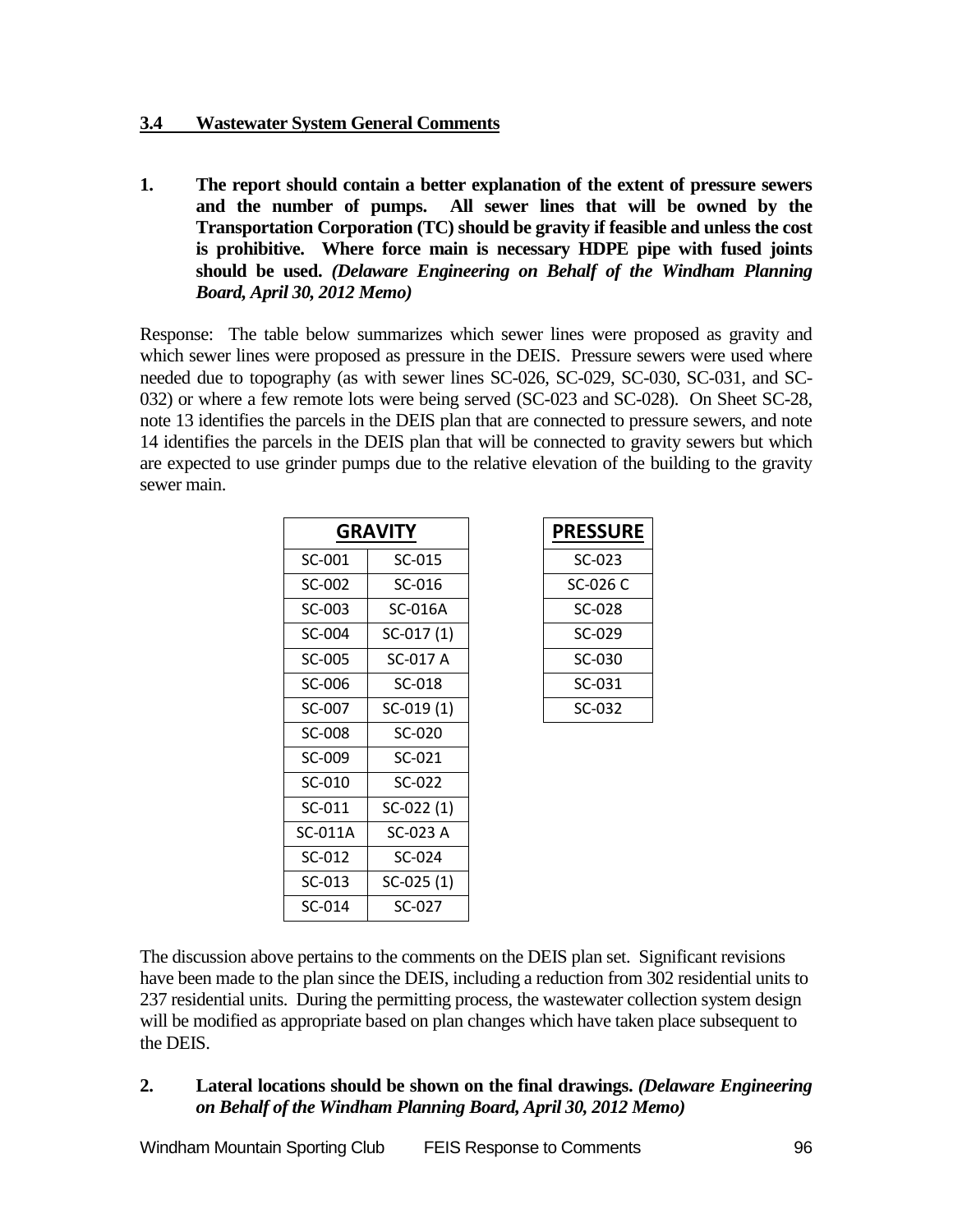Response: Lateral locations will be shown on the plans submitted for permit review.

**3. No drainage piping or stream channels are shown on the plans. There will undoubtedly be such crossings and these should be shown on sections along with separation.** *(Delaware Engineering on Behalf of the Windham Planning Board, April 30, 2012 Memo)*

Response: Drainage pipe and stream channel crossings will be fully addressed in the submissions for the permit review.

**4. Labeling of manholes on the individual plan sheets would be very helpful.** *(Delaware Engineering on Behalf of the Windham Planning Board, April 30, 2012 Memo)*

Response: Manholes will be labeled on the individual sheets in future plan sets submitted for permit review.

**5. The Sheets are numbered with the prefix "SC" and so are the sections which make the plans confusing to work with; suggest renaming the Drawing Sheets, perhaps SS-01, etc.** *(Delaware Engineering on Behalf of the Windham Planning Board, April 30, 2012 Memo)*

Response: An alternate drawing label convention will be incorporated into future plan sets.

**6. Sewer Main being replaced will require approval from Greene County Highway.** *(Delaware Engineering on Behalf of the Windham Planning Board, April 30, 2012 Memo)*

Response: This additional permitting requirement is acknowledged and is included in the errata section of the FEIS.

**7. Several sections have pipe laid at >20%. DEP does not typically approve such installations. Their logic goes back to 10-States requirements to protect pipe when velocity exceeds 15-fps; and a 8" pipe laid at 20% slope has a flow velocity of approximately 15-fps. We have argued this point with DEP without success. In the event sewers are approved at >20%, ballast blocks should be used as per the schedule in 10-States. Since so much of the pipe is steep, pipe sections should be installed with the bell end uphill to limit pipe displacement and leakage.**  *(Delaware Engineering on Behalf of the Windham Planning Board, April 30, 2012 Memo)*

Response: NYC DEP did not raise this issue in their comment letter (see copy in Appendix 1). If it is necessary to reduce sewer pipe slopes to  $\langle 20\%$ , this can be accomplished by adding drop manholes in appropriate locations.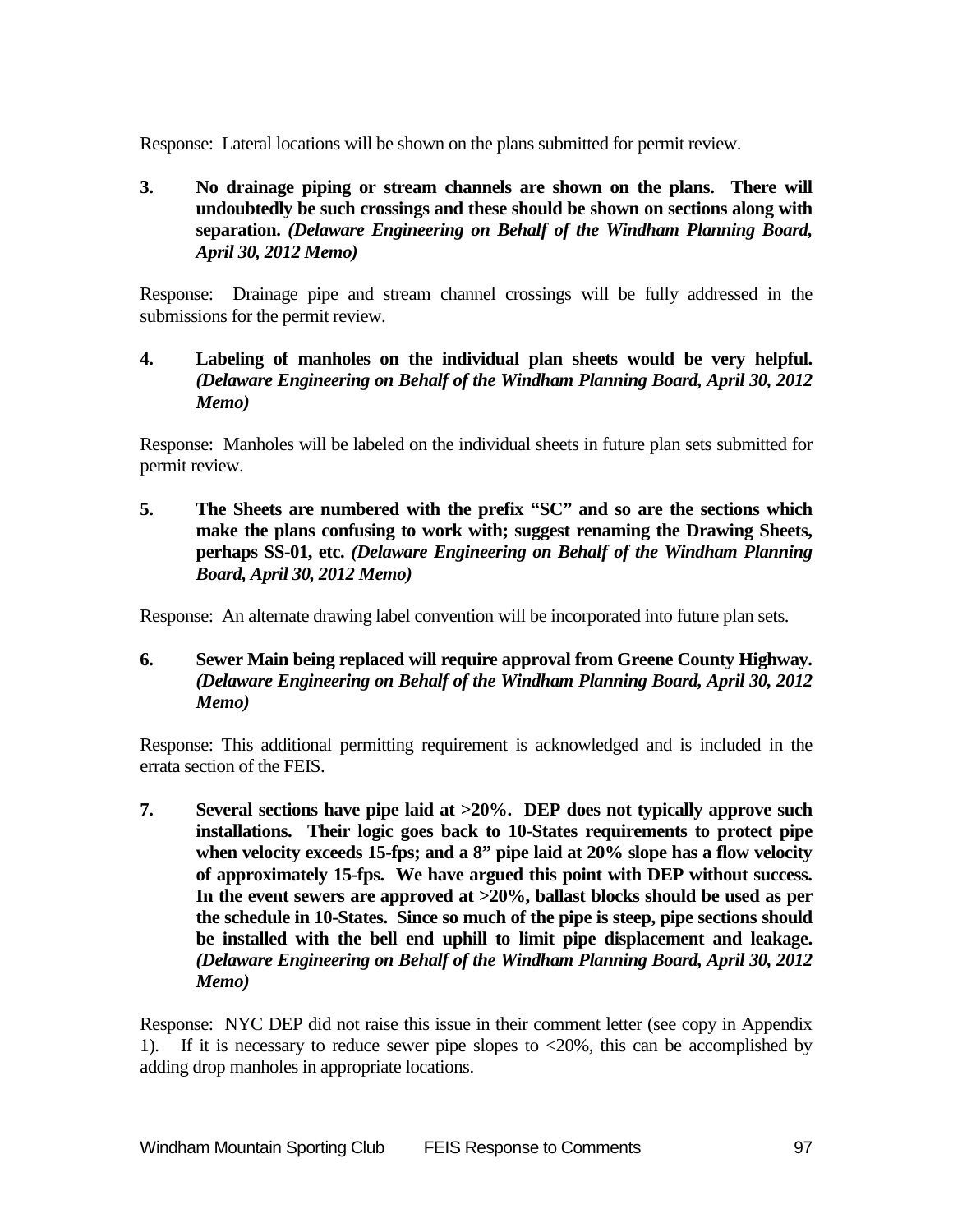**8. The DEIS states that the WWTP has sufficient capacity to handle increased flow from the proposed facility. An engineering report and sewer plans will have to be approved by DEC prior to final issuance. In that approval, the Department will need to determine the sufficiency of the sewer and conveyance system and if a SPDES permit modification is needed. As stated in the DEIS, the formation of a Transportation Corporation is required. To allow for the formation of the Transportation Corporation, once the Department has determined in writing that conceptual approval can be given, this will allow for formation of the Transportation Corporation to proceed. Since the project lies within the NYC watershed, then NYCDEP will have to review the wastewater aspect as well.**  *(NYSDEC, April 30, 2012 letter)*

Response: See the response to 8.A below.

**8.A The DEIS states that the Windham WWTP has sufficient capacity to handle increased flow from the proposed facility. An engineering report and sewer plans will have to be approved by DEC prior to final issuance. In that approval, the Department will need to determine the sufficiency of the sewer and conveyance system and if a SPDES modification is needed to the Town of Windham's permit. As stated in the DEIS, the formation or a Transportation Corporation is required. To allow for the formation of the Transportation Corporation, once the Department has determined in writing that conceptual approval can be given, this will allow for formation of the Transportation Corporation to proceed. Since the project lies within the NYC watershed, then NYCDEP will have to review the wastewater aspect as well. (***NYSDEC, February 3, 2014 Letter***)**

Response: The Applicant acknowledges these procedural steps that will follow the SEQRA process and intends to follow them as described in cooperation with the Town of Windham.

**9. DEP has reviewed the proposed sanitary sewer system and identified an impact in that trenches dug to install the collection system could drain groundwater. This aspect of the project should be coordinated with the stormwater plan. The sanitary sewer system should meet town or other appropriate standards, and management and ownership of system should be defined in the EIS.** *(Joe Damrath, NYCDEP, April 5, 2012 Public Hearing Comment)*

Response: Concerns regarding the possibility of draining groundwater are addressed in item 34 under Section 3.1. The sewer system is designed to meet Town of Windham standards and other applicable standards. Management and ownership issues are discussed in item 15 below.

**10. Based on the flows allocated to currently approved users and projected flows from other properties within the Town sewer district, the available documented capacity at the Town of Windham WWTP is 100,000 gallons per day (gpd). Full build-out of the subject project (94,024 gpd) in accordance**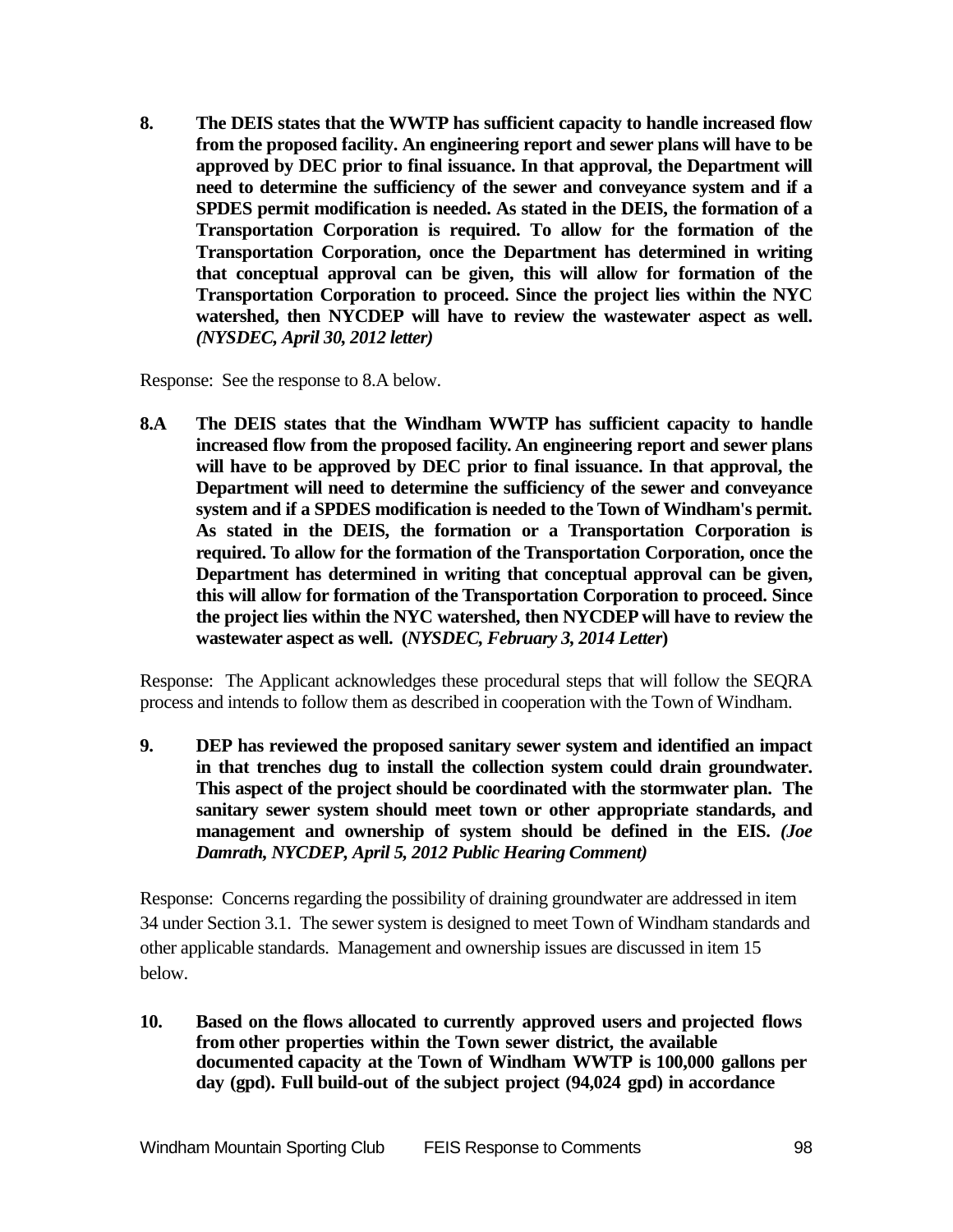#### **with the DEIS analysis would leave only 5,976 gpd of available capacity.**  *(NYCDEP, April 30, 2012 letter)*

Response: In response to this item, and as discussed during a meeting with NYCDEP staff held on May 9, 2012, an updated flow analysis is presented below.

### Discussion of WWTP Flow / Updated WWTP Flow Analysis

A. The anticipated maximum daily flow from WMSC has been modified based on plan revisions subsequent to the DEIS. The following summarizes the anticipated flow:

| <b>Type</b>                      | Unit     | Amount       | GPD/Unit | <b>GPD</b> |
|----------------------------------|----------|--------------|----------|------------|
| Single Family Home (137)         | Dwelling | 137          | 300      | 41,100     |
| Duplex $(6)$                     | Dwelling | 12           | 300      | 3,600      |
| Townhouse $(1)$                  | Dwelling | 7            | 300      | 2,100      |
| Condo $(2)$                      | Dwelling | 81           | 300      | 24,300     |
| Member Lodge Restaurant & Lounge | Seat     | 70           | 28       | 1,960      |
| Members Lodge Spa                | User     | 24           | 8        | 192        |
| East Village Lodge Grill         | Seat     | 30           | 28       | 840        |
| East Village Pool/Exercise       | User     | 24           | 8        | 192        |
|                                  |          | <b>Total</b> |          | 74,284     |

- B. Data Provided in DEIS: The Preliminary Wastewater Report included in the DEIS presents two primary sources of flow data:
	- i. One source (included in Appendix E of the Preliminary Wastewater Report) is a 2008 letter from Delaware Engineering. This letter includes a theoretical calculation which assumes that all of the contracted users are discharging an average daily flow equal to 100% of their contracted flow. The calculation also assumes 100% build-out of all vacant lots within the district, with an average daily flow of 150 gpd for each of these lots. The calculation does not include two approved, undeveloped projects (Copper Ridge and Stonewall Glen), or the recently constructed car wash located on the eastern end of the sewer district.
	- ii. The second source is actual flow data at the WWTP, which shows that monthly average flow at the WWTP has been 250,000 gpd or less for every month since the plant was constructed, which is substantially less than the WWTP permitted flow of 445,000 gpd (monthly average flow). The Preliminary Wastewater Report shows data through October 2011. Subsequent to the DEIS comments, additional data was obtained from Delaware engineering: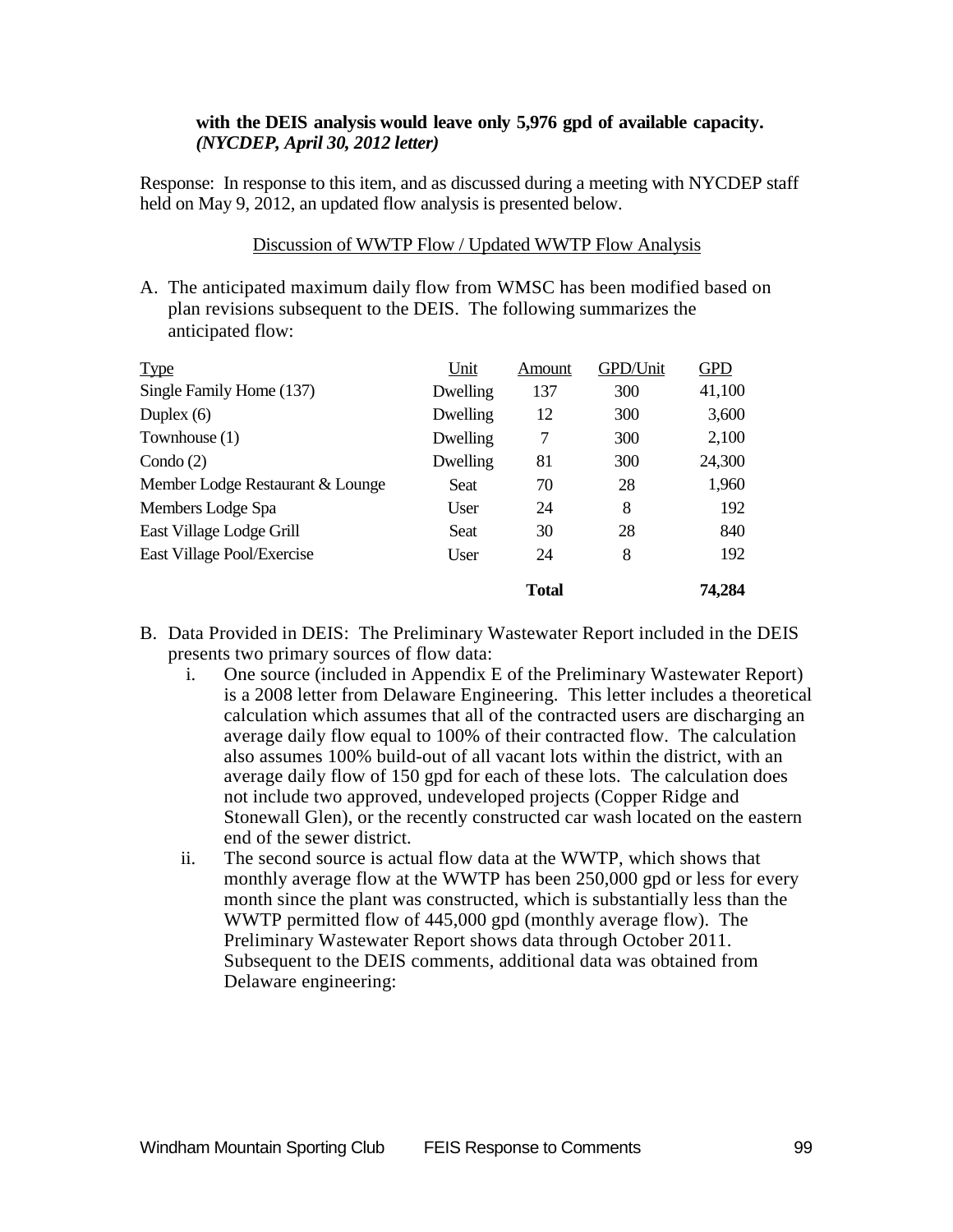|        | Monthly |          | Monthly |          |            |          |            |
|--------|---------|----------|---------|----------|------------|----------|------------|
|        | Average |          | Average |          | Monthly    |          | Monthly    |
| Month  | Flow    | Month    | Flow    | Month    | Average    | Month    | Average    |
| (2011) | (GPD)   | (2012)   | (GPD)   | (2013)   | Flow (GPD) | (2014)   | Flow (GPD) |
|        |         | Jan-12   | 181,000 | $Jan-13$ | 220,000    | $Jan-14$ | 239,000    |
|        |         | $Feb-12$ | 181,000 | Feb-13   | 211,000    | Feb-14   | 207,000    |
|        |         | $Mar-12$ | 161,000 | $Mar-13$ | 184,000    | Mar-04   | 198,000    |
|        |         | Apr-12   | 137,000 | Apr-13   | 173,000    | Apr-14   | 207,000    |
|        |         | $May-12$ | 130,000 | $May-03$ | 150,000    |          |            |
|        |         | $Jun-12$ | 128,000 | Jun-03   | 205,000    |          |            |
|        |         | Jul-12   | 123,000 | Jul-13   | 137,730    |          |            |
|        |         | Aug-12   | 126,000 | Aug-13   | 140,000    |          |            |
|        |         | $Sep-12$ | 148,000 | $Sep-13$ | 127,000    |          |            |
|        |         | $Oct-12$ | 191,000 | $Oct-13$ | 124,000    |          |            |
| Nov-11 | 103,000 | $Nov-12$ | 170,000 | $Nov-13$ | 129,000    |          |            |
| Dec-11 | 159,000 | $Dec-12$ | 221,000 | Dec-13   | 202,000    |          |            |

## Actual WWTP Average Daily Flow Data Nov 11 through May 12

Of the two sources of flow data presented, the actual flow data is considered to be more meaningful in terms of capacity at the WWTP than the calculations of potential flows contained in the 2008 correspondence from Delaware Engineering. The NYC DEP comments do not reference the actual flow data, and instead focus only on the calculation included in the 2008 letter.

C. Monthly Average Flow vs. Maximum Daily Flow: The permitted flow at the WWTP is 445,000 gpd. It is important to note that this is a *monthly average flow*. (As noted in the Delaware Engineering report contained in Appendix C of the Preliminary Wastewater Report, the *maximum daily flow* for the WWTP is 890,000 gpd.)

DEIS Flow estimates for the WMSC were developed using the 300 gpd/EDU value established by the Windham Sewer Use Law for residential structures, and data from the 1988 NYS DEC "Design Standards for Wastewater Treatment Works" was used for non-residential structures. Although these documents do not explicitly state that the values are *maximum daily* values, the flow rates included in the documents are consistent with maximum daily flows. Presumably, similar methods were used to calculate flows from the other contracted flow users (Windham Mountain Village, Crystal Pond, etc.) and the approved-but-undeveloped projects (Stonewall Glen and Copper Ridge). (It is noted that the 1988 Design Standards have been superseded by a March 2014 revision. The March 2014 revision to the Standards does not affect the flow calculations).

It is also important to note that many of the existing contracted users, as well as future residential projects (including the Windham Mountain Sporting Club) will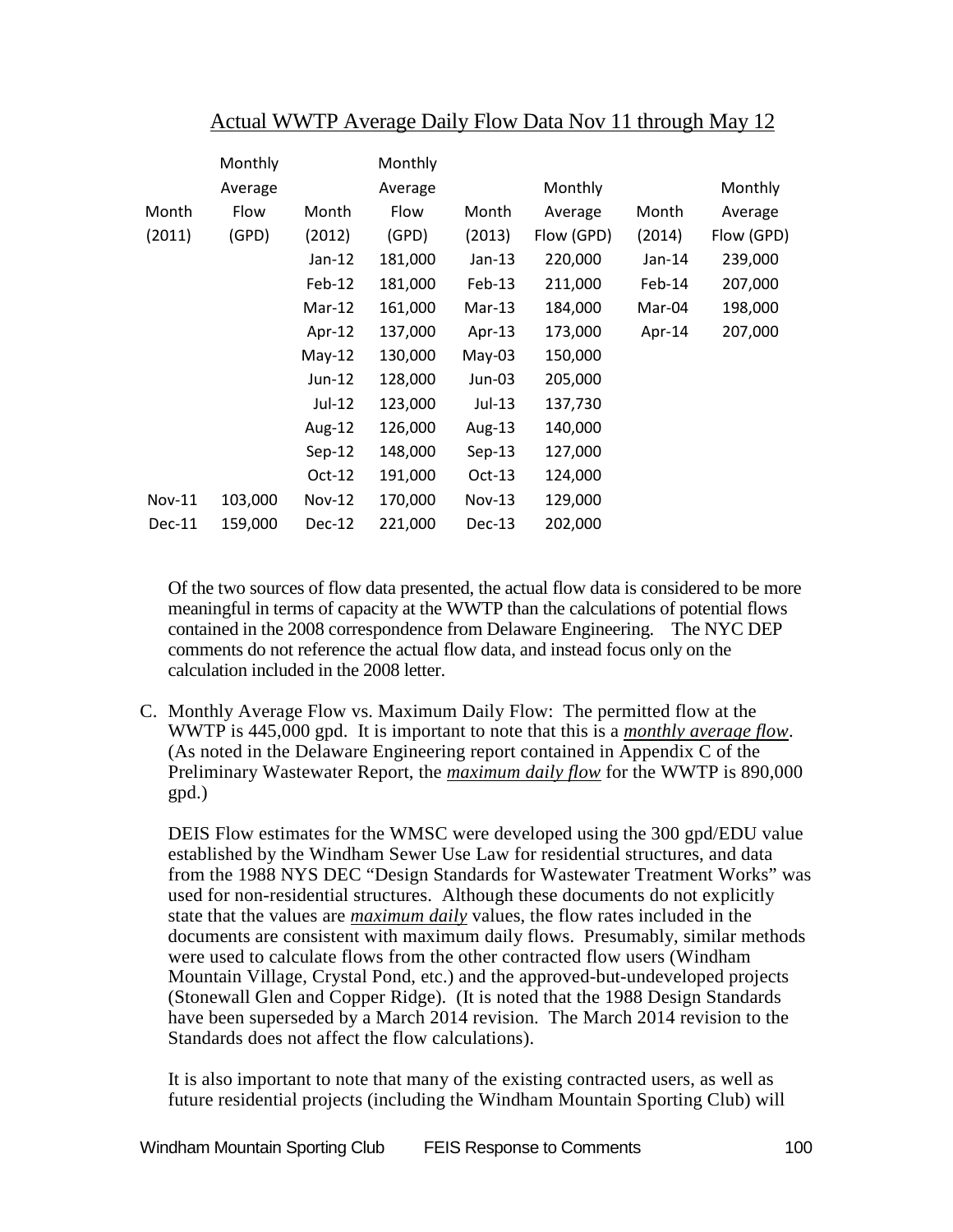consist primarily of secondary/vacation homes which will be occupied on an intermittent/short term basis. This obviously will have a substantial impact on monthly average flows.

Considering the above, it is reasonable for Delaware Engineering to use 150 gpd to estimate average daily flows for future residential connections within the district, as was done in the 2008 correspondence contained in the flow. In contrast, however, the use of the maximum contracted flow number for the contracted users is not representative of actual average flows.

An example that illustrates the disparity between actual (monthly average) flows and contracted flows is Windham Mountain Village (WMV). The WMV development contains 99 Townhouse plus amenities, and has a contracted discharge of 30,500 gpd (which is roughly equal to 300 gpd per townhouse, although it is believed that the contracted flow number was based on the previous WMV SPDES Permit which pre-dates the municipal system). The WMV project is 100% built-out and has been for many years. The 2008 report from Delaware Engineering (included as Appendix E of the Preliminary Wastewater Report) contains actual average discharge (monthly) from WMV for the period of May 2007 through May 2008. The highest monthly average discharge during that period is approximately 12,500 gpd, or roughly 40% of the contracted discharge.

- D. Updated future flow projection: Based on correspondence with Delaware Engineering in June 2012, there have not been any significant connections to the municipal system since 2008 other than Crystal Pond and Windham Ridge (Crystal Pond and Windham Ridge were included in the 2008 Delaware Engineering report). There have been a number of residential connections, but these connections were accounted for in the 2008 analysis (which assumed that all vacant lots within the district were developed). There has also been the connection of the Windham Car Wash in 2013. Therefore, the 2008 analysis by Delaware Engineering is valid as a basis to evaluate "full buildout" conditions in the district with the following considerations:
	- i. First, the anticipated flow for Stonewall Glen and Copper Ridge should be added to the analysis. The calculated maximum daily flow from these projects is 17,707 gpd and 6,600 gpd respectively. The flow for the car wash constructed in 2013 (maximum 2,400 gpd from a flow equalization system) should also be added to the analysis.
	- ii. Second, for the contracted users that are primarily residential (and second homes / vacation homes), the analysis should be considered in light of realistic discharge numbers. Based on the reasoning and supporting data presented in "C" above, an average daily discharge value equal to 50% of the contracted flow is an appropriate (conservative) percentage. This is applied to residential projects (Stonewall Glen, Copper Ridge, Windham Ridge, Crystal Pond and Windham Mountain Village). In the updated analysis, this percentage was not applied to contracted users with a significant commercial component (Windham Mountain, the Thompson House, and the Windham Car Wash).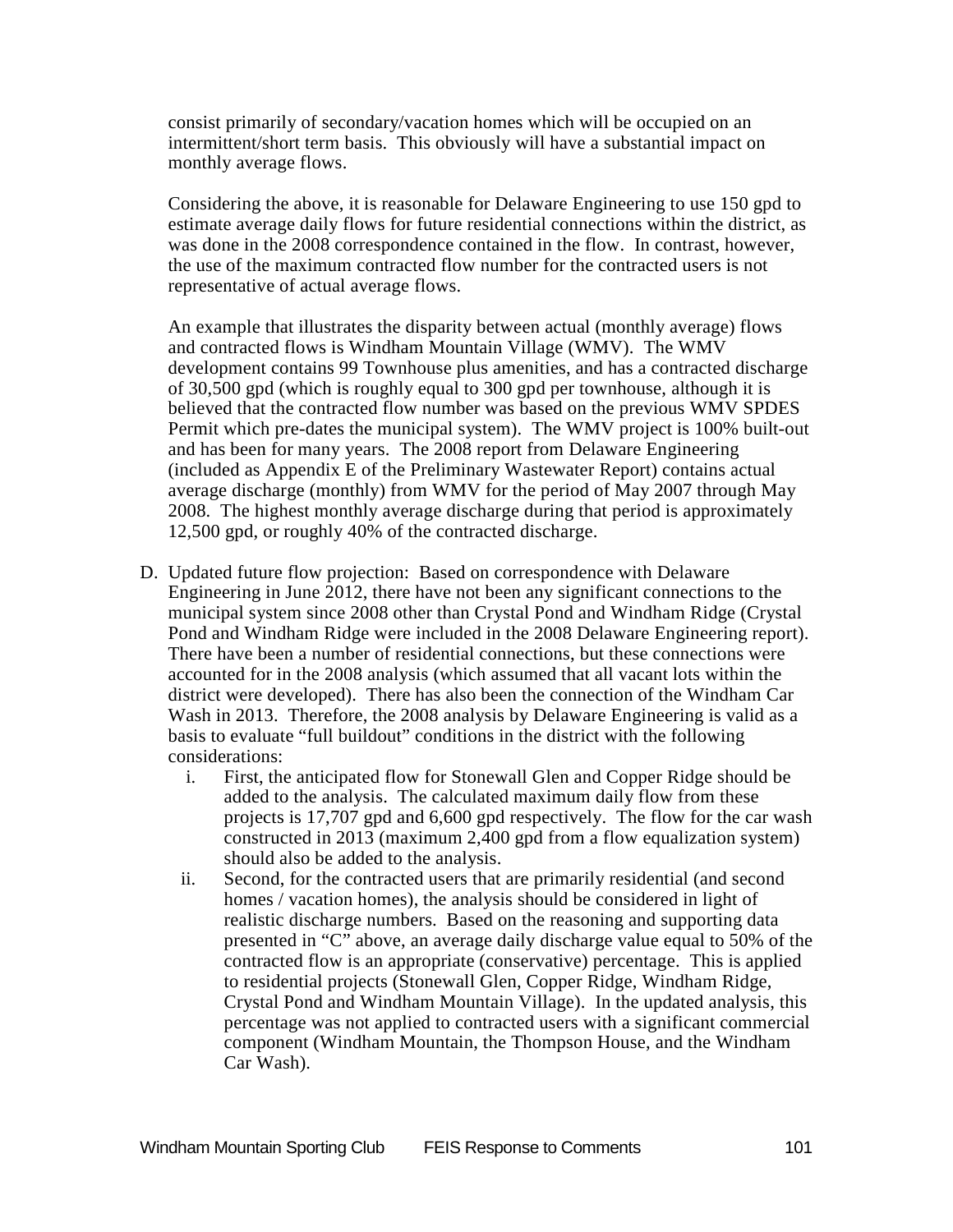|                                   |           | Value Used |              |                |  |
|-----------------------------------|-----------|------------|--------------|----------------|--|
|                                   |           | in 2008    |              | Monthly        |  |
|                                   | Maximum   | Delaware   | Monthly      | Average Based  |  |
|                                   | Daily     | Eng.       | Average      | on Methodology |  |
|                                   | Flow      | Analysis   | Modification | Described      |  |
|                                   | (gpd)     | (gpd)      | Factor       | Above (gpd)    |  |
| Ski Windham                       | 120,000   | 120,000    | 1.0          | 120,000        |  |
| Windham Mtn Village               | 30,500    | 30,500     | 0.5          | 15,250         |  |
| <b>Thompson House</b>             | 4,775     | 4,775      | 1.0          | 4,775          |  |
| <b>Crystal Pond</b>               | 36,000    | 36,000     | 0.5          | 18,000         |  |
| Windham Ridge Club                | 34,000    | 34,000     | 0.5          | 17,000         |  |
| <b>Stonewall Glen</b>             | 17,707    | 17,707     | 0.5          | 8,854          |  |
| Copper Ridge                      | 6,600     | 6,600      | 0.5          | 3,300          |  |
| Car Wash                          | 2,400     | 2,400      | 1.0          | 2,400          |  |
|                                   | Subtotals | 251,982    |              | 189,579        |  |
| Change Relative to 2008 Del. Eng. |           |            |              |                |  |
|                                   | Analysis  |            |              | $-62,404$      |  |

Using the methodology described above, the revised "maximum projected flow" discussed in the 2008 Delaware Engineering analysis would be revised as follows:

The 2008 Delaware Engineering Analysis used several assumptions to calculate a "Maximum Projected Flow" of 350,000 gpd. Using the revised methodology described above and taking into consideration realistic monthly averages as opposed to contractual maximums, the revised Maximum Projected Flow (monthly average) would be reduced by 62,404 gpd. Rounding this reduction off to an even 62,000, the maximum projected monthly average is estimated to be  $350,000-62,000 = 288,000$  gpd. This takes into account full build-out on all vacant lots within the district as well as flow from approved (not constructed) developments.

The permitted monthly average discharge from the WWTP is 445,000 gpd. The maximum projected monthly average is estimated to be 288,000 gpd. This leaves an excess capacity of 157,000 gpd. The proposed project has a calculated maximum daily flow of 74,284 gpd. Using the methodology described above, this equates to a monthly average flow of 37,142 gpd which is substantially less than the estimated 157,000 gpd excess capacity under the "maximum projected monthly average" conditions.

Although the evaluation clearly shows that the WMSC project will not create a need to expand or modify the WWTP plant it should also be remembered that the Windham Sewer Use law mandates a connection fee (currently \$5,000 per EDU) which will be placed in a capital fund which will be available for periodic replacement of equipment and/or expansion of the WWTP.

**11. The capacity analysis for Windham WWTP used in the DEIS and noted above is based on a 2008 letter prepared by Delaware Engineering. Many additional connections have been made since that time and there are more**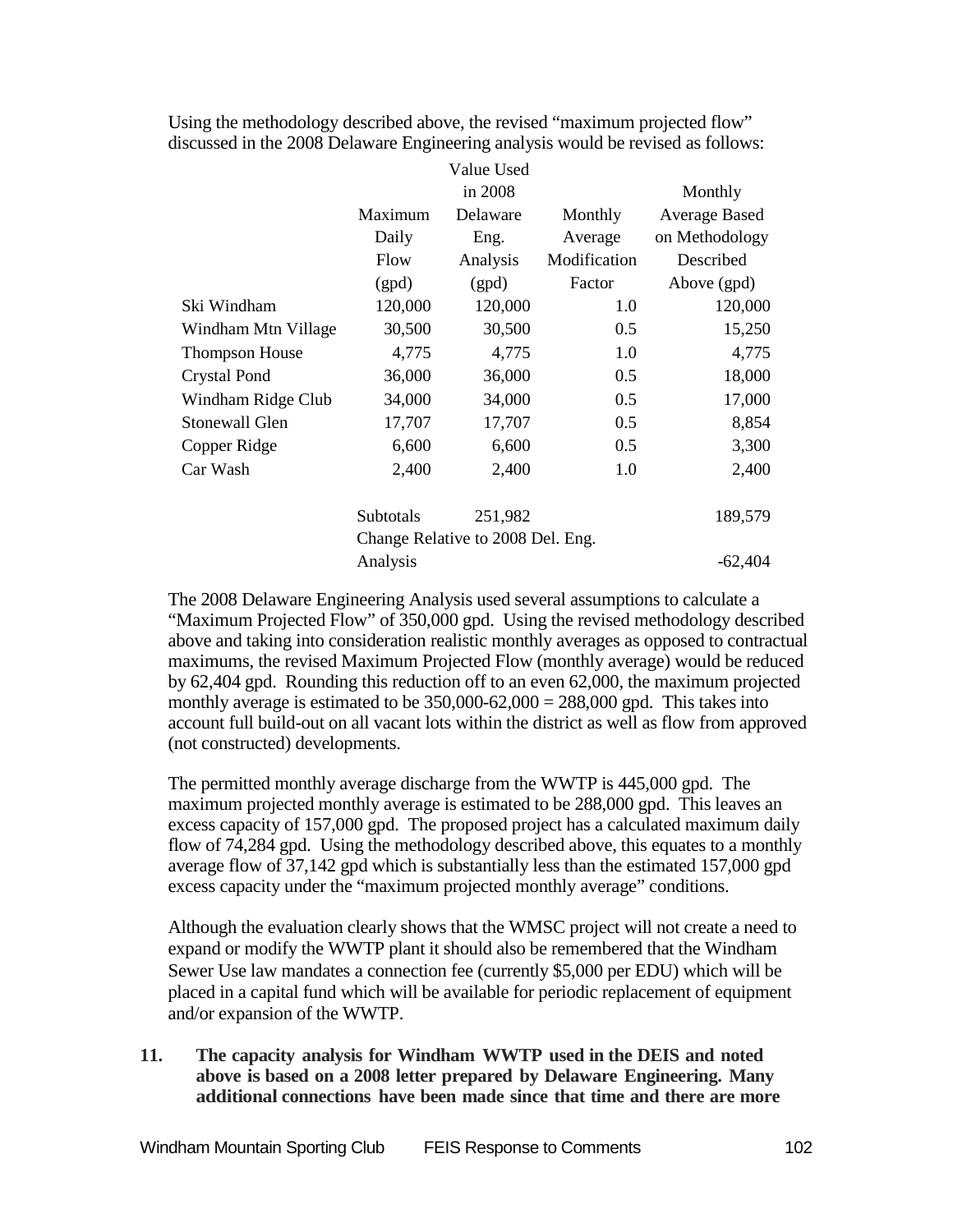**connections under consideration. For example, Copper Ridge Transportation Corporation permitted flow of 6,600 gpd, and Stonewall Glen Townhouses permitted flow of 17,707 gpd, approved by the Town of Windham, are not included in the remaining capacity analysis. It is important to provide all potential and current flow numbers in the capacity analysis.** *(NYCDEP, April 30, 2012 letter)*

Response: See the response to comment 10 above.

**12. Taking into consideration how narrow the margin is between the proposed flow for WMSC (94,204 gpd) and the reported available capacity at the Windham WWTP (100,000 gpd), and the developments noted above, a current flow analysis is warranted.** *(NYCDEP, April 30, 2012 letter)*

Response: See the response to comment 10 above.

**13. The 2008 flow analysis by Delaware Engineering used 150 gpd per Equivalent Design Units (EDU) to estimate future flow from vacant properties. One hundred and fifty gpd is less than the 300 gpd referenced in the Windham Sewer Use Law. Using the two different EDU values results in inaccurate evaluation of the available capacity of the WWTP. A revised analysis should be provided using consistent flow values.** *(NYCDEP, April 30, 2012 letter)*

Response: See the response to comment 10 above.

**14. Wastewater flow estimates are based on 300 gpd EDU, as referenced in the Windham Sewer Use Law. Homes with four or more bedrooms will likely produce more flow than 300 gpd when occupied. For flow estimation purposes, homes with four or more bedrooms should be counted as more than 1 EDU. Using 1 EDU for a five bedroom house will result in underestimating the projected wastewater flow.** *(NYCDEP, April 30, 2012 letter)*

Response: In general, basing the design flow on the number of bedrooms is appropriate when designing a system for a single home or a small number of homes. This allows for significant variations in flow, relative to average conditions, which may occur with a small sample. The value of 300 gpd per EDU has been established by the Town in the Sewer Use Law and is appropriate for use in the evaluation of the WMSC Project. See also the response to comment 10 above.

**15. DEP pays a percentage of Operations and Maintenance costs to the Town of Windham for the WWTP. DEP requests additional details be provided regarding the transportation corporation structure including details of sewer use fees, maintenance and servicing the sewer mains, sewer laterals and grinder pumps.** *(NYCDEP, April 30, 2012 letter)*

Response: The structure of the relationship between the WMSC and the Town of Windham will follow the same model as other contracted users (such as Windham Ridge, Crystal Pond,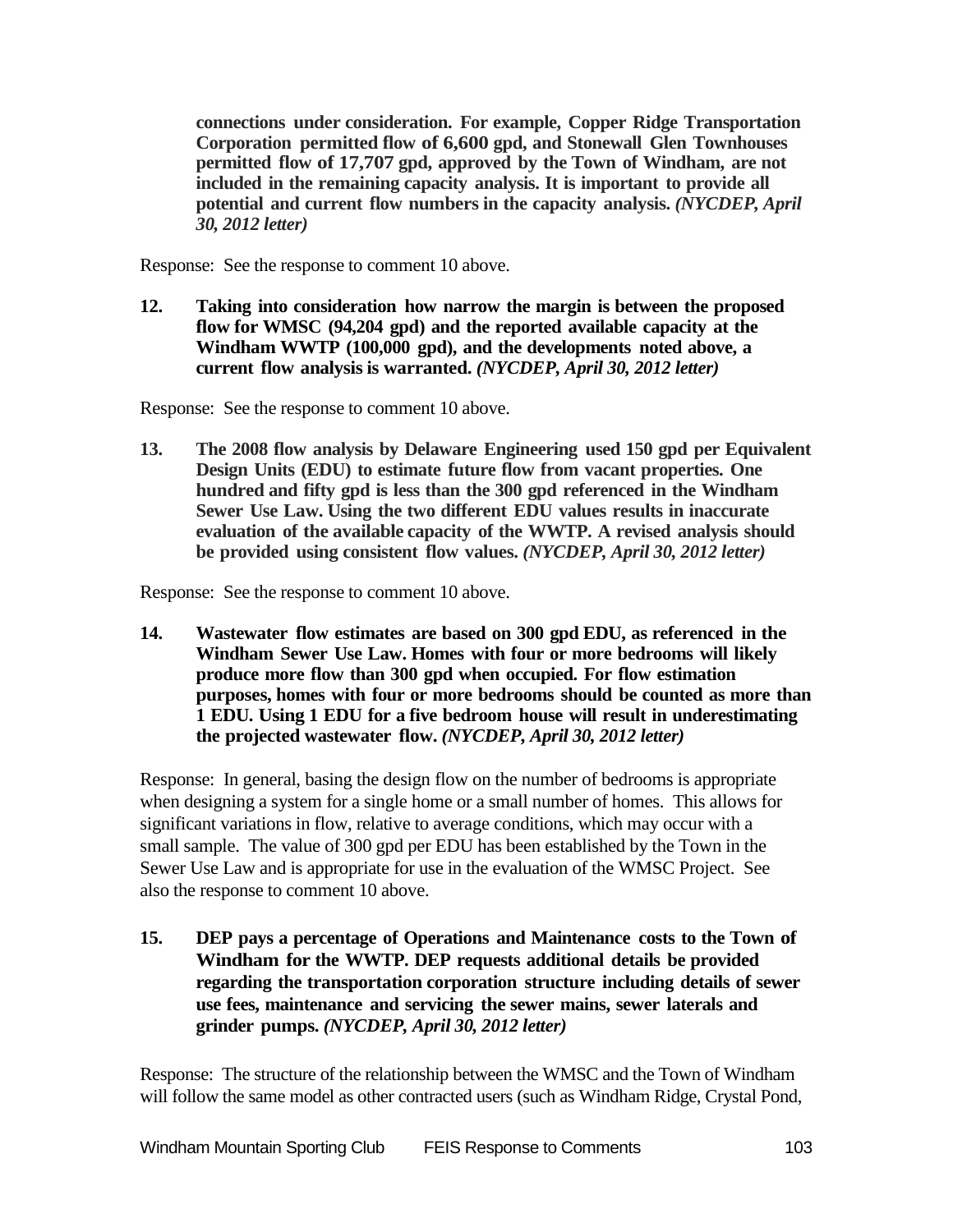etc.) A contract will be executed between the Town of Windham and the WMSC Homeowners Association. Sewer rents charged to the Association will be as defined in Article 14 of the Town of Windham Sewer Use Law. The NYCDEP will not be responsible for any portion of the sewer rent. The WMSC Homeowners Association will form a transportation corporation for operation of the sewer collection system and will comply with all applicable laws for formation of the transportation corporation.

The Windham Mountain Sporting Club Owners Association will be responsible for owning, maintaining, and repairing the sewer collection system serving WMSC. The Town will have the right, and will be provided access, to maintain the collection system at the Association's expense if the Association fails to provide adequate maintenance.

**16. Appendix 4 Wastewater Design Report Section 3.3.3With regard to SPDES Permit and Contract Flow- Copper Ridge Transportation Corporation permitted flow of 6,600 gpd, approved by the Town of Windham, is not included in the remaining capacity. It is important to note that together with Copper Ridge, WMSC will exceed the plant capacity.** *(NYCDEP, April 30, 2012 letter)*

Response: See the response to comment 10 above.

- **3.5 Wastewater Drawing Comments (SC used here refers to the Drawing Sheet, not the Section)**
- **1. SC-02: This shows a section of sewer line being replaced on South Street. No details are shown of this section.** *(Delaware Engineering on Behalf of the Windham Planning Board, April 30, 2012 Memo)*

Response: Details for the section of sewer line being replaced on South Street will be incorporated into the design plans submitted for the permitting reviews by the Town and other regulatory agencies.

**2. SC-04: Pipe section >20%.** *(Delaware Engineering on Behalf of the Windham Planning Board, April 30, 2012 Memo)*

Response: See the response to comment 7 in Section 3.4 above.

**3. SC-08: Five pipe sections >20%.** *(Delaware Engineering on Behalf of the Windham Planning Board, April 30, 2012 Memo)*

Response: See the response to comment 7 in Section 3.4 above.

**4. SC-10: Between manholes SMH-48 and SMH-50 a section over 200' long is being filled to a depth as much as 6-ft under the pipe and manholes. Fill should be thoroughly compacted in lifts, and preferably be allowed to settle through one**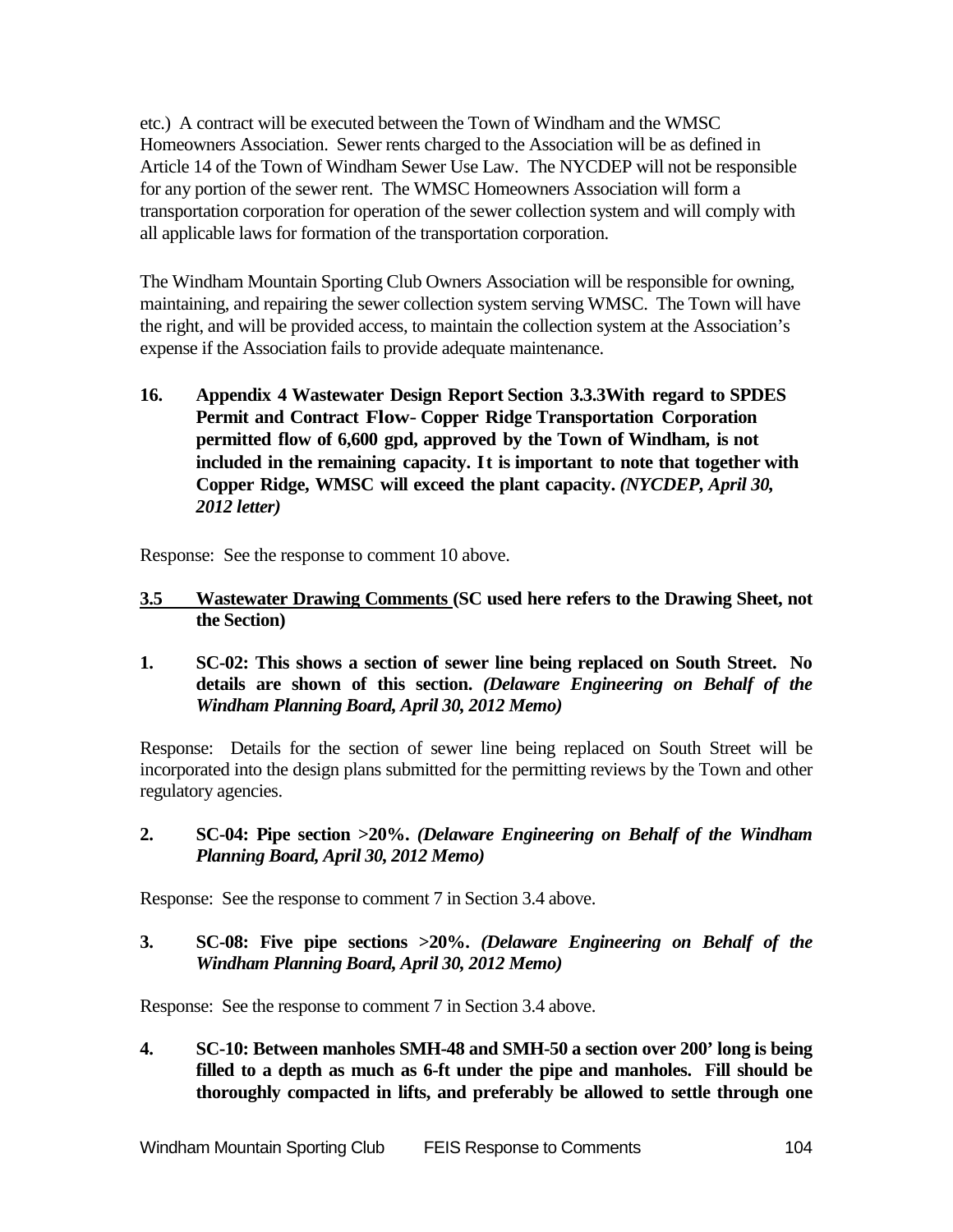#### **freeze-thaw cycle. This offers the greatest chance of meeting testing.** *(Delaware Engineering on Behalf of the Windham Planning Board, April 30, 2012 Memo)*

Response: The compaction procedures for this section of pipe will be incorporated into the design plans submitted for the permitting reviews by the Town and other regulatory agencies.

**5. SC-14: Two pipe sections >20%.** *(Delaware Engineering on Behalf of the Windham Planning Board, April 30, 2012 Memo)*

Response: See the response to comment 7 in Section 3.4 above.

**6. SC-15: Pipe section >20%.** *(Delaware Engineering on Behalf of the Windham Planning Board, April 30, 2012 Memo)*

Response: See the response to comment 7 in Section 3.4 above.

**7. SC-17: Pipe section >20%.** *(Delaware Engineering on Behalf of the Windham Planning Board, April 30, 2012 Memo)*

Response: See the response to comment 7 in Section 3.4 above.

**8. SC-19: Pipe section >20%. Force main and should be labeled as such, showing size and pipe materials. Also, an Air Relief Valve (ARV) is required at or around Sta. 4+20. There is a 40' drop in this 1950-ft long section. Is there a reason it is a force main rather than a gravity sewer. Clean-outs should be included at typical 400-ft spacing.** *(Delaware Engineering on Behalf of the Windham Planning Board, April 30, 2012 Memo)*

Response: See the response to comment 7 in Section 3.4 above regarding the pipe slope. See the response to comment 1 in Section 3.4 regarding the use of pressure sewers. Force main labels, the use of Air Relief Valves, and the use of cleanouts will be incorporated into the design plans submitted for the permitting reviews by the Town and other regulatory agencies.

### **9. SC-20: Check Station numbering for SMH-140.** *(Delaware Engineering on Behalf of the Windham Planning Board, April 30, 2012 Memo)*

Response: There is a labeling error in the station numbering for SMH-140. The correct station is approximately 10+05. This will be addressed in the design plans submitted for the permitting reviews by the Town and other regulatory agencies.

**10. SC-24: Force main and should be labeled as such, showing size and pipe materials. The section for station 0+00 – 6+50 appears to be gravity and through the main development. Please provide reasons for not using gravity here or change this section to gravity sewer. An ARV is needed at 12+50 and, if the line stays all force main, at Station 6+50 as well.** *(Delaware Engineering on Behalf of the Windham Planning Board, April 30, 2012 Memo)*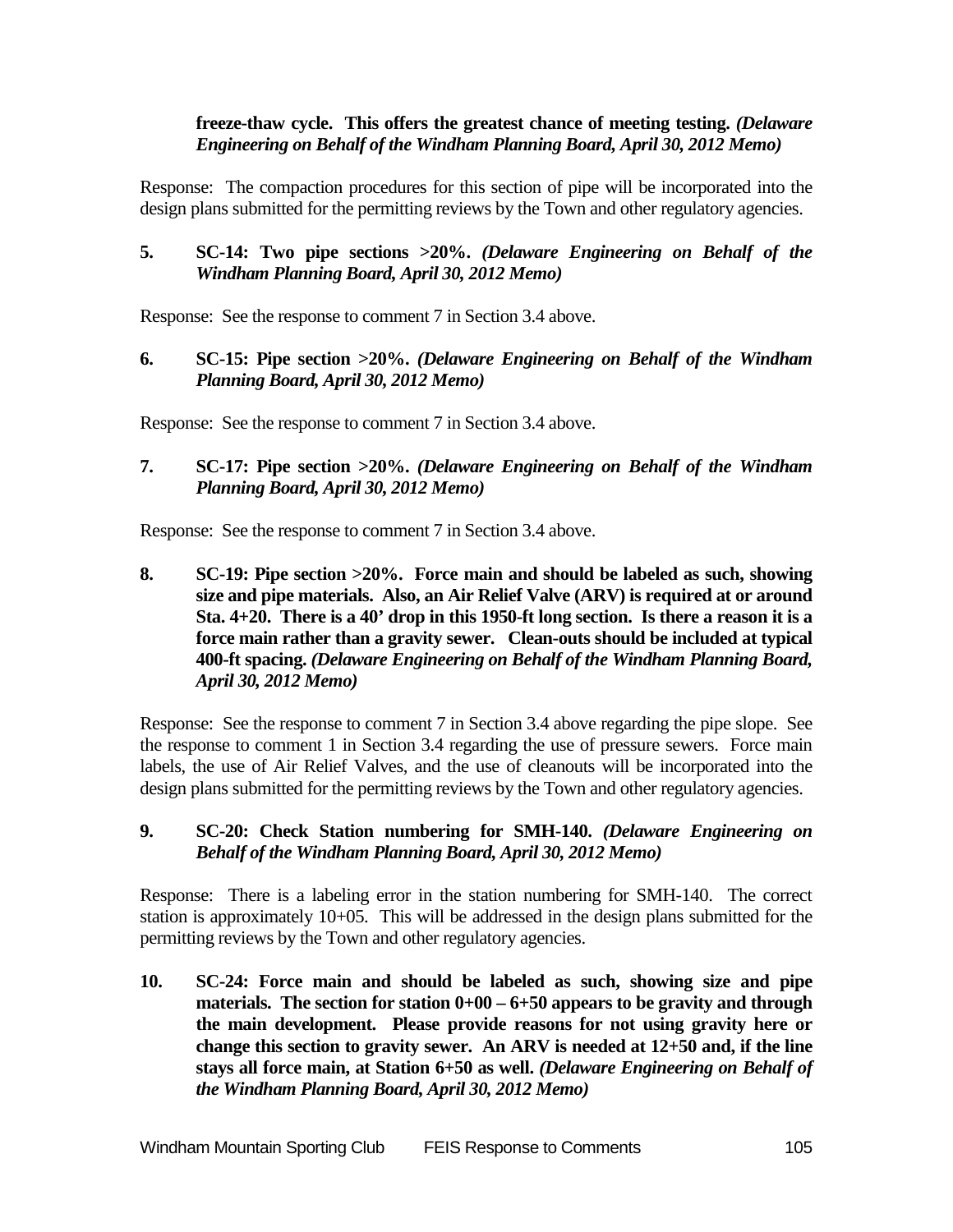Response: There were two primary factors that led to the decision to use a pressure sewer main for the pipe identified as SC-028. One of the factors was the elevation of the TH3 Townhouse Cluster. The finished grade at the rear (downhill) side of these townhouses will be in excess of 20' lower than the road. The second factor was the elevation and remote location of lots 136, 137, 138, and 139.

Project modifications that are being implemented to address DEIS comments include the elimination of lots 136, 137, 138, and 139. Based on this modification, the use of a gravity sewer main in this location will be considered in the preparation of the design plans for the sewer system.

Force main labels, the use of Air Relief Valves and the use of cleanouts will be incorporated as appropriate into the design plans submitted for the permitting reviews by the Town and other regulatory agencies.

**11. SC-26: Sheet is numbered 27. On manhole detail, please add a note specifically saying that it is a 24-in clear opening.** *(Delaware Engineering on Behalf of the Windham Planning Board, April 30, 2012 Memo)*

Response: This note will be added to the design set.

**12. SC-27: The clean out detail for lawn areas shows Schedule 40 PVC pipe. This is not a durable construction and is subject to pipe fatigue and freeze thaw damage. No glued joints should be used underground. Instead a fused HDPE clean-out wye should be used. Alternatively gasketed PVC pipe and fittings rated for pressure service could be used along with mechanical pipe restraints. This protective covers should be a corrosion resistant material not subject to damage by mowers or traffic. A concrete collar with cast-iron hand-hole is preferred.** *(Delaware Engineering on Behalf of the Windham Planning Board, April 30, 2012 Memo)*

Response: The design details addressed above will be incorporated into the design plans submitted for the permitting reviews by the Town and other regulatory agencies.

**13. No force main detail is provided; this should show materials of construction laying depth, conditions for insulation to reduce depth, pipe bedding, locator tape and SS tracer wire extending from one clean-out to the next with wires bonded together and labeled.** *(Delaware Engineering on Behalf of the Windham Planning Board, April 30, 2012 Memo)*

Response: The design details addressed above will be incorporated into the design plans submitted for the permitting reviews by the Town and other regulatory agencies.

# **14. SC-28: Detail 2 is for Duplex (not Simplex). A detail should be provided for installation of a check valve between the pump station and the force main.**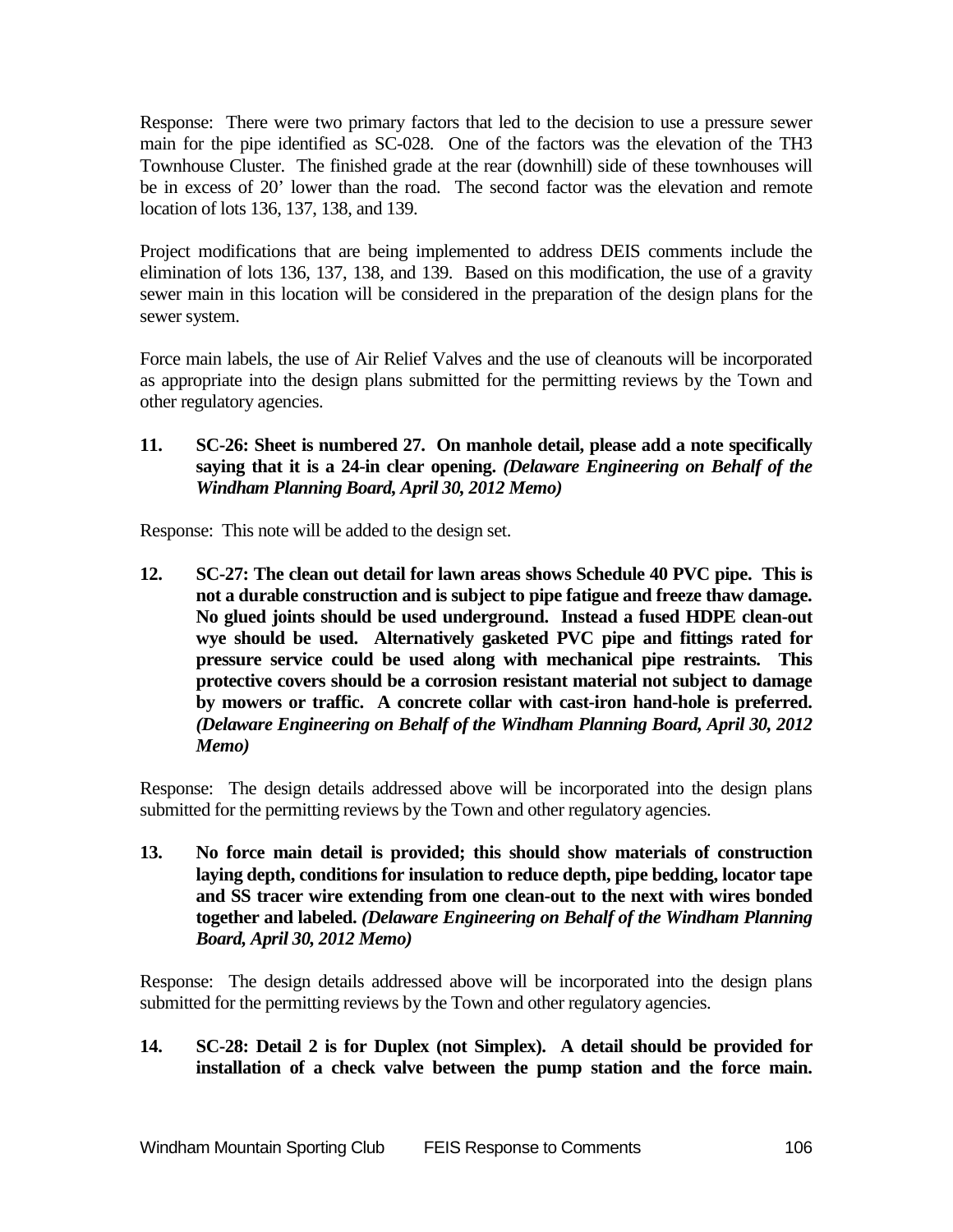#### **Check valve must remain accessible for future service.** *(Delaware Engineering on Behalf of the Windham Planning Board, April 30, 2012 Memo)*

Response: The design details addressed above will be incorporated into the design plans submitted for the permitting reviews by the Town and other regulatory agencies.

## **3.6 Terrestrial and Aquatic Ecology, Flora, Fauna, and Wetlands (DEIS Section 3.4 and Appendices 10 and 16)**

**1. The DEIS contains a narrative discussion of wildlife and floristic features of the WMSC site as well as appendices providing reports regarding wildlife, large mammals and floristic surveys. As a result of review of these sections of the DEIS, the following comment is offered:**

**The "Floristic Survey for Rare, Threatened and Endangered Plant Species and Invasive Plants", stated that a GPS device was used to help keep track of the locations on the site that were visited. The survey also stated an attempt was made to make a least one pass through each house lot and that less attention was paid to areas where houses, roads and other facilities were unlikely to be constructed. A map depicting locations investigated overlaying the proposed development areas would help illustrate the depth of the investigation.**

**In addition, page 3-24 in Section 3.4.1 states that control of the importation or distribution of invasive species during construction shall be conducted. The discussion states that the documented cleaning of equipment brought onto the site will be required. The intention of this effort is to prevent the carry of invasive species from off-site onto the site. The FEIS should also identify measures to be utilized to reduce or prevent, if possible, the spread of existing invasive species on site from areas of current occurrence to other areas of the site due to construction activities.** *(Delaware Engineering on Behalf of the Windham Planning Board, April 30, 2012 Memo)*

Response: See the Figure entitled Floristic Survey Route in the Errata that illustrates the route that was followed during the floristic survey. Data on site flora was also collected during the wetland delineation performed on the entire portion of the property that is proposed for development.

Control of intra-site spreading of invasives during construction will be difficult due to the linear nature of construction and the scattered nature of invasives on the site. One measure that will be employed is to have pressure washers located on gravel pads at construction staging areas and pressure washing construction vehicle tracks or tires prior to equipment leaving the staging areas.

### **1.A To further enhance the project sponsor's efforts to control in-site movement of invasive species during construction, if pressure washing stations are set up at**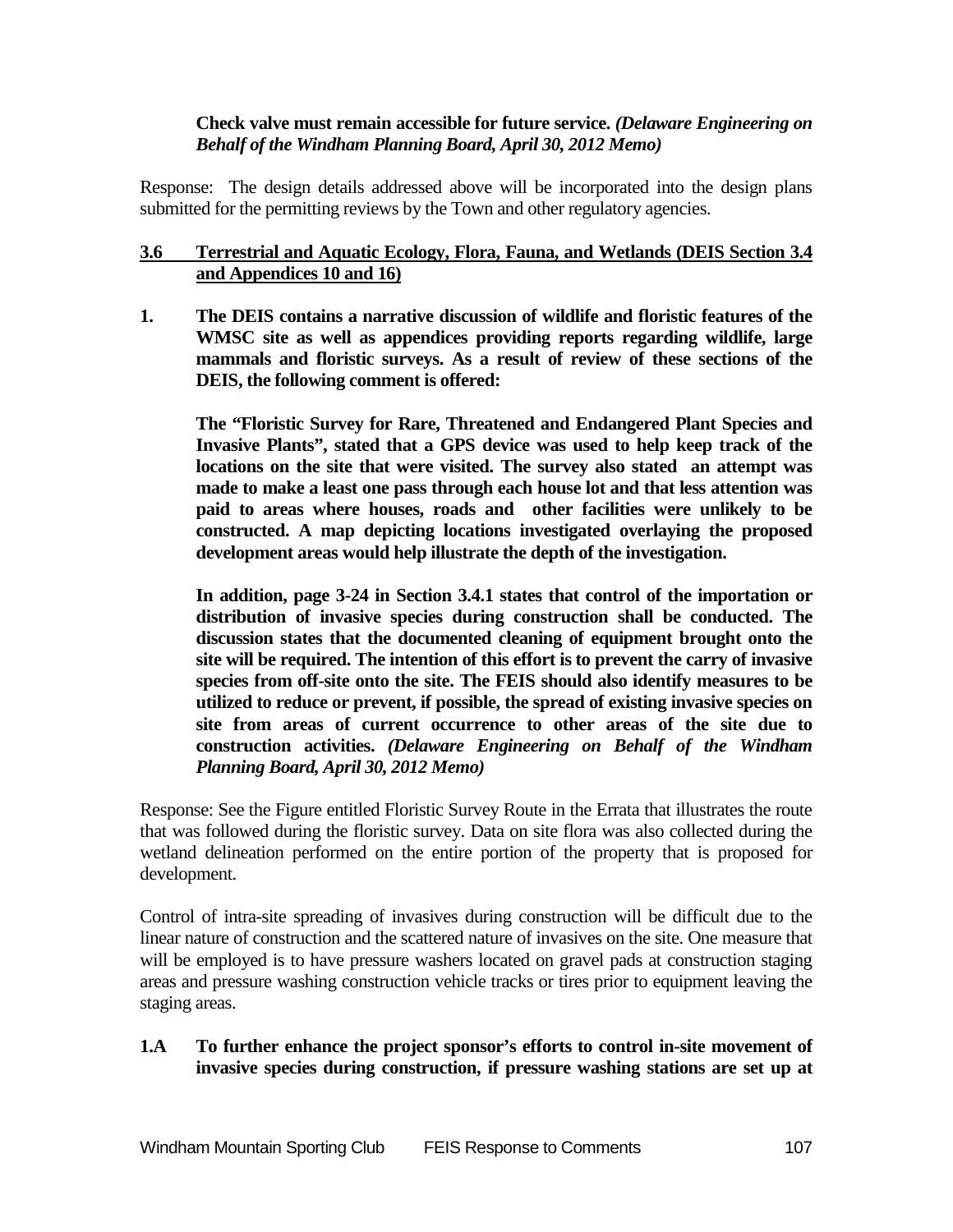#### **construction staging areas, the wash water and seeds must be collected and properly disposed of.** *(NYCDEP, August 14, 2014 letter)*

Response: See Comment Response 1 above. The collection of wash water and seeds from the washing stations is not feasible. However, the confines of the pressure washing sites will be checked regularly during washing operations for the presence of germinating invasive species which upon discovery, shall be properly uprooted and destroyed.

- **2. The DEIS addresses the objective of providing at least 70% open space (322 acres) for the project. However, the issue of deed restrictions needs to be addressed to ensure the benefits of maintaining open space in perpetuity. Wildlife displaced by development will have sufficient area to relocate to and will reduce the impact to the maximum extent practicable.** *(NYSDEC, April 30, 2012 letter)*
- **2.A As discussed, the Homeowners Association will not allow future development ensuring that open space is preserved. Deed restrictions needs to be addressed to ensure the benefits of maintaining open space in perpetuity. Wildlife displaced by development will have sufficient area to relocate to and will reduce the impact to the maximum extent practicable. (***NYSDEC, February 3, 2014 Letter***)**

Response: Open space will be preserved through conservation easements or other durable institution restrictions on development.

**3. Staff have reviewed the plan for bear proof waste management and the wildlife and wetland reviews. The mitigation measures to minimize bear-human interactions (bear resistant containers, prohibition of fruit trees, no feeding of wildlife) appear to suffice. While there will be 0.094 acre of wetland fill in federally regulated wetlands, the majority of wetlands will not be disturbed. Staff have also reviewed the statement suggesting that the project area was not suitable eagle habitat. While it is not ideal habitat, the possibility of a future nest on the property does exist. The DEIS should reflect that in the future, if a nest is discovered, the NYSDEC will be notified immediately of its existence.** *(NYSDEC, April 30, 2012 letter)*

Response: In the future, if an eagle's nest is discovered on the project site, the NYSDEC will be notified immediately of its existence.

**4. Large scale development activities immediately adjacent to wetlands and buffers will result in disturbance and encroachment into these areas. If a 50 foot zone of disturbance results from equipment operation at the edge of cut, fill and blasting zones, it is likely that 2.25 acres of ACOE Jurisdictional Wetlands will be lost or severely impacted by construction in these areas. This estimate was obtained by comparing the Grading and Drainage Plans to the Wetland Areas Maps (WD-1 to WD-10) and Blasting Locations Map (2-17). Blasting is proposed to construct portions**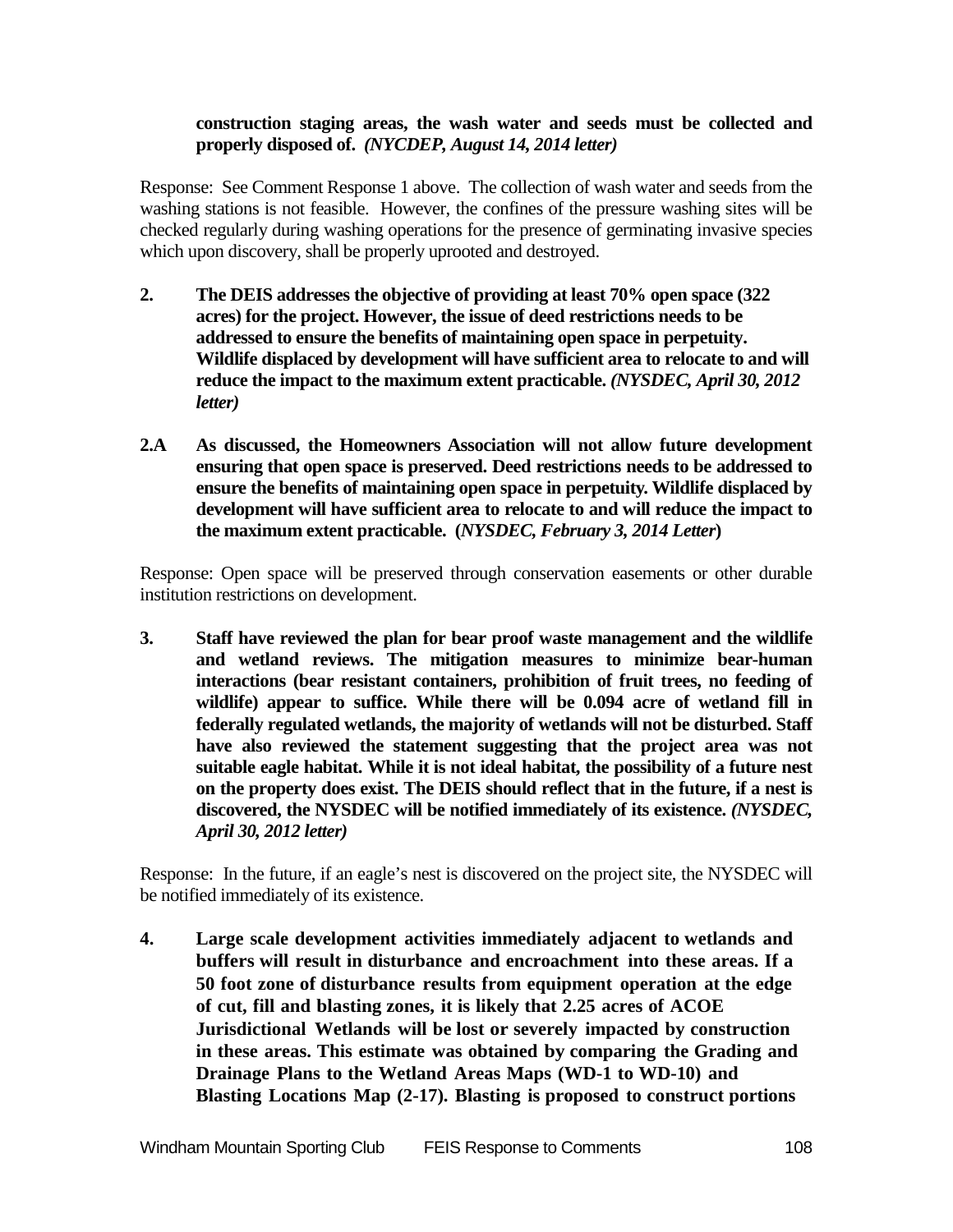**of the Stormwater Management Practices within 100 feet of regulated watercourses and/or wetlands for ponds 1.1, 2.3, 2.5, 11.1, 11.2, 11.5, 11.7 and 12.1. Cut or fill areas and disturbance associated with the removal of spoil from blasting operations will result in additional encroachment. It is likely that off-site spoil disposal or stockpiling will result in further undocumented impacts and potential wetland losses.** *(NYCDEP, April 30, 2012 letter)*

Response: The 1 inch equals 50 feet grading and drainage project plans that accompany the DEIS clearly illustrate the proposed limits of disturbance. The same plans, amended as necessary as the result of the SEQRA process, will be part of the submission to the Town of Windham for Subdivision and Site Plan review. The same plans will be included in the Pre-Construction Notification that will be submitted to the ACOE for approval prior to beginning construction on the project. Likewise the same plans will be the basis for the application for a Water Quality Certification by NYSDEC. Deviation from the Town of Windham, ACOE and NYSDEC approved plans would be a violation of the conditions of approvals of the Town and the regulatory agencies.

Wetlands were delineated on the off-site area proposed for soil spoiling, and these wetlands are clearly shown on drawing L-4.01, Grading and Drainage Plan. No wetland fills are proposed in the off-site spoil area.

**5. Moreover, Section 2 of the DEIS and Drawings L-4.01 to L-4.09 (Grading and Drainage Plans) show the proposed development areas in relation to the delineated watercourse and wetland locations. The proposed treeline (limit of clearing) shown on these drawings indicates that naturally vegetated buffer areas will be cleared up to the wetland edge in many areas within watersheds S-1, S-7, S-8, S-12 and S-13 and within 50 feet of regulated watercourses in S-1, S-7 and S-13. This does not include disturbance associated with clearing or excavation required to install pipes and outfalls for the Micropool Extended Detention Ponds and underdrain pipes and outfalls for the Bioretention units, which are not shown in the clearing limits. Similarly, groundwater interceptor drains, diversions, and foundation drainage outlets are not accounted for in the clearing limits or shown on the Grading and Drainage Plans. In conclusion, the aforementioned issues point again to the need for larger buffers. Larger buffers should be provided at the limits of cut and fill areas to allow for proper stabilization of the side slopes.** *(NYCDEP, April 30, 2012 letter)*

Response: Buffer widths were previously addressed in response to comment 13 in section 3.1. Drawings L-4.01 through L-4.09 clearly illustrate clearing limits associated with pipes and outfalls for stormwater management devices. For example, see the micropool extended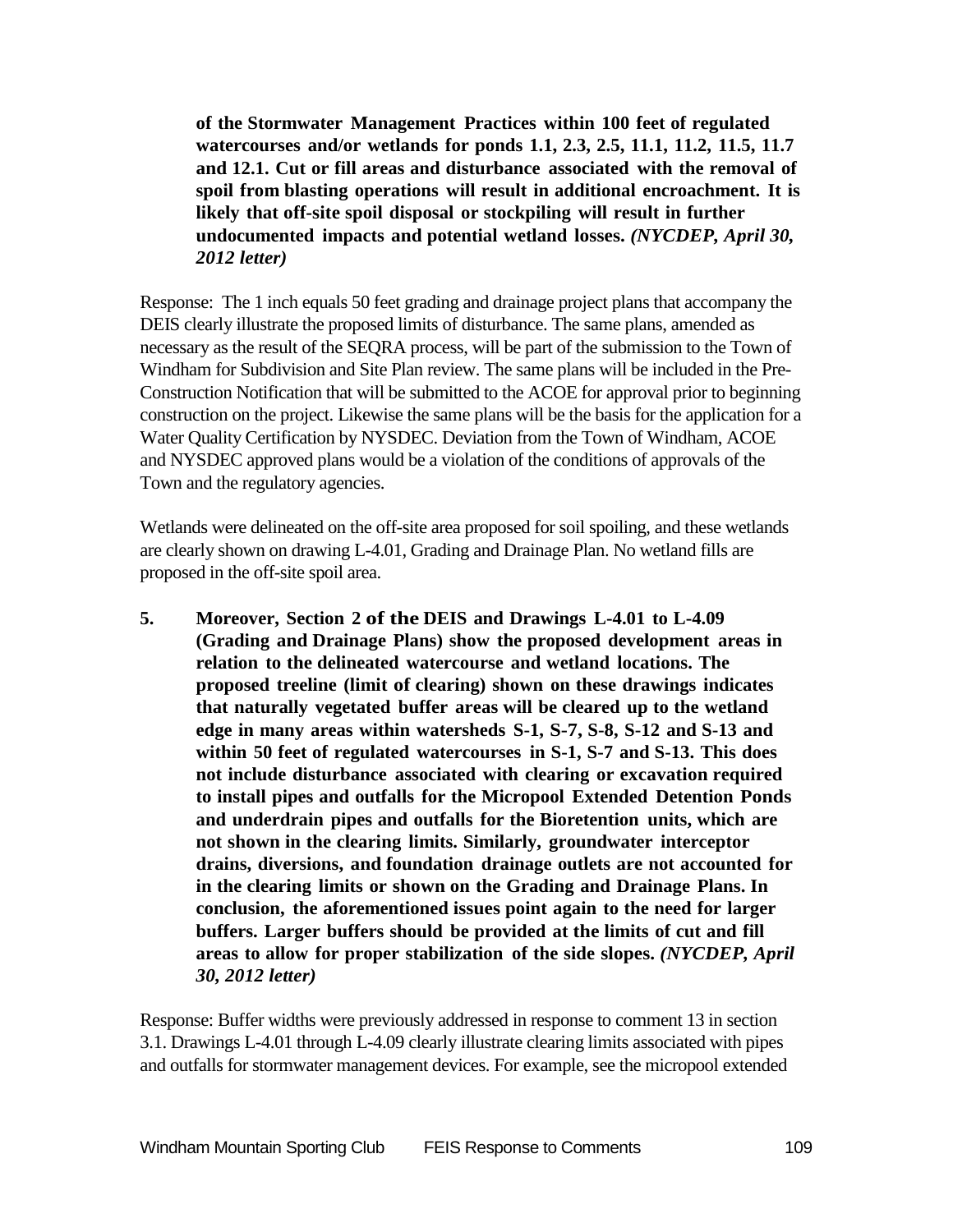detention basin on the top of Sheet 4.03. Clearing for groundwater interceptor drains, diversions and foundation drains are not shown on the plans because they are not proposed.

**6. A copy of the final United States Army Corps Engineers (USACE) jurisdictional determination should be included to confirm the extent of federally regulated wetlands and water courses. Confirmation should also be provided from the USACE indicating whether this project requires an individual permit or meets the requirements of Nationwide Permit 14 (Linear Transportation Projects) or Nationwide Permit 29 (Residential Development) as proposed activities include directional boring for utility lines as well as 769.5 linear feet of fill in ephemeral streams for features such as stormwater basins, duplex units, in addition to fills in wetlands for linear transportation features. In any case, the assertion on page 1-15 that the project does not require a Pre- Construction Notification is incorrect, as NWP 14 requires notification for fills to special aquatic sites, including wetlands, and NWP 29 requires notification for all activities.** *(NYCDEP, April 30, 2012 letter)*

Response: Following the SEQRA process, permit applications will be made to regulatory agencies with jurisdiction over the project. These applications will include a Pre-construction Notification (PCN) to the ACOE for NWP approval (either NWP 14 or NWP 29). A request for a jurisdictional determination will be included in the PCN submitted to the ACOE subsequent to the SEQRA process.

**7. DEP requests confirmation of the boundary of wetland W-24 as there are proposed disturbances within close proximity to this wetland and its boundaries were unclear at the time of the DEP site visit.** *(NYCDEP, April 30, 2012 letter)*

Response: See the previous response.

**8. While it is important to preserve as much existing vegetation on the property as possible, it should be noted that normal land clearing and grading activities associated with home construction can be detrimental to vegetation far outside the footprint of new structures and access roads. Activities such as placing 3 inches or more of fill over 1/3 of a tree's root system or cuts that sever 1/3 or more of a tree's roots can severely limit the tree's uptake of water and nutrients, de-stabilize the tree or cause mortality. Itis not clear whether the entire prism areas of cut and fill from site grading were considered in calculating impacted areas of vegetation for the building envelopes. Itis recommended that a Certified Arborist or similar professional be consulted to determine whether trees need to be removed at the time of construction and provide advice at the planning phase in determining impacts.** *(NYCDEP, April 30, 2012 letter)*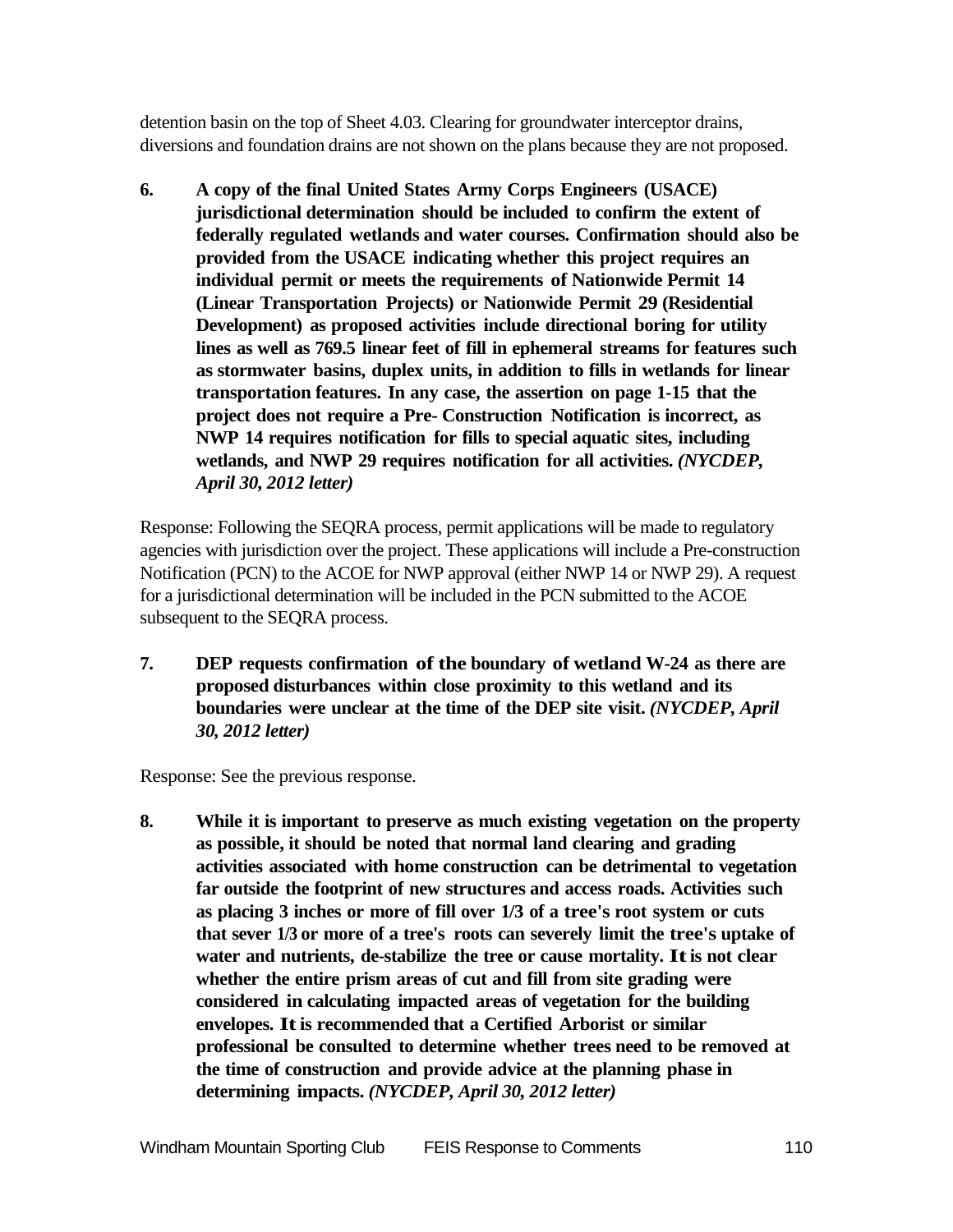Response: Section 4.5 of the ARB Design Guidelines specifically states that owners shall retain the services of a professional arborist to make recommendations for tree removal and tree preservation. "The Arborist shall be responsible for recommending which trees are to be preserved given building locations and construction activities and in what manner trees are to be protected during construction." (DEIS Appendix 17A, page 18)

**9. Section 3.4.2.B of the DEIS should also be amended to indicate that a total of 769.5 linear feet of fill is proposed in ephemeral waters as indicated on drawings W1 and W-2 for the construction of roads, driveways, trails, duplex units (9-12) and a new stormwater basin.** *(NYCDEP, April 30, 2012 letter)*

Response: As stated in the comment, these activities are included in the tables on Sheets W-1 and W-2 (Waters of the US and NYCDEP Watercourse Activities Plan) that are in the plan set that is part of the DEIS. They are not discussed in section 3.4.2(B) of the DEIS because they are not regulated activities for the ACOE under NWP 14, nor are they regulated activities under NYCDEP's rules and regulations.

**10. Section 3.4.3.B of the DEIS should be amended to disclose and assess impacts to wetlands not under jurisdiction of the USACE. The DEIS narrative and wetland drawings WD 1 through 10 indicate 2.74 acres of non-jurisdictional wetlands on site. These wetlands are not shown on any of the project plans. Based on their locations shown in drawings WD1 though 10, direct impacts are anticipated to at least nine non jurisdictional Wetlands(W-16 through W-22 and W-31). These wetlands should be shown on the project plans, and the extent of impacts to them should be disclosed and assessed in the DEIS.** *(NYCDEP, April 30, 2012 letter)*

Response: The Figure entitled Isolated Wetlands in the Errata section shows the 10 isolated wetlands present on the site. Information regarding these isolated wetlands is presented in the following table.

| <b>Isolated</b> | <b>Size</b> | Logging<br>Road | <b>Proposed</b>    | <b>Disturbance</b>    |
|-----------------|-------------|-----------------|--------------------|-----------------------|
| Wetland #       | (acres)     | <b>Related</b>  | <b>Disturbance</b> | <b>Type</b>           |
| W-6             | 0.09        | $No*$           | None               | N/A                   |
| W-16            | 0.16        | Yes             | Partial            | fill, cut             |
| $W-18$          | 0.28        | Yes             | Partial            | fill                  |
| $W-19$          | 1.03        | Yes             | Partial            | mostly fill, some cut |
| $W-20$          | 0.29        | <b>Yes</b>      | Yes                | fill                  |
| $W-21$          | 0.17        | Yes             | Yes                | mostly fill, some cut |
| $W-22$          | 0.38        | Yes             | Most               | fill, cut             |

# **Isolated Wetlands on the WMSC Site**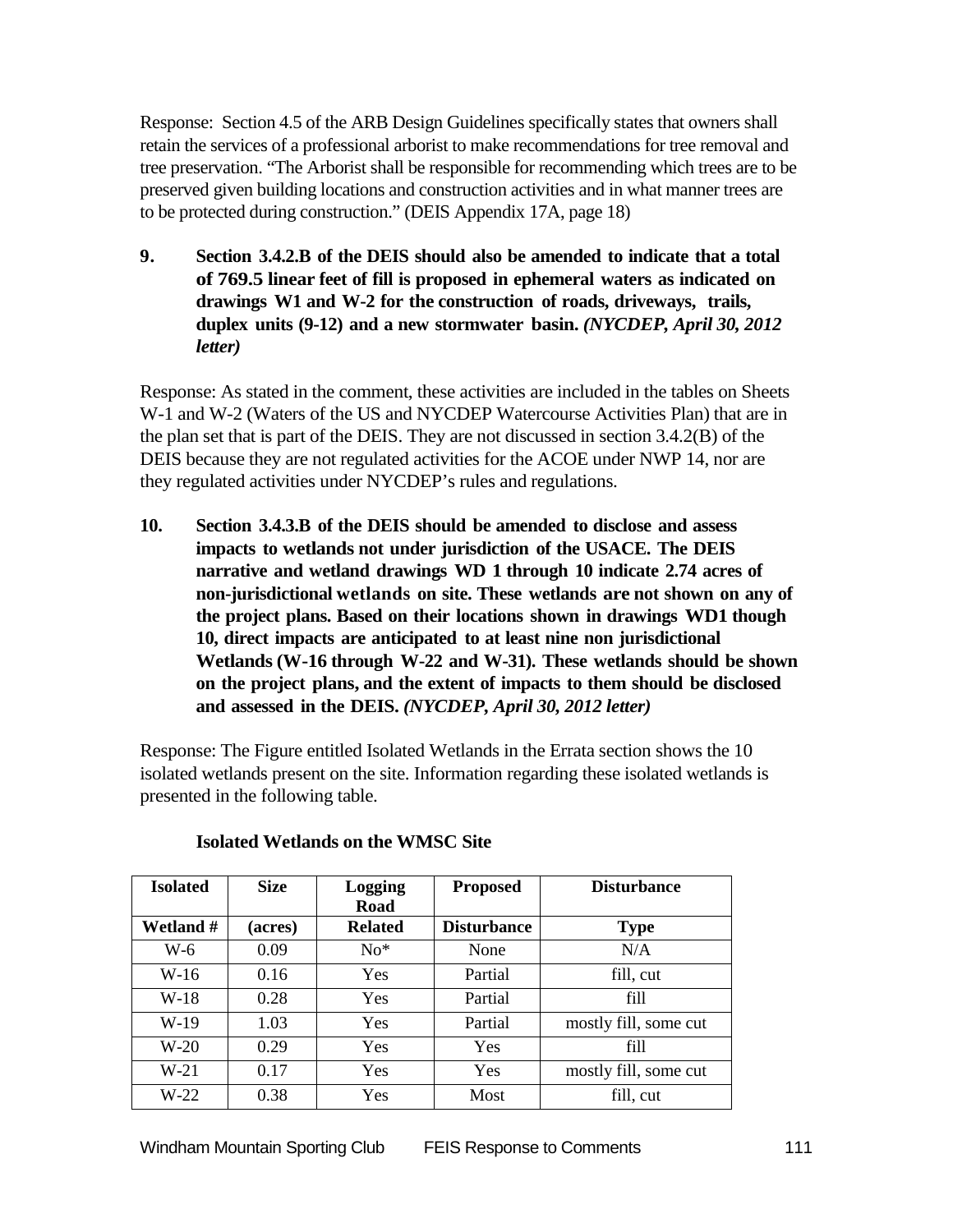| $W-23$                                                                         | 0.17 | Yes | None | N/A |  |  |  |
|--------------------------------------------------------------------------------|------|-----|------|-----|--|--|--|
| $W-31$                                                                         | 0.11 | Yes | None | N/A |  |  |  |
| $W-32$                                                                         | 0.04 | Yes | None | N/A |  |  |  |
| W-6 is a small dug pond believed to be used in the past for watering livestock |      |     |      |     |  |  |  |

Only 6 of the 10 isolated wetlands will be affected – 6, 23, 31, 31 and 32 will not be impacted.

The sections of logging roads that contain wetlands are generally flat stretches where lack of grade change means that water remains on these sections of roads. The source of water is predominantly from precipitation, but shallow groundwater flow may also contribute some water to these wetlands. . This water sits as surface water or at least saturates the soils long enough to cause these soils to become hydric. The compacted nature of the soils in these logging roads inhibits infiltration further beyond what would have occurred in their uncompacted states.

In some instances the isolated wetlands are almost totally limited to logging roads themselves – i.e. W-20 and W-21. In some instances water from the wetlands in the logging roads finds its way down the slope where the water eventually renters shallow groundwater flow, resulting in these wetlands being isolated – they are not connected to any surface water resources – i.e. isolated wetlands 18 and 19. (See the Hydrogeologic Analysis in Errata section that documents this interaction between surface flows and shallow interflow.)

The Isolated Wetlands Disturbance figure in the Errata section shows the isolated wetlands, the areas that will be undisturbed, area where fill will be placed and areas where cuts are proposed. In areas proposed for fill, rainfall will have a runoff component and infiltration component that have been accounted for in the project stormwater management. In areas proposed as fill, any shallow groundwater flow which previously came to the surface in the isolated wetlands will remain as shallow groundwater flow. In areas where cuts are proposed in isolated wetlands, it is possible that daylighting of shallow groundwater may increase in the few scattered areas in red on this Figure, but this water, as it does currently, will re-infiltrate in a relatively short distance and once again occur as shallow groundwater flow.

# **11. In Appendix 10 delineation forms were provided for only 13 of the 36 on site wetlands. Forms for each delineated wetland and adjacent upland area should be included in the DEIS.** *(NYCDEP, April 30, 2012 letter)*

Response: As per the wetland delineation report (DEIS Appendix 11), the routine wetland determination method from the 1987 ACOE delineation manual was employed. The routine methodology prescribes that a number of locations in representative plant communities be examined and data collected for wetland indicators (vegetation, soils and hydrology). Data collected at the representative locations forms the basis for performing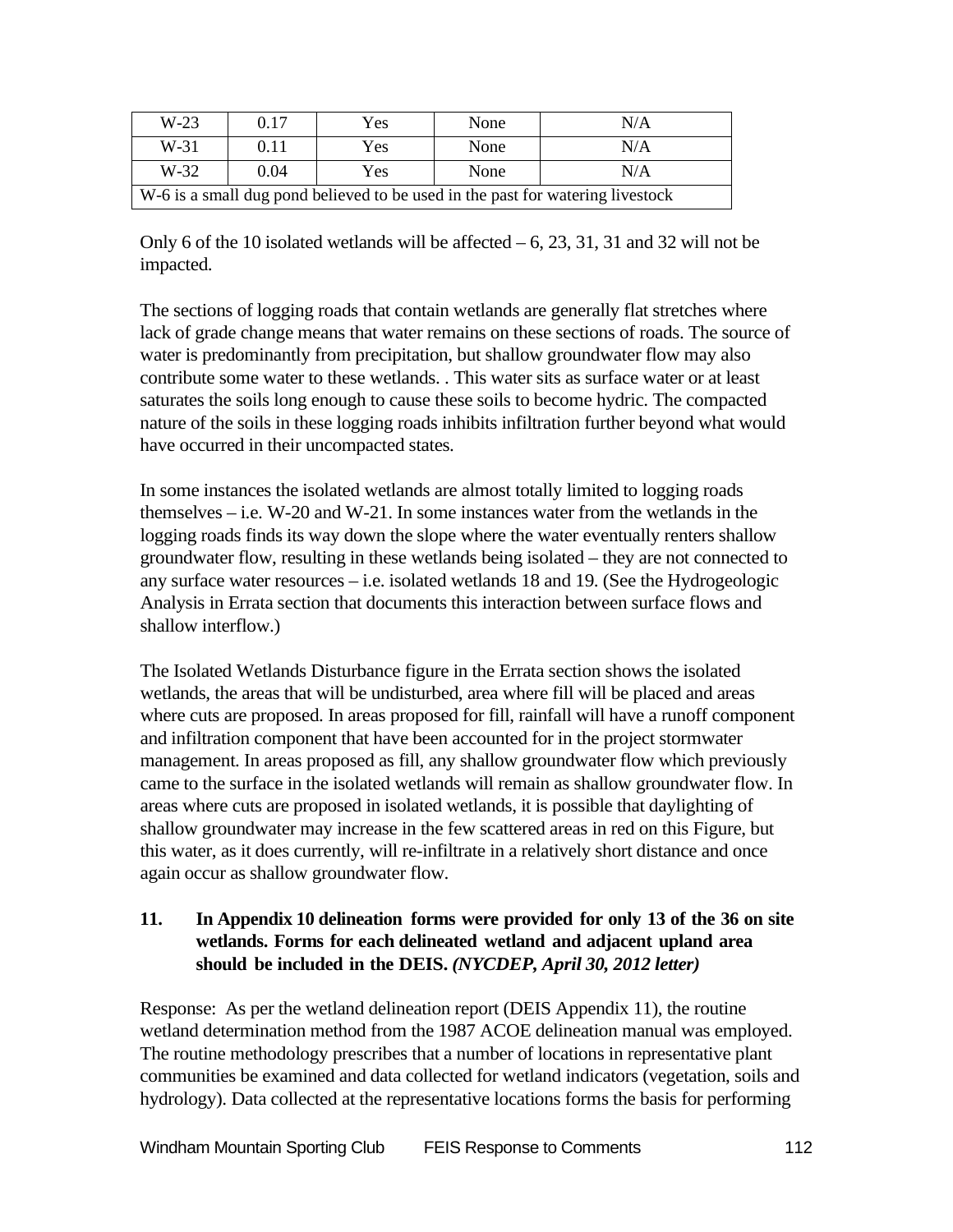the site-wide delineation. There is nothing in the delineation manual that requires that data be collected at every wetland. The data sheets that are included in the wetland delineation report encompass the breadth of the site, the different plant communities on the site, and different soils and hydrological conditions on the site. The figure entitled Wetland Delineation Data Point Locations included in the Errata section, illustrates the locations on the site where there are delineation forms included in the wetland delineation report.

In January 2012, the USACOE published a supplement to the wetland delineation manual that provided guidance for improving the accuracy and efficiency of wetland delineations in the Northcentral and Northeast regions. The basic criteria used for delineating wetlands, which is established in the 1987 manual, did not change. After the SEQRA process is complete, the Applicant expects to continue the permitting process that it had originated with the USACOE, and this could include an additional field visit by the USACOE. Also, if needed, delineation data could be provided on the updated data forms included in the 2012 supplement.

**11.A DEP and other involved agencies have consistently expressed concerns about the delineation of on-site wetlands. While project sponsor acknowledges a total of approximately 2.74 acres of wetlands that the project sponsor does not believe are jurisdictional, neither those wetlands nor their associated buffers are depicted on the project construction drawings. Without an assessment of the function and values provided by those wetlands, and, at minimum, an ACOE Jurisdictional Determination confirming which, if any, are subject to federal regulation, it is not possible to properly assess potential surface water impacts and therefore premature to complete this environmental review. For the same reason, the Response to Comment 10 on page 116 of the FEIS [in this section] noting that "only" 60% of the on-site non-jurisdictional wetlands will be impacted is insufficient.** 

**Accordingly, DEP urges the Planning Board to require a more thorough characterization of and collection of data in order to assess the function and value of each of the on-site wetland. Response to Comment 11, on page 117 of the FEIS [in this section] suggests that data was collected on only a little over a third of the on-site wetlands. This is not a representative assessment. Again, at a minimum, the Planning Board should require an ACOE Jurisdictional Determination before accepting the FEIS.**

Response: NYCDEP personnel were on-site with the Applicant's representatives and representatives of the USACOE when the USACOE inspected the delineated wetland boundaries on November 14, 2008. As a result of this site visit some minor adjustments were made to the delineated wetlands on November 20 and 26, 2008 at the request of the USACOE and revised wetland delineation maps and delineation report were submitted to the USACOE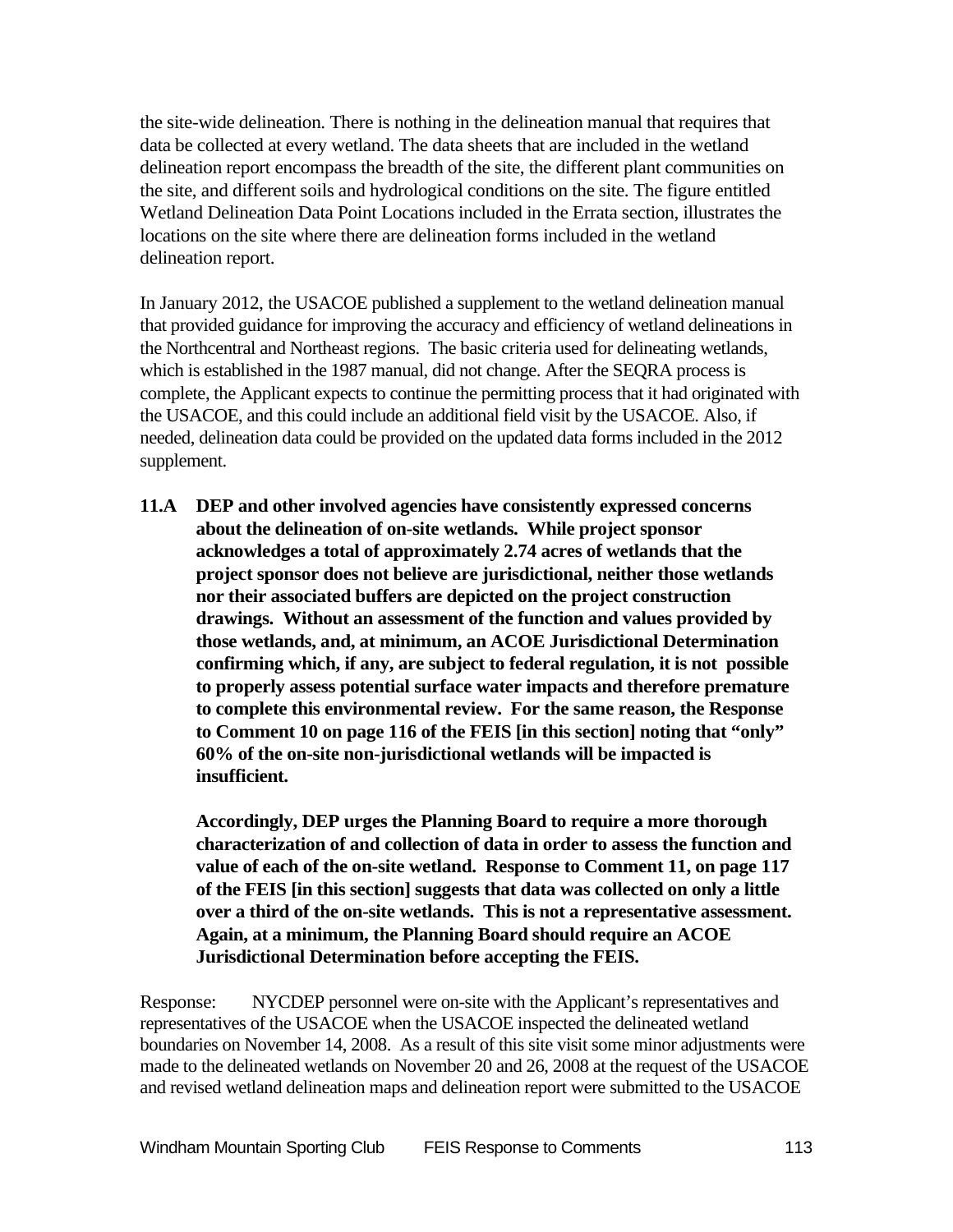on November 24, 2009 along with a request for a formal Jurisdictional Determination. The ACOE has not acted on this request at this time.

The USACOE currently applies the Northeast Regional Manual (2012) to the practice of wetland delineation. Moreover, the USACOE only approves wetland delineations that have been conducted within five years. The initial delineation of the on-site wetlands was conducted in 2008 which is more than five years ago. In acting on the request for a Jurisdictional Determination, the USACOE may require the applicant re-delineate the wetlands. Past experience has been that the USACOE may approve the existing delineations following a new site inspection.

The comment states that "…wetlands nor their associated buffers are depicted on the project construction drawings…" The drawings associated with this environmental review process are not considered construction drawings. As discussed in the Response to Comment #6 in Section 3.6 herein, a renewed request for a Jurisdictional Determination will be submitted after detailed design is completed for the project at the conclusion of the SEQR process. Moreover, Response to Comment #6 in Section 3.6 recognizes the requirement for a Preconstruction Notice (PCN). The Lead Agency fully supports the importance of accurate and up to date documentation of the location and function of wetlands on the site that could be impacted by either construction or operation of the Club. Thus, the best way to ensure protection of the wetlands is for the ACOE's Jurisdictional Determination to occur as near to the time that construction is anticipated. Any mitigation measures required as a result of the Jurisdictional Determination will be embodied in the Planning Board's site plan and subdivision approval for the project if not in permits issued by NYSDEC, NYSDEP and/or USACOE as appropriate.

**12. The DEIS does not assure that off-site spoil stockpiles located northwest of Trailside Road will not impact federal wetlands. Additional wetland acreage may be present on adjoining properties that will receive spoil from this development. In addition, adequate buffer zones should be provided to prevent direct and indirect impact to wetland areas from construction activities. A minimum 50 foot buffer should be applied to allow construction site access, allow for installation of perimeter erosion and sediment control measures and preserve wetland integrity.** *(NYCDEP, April 30, 2012 letter)*

Response: See the response to comment 4 above. Wetlands were delineated on this property and the plans show that these wetlands will not be impacted.

**13. Proposed fill F8 on Drawing WI-1will impede flow through wetland 10. This crossing should be designed to maintain connectivity in accordance with NY State Nationwide Permit regional condition II.A.10. In addition, this condition should also be considered for all proposed fills to wetlands and watercourses.** *(NYCDEP, April 30, 2012 letter)*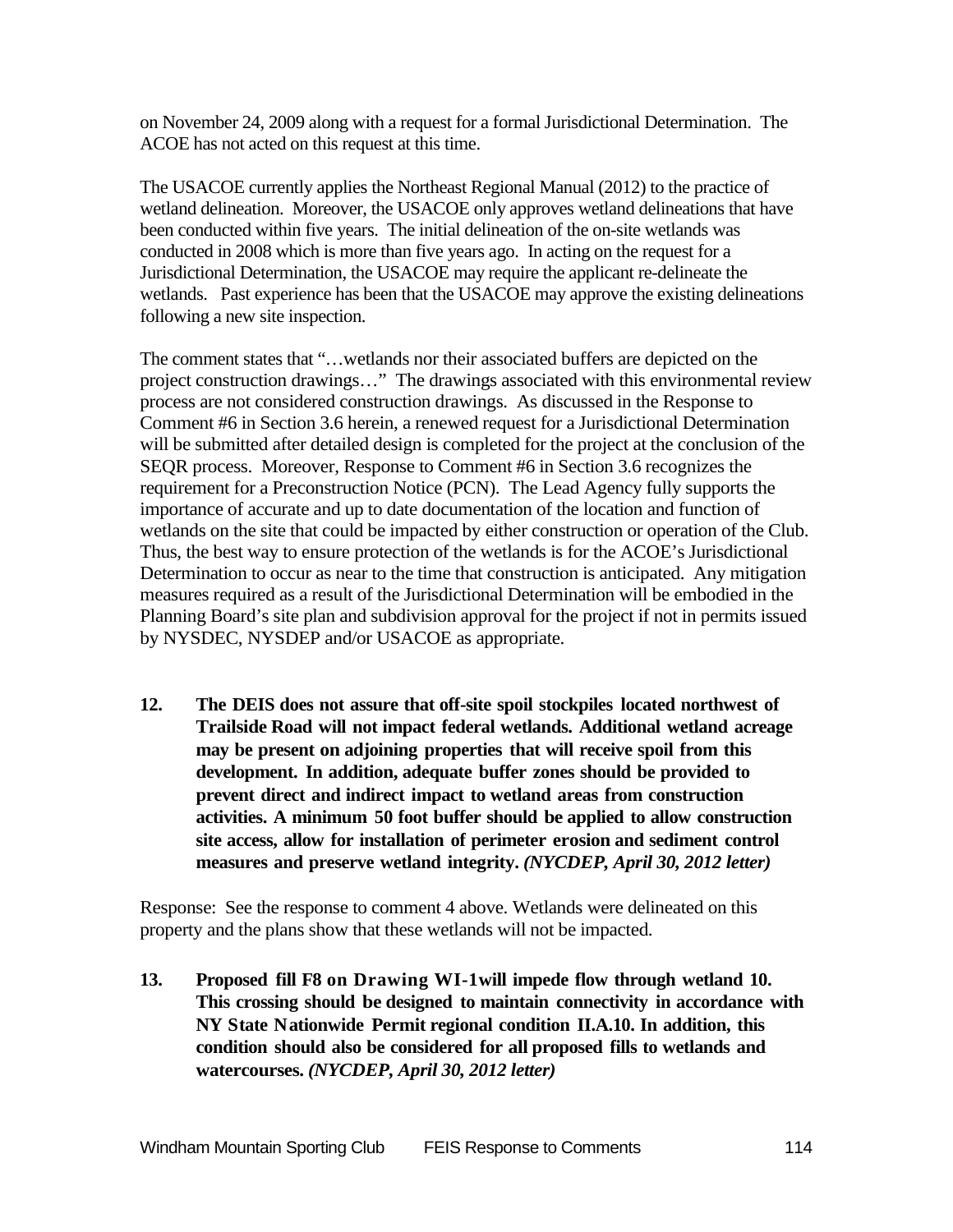Response: A detail will be added to sheet L-8.07 for site plan and permitting drawings to clarify that this crossing will include properly located culverts that will allow for the continued flow of water through wetland 10. The other 2 areas of wetland fills are at the edges of these wetlands and do not affect areas of flowing water. No watercourses are proposed to be filled.

**14. The blasting locations for the project are shown on drawing 2-17 of the DEIS, dated March 2, 2012. All 11 stormwater detention ponds and 2 bio-retention areas are shown to be excavated to their design grades by explosives. All of these locations, as well as specific blasting sites for road and other construction, are in very close proximity to wetlands.**

**The wetlands will receive shock waves transmitted through the bedrock from many blasting sites surrounding them from different directions. These energy waves could create significant disturbance to the substrata of the wetland areas, causing a radical change in the hydrology of the wetland. The DEIS should be supplemented to address impacts to wetlands from blasting. (***Watershed Inspector General, November 21, 2012 Letter)*

Response: Wetlands on the project site occur primarily as a result of groundwater discharging to the surface. Groundwater discharges occur because relatively impermeable material is preventing the ground water from penetrating deeper into the bedrock aquifer. This is called a contact spring and is typical of the springs in the Catskills. The impermeable material is typically shale, or a thick layer of locally unfractured sandstone. Ground water, following topography, flows downward via gravity within the open fractures of sandstone layers in the shallow (near surface) bedrock until it encounters a relatively impermeable shale layer, or unfractured sandstone layer, on which it flows outward along this "contact" between permeable, fractured, bedrock and relatively impermeable shale.

Blasting will be done such that the blast energy is not wasted beyond the immediate area where bedrock needs to be removed. Locations where blasting is expected to be needed were illustrated on DEIS Figure 3-3 and potential impacts and mitigation measures were discussed in DEIS sections 3.3.2 and 3.5.2.

Propagation of existing bedrock fractures is not expected beyond the immediate area of the blast. Shallow ground water will be affected within portions of the existing fractured bedrock system by removal of the fracture zones from the footprints of selected structures. Ground water will seep out the fractures where the new bedrock face is exposed (adjacent to a building), then seep back into the bedrock fractures at the first opportunity and re-enter the shallow ground water system. This scenario is already happening all over Cave Mountain. Water from contact springs, if not used as a water resource, commonly re-enters the shallow ground water system at some distance downhill where more fractures are exposed or the fractured bedrock is overlain by permeable soils.

# **3.7 Traffic and Transportation (DEIS Section 3.6 and Appendix 13)**

**1. The TIS states that field data was collected during the months of January and March, and that data collected in March was adjusted to account for peak season**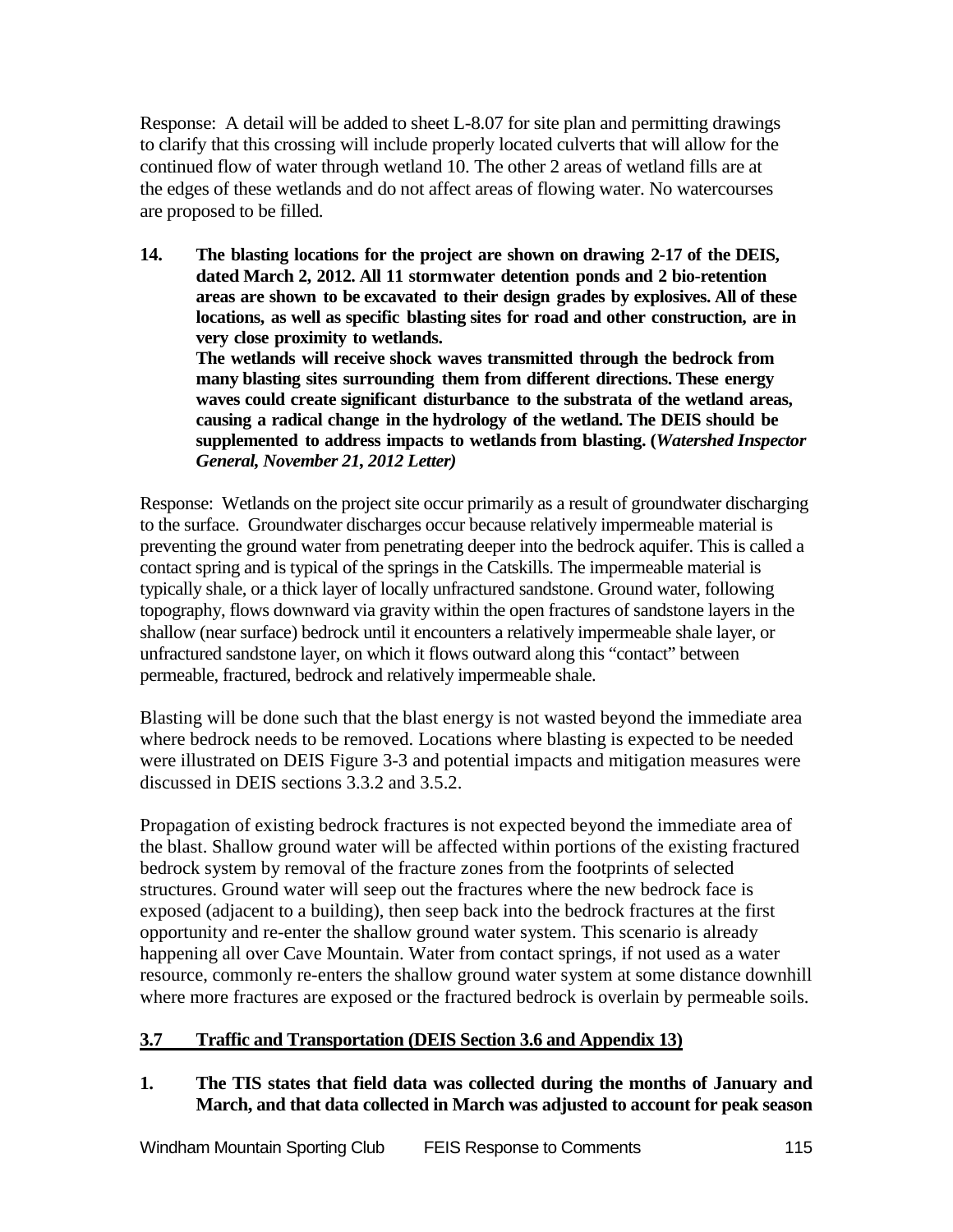## **trip generation. The method of adjustment of the March data along with the rationale should be provided.** *(Delaware Engineering on Behalf of the Windham Planning Board, April 30, 2012 Memo)*

Response: The final Scoping Document for this project issued by the Lead Agency on March 18, 2010 includes an assessment of traffic for a holiday weekend in January when the ski center is operational (Martin Luther King (MLK) weekend). The data collection at all but one location was performed during the specified MLK holiday weekend in January 2009. Since the final scoping document, issued in 2010 after the MLK weekend had past, included an additional intersection not included in the draft scoping document submitted to the Lead Agency in December 2009, traffic counts were also conducted in the study area in March. In order to accurately represent the peak January holiday weekend traffic, the traffic volumes collected in March were increased to represent the peak January condition by an adjustment factor of 1.9 during the Friday peak hour and 3.5 during the Sunday peak hour. These factors were determined by comparing two-way peak hour traffic volumes on study area roadways collected in March and during the January holiday weekend.

**2. The TIS provides a trip distribution with 25% traveling to and from the south on Route 296, 60% to and from the east on Route 23 and the remaining 15% to and from the west on Route 23. The TIS states that this trip distribution is based on existing travel patterns and probable travel routes for residents of the WMSC. Additional description of the rationale and any data supporting the trip distribution should be provided.** *(Delaware Engineering on Behalf of the Windham Planning Board, April 30, 2012 Memo)*

Response: As noted, the distribution of site traffic was based on a review of the existing travel patterns in the study area and a review of the expected travel patterns of residents of the site (based on a review of the existing roadway network and connectivity). This method of deriving distribution patterns is typical and follows the proper protocol when conducting traffic assessments.

**3. The TIS identifies a limited sight distance at the intersection of Trailside Road and South Street. Table 4.1 shows limited sight distance for both left and right turns from Trailside Road onto South Street. Mitigation in the form of grading just west of the Trailside Road and South Street intersection is recommended. This mitigation should be incorporated in the Findings Statement and as a condition of any future local approvals for the WMSC project.** *(Delaware Engineering on Behalf of the Windham Planning Board, April 30, 2012 Memo)*

Response: The Applicant concurs that this mitigation measure, or an alternative mitigation measure(s) deemed to be appropriate by the Greene County Highway Department, should be incorporated into the Findings Statement and be a condition of any future local approvals.

**4. The TIS determined that there is drop in Level of Service (LOS) during the Sunday peak which is the result of an approximately 1.4 second increase in delay at the Route 23 and 296 intersection between the no build and build condition.**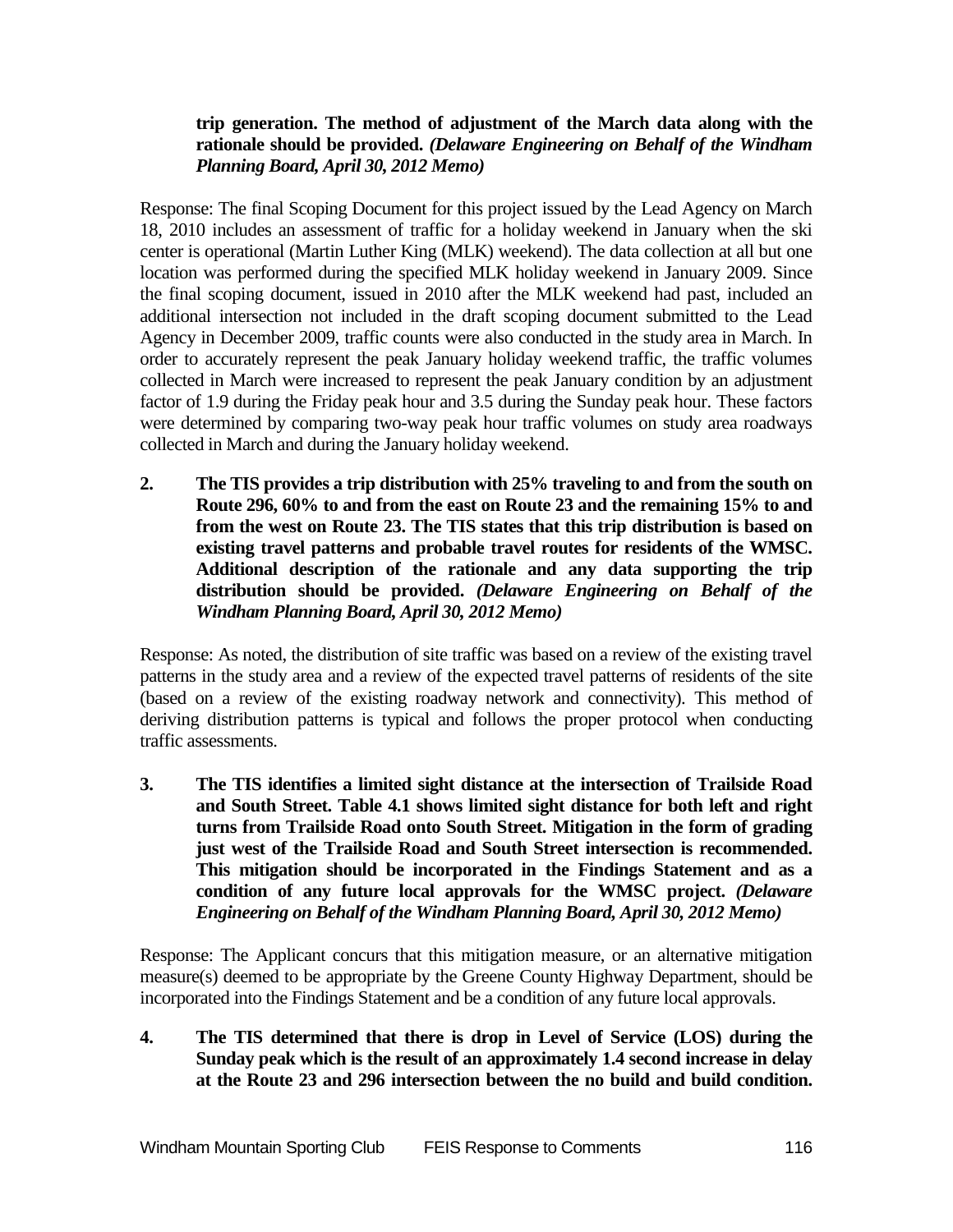**This decrease in delay does not merit any mitigation.** *(Delaware Engineering on Behalf of the Windham Planning Board, April 30, 2012 Memo)*

Response: Comment noted – no response required.

**5. The eastbound intersection of South Street and Route 296 is an intersection with a very low LOS presently, and the condition is expected to decline over time regardless of whether WMSC is constructed or not. The current delay is approximately a minute. The delay increases by just over two minute without construction of the project by 2027, and increases to just short of four minutes with construction of the project taking background growth into account. A signal warrant analysis was conducted and the TIS states that the traffic volumes fail to meet the standards for installation of a traffic light. The TIS further states that the delays experienced only occur during peak times in the peak ski season and that regional growth patterns that cannot be predicted presently may alter the potential delay. While these statements are true, the FEIS should state if there are any other measures that could be considered to reduce the anticipated delay such as turning lanes and/or directional signage at the junction of Trailside and South Street to direct travelers to exit to the left crossing over South Street to the west to Church Street and through the business district.** *(Delaware Engineering on Behalf of the Windham Planning Board, April 30, 2012 Memo)*

Response: It is expected that the majority of traffic traveling to and from the project site will travel to and from the site from the east via South Street (NY Route 23); therefore, the logical travel pattern (as confirmed with the existing traffic volumes in the study area) is to exit the site and travel east on South Street, north on NY Route 296 and east on Main Street (NY Route 23). Therefore, the traffic study was conducted assuming these travel patterns would be followed, which results in a worst case analysis of the South Street/NY Route 296 intersection. It is however noted that residents of the site may opt to alter their travel patterns during the peak travel times and exit the site to the west and access Main Street (NY Route 23) via Church Street (County Road 79) or alter their travel patterns to avoid busier travel times associated with the ski center; thereby reducing the peak trip generation associated with the project. Since the project will consist of repeat visitor second homeowners, it is not likely that signing will alter their patterns of travel to and from their homes as it is more likely their familiarity with the roadway network will be self-mitigating. However, a sign will be installed at the Trailside Road/South Street intersection with way finding for residents using County Road 79 (Church Street) as an optional route. The capacity analysis indicates that the South Street/Church Street and Church Street/Main Street intersections have ample reserve capacity to support additional trips if residents choose to divert to this route.

Construction of an eastbound right-turn lane has the potential to reduce average delays for vehicle turning right from South Street to NY Route 296. However, construction of a turn lane would result in impacts to access and parking at the adjacent parcel in the southwest quadrant of the intersection and drainage along NY Route 296. In addition, as noted in the TIS, Level of Service F delays are experienced only during the peak hour of the peak seasonal condition. In order to prevent over-designing infrastructure, traffic signals and additional turn lanes are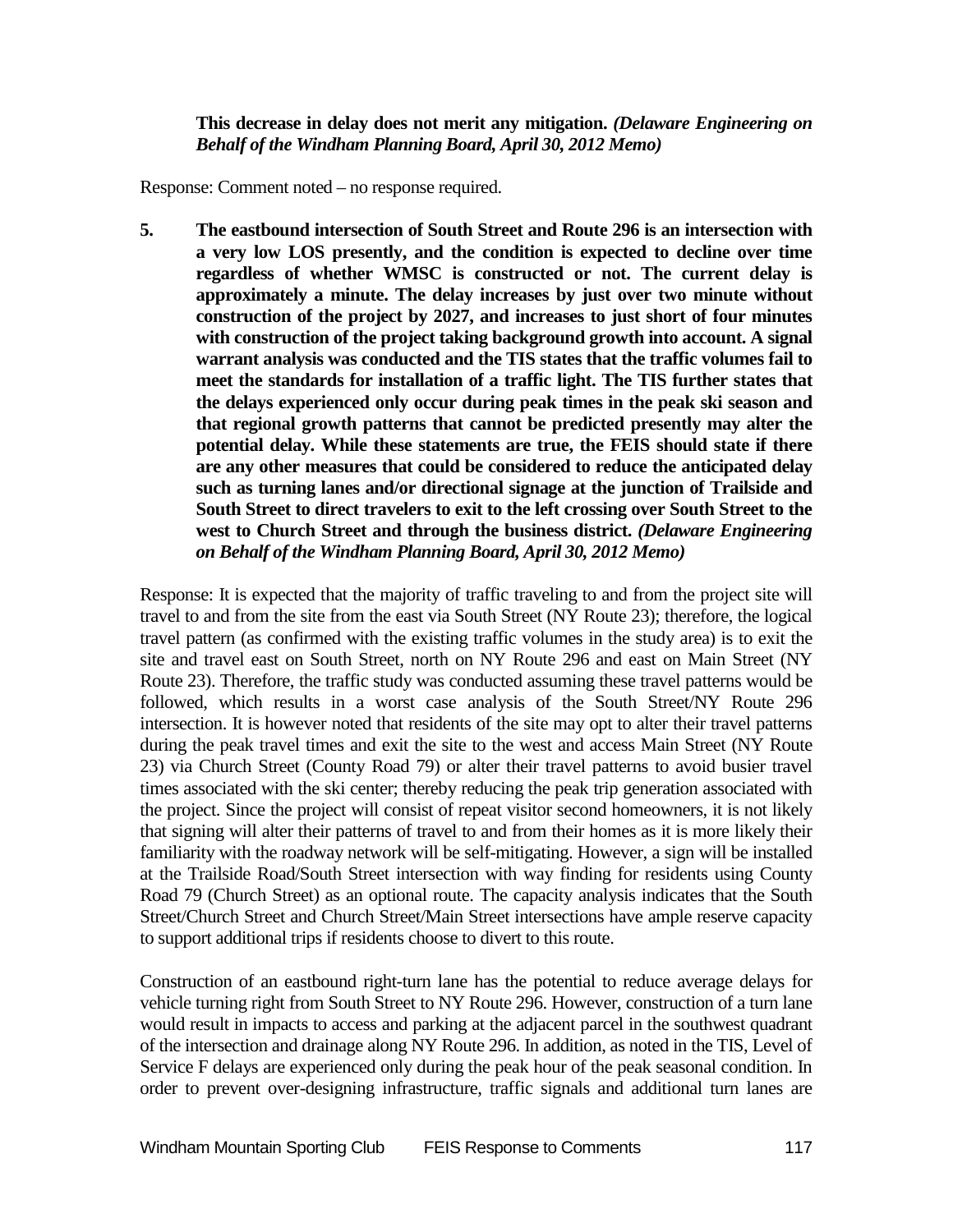typically not constructed for worst case conditions. Due to the above mentioned reasons, construction of a turn lane is not recommended.

**6. In addition, Page 3-44 of Section 3.6.2 of the DEIS discusses the inclusion of a Road Use Agreement in the Scoping Document. While it is recognized that the overall proposed build out of the project is anticipated to cover a 15 year period and a road maintenance agreement is inappropriate for such a lengthy duration, page 3-43 of the same section of the DEIS discusses significant heavy truck traffic associated with Phase 1 development specifically the disposal of excess materials off-site and the need to transport oversized loads such as the water tank onto the site. A Road Use Agreement for the portion of Phase 1 involving heavy truck traffic and the movement of oversized loads onto the site is appropriate. The FEIS should contain a proposed Road Use Agreement for these impacts.**  *(Delaware Engineering on Behalf of the Windham Planning Board, April 30, 2012 Memo)*

Response: One concern underlying this comment is the potential for materials (earth, stone, etc.) being hauled on South Street by trucks traveling to and from the project to spill out of the tops of trucks and onto the roadway. Such spillage could result in complaint calls from the public to the County or Town Highway Superintendent. In order to address this primary concern, the project SWPPP, under the heading of Off-site Vehicle Tracking, will be expanded to include any truck spillover onto South Street. More specifically, the SWPPP will require that South Street be inspected twice a day – midday and at the end of the construction day, and that any spilled earth, stone etc. on South Street would be swept off the roadway by the project Contractor. In addition, excess wear to South Street may be the result of heavy truck traffic generated during the initial phase of infrastructure construction. While South Street is a County Road, residents of the Town of Windham are likely the most routine travelers on this road, and therefore, the condition of the road is of most concern to the Town. In order to ensure that any damage caused by heavy construction truck traffic is properly assessed, the Applicant agrees to work with the County and the Town to document, through visual means and drivability, road conditions immediately prior to the initiation of the first phase of construction and annually throughout the first phase. The Applicant, County and Town will work together to ensure that the drivability of the road is maintained throughout the first phase of construction. This obligation shall conclude with the cessation of the construction of the first phase of the project.

# **3.8 Visual Resources (DEIS Section 3.7 and Associated Appendix 11)**

# **1. Section 4.A. Study Area and Zone of Potential Visibility Mapping**

**The VIA includes a note that vegetation from USGS quads was used to create the tree cover footprint in the five-mile study area. The USGS quad maps in the Windham area were originally created from 1943 aerial photographs, and later updated with 1978 photography (revisions were primarily additional roads and buildings). The area has undergone development over the several decades and the vegetative footprint may have been reduced. Was the USGS vegetation compared to current orthoimagery to verify if the depicted tree cover layer is**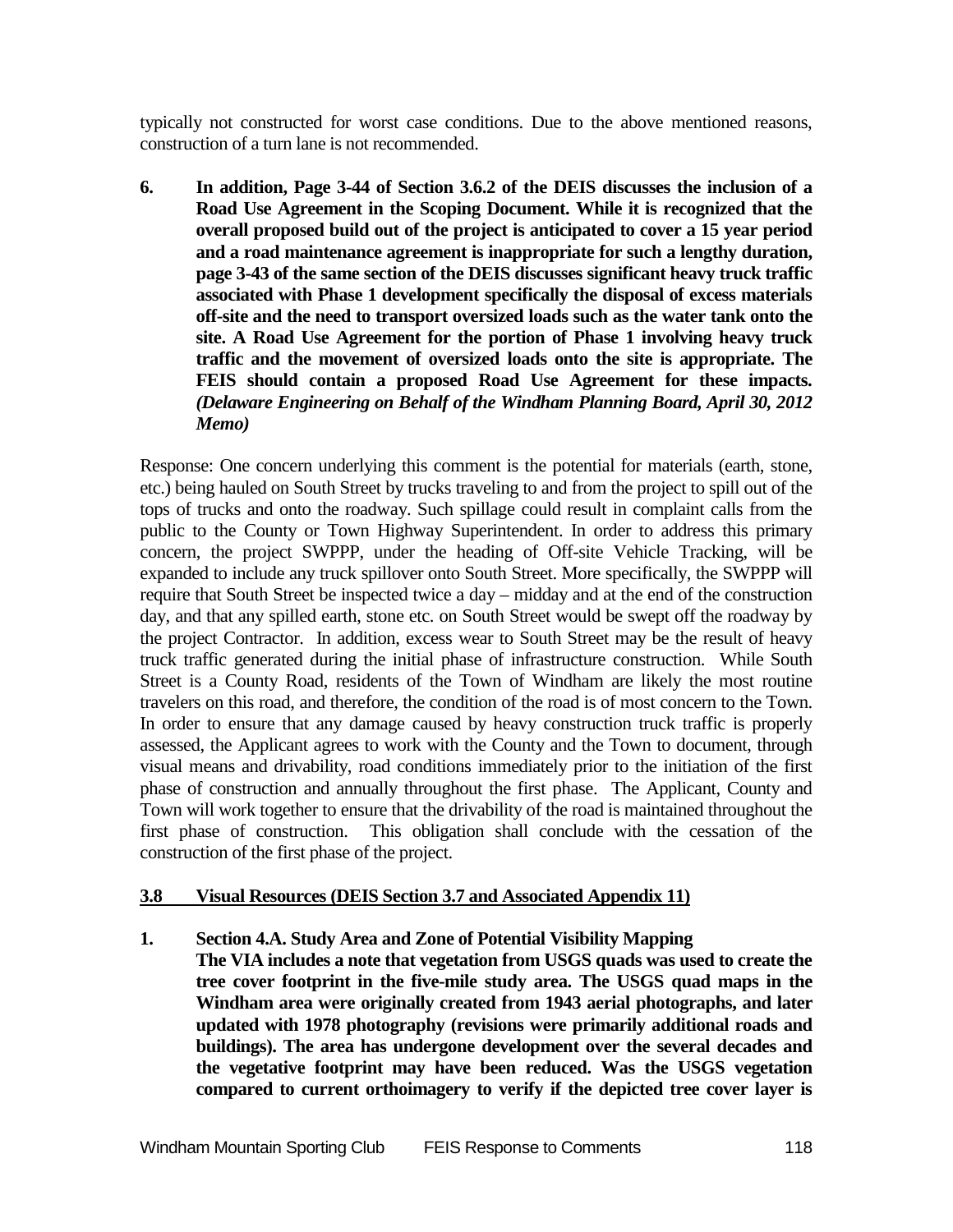#### **accurate and reflects existing development patterns?** *(Delaware Engineering on Behalf of the Windham Planning Board, April 30, 2012 Memo)*

Response: The desktop mapping was used only as guide when performing the actual VIA. As stated in the Section 3.7 and Appendix 11 of the DEIS, field reconnaissance was performed in the entire study area after the potential visibility mapping was completed, and prior to actually performing the VIA field work (balloon flight and photography) in order to confirm those locations in the study area from which the project site was visible. During both the initial field reconnaissance and the actual VIA field work, the entire study area was evaluated on the ground for potential views into the project site.

#### **2. Section 4.B. NYSDEC Visual Policy Resource Inventory**

**The VIA was prepared in accordance with the methodology outlined in NYSDEC Program Policy DEP-00-2** *Assessing and Mitigating Visual Impacts***. This Policy Purpose notes: "This memorandum provides direction to Department staff for evaluating visual and aesthetic impacts generated from proposed facilities. This guidance defines State regulatory concerns and separates them from local concerns. There is nothing in this program policy that eliminates or reduces the responsibility of an applicant to local agencies to address local visual or aesthetic concerns."**

**The NYSDEC Policy is very clear that local resources must be evaluated in addition to those of statewide significance. Why does the VIA limit its Resource Inventory to the 15 categories of aesthetic resources of statewide significance listed in the DEC Policy, and not consider resources of community importance identified at the local and regional level?** 

**The Town of Windham Comprehensive Plan (2002), Mountain-top Community Recreation, Cultural Resources and Scenic Quality Strategy (2009), and Generic Environmental Impact Statement on the Development Capacities of the Town of Windham (2009), include listings and maps of resources of local importance.** 

**A more comprehensive Resource Inventory may have identified other potential viewpoints of local importance, such as those listed below:**

 **Property on or eligible for the National or State Register of Historic Places The VIA notes there are four sites on the National Register within the study area. However, the Greene County Historical Society has included twentyfour Town of Windham sites listed on the Greene County Historical Register. In addition, the Town of Windham has identified two historic districts located on Main Streets in Windham and Hensonville that should be protected and preserved. Development within these historic districts requires review by the Town's Architectural Review Board.**

 **State Parks Although there are no State Parks in the Study Area, there are several community parks and recreation facilities including the Clarence D. Lane**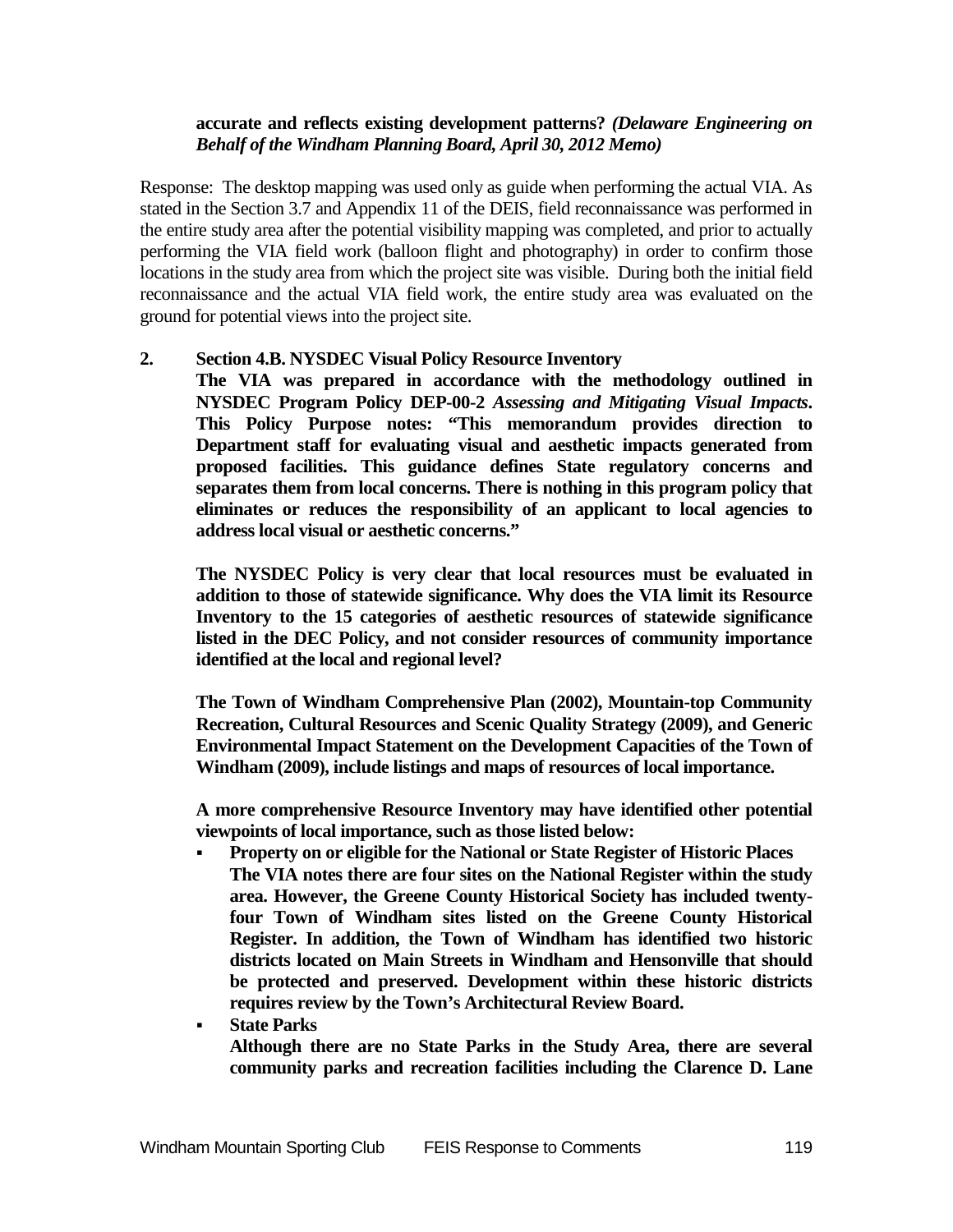**Park in Maplecrest, the Town Baseball Field on South Street, and the Windham-Ashland-Jewett School outdoor recreational facilities.**

- **Urban Cultural Parks (now State Heritage Areas) It should perhaps be noted that Greene County, including the Town of Windham, is part of the Hudson River Valley National Heritage Area.**
- **State Forest Preserve**

**A significant portion of the Town of Windham and the five mile Study Area falls within the Catskill Park, including the entire area south of the Batavia Kill in the Hamlets of Windham and Hensonville. The Windham High Peak Wild Forest (Elm Ridge) and the Blackhead Range Wilderness encompass four peaks above 3,500 feet. Hiking trails to each of the four peaks and throughout the preserve offer hikers the opportunity to explore the park. These include Long Trail, Elm Ridge Trail, and Black Dome Trail and the Escarpment Trail. (It would be helpful to show the Catskill Park Boundary and public trail systems on Figure 4,** *Zone of Potential Visibility Map***.**

**Northern areas of the Town that lie outside the Catskill Park also have State Forest recreational opportunities available to the community. Portions of the Ashland Pinnacle, Mount Pisgah and Mount Hayden State Forests fall within the Town.**

 **A highway designated or eligible for designation as scenic Figure 4 shows two segments of Mitchell Hollow and Sutton Roads, on the northern boundary of the Study Area, designated as NYS Scenic Byways. NYSDOT's website [https://www.dot.ny.gov/display/programs/scenic](https://www.dot.ny.gov/display/programs/scenic-byways/ScenicRoads-no-detailed-info)[byways/ScenicRoads-no-detailed-info](https://www.dot.ny.gov/display/programs/scenic-byways/ScenicRoads-no-detailed-info) and the Mountaintop Community Resource Inventory indicate there are also several sections of NYS Designated "Scenic Roads" within the study area: 0.45 miles of NYS Route 23 (The Mohican Trail) and 1.4 miles of Mitchell Hollow Road.** *(Delaware Engineering on Behalf of the Windham Planning Board, April 30, 2012 Memo)*

Response: In response to the question as to why the VIA limits the Resource Inventory to the 15 categories of aesthetic resources of statewide significance listed in the DEC Policy and not consider resources of community importance, the response is that the sites identified by the Lead Agency, the Town Planning Board, in the Scoping Document were assessed. The entire study area and all of its resources, including local resources, were evaluated as part of the VIA. The viewpoints that were used in the VIA were selected based on input from the Windham Planning Board. In an August 15, 2011 memo Delaware Engineering advised the planning Board that their selection/confirmation of viewpoints should take into account important views from within the Town.

In response to the statement that it would be helpful to show the Catskill Park Boundary and public trail systems on Figure 4, Zone of Potential Visibility Map, it is noted that Public Forest Preserve and other State Forest Lands are crosshatched on Figure 4 and the hatching is included in the legend on Figure 4. Trails are included on the mapping on Figure 4 as typical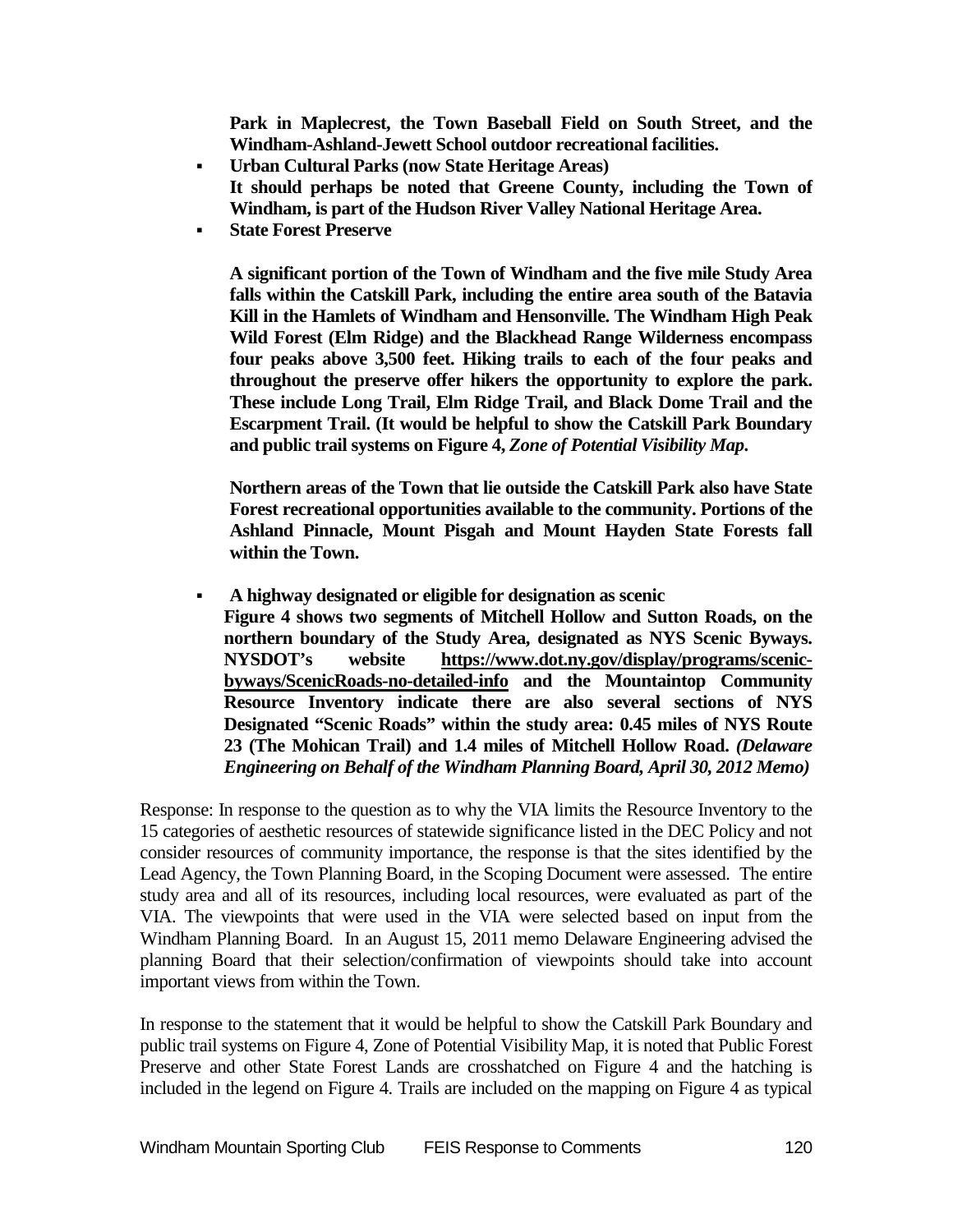USGS map designation symbols of dashed lines. The "blue line" for the Catskill Park boundary is irrelevant to the VIA since the entire study area, both inside and outside of the blue line, was evaluated.

## **3. Viewshed Impact**

**Although the context and significance of each of the ten selected views is discussed in the VIA, several discussion items listed in the Scoping Document are not addressed and should be in the FEIS. These include:**

- **(1) a discussion of the numbers and types of people to be affected**
- **(2) the duration of views that can be expected**
- **(3) the nature of the visual change and the public's reaction to such change the visual impacts of the project as they relate to the NYSDEC Catskill State Park Land Master Plan.** *(Delaware Engineering on Behalf of the Windham Planning Board, April 30, 2012 Memo)*

Response: The following contains available data for each of the viewpoints and for items (1), (2) and (3) above. Where data was not available the information provided below is based on knowledge of the area along with best judgment.

Viewpoint 1 along Escarpment Trail in Forest Preserve

(1) Hikers who leave the marked Escarpment Trail and walk out the herd path will experience the view. Data on the approximate number of users is from the 1994 UMP for the Windham High Peaks that was reused in the 2009 UMP for the Elm Ridge Wild Forest UMP. Data is from trail registers where signing in is voluntary. In 1992 there were 824 sign ins on the north end of the section of the Escarpment Trail (Burnt Knob Acra Point) and 1250 sign ins at the south end (Elm Ridge), for a total of 2,074 sign ins. The number of Elm Ridge sign ins that pass the point of interest will be lower than the 1250 total since some hikers may choose to turn east off the Escarpment Trail and enter into the Windham Blackhead Range Wilderness Area. For the purpose of this assessment assume 75% that enter stay on the Escarpment Trail. This would be 938 from Elm Ridge and a total of 1,762 total passing the herd path view point from both access locations. Assuming 10% will use the herd path and not pass by it means 176 people per year would experience this view.

(2) When the VIA photos were taken in April 2009, there was a clear view in the direction of the site. It is possible that the vegetation in the foreground (branches) may now partially obstruct views. If this is not the case, the view will be year round.

(3) The nature of the change in view during ideal viewing conditions is described on page 32 of the VIA (DEIS Appendix 11) as being bordering on imperceptible. Because of this, it is not expected that there will be a change in the public's reaction.

Viewpoint 2 near Long Path in State Forest (non-Forest Preserve)

(1) Hikers may experience this view during leaf-off conditions. The only sources of user numbers are from the same UMPs mentioned above that list 52 sign-ins at the trail register in a 3 month period. Which 3 months of the year was not specified in the UMP. Using the average rate of 17 per month for 12 months is 204 per year. There is no UMP information on the variation in use by season. Assuming 1/3 occurs in the 5 months of leaf off (November to April) period equates to 68 hikers that could be affected.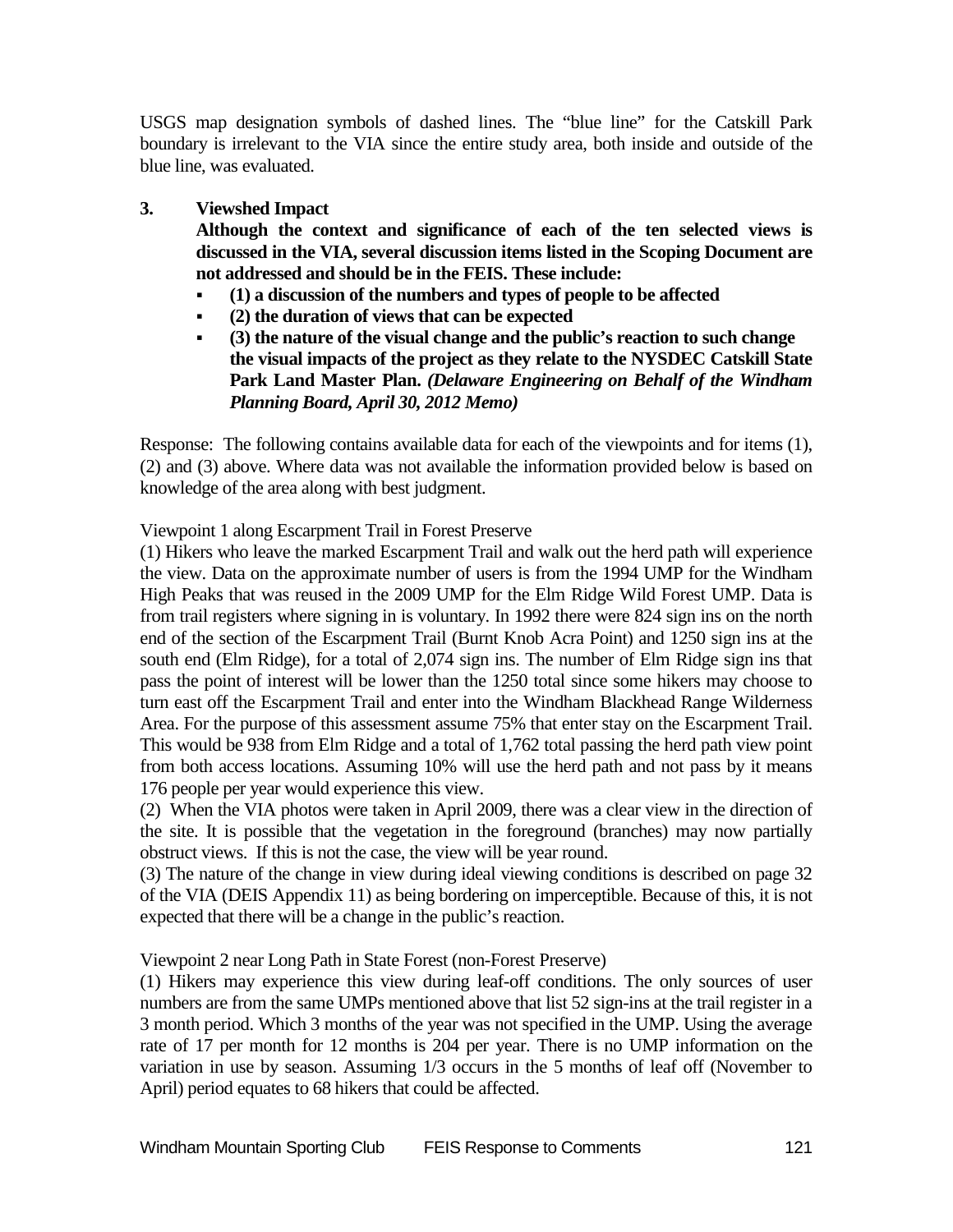(2) - This view is expected to be experienced from fall through winter into the spring months during leaf-off conditions.

(3) The nature of the change in view is described on page 33 of the VIA as being insignificant. Because of this, it is not expected that there will be a change in the public's reaction.

#### Viewpoint 3 Church St. near Centre Church

(1) Southbound vehicles and pedestrians on Church Street would experience this view. No published information could be located on potential number of viewers expected. The Traffic Study (DEIS Appendix 13) has traffic counts during the peak Friday Hour period and the Peak Sunday Hour period. These included 74 vehicles on Friday and 124 vehicles on Sunday. These are peak hour numbers in the evening, on a holiday weekend, when Windham Mountain is in operation. Numbers will vary by time of day and by season.

(2) The duration of the View for drivers traveling at typical speed is approximately 10 to 15 seconds year round.

(3) The nature of the change in the view is described on page 35 of the VIA as being significant. The reaction of the public to the change in the view will vary. Some people will view it as a positive change from the standpoint that the Town's planning goals of developing lands near Windham Mountain for second homes have been realized. Others may negatively view the introduction of additional development on a currently wooded hillside adjacent to the ski area.

#### Viewpoint 4 South Street at Trailside

(1) Vehicles traveling eastbound and westbound on South Street will experience this view. The DEIS Traffic Study had 209 cars (both directions) in the Friday peak hour and 625 vehicles in the Sunday peak hour. Numbers will vary by time of day and by season.

(2) There is about 650 feet of frontage on South Street where this view can be had. At the posted speed limit of 45 miles an hour, this equates to a view-duration of approximately 10 seconds. Actual view durations will be year round and will vary some due to vehicles traveling slower or faster than the posted speed limit.

(3) See the VIA in Appendix 11 for the description for the change in the view. The public's reaction will vary as described above for the Church Street viewpoint.

#### Viewpoint 5 Route 23 near Police Camp

(1) Vehicles traveling westbound on NY Route 23 will experience this view. NYSDOT's website has an average annual daily traffic for this area as 2,632 vehicles. Assuming an even directional split yields 1,316 westbound vehicles per day. Assuming that 80% of this traffic occurs during daylight hours, 1,053 vehicles per day will experience this view.

(2) Video shot while doing the VIA field work and driving along NY Route 23/Main Street from East Windham to the west end of Main Street shows that the duration for this view at typical driving speeds on Route 23 is approximately 55 seconds, with year round views into the site being interrupted on a few occasions, mostly by roadside vegetation.

(3) The nature of the change in this view is described on page 36 of the DEIS. Public reaction to the change will be similar to that of the reaction from the Church Street viewpoint and the South Street viewpoint - some people will view it as a positive change from the standpoint that the Town's planning goals of developing lands near Windham Mountain for second homes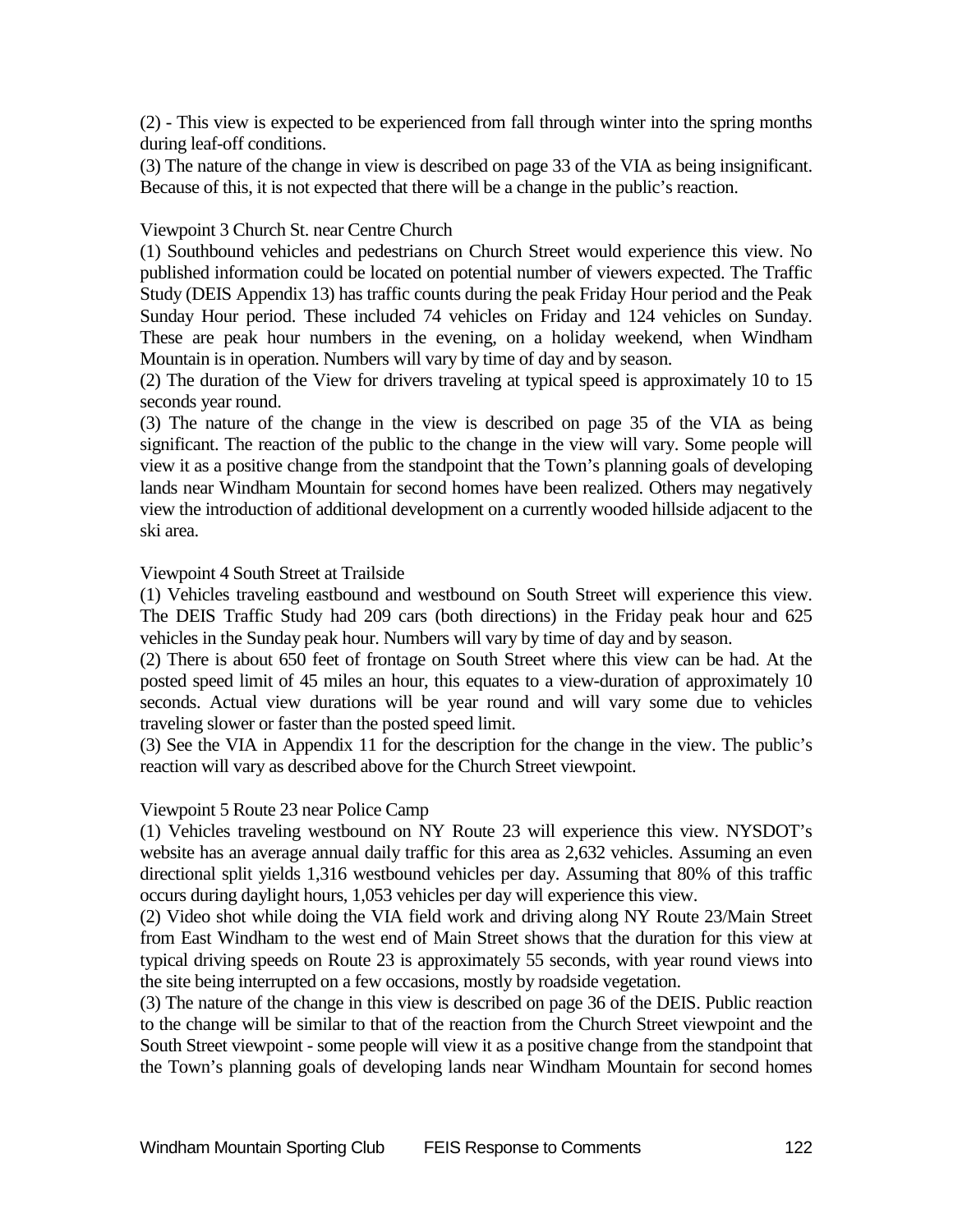have been realized. Others may negatively view the introduction of additional development on a currently wooded hillside adjacent to the ski area.

#### Viewpoint 6 Route 23 near Pelham Lane

(1) (2) and (3) for this viewpoint will be the same as or very similar to that for Viewpoint 5 above with the differences being a shorter view duration, approximately 20 seconds year round, and that this viewpoint is a mile further away from the project site.

#### Viewpoint 7 Route 23 near Settlement Road

(1) Eastbound travelers on Route 23 will experience this view during leaf-off conditions, and using NYSDOT AADT data and the same assumptions as those used for viewpoint 5, approximately 1,053 vehicles per day will experience this view.

(2) View duration is 10 seconds or less during the fall and winter months of the year.

(3) The nature of the change in the view is described on page 38 of the VIA and the reactions of people to the change in view will be either positive or negative as described previously.

#### Viewpoint 8 Route 296 at Cuomo's Cove

(1) The very few elements of the project visible from this location will be seen by vehicles traveling on NY Route 296 between Windham and Hensonville. Information from NYSDOT for this section of road is an AADT of 2,071 vehicles. The view will occur both northbound and southbound and using the 80% daytime (vs. nighttime) travelers yields 1,657 vehicles.

(2) Year round view duration is approximately 10 seconds or less under the posted speed limit. (3) The change in view is very insignificant and is unlikely to elicit any reaction from the affected public.

#### Viewpoint 9 Maplecrest Road at Barnum Road

(1) Vehicles traveling northeast on Maplecrest Road (CR 40) will be experience this view. NYSDOT AADT data shows 143 vehicles. Assuming a 50/50 northeast/southwest split, and with the 80% daytime travelers equates to 57 vehicles per day that would be affected.

(2) Seasonal view duration is less than 10 seconds.

(3) The view is nearly entirely screened by vegetation so reaction by the public is likely to be very little to none.

#### Viewpoint 10 Mitchell Hollow Road near Larsen Road

(1) Motorists traveling southbound will experience this view. Based on NYSDOT AADT and the directional and daytime/nighttime assumptions used previously, travelers in 195 vehicles a day would be affected.

(2) View duration is approximately 10 seconds on a year round basis currently, but the potential growth of foreground vegetation may limit this view in the future to seasonal. .

(3) Only that portion of the project closest to the existing ski area trails will be visible, so it is likely that there will very little public reaction to the change in the view.

**4. The visual analysis appears to be complete and the mitigation measures proposed appear to mitigate potential visual impacts. Mitigation cited in the DEIS included preservation of existing vegetation, underground utility extensions, building design, structures to be below the horizon, exterior colors compatible with**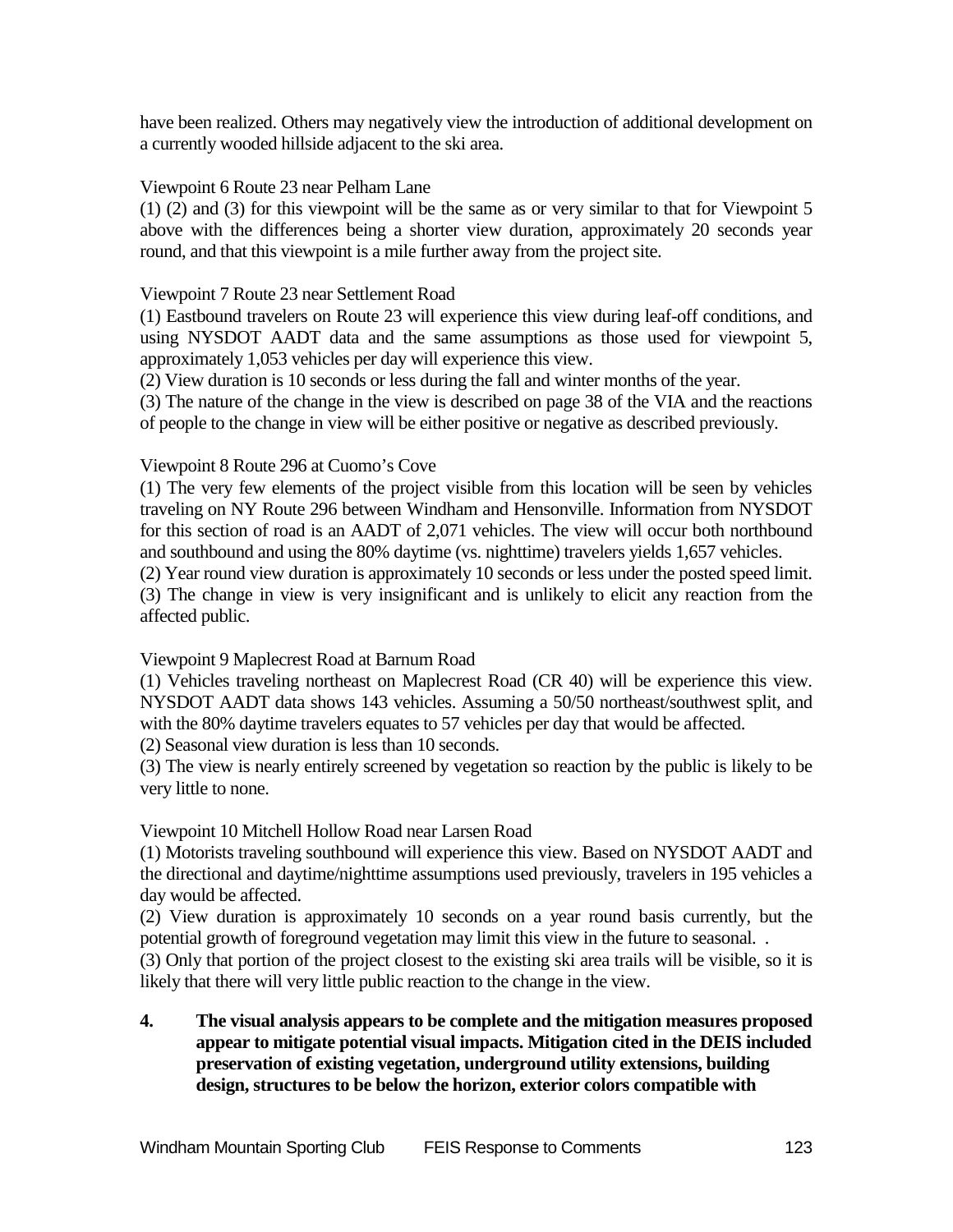#### **vegetation and terrain, linear layout of structures so mass is reduced, conservative directional exterior lighting.** *(NYSDEC, April 30, 2012 letter)*

Response: Comment noted – no response required.

#### **3.9 Sound Resources (DEIS Section 3.8)**

**1. Page 3-66 in Section 3.8.4 provides a noise complaint procedure. While in general, the noise complaint procedure is adequate, several modifications should be considered. The DEIS states that the procedure will be in place during the first two years of construction. While it is assumed that the site roads and infrastructure will be constructed during this duration, it is clearer to state that the procedure will be in place during the construction of site roads and infrastructure, rather than an arbitrary timeframe. In addition, the timeframe should be amended to incorporate any time during which blasting will occur on site, regardless of the purpose (e.g. Phase 1, 2 or 3). The written complaint log containing the date of complaint, name and contact information for the complainant, any follow-up contact and resolution should be provided at the end of each month to the Town of Windham Police Department. The reason for this is that it is very common for residents with noise complaints to attend Town Board meetings, and it often resolves many issues if the Town is aware of the concerns prior to each monthly meeting. The statement that the applicant has 'sole discretion' to determine if corrective action is required seems at odds with the statement that the complaint procedure will not limit other remedies of the Town or any other person or organization with regard to noise conditions at or around the WMSC site. While it is understood that noise is an inevitable result of construction and that it is short in duration, the Town has a duty to protect the health, safety and welfare of its residents; remedies may be required. Please clarify these two statements that appear to be at odds.** *(Delaware Engineering on Behalf of the Windham Planning Board, April 30, 2012 Memo)*

Response: The following changes address the Planning Board's comments.

#### 3.8.4 Mitigation Measures

- 1. The Applicant will establish and comply with the following noise complaint procedures:
	- a) During the construction of Phase 1 infrastructure, including roads, as well as during blasting for all phases of construction the Applicant will maintain a telephone complaint line during its hours of operation. Upon receipt of a complaint regarding noise allegedly generated by construction activities, including blasting operations, on its construction site, whether written or oral, the Applicant will enter a record of the complaint in a log maintained for that purpose.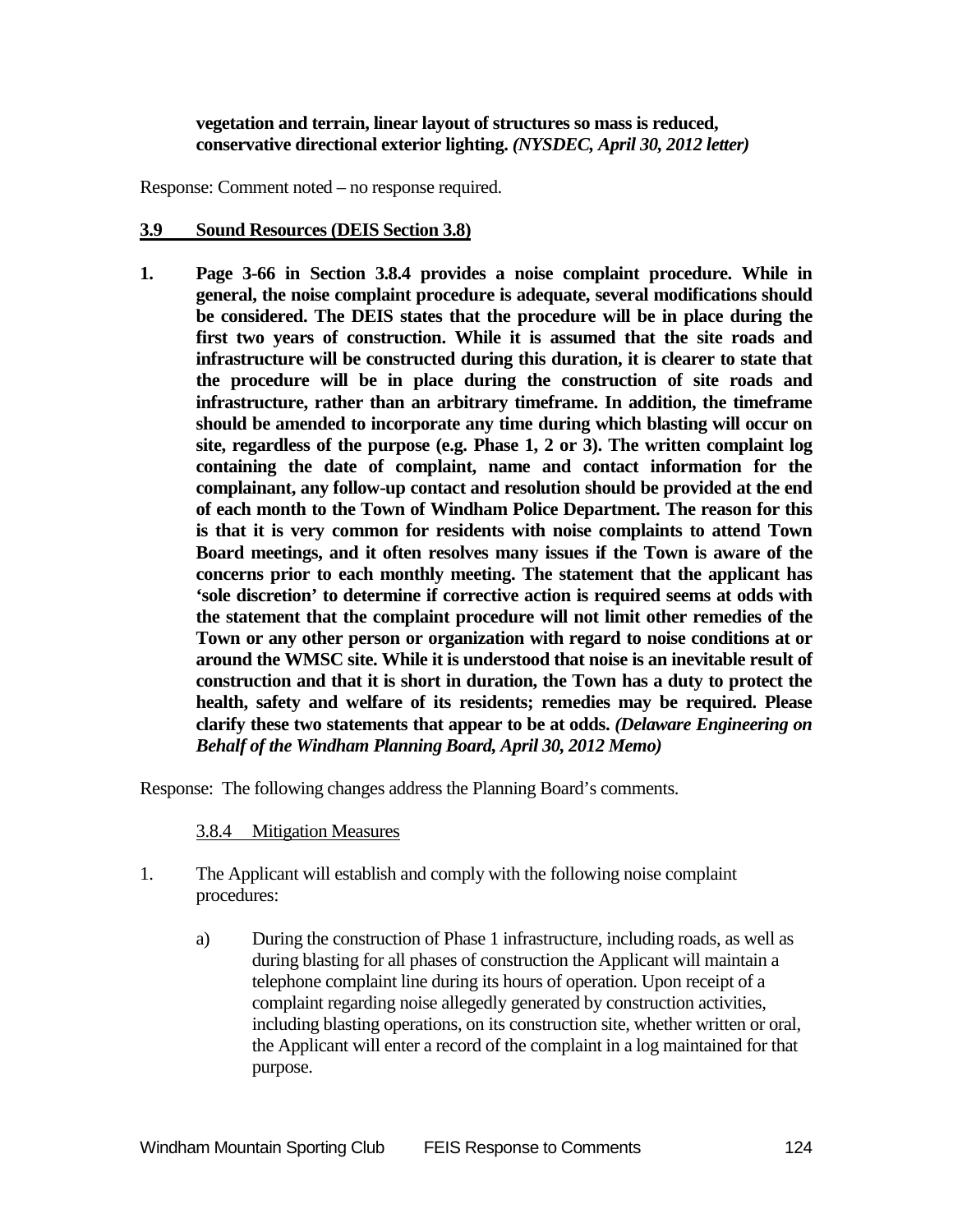- b) Within four hours of receipt of the complaint, the Applicant will investigate the alleged noise problem and respond to the person who complained.
- c) In the event that the Applicant determines that corrective action is required, such corrective action will be promptly implemented and a note of such action will be entered in the log.
- d) If the Applicant cannot promptly identify and correct the cause of the noise complained of, the person who complained will be invited to inspect the site, with a company escort, to assist in identifying the source of the problem. Upon completion of any corrective action, the person who complained will be invited to inspect the site, with a company escort, to observe the corrective action.
- e) The complaint log will be kept at the site, and will be available for inspection by the Town. A copy of the log will be provided to the Windham Police Department on a monthly basis.
- f) This complaint procedure will not limit the other remedies of the Town, or any other person or organization with regard to noise conditions at or around the WMSC site.

# **3.10 Land Use and Community Character (DEIS Section 3.9)**

**1. The WMSC project is highly consistent with existing patterns of land use and the character of the Town of Windham as supported by the Town's GEIS. No comments.** *(Delaware Engineering on Behalf of the Windham Planning Board, April 30, 2012 Memo)*

Response: Comment noted – no response required.

**2. The DEIS notes that,"...it is unlikely that the proposed project would result in new secondary development impacts or business growth that would have any significant impacts on land use or community character in the Town." If the project was strictly meant to be a winter-based residential community than perhaps it would not result in any noticeable secondary development impacts; however, the applicant has made it clear that this is meant to be a "four season" year-round residential community. As a consequence, it would seem that if the full development potential is achieved on a yearround basis that there would logically be some land use impacts in the Town.** *(NYCDEP, April 30, 2012 letter)*

Response: The Applicant has stated that this project is intended to be a four-season resort, a land use that is strongly supported by the Town's GEIS. However, the Applicant has not proposed the project as a year-round residential community. The project is proposed as second homes that the Applicant and Town hope will be utilized during all times of the year, and not just in the ski season, for short-term weekend, holiday and/or vacation stay visits. This type of occupancy differs from year round residency. The effect of the project's second home visitors would be seen as increased business in existing business establishments – restaurants, grocery stores, etc., and it is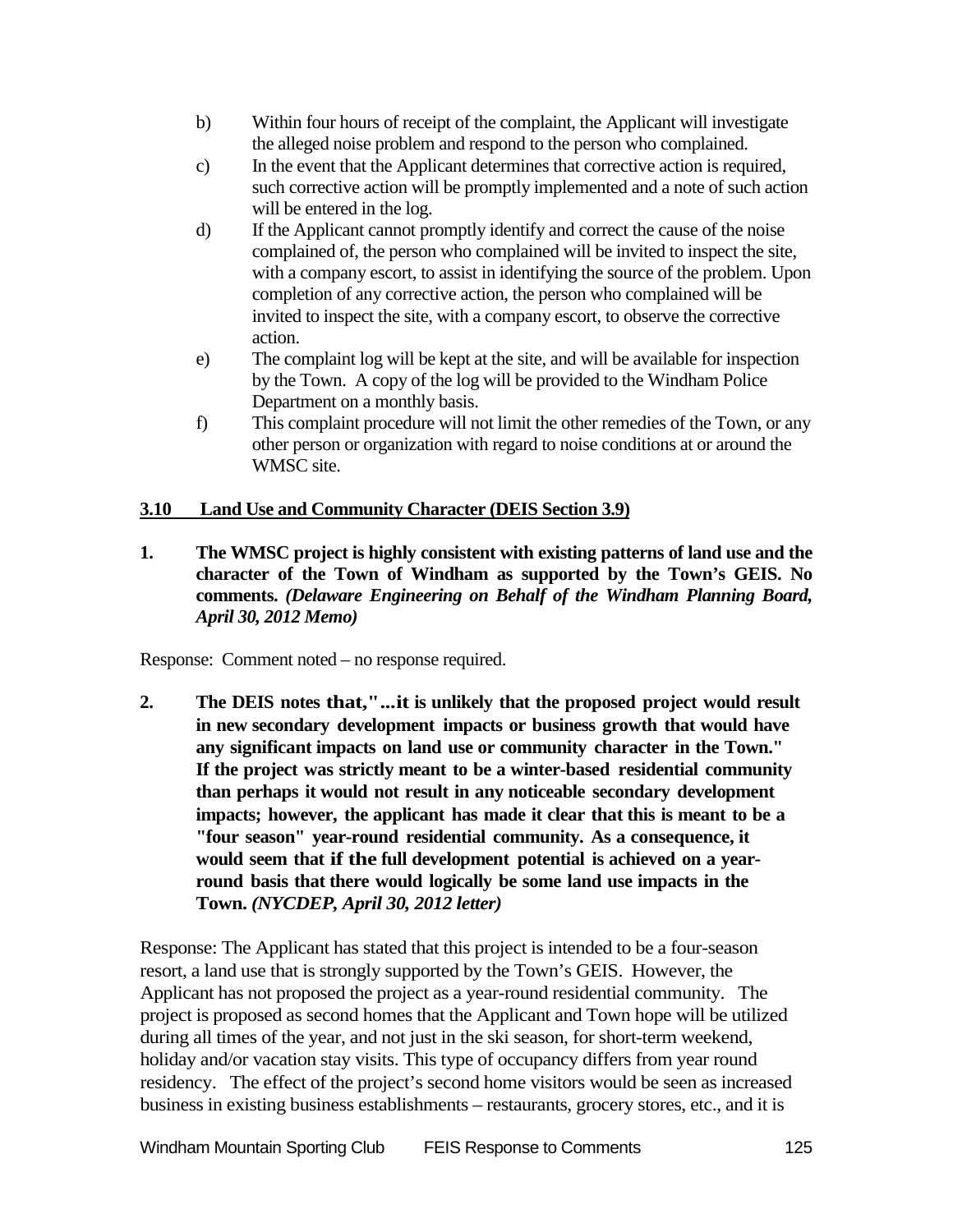extremely unlikely that the level of activity would stimulate land use changes, such as new commercial or residential development.

# **3.11 Community Services (DEIS Section 3.10)**

**1. The Community Services section of the DEIS focuses largely on conditions and potential impacts to the Windham Ashland Jewett School District. The analysis of the impact to the school district appears reasonable given the existing conditions in the District and development patterns in the Town with respect to the number of primary and second homes expected at the WMSC project.** 

**This section also briefly mentions that letters to serve were provided by the Town Police Department and EMS services; however, the letters indicated that potential impacts would be identified during the SEQR process. Review of the proposed project in consideration of current conditions with respect to police and emergency services has revealed two comments.** 

**The first comment is that a need has been identified by the Town in the GEIS for improved cellular communications specifically in the Hamlet of Hensonville. The WMSC project will be increasing the population using cellular services in the vicinity of the Hamlet of Hensonville due to travel of owners and guests to and from the WMSC project. Due to this, the cooperation of the project sponsor is sought in improving cellular communications in this area of the Town. The referenced cooperation could be in the form of assisting the Town in evaluating potential locations for telecommunication facilities on the project site and/or nonfinancial support for the installation of such facilities on adjacent properties. The provision of enhanced cellular coverage in the Hamlet of Hensonville would improve emergency communications in the Town and benefit owners and guests of WMSC. The second comment is that emergency services representatives will review the site plans for the project during the Town Planning Board's site plan review primarily for vehicular access and the location of fire hydrants, etc. Specific requirements in these regards will be identified during the site plan review process.** 

**In addition to the police, emergency and educational services provided by the Town and/or School District, the Town of Windham provides a number of recreational services and community facilities, the existing conditions, potential impacts and mitigation measures for which have not been included in the DEIS. Consistent with the comments offered regarding Section 1, the FEIS should identify the existing recreational and community facilities provided by the Town of Windham, discuss potential impacts and offer mitigation measures.** *(Delaware Engineering on Behalf of the Windham Planning Board, April 30, 2012 Memo)*

The Windham Town Board is committed to establishing viable cellular and internet service to the hamlet of Hensonville and surrounding areas. This service will solve an existing safety and quality of life issue currently facing the Town. A propagation study to determine how this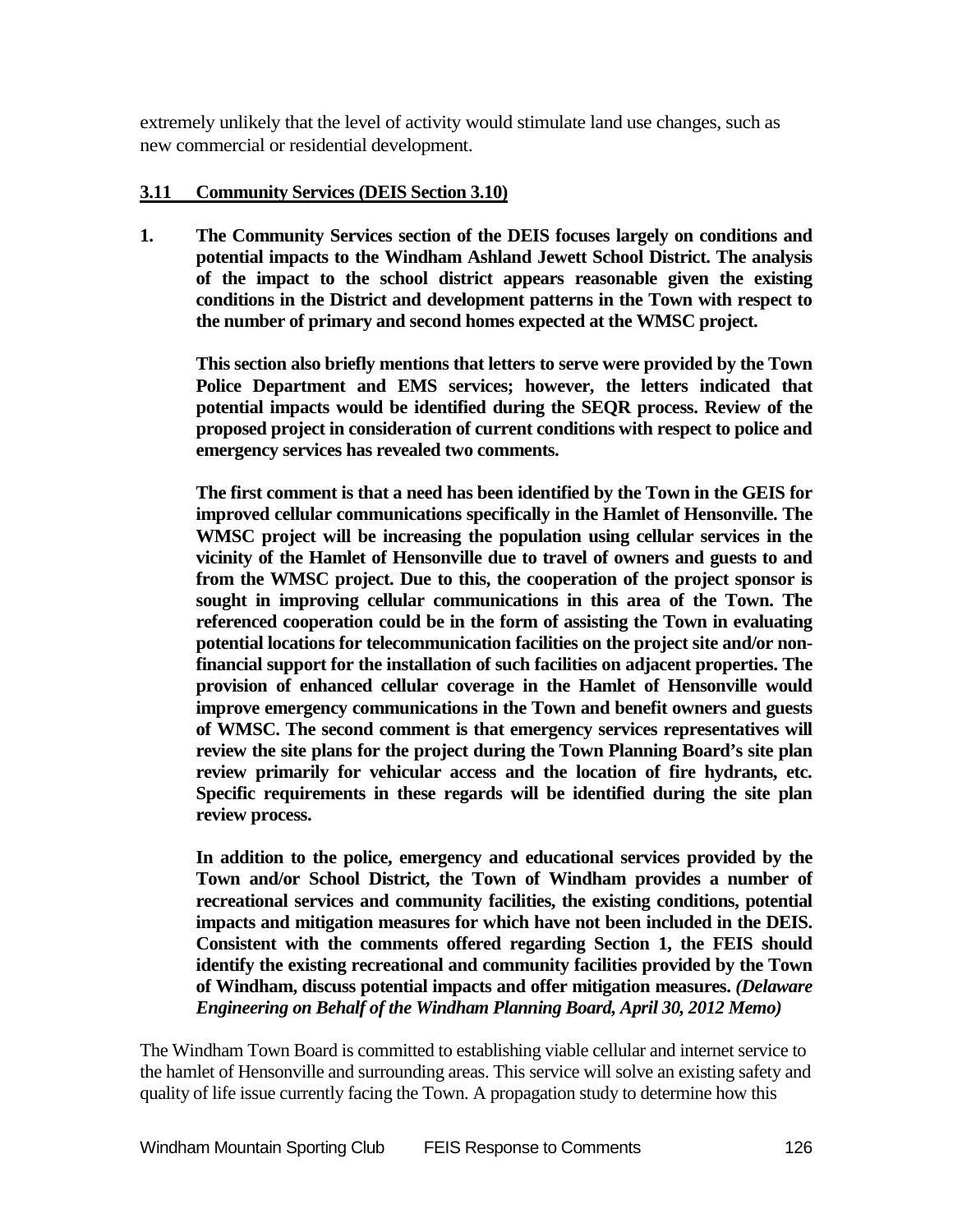service may be provided to Hensonville and the surrounding areas has not yet been performed. However, given the topography and nearby location of the WMSC site it is possible that an opportunity exists for one or more cell towers to be situated on the WMSC property and thereby greatly assist with the provision of service. The WMSC Applicant is willing to provide a suitable location or locations on the WMSC property for the siting by the Town of a tower(s), small support building (s) and construction and maintenance access. Any future actions that may involve telecommunications facilities located on the WMSC site would be a separate action under SEQRA and involve a separate SEQRA review with the applicant being a cell tower company, a cell service provider or possibly the Town of Windham.

Potential impacts to recreation facilities are described in response to comment 1 in section 3.12 (see below). No significant impacts have been identified, so no mitigation measures are necessary. As a community benefit, the Applicant has consented to having a section of trail located on the southwest part of the project site in the vicinity of Windham Mountain's World Cup and Wicked ski trails and east peak lift top terminal that would then proceed off the property to the southeast if circumstances arise that make such an opportunity feasible.

# **3.12 Socioeconomics (DEIS Section 3.11 and Appendix 14)**

**1. This section of the DEIS and the associated Appendix largely address the economic impacts of the proposed WMSC. On its face, the analysis is extremely positive with the generation of direct, indirect and induced contributions to the local, regional and state economy. While there is no argument that the construction of the WMSC or any portion thereof will generate taxes, employment and spending for local, regional and state jurisdictions, the DEIS does not identify any commensurate costs associated with the provision of services and/or the use of local and regional facilities. As discussed in comments regarding Section 1 of the DEIS, the tax generation potential is not tempered by the resulting cost of services. While a Cost of Services analysis is not requested, the WMSC project assumes that owners and guests will utilize local retail and commercial shops and it is reasonable to also assume that these same people will utilize local community facilities. The increased use of communities facilities is encouraged by the Town in the GEIS; consideration of the demand for and impacts to community facilities such as recreational facilities should be included in the FEIS.** *(Delaware Engineering on Behalf of the Windham Planning Board, April 30, 2012 Memo)*

Response: The 2009-2013 New York State Comprehensive Outdoor Recreation Plan (SCORP) (NYS Office of Parks, Recreation and Historic Preservation, 2008) provides an assessment of recreation within New York State. The following recreational activities are included:

- Parks picnicking, playgrounds, general day use
- Swimming
- Biking
- Golf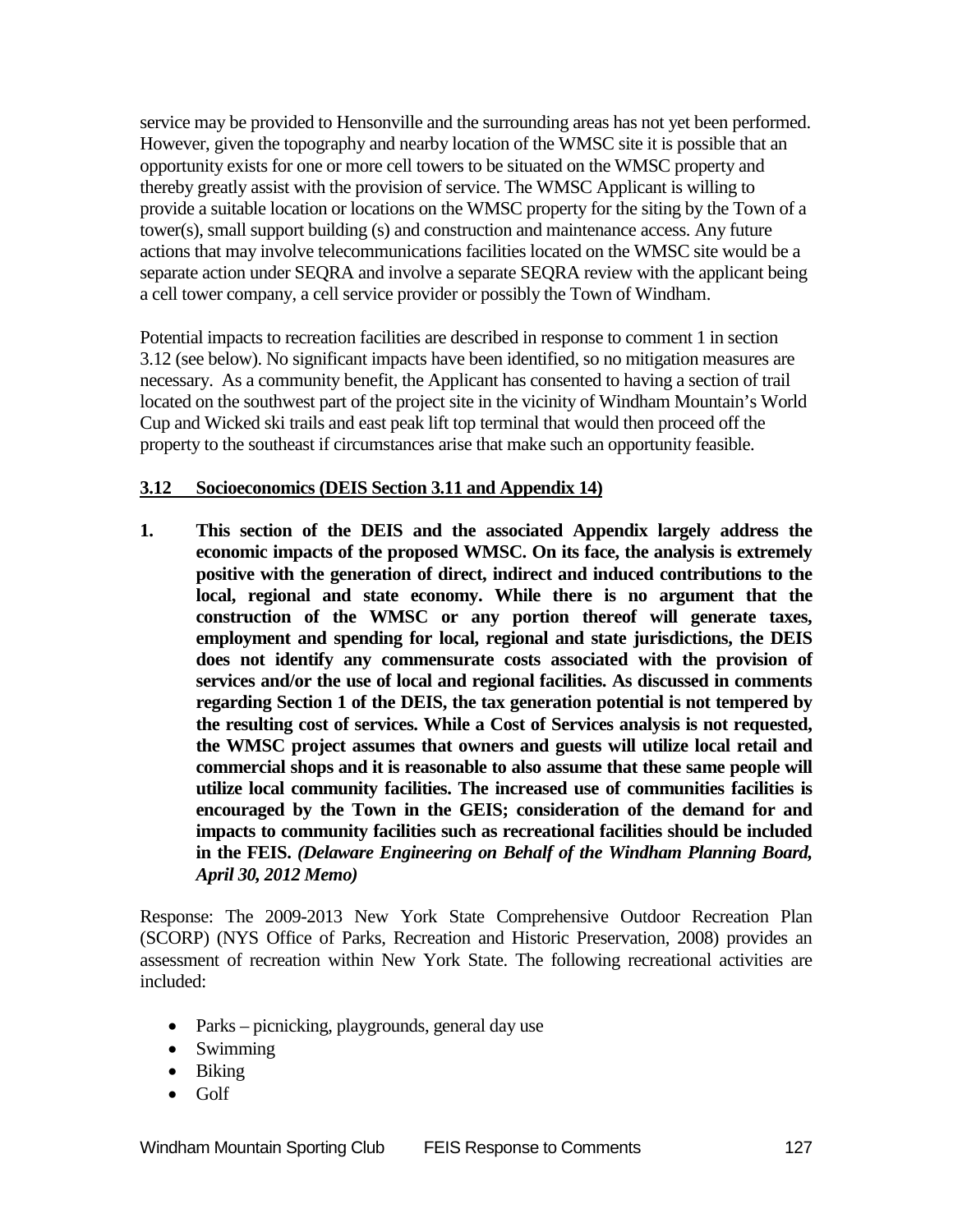- Walking
- Tennis
- Court games
- Field games
- Horseback Riding
- Camping
- Hiking
- Boating
- Fishing
- Hunting
- Nature Study/Bird Watching
- ATV
- Cross Country Skiing/Snowshoeing
- Downhill Skiing
- Snowmobiling
- Skating & Sledding

Opportunities for some of these recreational activities will occur at WMSC, including swimming, biking, walking, tennis, court games, camping, hiking, nature study/bird watching and cross country skiing/snowshoeing.

Opportunities for some of these recreational activities are available at existing local commercial operations including golf, horseback riding, cross country skiing/snowshoeing, downhill skiing, snowmobiling and skating and sledding.

The availability of the nearby NYS Forest Preserve lands and other State owned land or easements provides opportunity for biking, walking/hiking, camping, fishing, hunting, nature study/bird watching and cross country skiing/snowshoeing.

Thus, most recreational needs of WMSC members are expected to be met by use of facilities or locations other than Town facilities. The possible exception to this would be the Parks and Field Games categories from above. It is likely that this need would be met at the Town's Clarence D. Lane Park. Here there is opportunity for swimming, canoeing and fishing in C.D. Lane Lake, playing sports, including on the outdoor basketball court and baseball field, as well as picnicking at the park pavilion. While it is quite likely that a family or a few families from WMSC may visit the park on any given day, it is expected that this limited additional use can be accommodated at the Park.

**2. Mr. Higgins stated that he believes that WMSC is an environmentally sensitive project that should be supported due to the resulting construction and operation jobs that will be generated for local people.** *(Alan Higgins, April 5, 2012 public hearing comment)*

Response: Comment noted – no response necessary.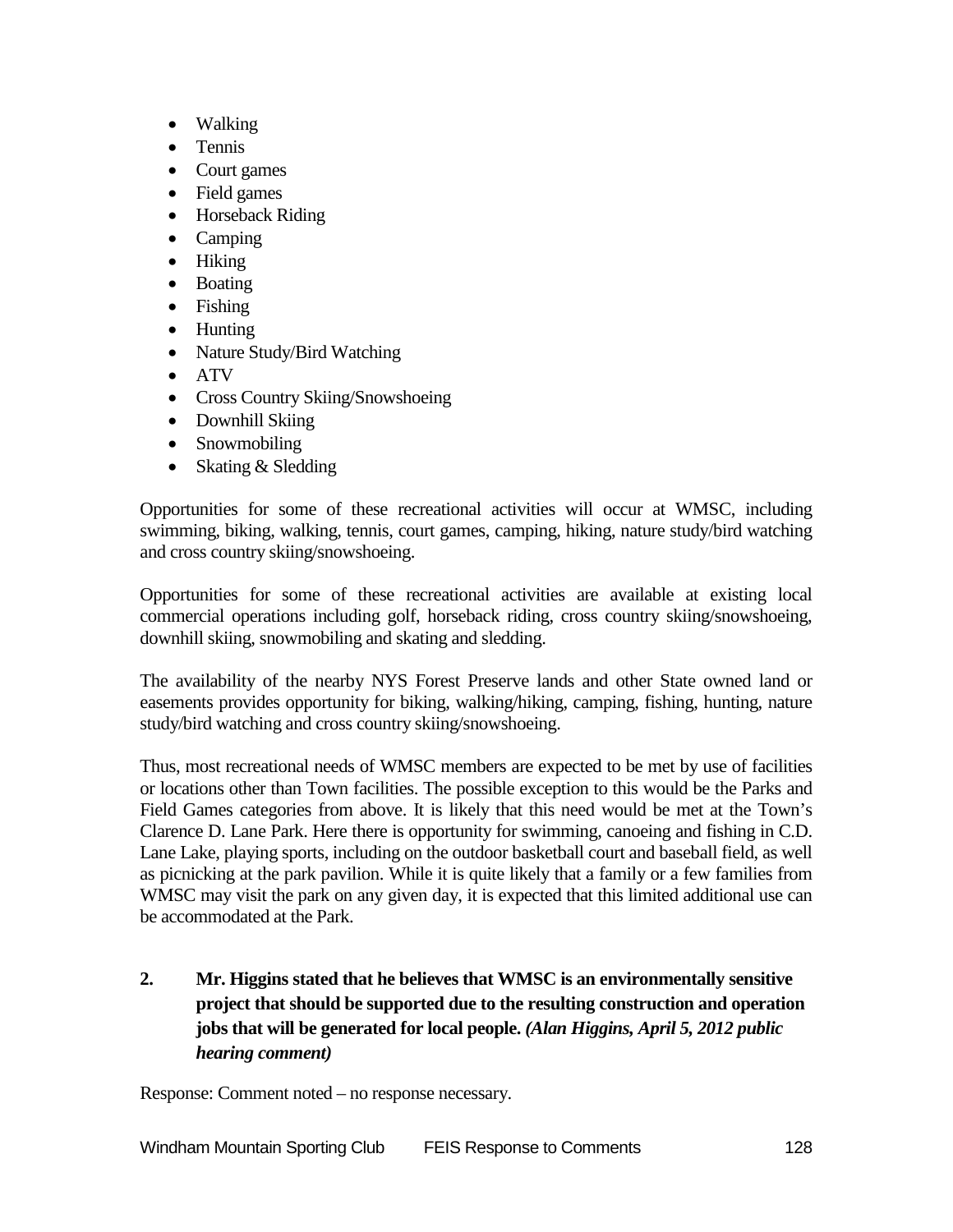**3. Mr. Jordan stated that development projects in the Town of Windham generate significant tax revenues. He stated that the Enclave is located on 2.5 to 3 acres of land and Whisper Creek generates is located a 2 acre on parcel and together these developments generate more than one million dollars in taxes. The WMSC project will generate significant taxes with little demand for services.** *(Dick Jordan, April 5, 2012 public hearing comment)*

Response: Comment noted – no response required.

**4. There are a variety of concerns related to the potential for induced growth associated to the WMSC. These include demand for new residential housing, development of additional commercial space along NYS Routes 296 & 23, and conversion of some residential structures to non-residential uses. As a result of this development a number of natural resource impacts are likely to occur, which would have the potential to adversely affect water quality. Potential alterations to natural resources include land clearing for residential and commercial units, addition of impervious surface through paving of roads, driveways, and parking lots, and conversion of forest to landscaped areas, which would increase sedimentation, pesticide use, phosphorus and other contaminant loads within the watershed.** *(NYCDEP, April 30, 2012 letter)*

Response: Secondary and cumulative impacts were addressed in Section 7 of the DEIS and summarized in Section 7.4. AKRF, the Applicant's socioeconomics consultant, stated the following in section 7.4.

"Based upon this analysis, it is not expected that the WMSC will have any significant impacts on the Windham area economy or patterns of land use. As noted above, the response of existing businesses will be seen in increased hours and/or days of operation, increased customer traffic, and increased inventory and product turnover. To the extent that the Resort directly stimulates new business growth, the analysis shows that it will likely be accommodated by expansion or improvements to existing businesses, or the re-occupancy of existing vacant commercial spaces in Windham, Hensonville, and other nearby commercial centers. It is not anticipated that there will be a significant amount of new construction, if any at all."

"Since the WMSC is estimated to result in negligible new seasonal or year-round housing construction, the impacts to housing and land use are anticipated to be insignificant. Virtually all of the employees of the project are expected to come from within a regional labor pool, with very few relocating to the Windham area. Those who will relocate include the top mid- to upper-management positions, and it is expected that these employees will either rent or purchase existing homes, even if some do, however, the impacts from a few individual housing starts is not expected to be significant. These employees are unlikely to build new homes, although it is possible that a few might. Regardless, it will be a very small number."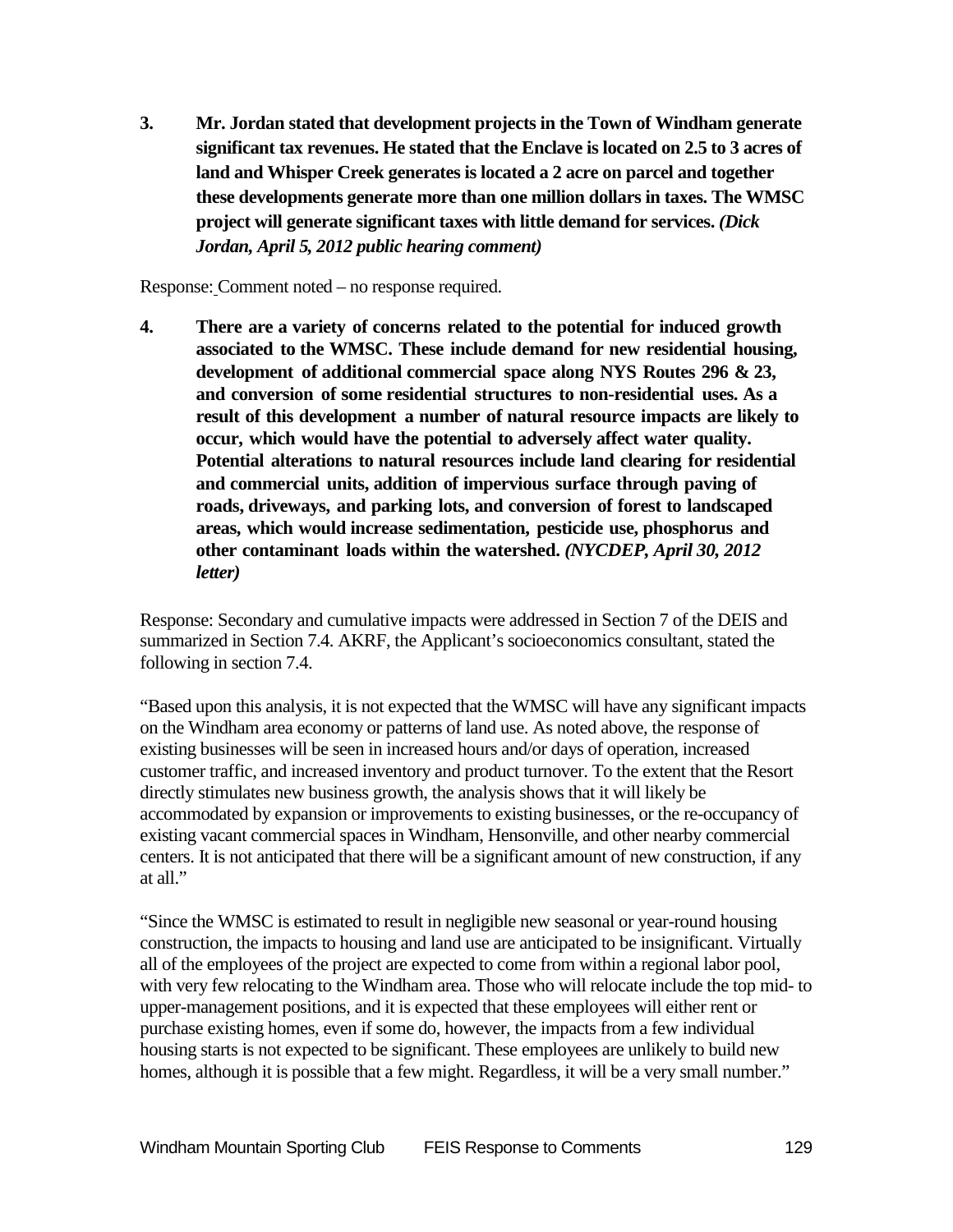Moreover, should any new employees consider construction of new homes, there are several residential housing developments for which all permits and approvals have been issued that have building lots available, the impacts of which have been considered in other SEQR proceedings.

## **3.13 Cultural Resources (DEIS Section 3.12 and Appendix 12)**

**1. The DEIS contains a Phase 1A Literature Review and Archaeological Sensitivity Assessment as well as a Phase 1B Archaeological Field Survey and Reconnaissance.** 

**The Phase 1A report was generated as a result of a site file search, literature review, historic and slope map research. The report states that the probability of encountering prehistoric and historic cultural materials within the project site is low to moderate. Documentary and physical evidence of historic uses of the site for lumbering, tanneries, asheries, and distilleries were noted. In addition, the geology could support pre-historic rock shelters. For these reasons, a Phase 1B Field Survey covering an area of approximately 92 acres with excavations at a 50 foot (15 m) interval on testable and marginally testable land was recommended and completed.** 

**The Phase 1B study included the excavation of 633 soil test pits (STPs) on 62 transects within the project area as well as an extensive visual survey conducted by walking the project area, including inspection of large rock outcrops and overhangs. Of the total number of STPs, 9.8% were excavated in natural subsoil levels while the majority of which were terminated in shallow soil layers due to the presence of water (56.7%) and bedrock (30.2%). Testing was not conducted on steep slopes or in the presence of water bodies or wetlands. Also excluded from testing were areas of visible disturbance including grading and filling associated with ski trail and ski lift infrastructure.** 

**No significant cultural resources were documented as a result of the Phase 1B study. There were no prehistoric rock shelters or camps, and there was no evidence of important historic land uses. On February 8, 2012, the State Historic Preservation Office (SHPO) issued a letter stating that the WMSC project will have No Impact upon cultural resources listed or eligible for listing on either the State or National registers of Historic Places.** 

**Based on review of the materials in the DEIS and the letter from SHPO, we offer no additional comment.** *(Delaware Engineering on Behalf of the Windham Planning Board, April 30, 2012 Memo)*

Response: Comment noted – no response required.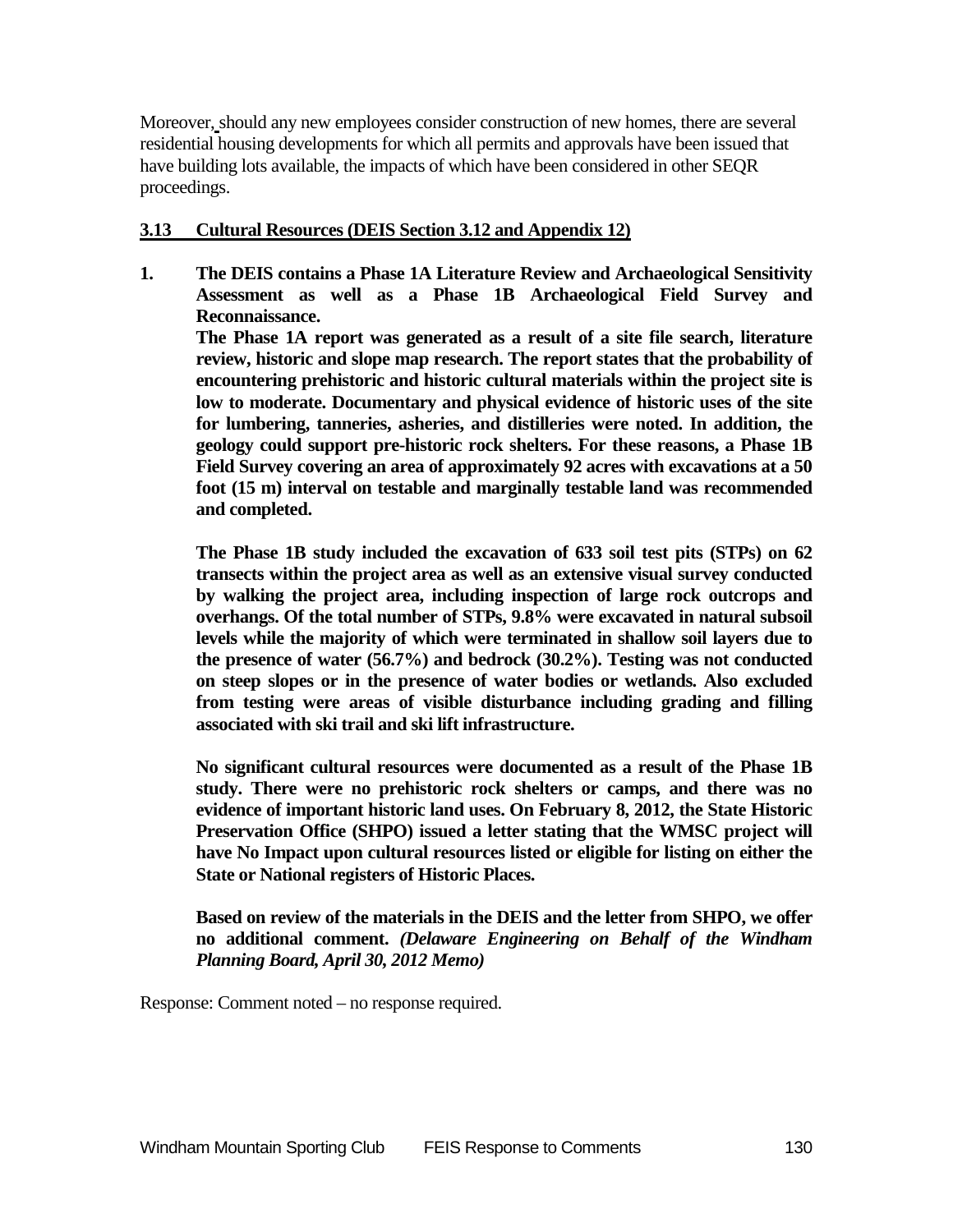#### **4.0 Unavoidable Adverse Environmental Impacts (DEIS Section 4)**

**1. This section lists a group of unavoidable adverse environmental impacts to land, water, wetlands, flora and fauna, community character and services, aesthetics and infrastructure. Mitigation measures have been or will be (based on comments regarding the DEIS) provided to the extent practicable. No comments.** *(Delaware Engineering on Behalf of the Windham Planning Board, April 30, 2012 Memo)*

Response: Comment noted - no response required.

**2. Section 4.2 notes that the "The project will also utilize the Town of Windham municipal wastewater collection and treatment system. Full build-out of the project, which is projected for 15 years, may not be accommodated by the Town's wastewater treatment plant's current treatment capacity; however, because the project has a long projected timeframe for build-out, and because each unit that is built on the project will be required to pay a fee to connect to the Town's system, the project, in conjunction with other development proposals in the Town will generate the revenues needed to increase the capacity of the Town's wastewater treatment plant to accommodate the project in its entirety." If expansion of the WWTP is an anticipated impact from the project, the project sponsor should be required to assess the necessary modifications to the wastewater treatment plant within the DEIS. Absent that analysis, the proposed development should be downsized to fit within the wastewater capacity under the existing SPDES permit.** *(NYCDEP, April 30, 2012 letter)*

Response: The project has been downsized for reasons unrelated to the Wastewater Treatment Plant capacity. The anticipated maximum daily flow shown in the DEIS was 94,024 gpd. Plan revisions have reduced the anticipated maximum daily flow to 74,284 gpd. The analysis presented above (in response to comment 10 in Section 3.4) shows that the Windham Wastewater Treatment Plant has the capacity to accommodate the proposed development, along with other proposed developments in the Town and additional connections within the district, without the need to for modifications to the plant.

**3. Section 4.4 discusses the extent of impacts to flora and fauna in a general way but does not provide specific information regarding the number of acres expected to be re-forested following construction, converted to native grass and wildflower meadows, vegetated with grass lawns and/or landscaping plants, allowed to grow through ecological transitionsfrom field to shrub to forest communities, etc. Value of native plant materials and successional habitats should be evaluated (at least qualitatively) in terms of their contribution to maintaining and enhancing wildlife diversity in the region while areas converted to non-native vegetation can be better evaluated in terms of lost values.** *(NYCDEP, April 30, 2012 letter)*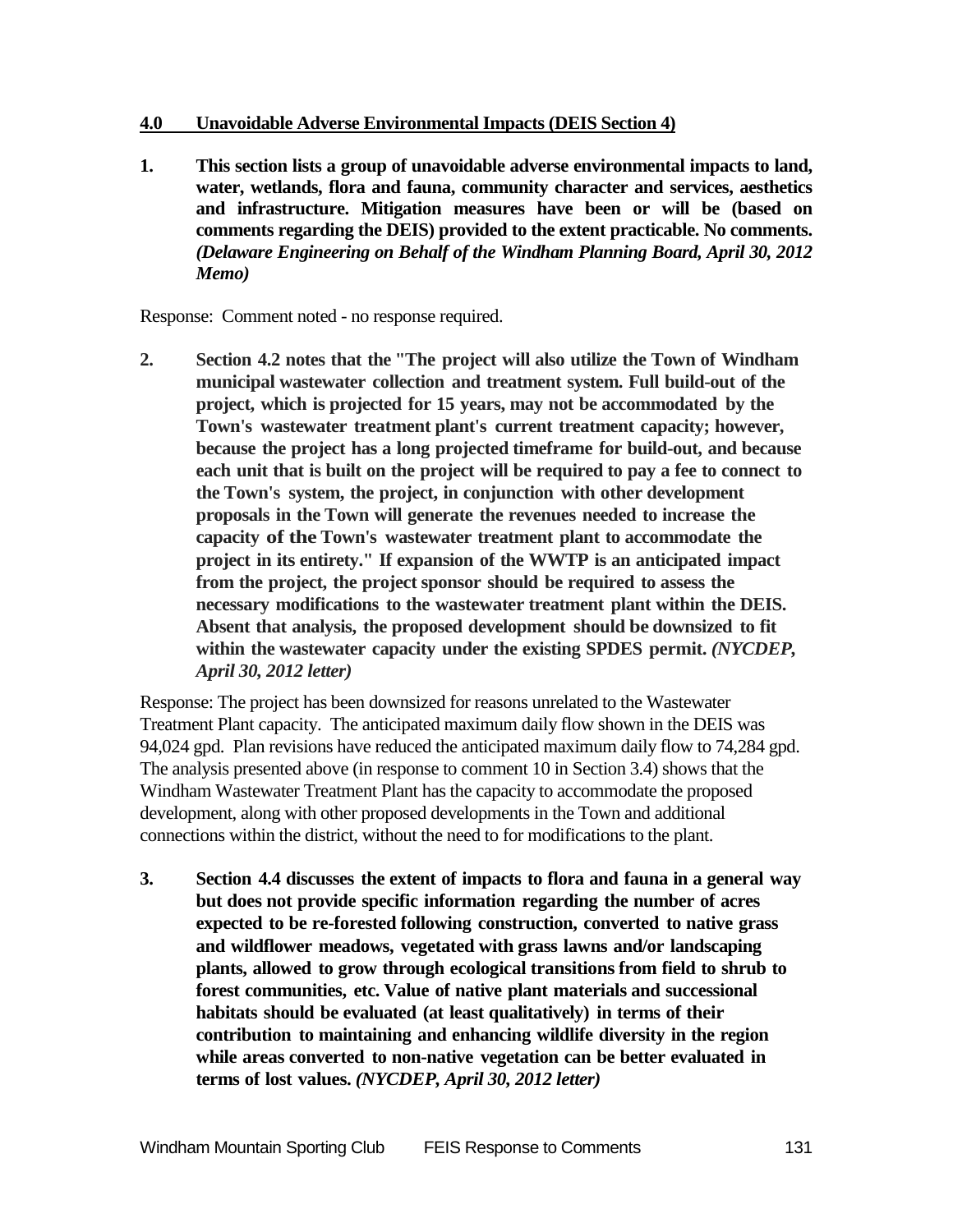Response: DEIS Section 4.4 discusses the extent of impact at the level of detail possible at this stage of project planning. As discussed in various locations in the DEIS, development plans for each of the lots, including revegetation/planting plans, will be designed by a licensed landscape architect and then approved by the ARB prior to construction. Cumulatively, these lot plans will determine how much and of what types of revegetation takes place on the site. From a regional habitat perspective, the amount of project disturbance and revegetation is insignificant. New York State has purchased and set aside hundreds of thousands of acres of Forest Preserve in the region and New York City has purchased and continues to purchase lands that will remain undeveloped in the region. To date New York City has purchased over 100,000 acres.

**4. The project should be modified to reduce the numerous disturbances within 100 feet of wetland areas. Construction within the wetland buffer can negatively impact the buffer and associated wetland and decrease the wetlands ability to provide water quality protection. The EIS should assess these impacts and avoid or minimize them to the extent practicable.**  *(NYCDEP, April 30, 2012 letter)*

Response: As stated in section 2.1.1 of the DEIS, "The project design is responsive to site development constraints imposed by natural resource conditions on the project site, primarily steep slopes, watercourses under the jurisdiction of NYCDEP and wetlands under the jurisdiction of the USACOE." Also Figure 2-6 of the DEIS illustrates the project master plan in the context of USACOE jurisdictional wetlands, NYCDEP watercourses and the regulated setbacks from the watercourses. (Note: the USACOE does not establish a regulated setback/buffer around wetlands that are under their jurisdiction.). Figure 2-6 shows that nearly all project elements are located some distance from wetlands, and none of the project buildings are within the regulated 100 foot buffer around NYCDEP jurisdictional watercourses. .

An exception to this is the East Base Lodge which is nevertheless located greater than 50' from a USACOE wetland. However, this occurs on one of the flattest portions of the project site, and development is proposed at the same elevation as the wetland, and not uphill of the wetland. These factors significantly reduce the potential for this wetland to be impacted.

#### **5.0 Alternatives (DEIS Section 5)**

**1. The DEIS lists the range of alternatives requested with the Scoping Document and provides responses to each requested alternative analysis to varying degrees of detail.** 

**It is understood that the project sponsor does not own and does not have any option to purchase additional lands for the project.** *(Delaware Engineering on Behalf of the Windham Planning Board, April 30, 2012 Memo)*

Response: Comment noted – no response required.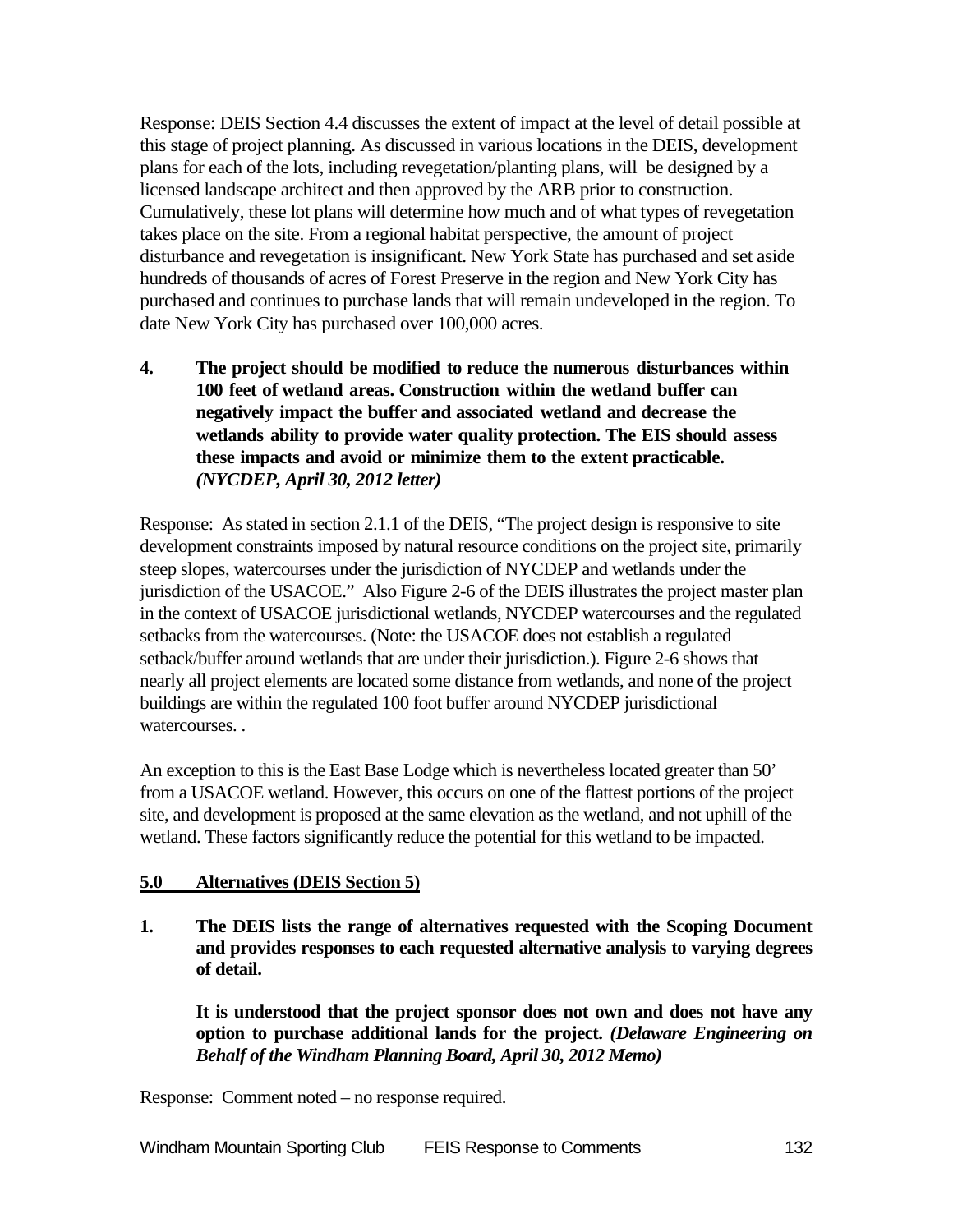**2. The discussion of alternative uses of the site on Page 5-1 appears reasonable; however, it is noted that the project sponsor's cost of purchase of the land appears to have been based on a highest and best use that may or may not come to fruition which eliminates a number of alternatives from consideration including silviculture and active/passive recreation. It is noted that the project master plan provides for a development footprint of no more than 30% with 70% of the project acreage dedicated to open space.** *(Delaware Engineering on Behalf of the Windham Planning Board, April 30, 2012 Memo)*

Response: The discussion on page 5-1 simply presents the facts in existence at the time the DEIS was written. The land had already been purchased, and that fact is relevant to an assessment of feasible alternative uses.

**3. The discussion of a reduced infrastructure demand option seems to avoid the obvious means to reduce the infrastructure demand which is to construct only Phase 1 of the development. Phase 1 is compact and provides for 145 units plus amenities. The FEIS should provide a justification as to why the reduced infrastructure demand alternative presented in Section 5 is appropriate for this analysis.** *(Delaware Engineering on Behalf of the Windham Planning Board, April 30, 2012 Memo)*

Response: The reduced infrastructure demand option as identified in the comment (Phase One of the proposed plan) is not feasible from a financial perspective and while lesser infrastructure demand may be achieved, Phase 1 nevertheless is a significant construction effort with commensurate land disturbance as outlined herein.

The physical constraints of the land area result in a cost to develop that cannot be financially successful without anticipation of later phases of build-out to overcome initial subsidizing of infrastructure costs. In addition, the Phase One area is highly amenitized and encompasses larger structures and their associated capital costs, with limited returns on initial investment.

The 50,000 gpd alternative examined in the DEIS provides a large enough physical plan, a more economically-positive product mix and expanded distribution of infrastructure fiscal costing, resulting in a business model with return on investment to offset financing cost.

Comparison between the Phase 1 only plan and the 50,000 gpd alternative in the DEIS should be made on a broader basis than infrastructure demand only. Physical impacts of the site must also be a part of the comparative analysis of reduced infrastructure demand and reduced physical impacts. The Applicant's reduced demand option, as proposed, provides for less impacts to slopes in excess of 25% and less visual impacts due to vegetation removal (based on the alternative plan proposed changes in product types) , than the alternative Phase One areas, alone, and less perceived storm water run-off on steeper grades due to less impervious surface area, as well, while providing a reasonable economic return.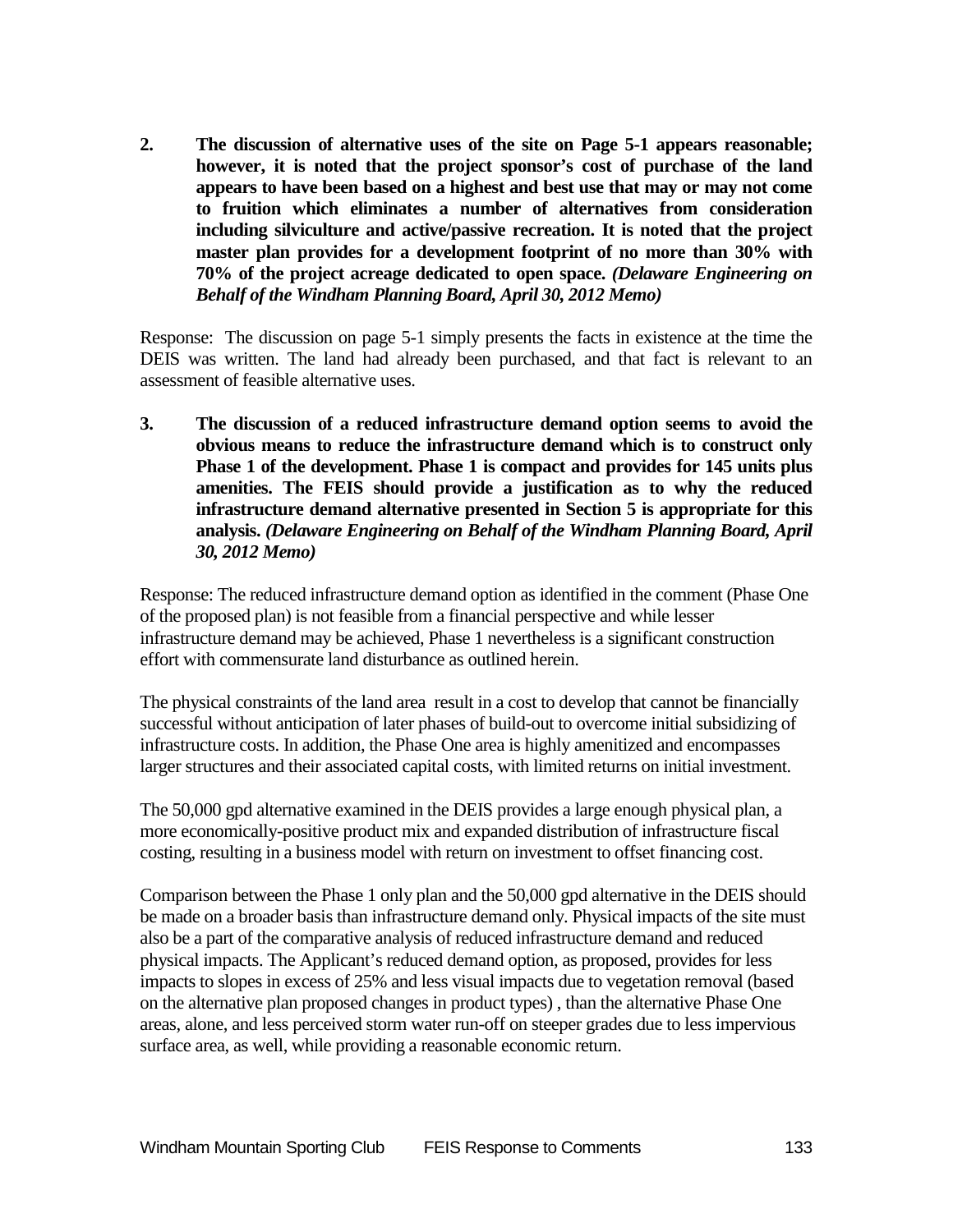**4. The integral phasing plan provided in the DEIS and discussed as an alternative in Section 5 is well conceived and should be beneficial to the Town and the project sponsor. The phasing plans provided in Section 5 do not appear to match the description of the project provided in Section 2 of the DEIS. The FEIS should correct any inconsistencies or provide explanation as to why the plans are not consistent.** *(Delaware Engineering on Behalf of the Windham Planning Board, April 30, 2012 Memo)*

Response: The proposed phasing plan is Figure 5-4 in Section 5 of the DEIS. (Figures 5-3a through 5-3c were the alternative phasing plans that were originally proposed as part of the sketch plan submission and are superseded by the phasing in Figure 5-4.) Figure 5-4 is the same as Figure 1-7 that is referenced in Section 1.2.2, Project Phasing, and the description in section 1.2.2 is consistent with what is shown on the figure.

**5. The alternative involving no road waivers appears to show that additional environmental impact would occur to avoid the road waivers and there is not a commensurate benefit for such disturbance.** *(Delaware Engineering on Behalf of the Windham Planning Board, April 30, 2012 Memo)*

Response: Comment noted – no response required.

**6. It is understood that the no-action alternative would not generate any benefits or impacts associated with any of the build alternatives including the proposed master plan. It is noted that the project sponsor could sell the land to any number of persons or entities. It is further noted that while the WMSC project is preserving 70% of the site as open space without public access, sale to the NYCDEP and/or a land trust would preserve 100% of the land as open space, likely with public access for passive recreation.** *(Delaware Engineering on Behalf of the Windham Planning Board, April 30, 2012 Memo)*

Response: Comment noted – no response required.

# **6.0 Irreversible and Irretrievable Commitment of Resources (DEIS section 6)**

**1. This section lists the irreversible and irretrievable commitment of resources to the project, including the land, building materials, water resources, etc. No comments.** *(Delaware Engineering on Behalf of the Windham Planning Board, April 30, 2012 Memo)*

Response: Comment noted – no response required.

# **7.0 Growth Inducing, Secondary and Cumulative Impacts (DEIS Section 7)**

**1. This section of the DEIS discusses anticipated growth inducing, secondary and cumulative impacts that could result from the WMSC project. The nature of the anticipated positive impacts include an increase in demand for local retail and**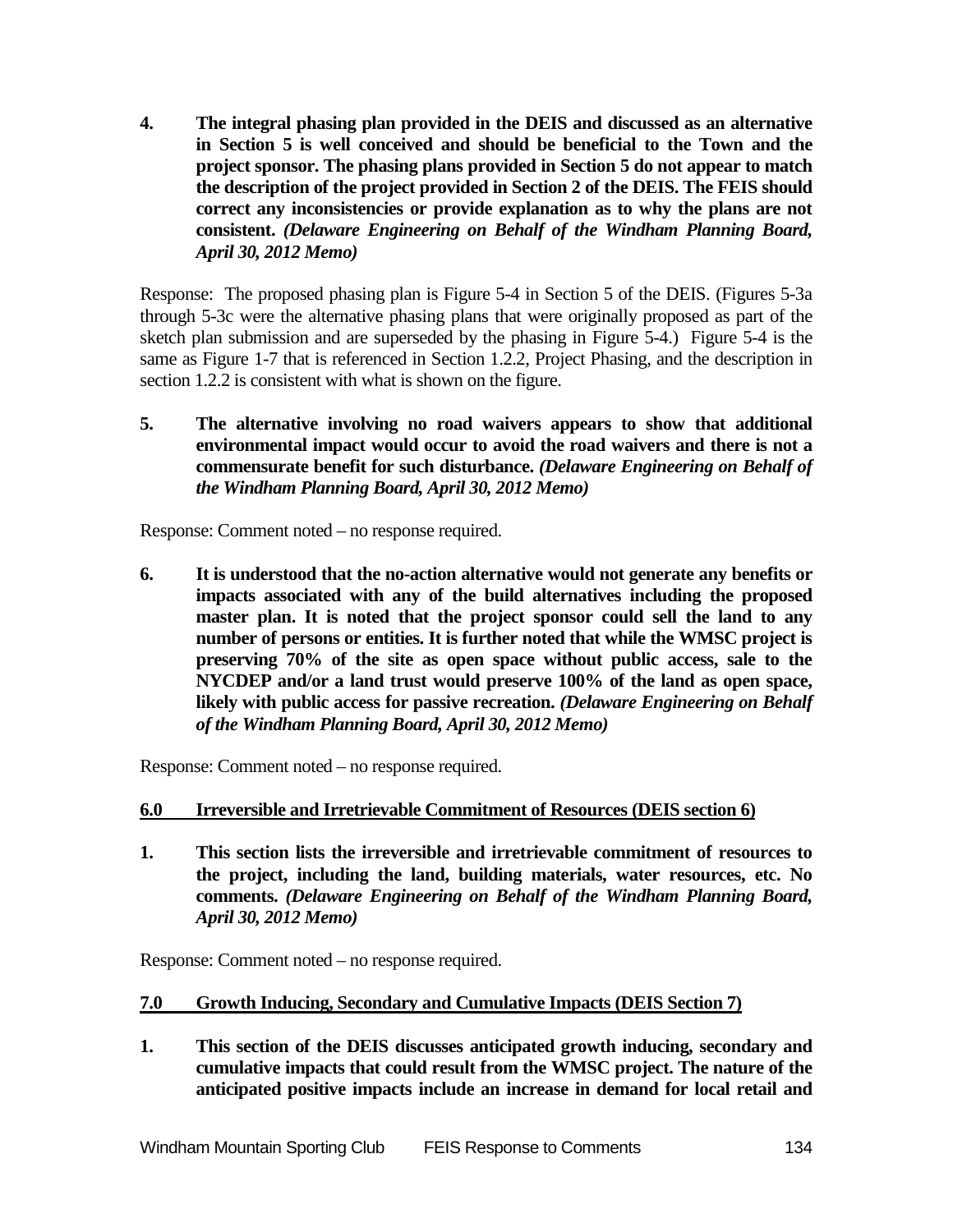**commercial services, without a commensurate negative impact on housing stock, schools, etc. The type of impact anticipated from the demand for local retail and commercial services is welcome in the local community as demonstrated in the Town of Windham GEIS. The negative cumulative impact of this development is with respect to traffic on South Street, particularly at the intersection of South Street and Route 296. Comments regarding this impact are provided in Section 3.6.** *(Delaware Engineering on Behalf of the Windham Planning Board, April 30, 2012 Memo)*

Response: Comment noted, please see the responses provided in FEIS Section 3.7, Traffic and Transportation.

**2. This section of the DEIS notes that the proposed project has the potential to result in growth inducing effects pertaining to new housing and commercial development. Section 3.11 (Secondary Growth Impacts) seems to make light of this.There does not appear to be any information in the DEIS on the actual costs of secondary and cumulative impacts associated with the proposed development. This information should be provided in a revised or supplemental EIS as presented at the beginning of this letter.** *(NYCDEP, April 30, 2012 letter)*

Response: The socioeconomic, fiscal, and secondary and cumulative impact assessments prepared by AKRF and included in the DEIS conclude that the potential for secondary and cumulative impacts is minimal. See response to substantially similar comment number 4 in section 3.12.

**3. DEP also identified secondary impacts to water quality. DEP commented that 10% full time occupancy is not conservative. The DEIS should evaluate secondary impacts based on 100% full time residential use and 100% occupancy because the project does not include a restriction on full time occupation. Because of this, the number of school children, traffic generated, highway impacts and wastewater treatment demands are underestimated in the DEIS.**  *(Joe Damrath, NYCDEP, April 5, 2012 public hearing comment)*

Response: See response to substantially similar comment number 2 in section 3.10. The market for this development is second homeowners. Most of the recent growth in the Town has been in seasonal housing units (GEIS Development Capacities of the Town of Windham, 2009). Section 3.10 of the DEIS provides documentation on how the 10% is a conservative, likely overestimation of full-time occupancy, including references to two studies of the socioeconomics of second home development.

# **8.0 Effect of the Proposed Action on the Use and Conservation of Energy (DEIS Section 8)**

**1. This section described the use and conservation of energy. No comments.** *(Delaware Engineering on Behalf of the Windham Planning Board, April 30, 2012 Memo)*